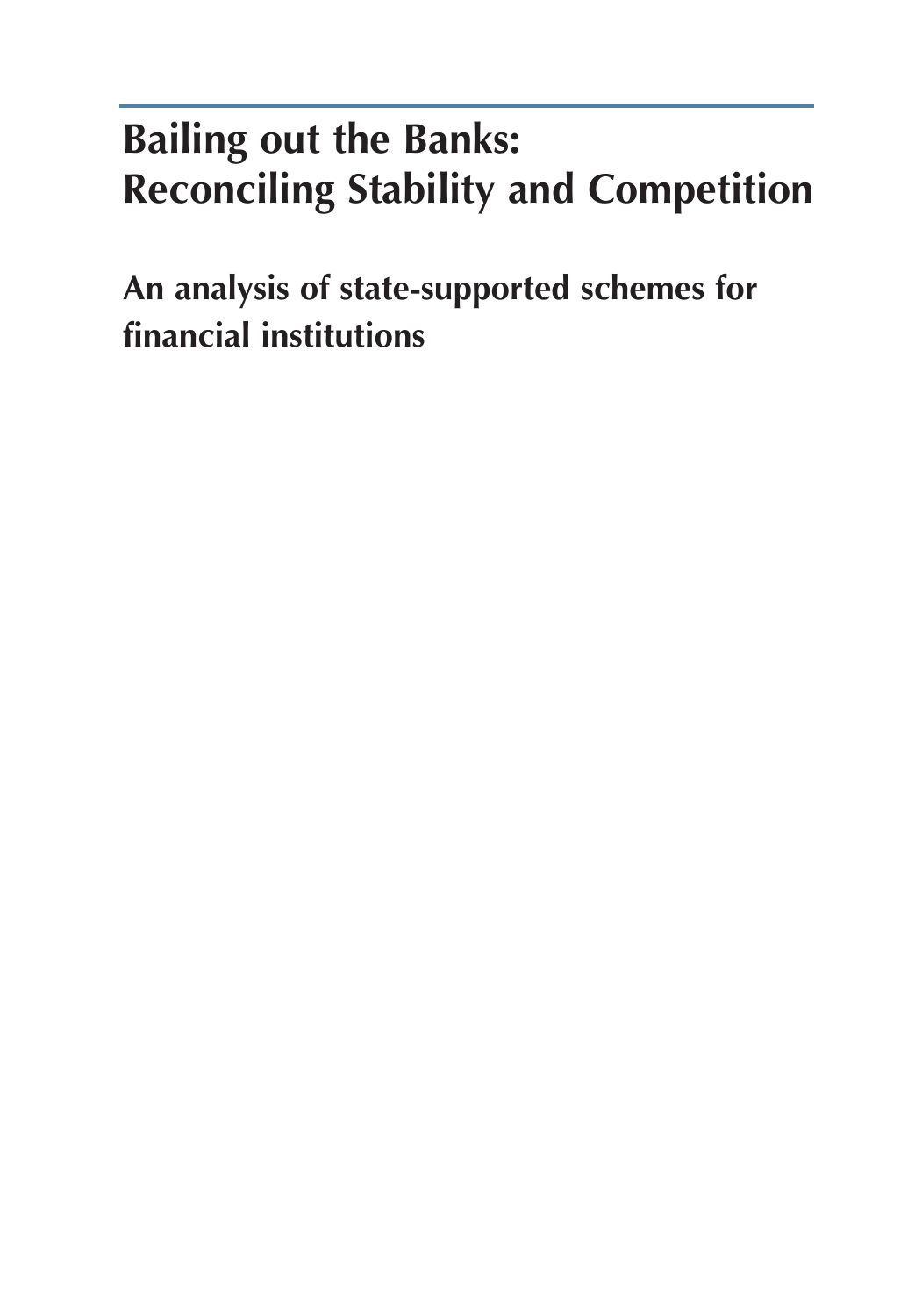## **Centre for Economic Policy Research (CEPR)**

Centre for Economic Policy Research 2nd Floor 53-56 Great Sutton Street London EC1V 0DG UK

Tel: +44 (0)20 7183 8801 Fax: +44 (0)20 7183 8820 Email: cepr@cepr.org Website: www.cepr.org

© Centre for Economic Policy Research 2010

ISBN: 978-1-907142-03-1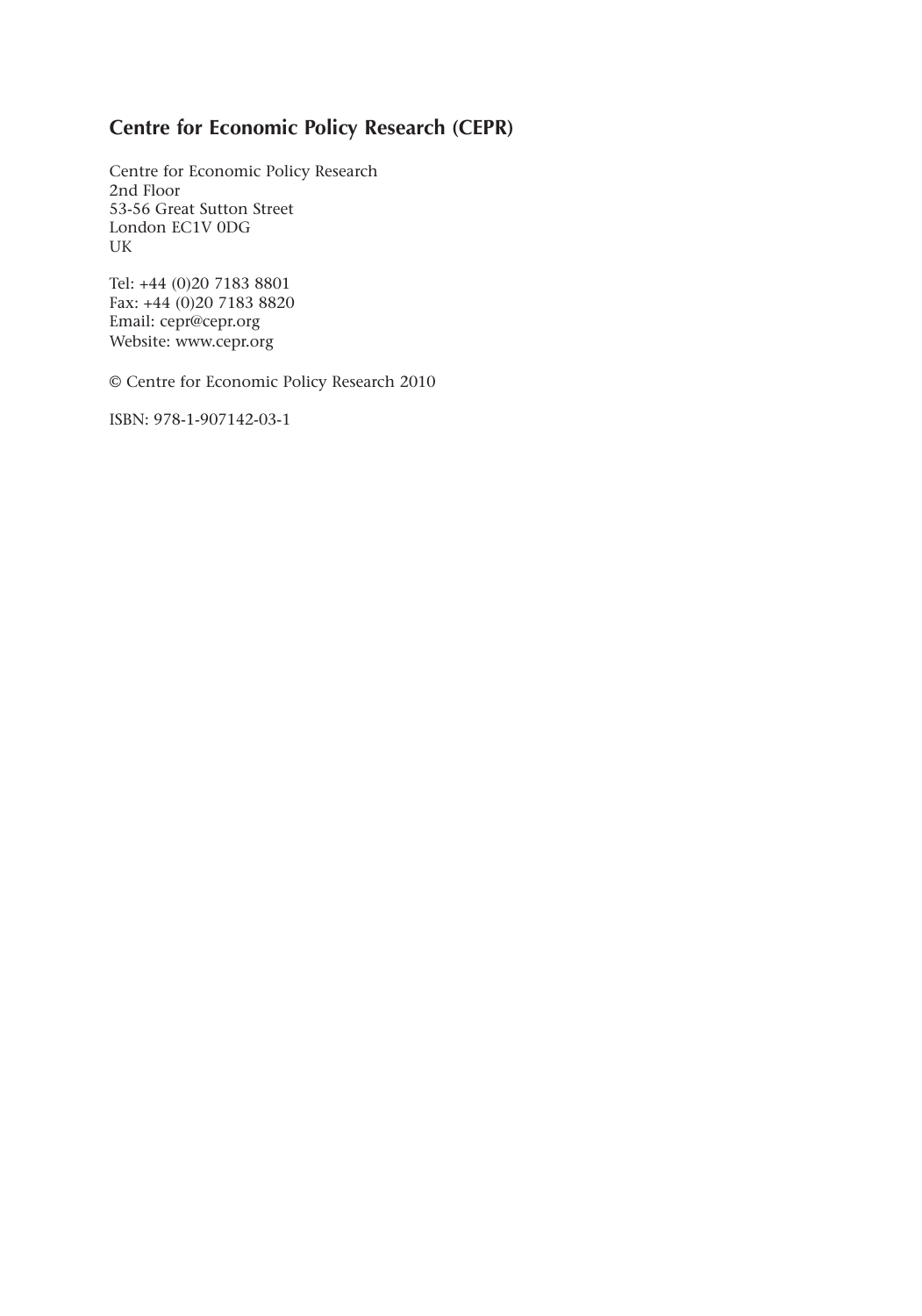# **Bailing out the Banks: Reconciling Stability and Competition**

## **An analysis of state-supported schemes for financial institutions**

**Thorsten Beck** (Tilburg University and CEPR) **Diane Coyle** (Enlightenment Economics, University of Manchester and CEPR) **Mathias Dewatripont** (Universite Libre de Bruxelles, Solvay Brussels School, ECARES and CEPR) **Xavier Freixas** (Universitat Pompeu Fabra and CEPR) **Paul Seabright** (Toulouse School of Economics and CEPR)

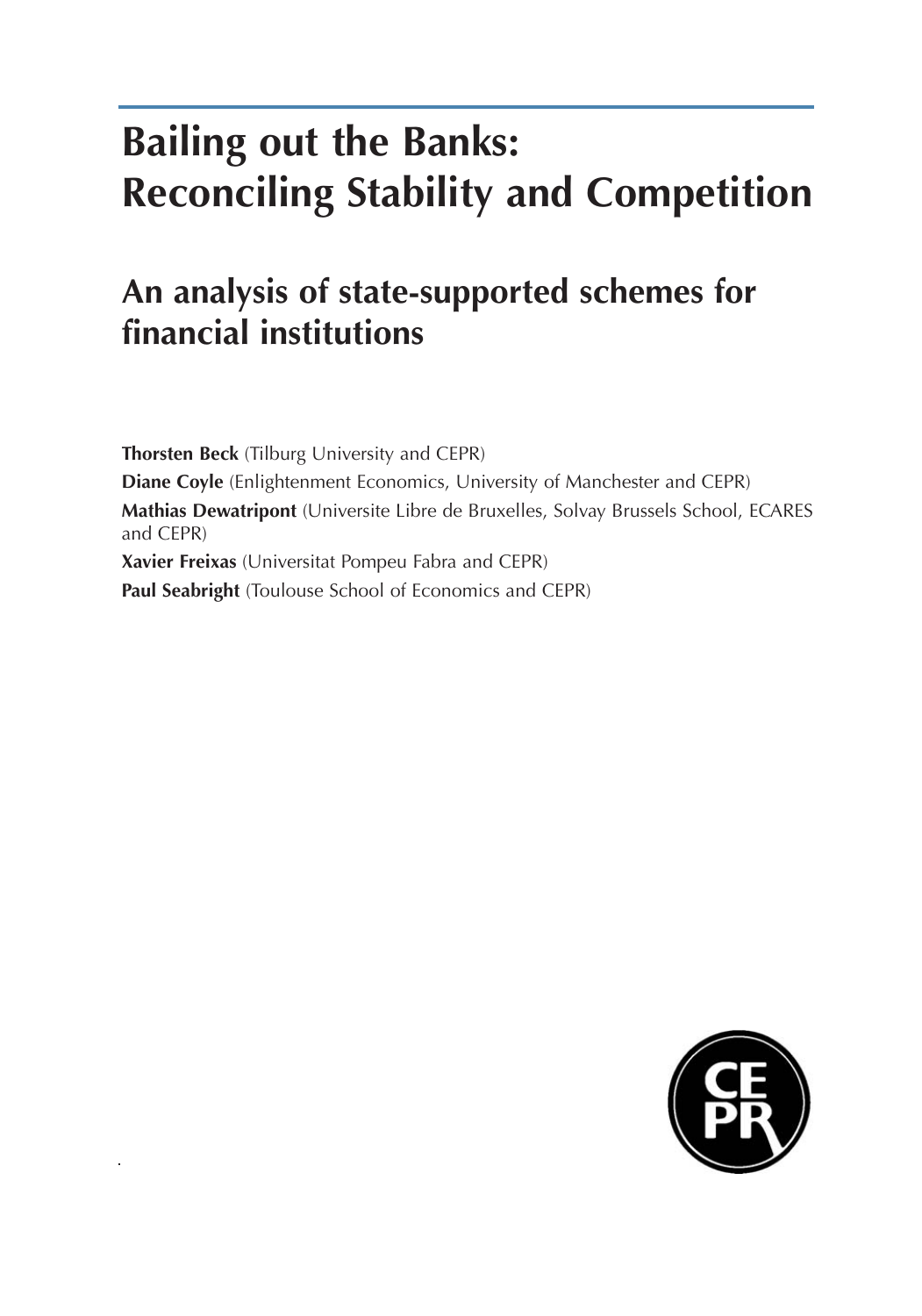#### **Centre for Economic Policy Research (CEPR)**

The Centre for Economic Policy Research is a network of over 700 Research Fellows and Affiliates, based primarily in European universities. The Centre coordinates the research activities of its Fellows and Affiliates and communicates the results to the public and private sectors. CEPR is an entrepreneur, developing research initiatives with the producers, consumers and sponsors of research. Established in 1983, CEPR is a European economics research organization with uniquely wide-ranging scope and activities.

The Centre is pluralist and non-partisan, bringing economic research to bear on the analysis of medium- and long-run policy questions. CEPR research may include views on policy, but the Executive Committee of the Centre does not give prior review to its publications, and the Centre takes no institutional policy positions. The opinions expressed in this report are those of the authors and not those of the Centre for Economic Policy Research.

CEPR is a registered charity (No. 287287) and a company limited by guarantee and registered in England (No. 1727026).

| Chair of the Board      | Guillermo de la Dehesa |
|-------------------------|------------------------|
| President               | <b>Richard Portes</b>  |
| Chief Executive Officer | Stephen Yeo            |
| Research Director       | Mathias Dewatripont    |
| Policy Director         | Richard Baldwin        |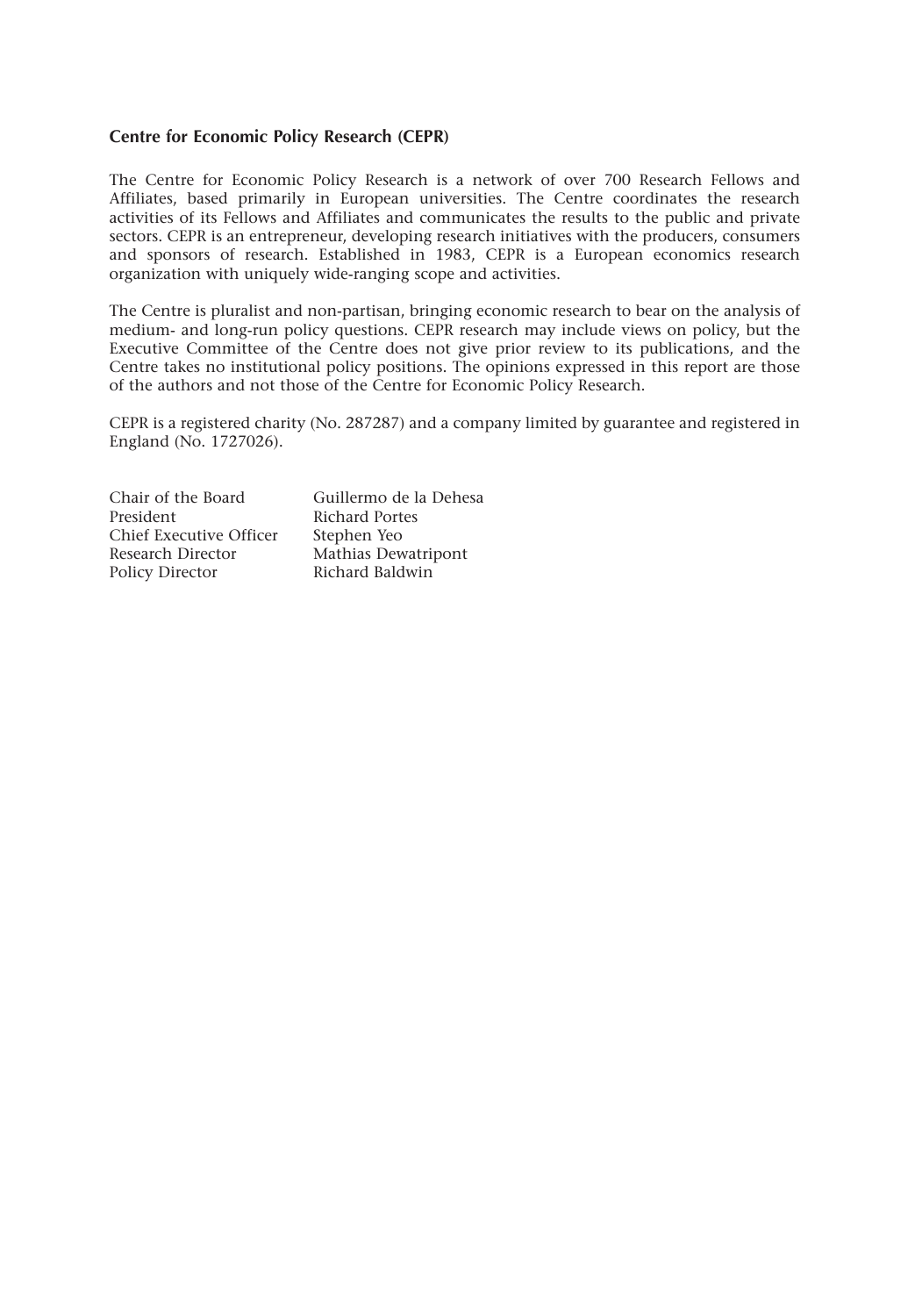## **Contents**

| About the authors<br>Acknowledgements<br>Glossary                                                                                                                                                                                                                                                                                                                                    | vi<br>viii<br>iх                         |
|--------------------------------------------------------------------------------------------------------------------------------------------------------------------------------------------------------------------------------------------------------------------------------------------------------------------------------------------------------------------------------------|------------------------------------------|
| <b>Introduction</b>                                                                                                                                                                                                                                                                                                                                                                  | $\mathbf{1}$                             |
| 1.<br>Why are banks special?<br>1.1 The high social cost of banks' bankruptcy<br>1.2 Contagion in times of financial instability<br>1.3 The regulatory safety net<br>1.4 The differences between banking and non-banking entities                                                                                                                                                    | $\boldsymbol{9}$<br>10<br>12<br>13<br>14 |
| Bank competition and financial stability<br>2.<br>2.1. Bank competition and stability: what does theory predict?<br>2.2. Bank competition and stability: what do the data tell us?<br>2.3. Universal banking and stability                                                                                                                                                           | 17<br>17<br>19<br>23                     |
| 3.<br>Origins and initial impact of the banking crisis<br>3.1 The systemic crisis<br>3.2 The channels of contagion<br>3.3 The subprime crisis<br>3.4 Bank bankruptcies<br>3.5 Impact of the crisis on bank activity<br>3.6 Experience of bank rescue packages in member states                                                                                                       | 25<br>25<br>26<br>29<br>31<br>32<br>35   |
| Bank bailouts: their purpose, risks and implications for burden sharing<br>4.<br>4.1 What problems are bailouts supposed to solve?<br>4.2 How can bailouts resolve these problems?<br>4.3 How bailouts can go wrong<br>4.4 'Good bank/bad bank' schemes<br>4.5 Desirable principles for rescue plans                                                                                 | 37<br>37<br>43<br>46<br>48<br>49         |
| <b>Competition implications of bailouts</b><br>5.<br>5.1 Behavioural solutions<br>5.2 Governance solutions<br>5.3 Principles for the competition policy evaluation of bank rescue plans                                                                                                                                                                                              | 51<br>52<br>56<br>57                     |
| An evaluation of DG Competition's strategy<br>6.<br>6.1 European Commission state aid communications<br>6.2 The European Commission's actions in individual bank rescues                                                                                                                                                                                                             | 59<br>59<br>63                           |
| 7.<br>Preventing future crises: reforming prudential regulation<br>7.1 Introduction<br>7.2 Globalisation and the new challenges in the current crisis<br>7.3 Requirements for effective harmonisation<br>7.4 Harmonisation in the European Union<br>7.5 The de Larosière report and its follow-up<br>7.6 Beyond the de Larosière report - the new financial supervision structure 74 | 67<br>67<br>68<br>71<br>71<br>74         |
| <b>Conclusions</b><br>8.<br>References                                                                                                                                                                                                                                                                                                                                               | 85<br>86                                 |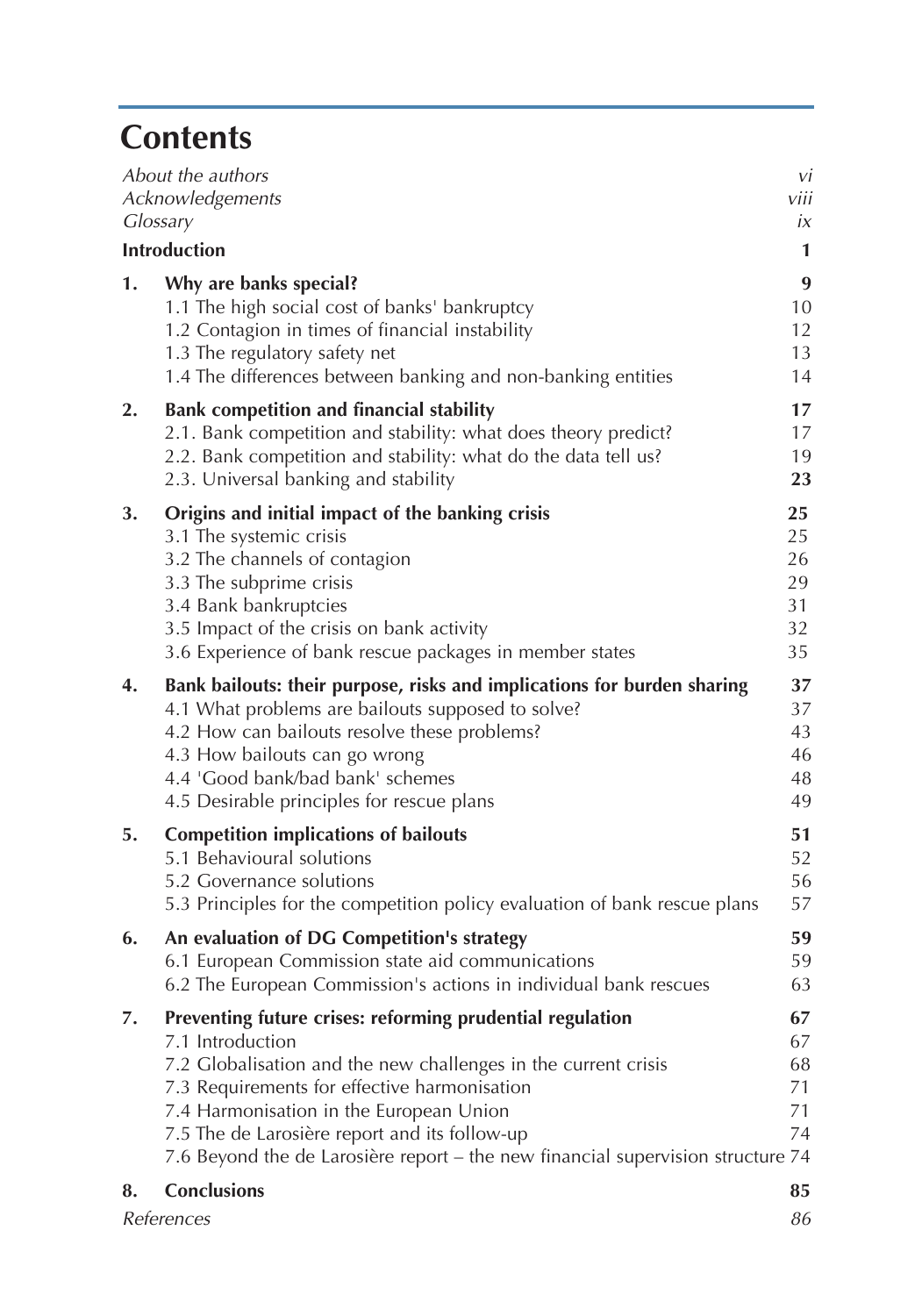## **About the authors**

Thorsten Beck is Professor of Economics and Chairman of the European Banking Center at Tilburg University. Before joining Tilburg University in 2008, he worked at the Development Research Group of the World Bank. His research and policy work has focused on international banking and corporate finance and has been published in *Journal of Finance, Journal of Financial Economics, Journal of Monetary Economcis* and *Journal of Economic Growth*. His operational and policy work has focused on Sub-Saharan Africa and Latin America. He is also Research Fellow in the Centre for Economic Policy Research (CEPR) in London and a Fellow in the Center for Financial Studies in Frankfurt. He studied at Tübingen University, Universidad de Costa Rica, University of Kansas and University of Virginia.

Diane Coyle runs the consultancy Enlightenment Economics. She is a BBC Trustee and member of the Migration Advisory Committee and of the independent Higher Education Funding Review panel, and was for eight years a member of the Competition Commission (until September 2009). She is also visiting professor at the University of Manchester. She has a PhD from Harvard. She specialises in the economics of new technologies, including extensive work on the impacts of mobile telephony in developing countries. Recent projects include work for NESTA on the wider conditions for innovation, and a study on the effects of mobiles in India. She is the author of several books, has published numerous book chapters, reports and articles, and was formerly a regular presenter on BBC Radio 4's *Analysis*. Her next book is to be published by Princeton University Press in 2010. Diane has acted as a member of the advisory board of ING Direct UK and of the stakeholder advisory panel of EDF Energy, and is a member of the advisory council of the think tank Demos. She was previously Economics Editor of *The Independent*, and earlier worked at the UK Treasury and in the private sector as an economist. Diane was awarded the OBE in January 2009.

Mathias Dewatripont holds a Ph.D. in Economics from Harvard University, 1986. He is professor of economics at ULB and currently the President of its Solvay Brussels School of Economics and Management. He is laureate of the 1998 Francqui Prize and of the 2003 Jahnsson Medal. He was Managing Editor of the *Review of Economic Studies* (1990-94) and one of the three Programme co-chairs of the 2000 World Congress of the Econometric Society (Seattle), of which he is Fellow and Council Member. In 2005, he was President of the European Economic Association. He has been Research Director of CEPR as well as Annual Visiting Professor at MIT since 1998. He is a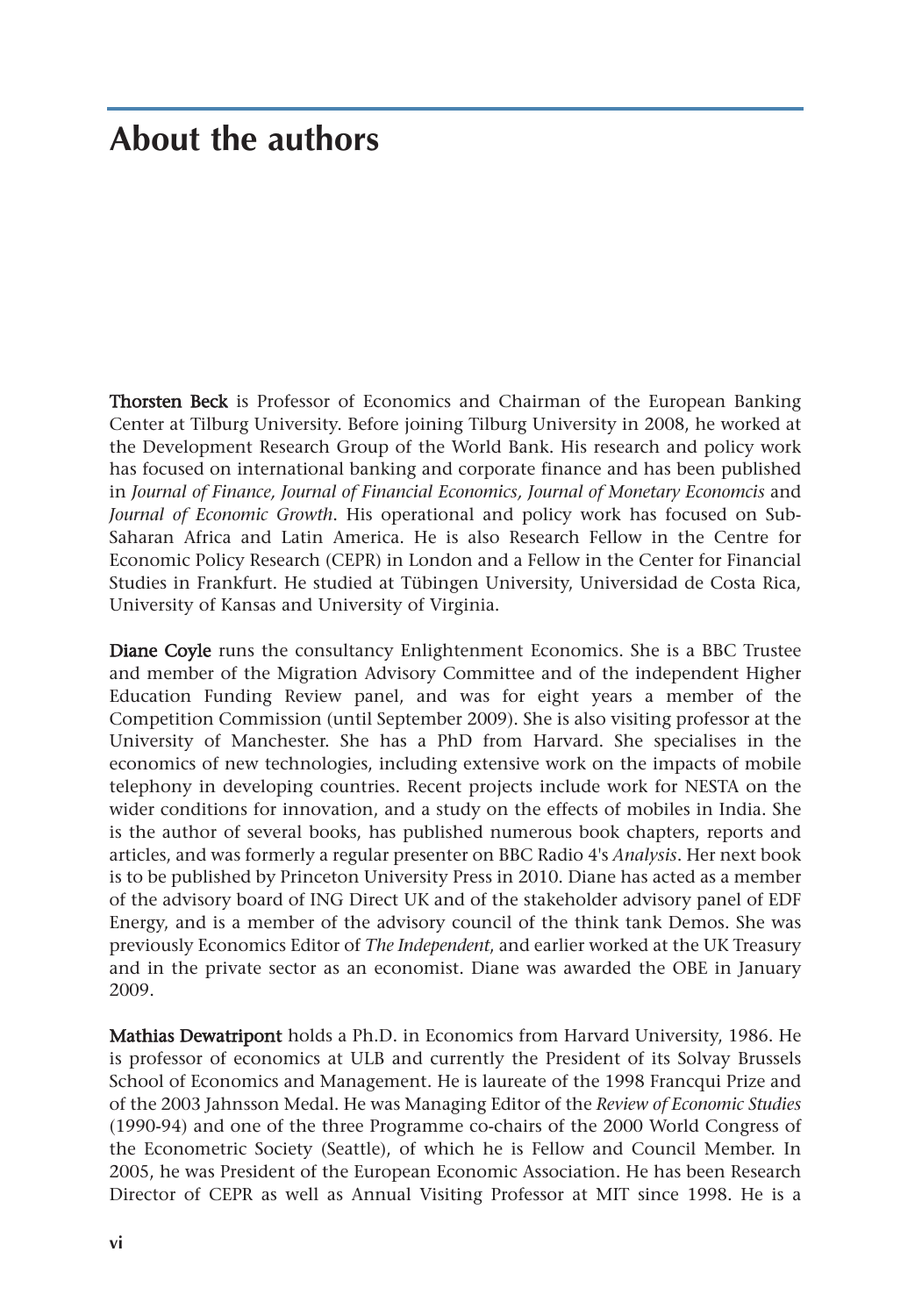member of European Commission DG-Competition's Economic Advisory Group on Competition Policy and of European Commission President J.M. Barroso's Group of Economic Policy Analysis. His general research area is the theory of incentives and organizations, with applications to banking, corporate finance and the theory of organizations. He has published many articles in international journals (including *Quarterly Journal of Economics, American Economic Review, Journal of Political Economy, Review of Economic Studies,* and *Econometrica*); moreover, his books include *The Prudential Regulation of Banks* with Jean Tirole (MIT Press, 1994) and B*alancing the Banks: Global Lessons from the Financial Crisis* with Jean-Charles Rochet and Jean Tirole (Princeton University Press, due to appear in May 2010).

Xavier Freixas, (Ph D. Toulouse 1978) is Professor at the Universitat Pompeu Fabra in Barcelona (Spain) and Research Fellow at CEPR. He is also Chairman of the Risk Based Regulation Program of the Global Association of Risk Professionals (GARP). He is past president of the European Finance Association and has previously been Deutsche Bank Professor of European Financial Integration at Oxford University, Houblon Norman Senior Fellow of the Bank of England and Joint Executive Director Fundación de Estudios de Economía Aplicada FEDEA), 1989-1991, Professor at Montpellier and Toulouse Universities. He has published a number of papers in the main economic and finance journals (*Journal of Financial Economics, Review of Financial Studies, Econometrica, Journal of Political Economy*,...). He has been a consultant for the European Investment Bank, the New York Fed, the European Central Bank, the World Bank, the Interamerican Development Bank, MEFF and the European Investment Bank. He is Associate Editor of *Journal of Financial Intermediation, Review of Finance, Journal of Banking and Finance* and *Journal of Financial Services Research*. His research contributions deal with the issues of payment systems risk, contagion and the lender of last resort and the He is well known for his research work in the banking area, that has been published in the main journals in the field, as well as for his book Microeconomics of banking (MIT Press, 1997), co-authored with Jean-Charles Rochet.

Paul Seabright is Professor of Economics at the Toulouse School of Economics. He was formerly a Fellow of All Souls College, Oxford and of Churchill College, Cambridge, and Reader in Economics at the University of Cambridge. He has published research in a wide range of areas of both theoretical and applied microeconomics, with a particular focus on industrial organization and competition policy. He is the author of several books, including The Company of Strangers: A Natural History of Economic Life (Princeton 2004), which was shortlisted for the 2005 British Academy Book Prize and will appear in a second edition in May 2010 with a new chapter on the financial crisis. He is a member of European Commission DG-Competition's Economic Advisory Group on Competition Policy and a Council Member of the European Economic Association.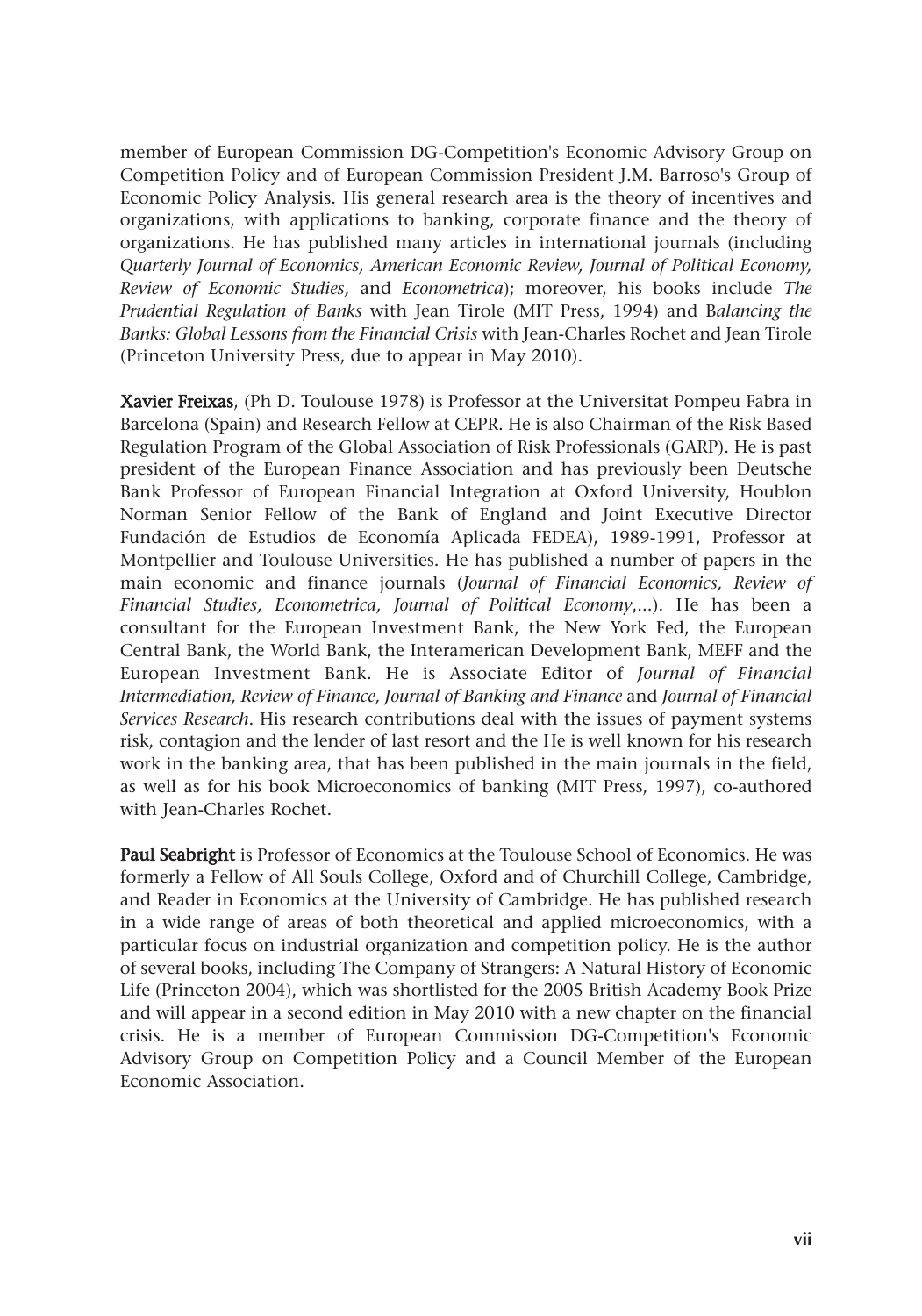## **Acknowledgements**

We would like to thank Hans Degryse and Jean-Charles Rochet for their comments. We are grateful to many individuals within the European Commission who gave us valuable advice and information, and in particular Damien Neven and his team members, Georges Siotis and Stan Maes. More generally, we thank Damien Neven for encouraging our work and Philip Lowe for his support and his readiness to allow us to publish this study. This report draws on research the authors carried out for DG Competition during the first months of 2009, but it reflects the views of the authors and not of DG Competition or of CEPR.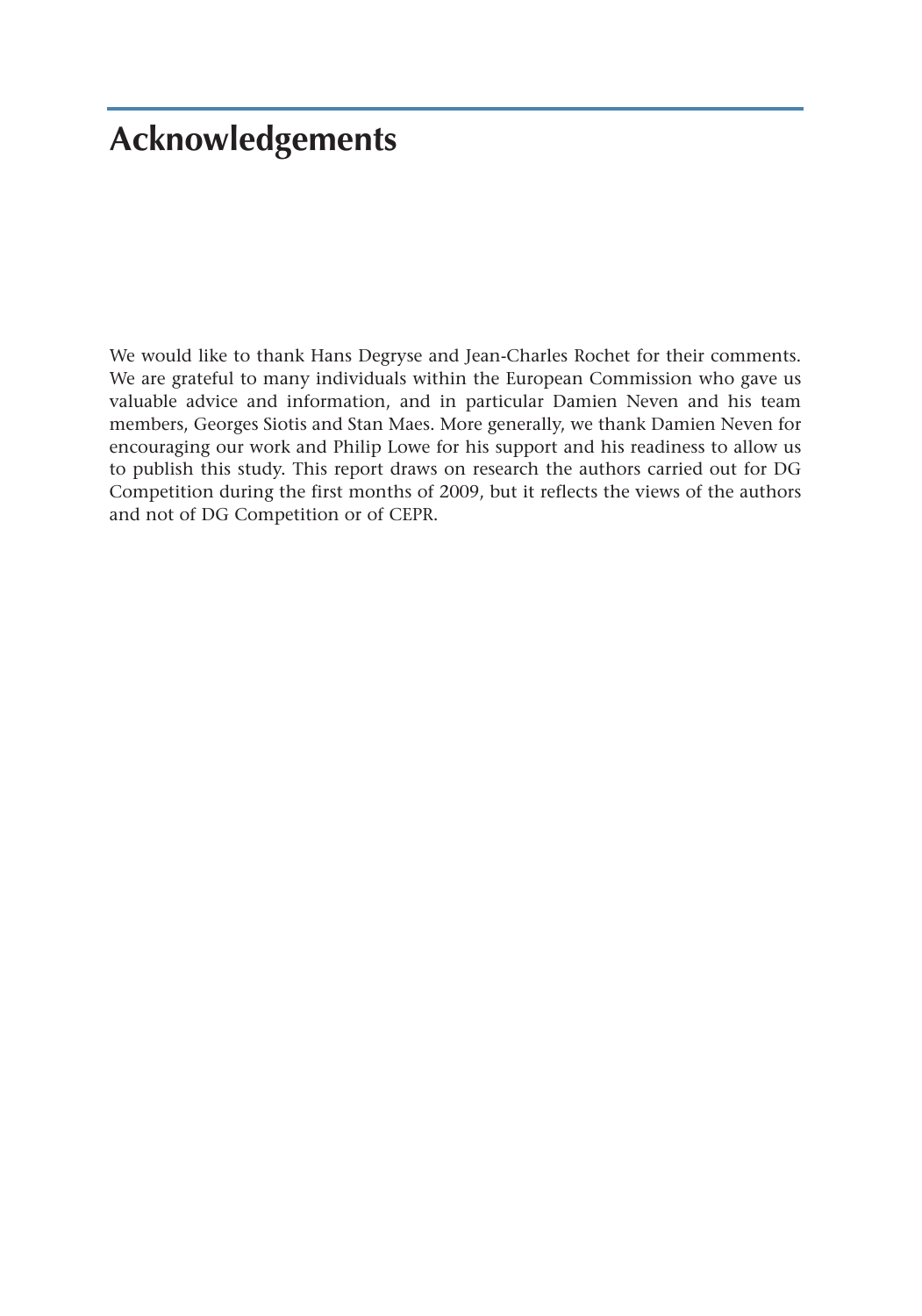# **Glossary**

| <b>ABS</b>    | Asset Backed Security                                      |
|---------------|------------------------------------------------------------|
| AMC           | <b>Asset Management Corporation</b>                        |
| <b>BCM</b>    | <b>Bank Crisis Management</b>                              |
| <b>BIS</b>    | Bank for International Settlements                         |
| CDO           | Collateralised Debt Obligation                             |
| <b>CDS</b>    | Credit Default Swap                                        |
| <b>EBA</b>    | European Banking Authority                                 |
| <b>EDIC</b>   | European Deposit Insurance Corporation                     |
| <b>ECB</b>    | European Central Bank                                      |
| <b>EFC</b>    | Economic and Financial Committee                           |
| <b>ESA</b>    | European Supervisory Authorities                           |
| <b>ESFS</b>   | European System of Financial Supervisors                   |
| <b>ESRB</b>   | European Systemic Risk Board                               |
| <b>ESRC</b>   | European Systemic Risk Council                             |
| <b>FDIC</b>   | Federal Deposit Insurance Corporation                      |
| <b>FDICIA</b> | Federal Deposit Insurance Corporation Improvement Act      |
| <b>LCFI</b>   | Large Complex Financial Institution                        |
| MoU           | Memorandum of Understanding                                |
| <b>OTC</b>    | Over the Counter                                           |
| <b>OFT</b>    | Office of Fair Trading                                     |
| <b>PCA</b>    | Prompt Corrective Action                                   |
| <b>RBS</b>    | Royal Bank of Scotland                                     |
| <b>SIV</b>    | Special Investment Vehicle / Structured Investment Vehicle |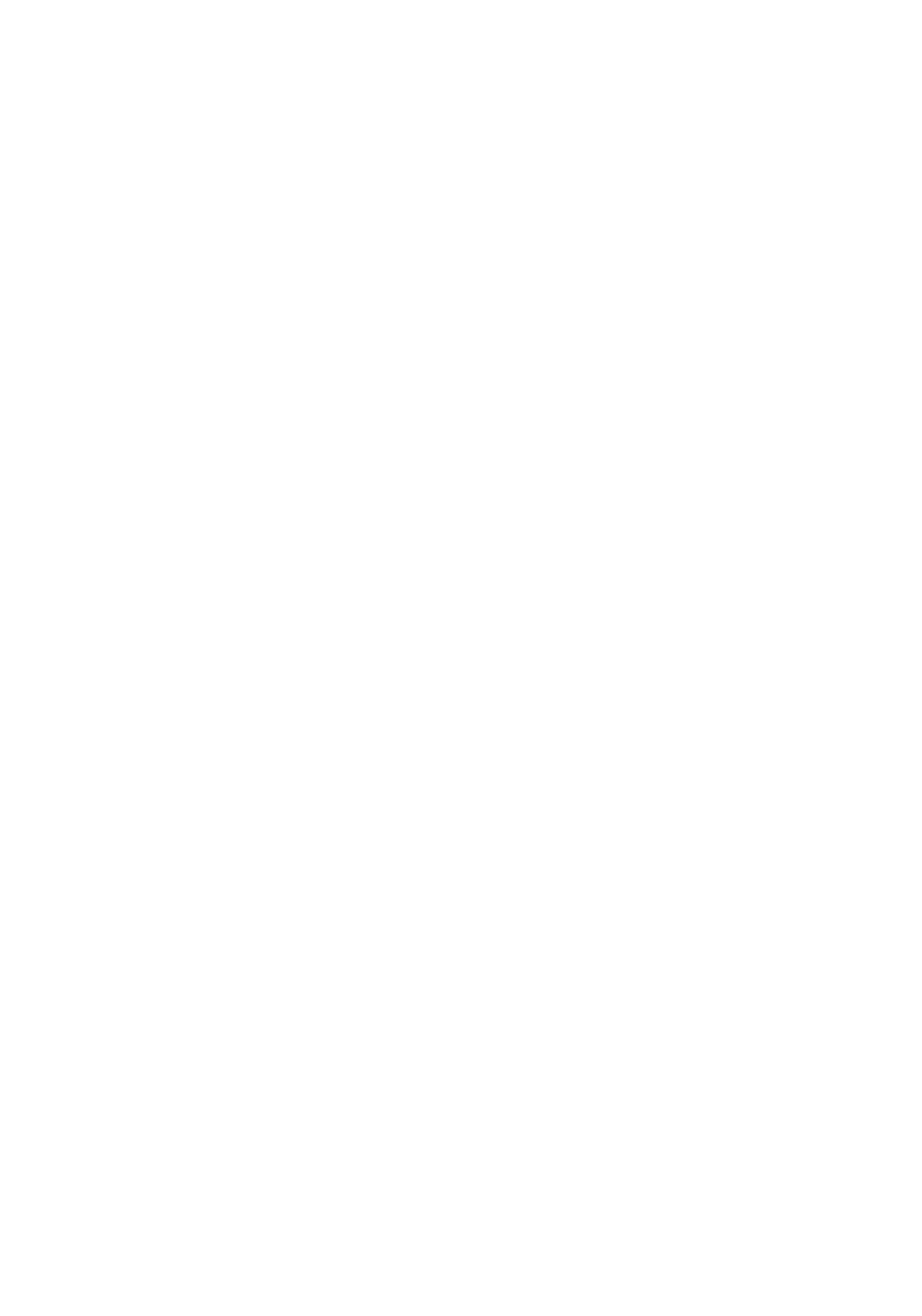## **Introduction**

The continuing crisis has been exceptional in its intensity and global reach. It began as a financial crisis and it became an all-out economic crisis, requiring a wide range of globally-coordinated policy responses: monetary and fiscal as well as regulatory responses, not to mention steps to avoid the trap of protectionism.

Much has already been written on the subject, $<sup>1</sup>$  and this report will not try to</sup> address the current crisis in its entirety. Since its main focus is on bank bailout plans, we will not discuss trade and macroeconomic aspects (except to emphasise that bailout plans should not threaten the sustainability of public finances).

This report will concentrate on two specific aspects of policy: financial regulation and competition policy. These are inevitably intertwined. Since the Great Depression policymakers have struggled to define the right mix of competition rules and regulations specific to the banking sector. The Great Depression led to the discontinuation of most standard competition policies in banking in order to foster financial stability. This objective was clearly achieved, but at the cost, over succeeding decades, of stifling innovation and imposing a high burden on consumers. This led in turn, from the 1970s, to a swing of the pendulum towards deregulation, with more competition and innovation but also with many banking crises (e.g. in the US in the 1980s and in Scandinavia and Japan in the 1990s, in addition to the many emergingmarket crises). Each time, regulation did try and adapt, in a global fashion, leading in particular to the Basel I and II regulatory frameworks.

Obviously, this has not prevented the massive crisis that exploded in 2008, leading to the two unavoidable questions that accompany every such episode: (1) how to deal with the current crisis; and (2) what lessons the experience offers for reducing the likelihood of another crisis and mitigating its impact? This report will address these two questions, with special emphasis on competition policy, and in particular on state aid control. It is important, furthermore, to put these policy responses in the context of the overarching architecture of regulatory policies, because the question of the link between competition and stability in the banking industry depends on the ability of the various levers of prudential regulation to prevent excessively risky behaviour by bank managers and shareholders.

The crisis has provoked two common but quite different reactions concerning the role of competition policy in the banking sector. One reaction has been to consider

<sup>1</sup> Just to focus on CEPR/VoxEU outputs, see for example the recent ebooks edited by Baldwin (2009), Dewatripont et al. (2009) and by Baldwin and Evenett (2009), as well as the two ebooks collecting Vox columns on the crisis edited by Felton and Reinhart (2008, 2009). VoxEU.org has published two other relevant ebooks, both edited by Baldwin and Eichengreen (2008a, b).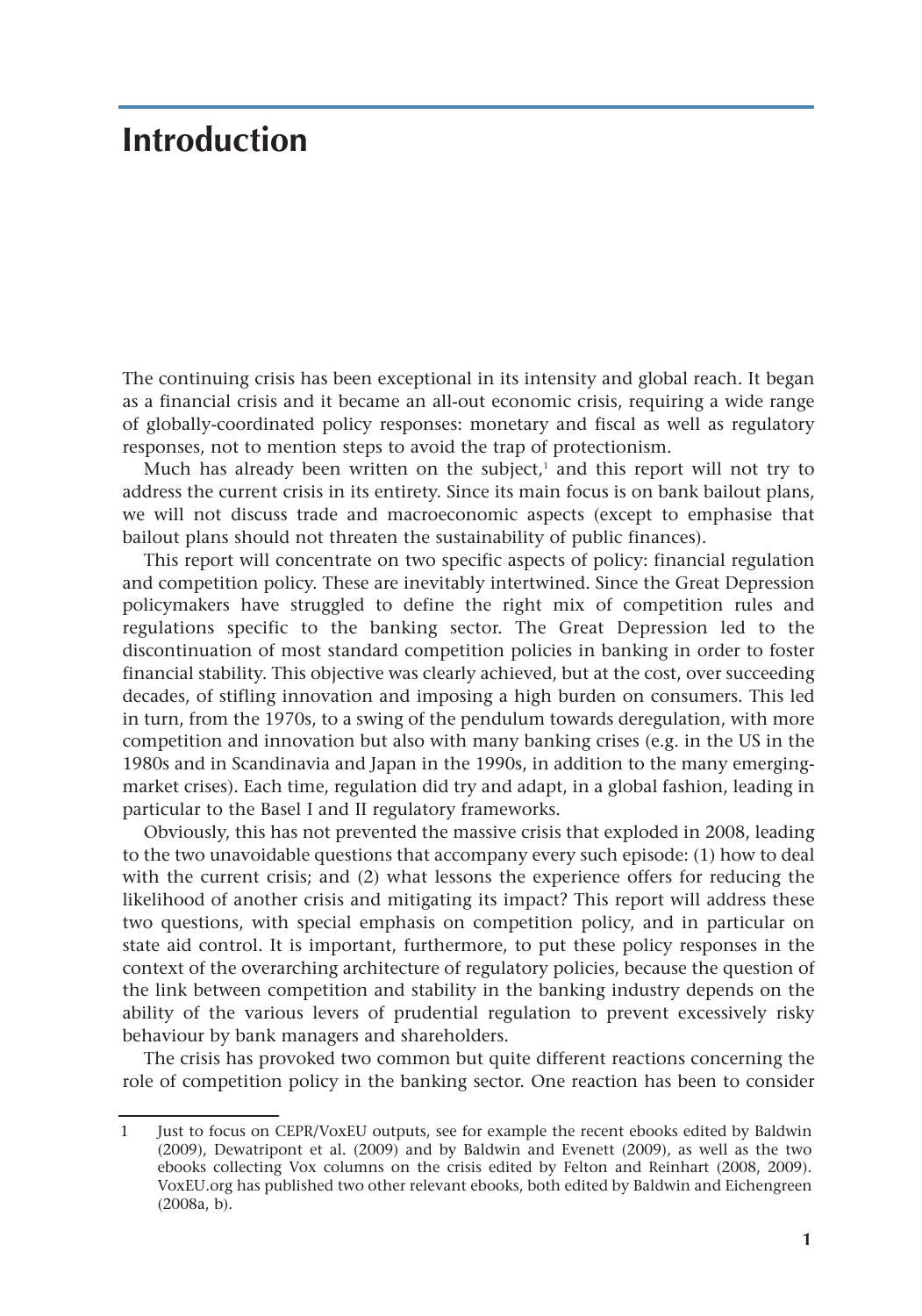that financial stability should take priority over all other concerns, including those of traditional competition policy; and therefore, that the 'business as usual' preoccupations of competition regulators should be put on hold, and the normal rules suspended for the duration. Another reaction has been to fear that intervention to restore financial stability will lead to massive distortions of competition in the banking sector, and therefore to conclude that competition rules should be applied even more vigorously than usual, with the receipt of state aid being considered presumptive grounds for suspecting the bank in question of anti-competitive behaviour. As will be seen, in this report we endorse neither of these points of view. We reject the idea that the crisis requires the suspension of normal competition policy rules; in times of crisis they are more important than ever. However, we also believe that the competition rules appropriate to the banking sector are not the same as those that should apply to most other sectors. The reasons are set out in detail below, and result from the fact that bailing out one bank in an episode of crisis helps its competitors. State-aided banks have a different relation to the rest of the economy than state-aided firms in other sectors, and the rules of state aid policy should reflect these differences. However, this is not equivalent to saying that competition policy in banking does not matter in a crisis. On the contrary, there should be a thorough competitive assessment of the banking sector following the bailouts.

This report focuses on general economic principles that should be kept in mind when facing crisis-induced bank bailouts. It then discusses the reaction by competition authorities to the current crisis. It is fair to say in this respect that they tried to strike a balance between the insistence on competition concerns and the need for urgent action to respond to the financial crisis. Nevertheless, the specific characteristics of banking need to be acknowledged more explicitly, in particular because the crisis has had sector-wide competition implications which measures targeting the individual recipients of aid are not well suited to address.

## **Main conclusions of the report**

The various methods of helping banks, such as purchasing toxic assets (perhaps to be put in a bad bank), recapitalisation or providing guarantees, should have three objectives in mind: (i) the need to stabilise the financial system; (ii) the need to restart lending; and (iii) the need to avoid distortions of competition. Although in some respects there is a balance to be struck between these objectives, there is no fundamental trade-off between the aims of financial stability and competition: in our view, reformed prudential regulation should take care of potentially excessive risktaking, which means competition policy rules can then apply in banking as in other sectors of the economy, once the crisis has subsided.

Our conclusions on *general economic principles* fall under three main headings.

### • State aid principles *are* different for banks

### *Bank bailouts can help competitors*

It is important to recognise that in the banking industry, in times of crisis, the fact that one firm is being helped could well imply a positive externality for its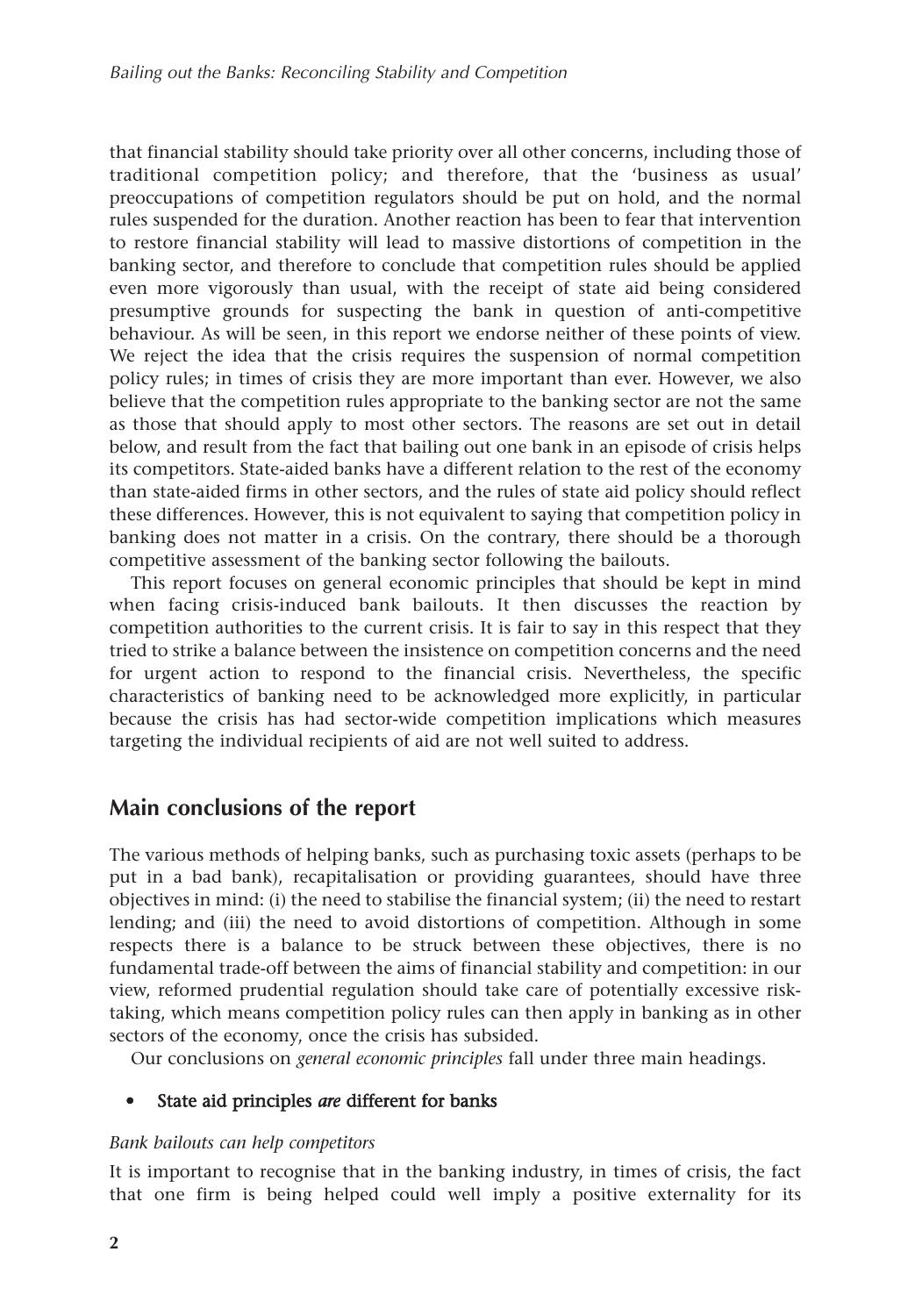competitors, either because it prevents systemic problems, or because these competitors are themselves its creditors, and so are indirectly also bailout recipients. This means that bank bailouts do not necessarily require 'compensation' for competitors, in contrast to the normal assessment of state assistance in other industries. This does not detract from the fact that in the medium- to long-term, the survival of less efficient banks can hurt their competitors and the whole banking system.

#### *New lending needs to be supported*

In periods of generalised bailouts, remedies that will tend to contract new lending must be avoided, although the economic crisis means the desired amount of lending will decline and the credit-worthiness of some borrowers will have declined.

#### • Competition policy should apply, but conditions on bailouts must reflect the specifics of banking

#### *Standard competition policy should apply to banks*

There is no case for applying weaker competition policy criteria to banks, because competition and stability are not incompatible. The data show that the share of profits of financial institutions, in GDP, had been growing steadily over time until 2008. Even if some of this was an unsustainable bubble, it was not a situation in which trouble would have been unavoidable whatever the design of regulation. The problem was clearly not one of competition leading inevitably to banking fragility. Proper prudential regulation should therefore be sufficient to allow standard competition policy principles (Articles 81 and 82 and merger regulations) to be applied: there is no need to weaken standard competition policy for banks. Nor should competition policy be applied more strictly in a crisis; it should be applied with sensitivity to the circumstances that distinguish banks from other kinds of stateaided firms.

#### *Behavioural restrictions may distort competition*

Standard competition policy imposes both structural and behavioural restrictions on firms, and there are no grounds for applying these less vigorously to banks in a crisis: leniency in merger approval or greater tolerance of predatory behaviour are no more justified for weak banks than for any other financial or non-financial firm. However, the opposite tendency also needs to be avoided: in particular, there is no case for specific behavioural restrictions following bailouts that would put the rescued bank at a competitive disadvantage with respect to competitors, such as caps on the compensation of new hires (when banks need fresh talent to clean up the mess created by previous executives), or limitations on their pricing strategies relative to competitors.

Moreover, in periods where many banks have received bailouts, there are good reasons to avoid imposing conditions on the receipt of state aid that require generalised balance sheet reductions. These are sometimes justified by analogy with other sectors (such as manufacturing), where the crisis conditions that lead to bailouts are often an indicator of structural overcapacity in the sector. In banking, by contrast, bailouts have been provided due to the fear of a credit crunch – that is, of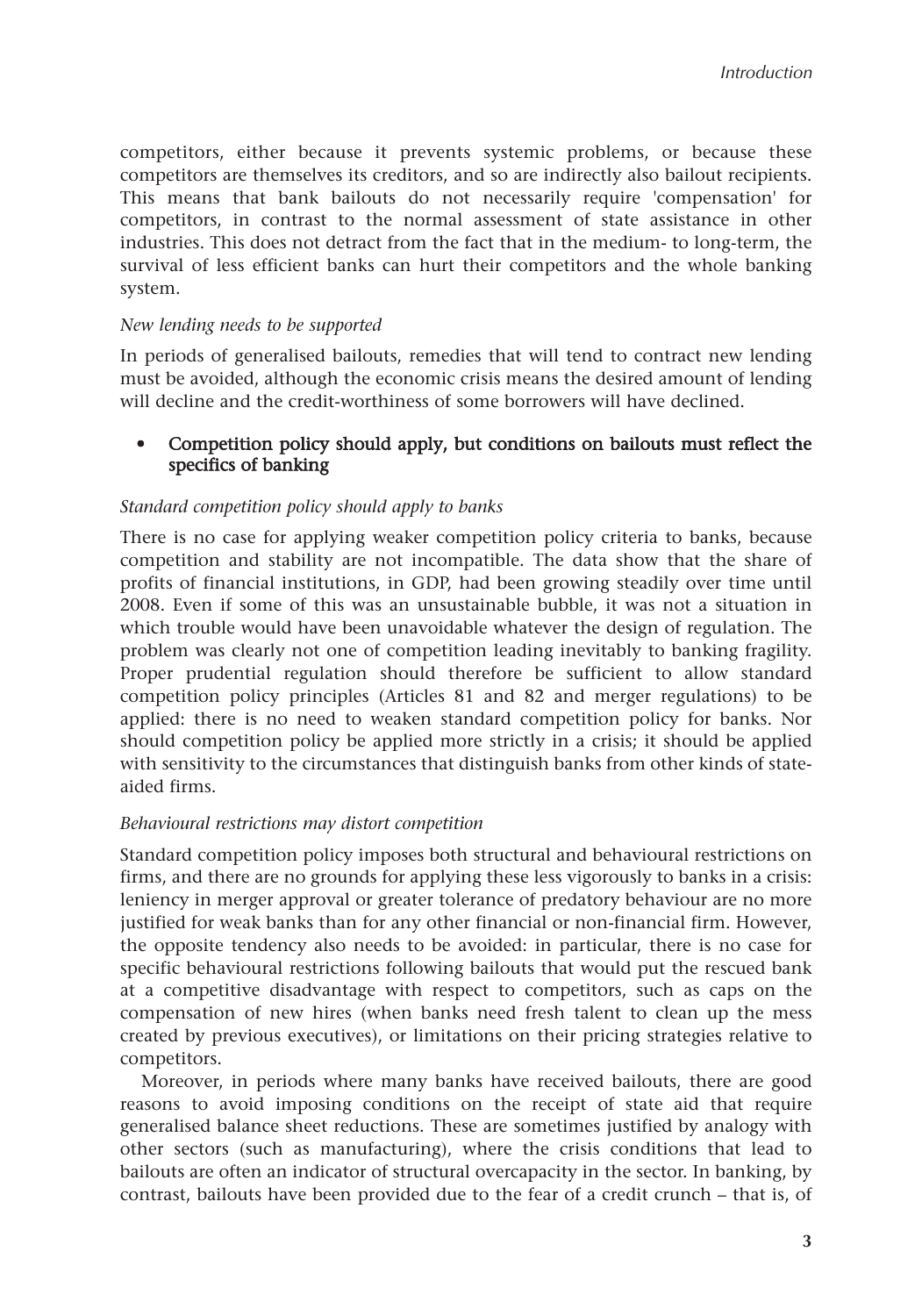inadequate activity in the sector due to the efforts of weak banks to recapitalise. Imposing balance sheet reductions as an automatic condition of state aid therefore does not have the rationale that it often has in other sectors of the economy.

This does not imply that concerns about balance sheet growth are unjustified: on the contrary, limiting growth through acquisitions does make sense as a way to prevent the recipients of a bailout gaining an unfair advantage. And, in fact, there is a case for requiring balance sheet reduction in the case of banks whose prior overexpansion was the reason for their needing a bailout. This being said, a lot of restructuring in the sector will be desirable following the crisis, and there is no reason to prevent acquisitions which are compensated by divestitures and therefore avoid net growth of balance sheets. This should, however, be accompanied by an assessment of the competitive situation in the sector taken as a whole.

### *Bailouts should not favour banks' domestic assets*

Bailouts should not be permitted to lead to any move away from the single market, either through national governments directing their own banks towards domestic lending, or through the imposition of remedies that would lead banks to spin off foreign rather than domestic activities.

## The need for stability justifies 'real' but not over-generous aid

### *Accounting changes are dangerous*

In cases of bank insolvency, such as those we are experiencing in current conditions, 'real' bailouts are needed. Changing accounting rules in order to pretend things are fine is inappropriate: this just means allowing insolvent banks to go on rather than cleaning them up, which would result in inefficient lending – ie, leading either to a credit crunch (as in Japan in the 1990s), or to 'zombie lending' (as in the US Savings and Loans Crisis in the 1980s).

### *The amount of the bailout should be the minimum necessary*

While 'real' bailouts are needed, Governments must avoid being 'overly generous' in bank rescues; they should avoid plans that give such banks extra funds that would, for example as discussed above, allow them to start buying other financial institutions that are in trouble.

#### *Equity holders must bear as much of the bailout burden as possible*

Minimising aid means in particular that, to the extent possible, bailout plans should wipe out initial equity holders, in order to reduce potential moral hazard. However, this can be overstated, as the regulatory environment will clearly change after the crisis, and as there is a danger of negative externalities (including between member states) if a government treats shareholders too harshly. The key criterion for European authorities should be to insist that the sustainability of public finances is not threatened.

### *More of the burden should be placed on 'junior creditors'*

Moral hazard and fiscal considerations also point to imposing losses on junior creditors, something which has been too much overlooked in the 2008-2009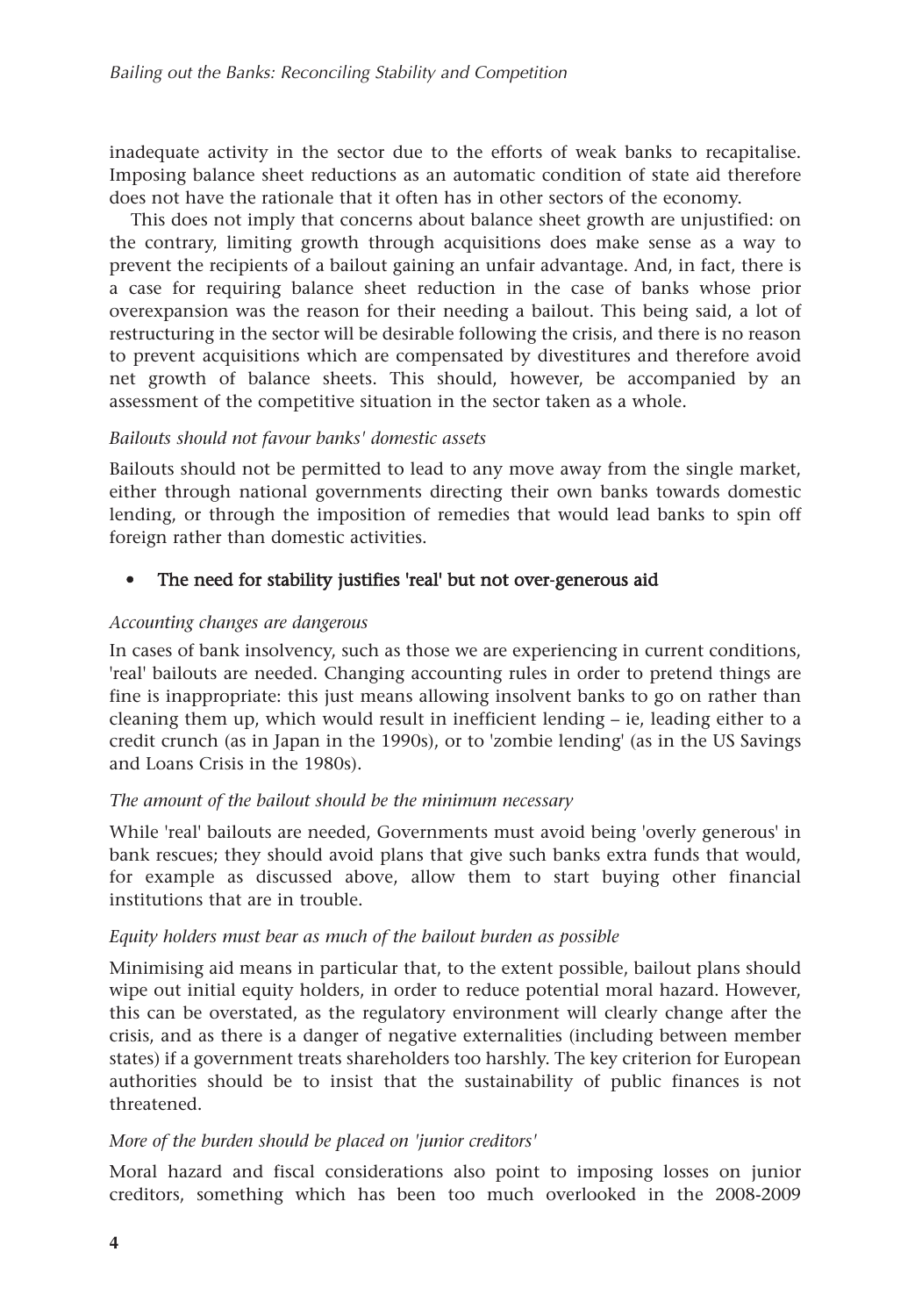bailouts.<sup>2</sup> This may be because of the fear of causing panic among creditors  $-$  but this fear is overrated: separating out the claims of junior creditors from those of senior ones may well encourage the latter to lend more, rather than less freely. Of course, one should be careful about second-round effects: if junior creditors are financial institutions too, such liability re-evaluations may simply transfer the problem; and European authorities may want to give careful attention to this argument in the case of foreign junior creditors, whose interests would naturally be neglected by member states.

### *Sunset clauses/exit strategies are needed*

The difficulty of monitoring and enforcing behavioural restrictions on the assisted banks, and of designing restrictions which do not distort competition, make it imperative to include an end date or exit strategy in bailout plans.

#### *Governance of banks needs strengthening*

For the same reason, certainly for the duration of the state aid and in many cases permanently, stricter governance of the banks rescued is needed. The prior standard corporate governance framework proved inadequate.

## **Other implications for regulation**

We also make a number of recommendations in terms of the over-arching regulatory architecture:

### *Regulation is needed for non-deposit-taking institutions*

While it is true that deposit-taking institutions deserve special attention, other types of institutions also need regulation if they are 'too big to fail' or 'too interconnected to fail'. Otherwise, this can quickly lead to the rapid development of more lightly regulated entities, leading to distortions of competition and inefficiencies. In this respect, the tax treatment of financial institutions has important prudential and competition implications, and dangerous loopholes that currently favour the shadow banking sector, encouraging leverage and risk taking, must be closed. There should also be a review of the capital charges that apply to lending by banks to the shadow banking sector.

#### *No need to prevent universal banking*

There is no need to try to prevent universal banking, but the right capital charges are needed for various business lines or products. What is dangerous is not financial innovation *per se*, but 'excessively' risky uses of such innovation. This means higher capital charges are needed on structured finance products and other off-balance-sheet transactions, and these should no longer be linked to the ratings they receive (since ratings are particularly inflated for non-transparent products). Further consideration

<sup>2</sup> Note that we use the generic term 'junior creditors' here to include the various financial instruments that are 'in-between' equity and senior debt in terms of priority were the bank to go bankrupt, from 'hybrids' until subordinated debt.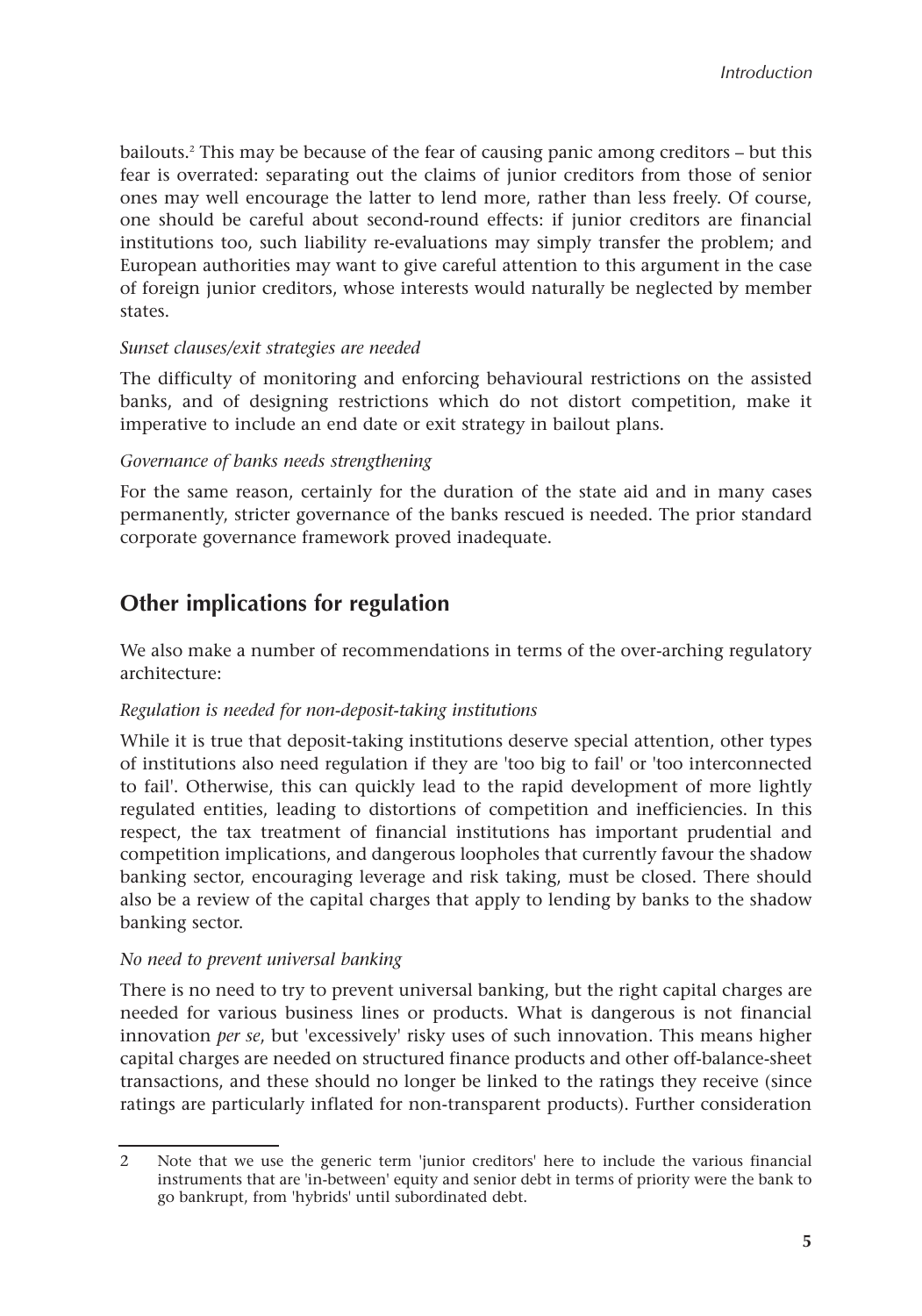should be given to the idea of having very high charges beyond some threshold volume for each bank offering new financial products, at least until their properties are understood.

#### *No direct limits on bank size needed – but growth should be made more costly*

There are risks associated with big banks, in particular the danger that they are too big to fail, and the moral hazard to which this gives rise. This is all the stronger because bigger banks have more lobbying muscle. However, there is value in having a single market in banking just as in other sectors. Of course, this should be accompanied by proper centralised regulatory, supervisory and burden-sharing arrangements. The way to deal with the risks of size is not to impose arbitrary limits, but to apply deposit insurance premia or capital charges that increase in percentage terms when banks get bigger.

#### *Macro-prudential regulation should supplement the current Basel regulatory system.*

It is crucial to limit the procyclical effect of the current regulation, for example by introducing procyclical capital ratios, in order to limit the need for banks to deleverage during recessions. This could take the form of dynamic provisioning (as already done in Spain), capital ratios indexed on macroeconomic variables (see Repullo et al. (2009) for an example using GDP), or capital insurance (along the lines of Kashyap et al. (2008)). Using the options provided by Pillar 2 of Basel II, which leaves it to each country to set an additional layer of capital, has proved inadequate, due to competition amongst regulators limiting this additional capital.

#### *Simpler fixed rules are needed to protect regulators*

Regulation should seriously and explicitly take into account the gaming between regulators and private actors, which takes place either through potential lobbying and capture, or through financial innovation that aims at regulatory arbitrage.

### *More centralised supervision and resolution capacity is needed in Europe*

To address cross-border bank failures, there is a need for more centralised regulation and supervision and in particular ex ante burden-sharing agreements in Europe.

## **Assessment of the policy responses so far**

#### *State aid control*

DG Competition has been very active since the Autumn of 2008. As stressed earlier, it has struck a balance between the insistence on competition concerns and the acknowledgement of the specificities of banking. We agree with its general approach, in particular, its general 'permissiveness' towards broad-based plans (as of December 17, 2009, it had adopted without objections all 66 of the 67 temporary sector-wide aid schemes), and its focus on only those banks that received significant individual help. (As of December 17, 2009, it had adopted 81 decisions on individual cases related to the financial crisis, of which 75 raised no objections to the aid). It does not mean, however, that its potential concerns, detailed in its Communications, did not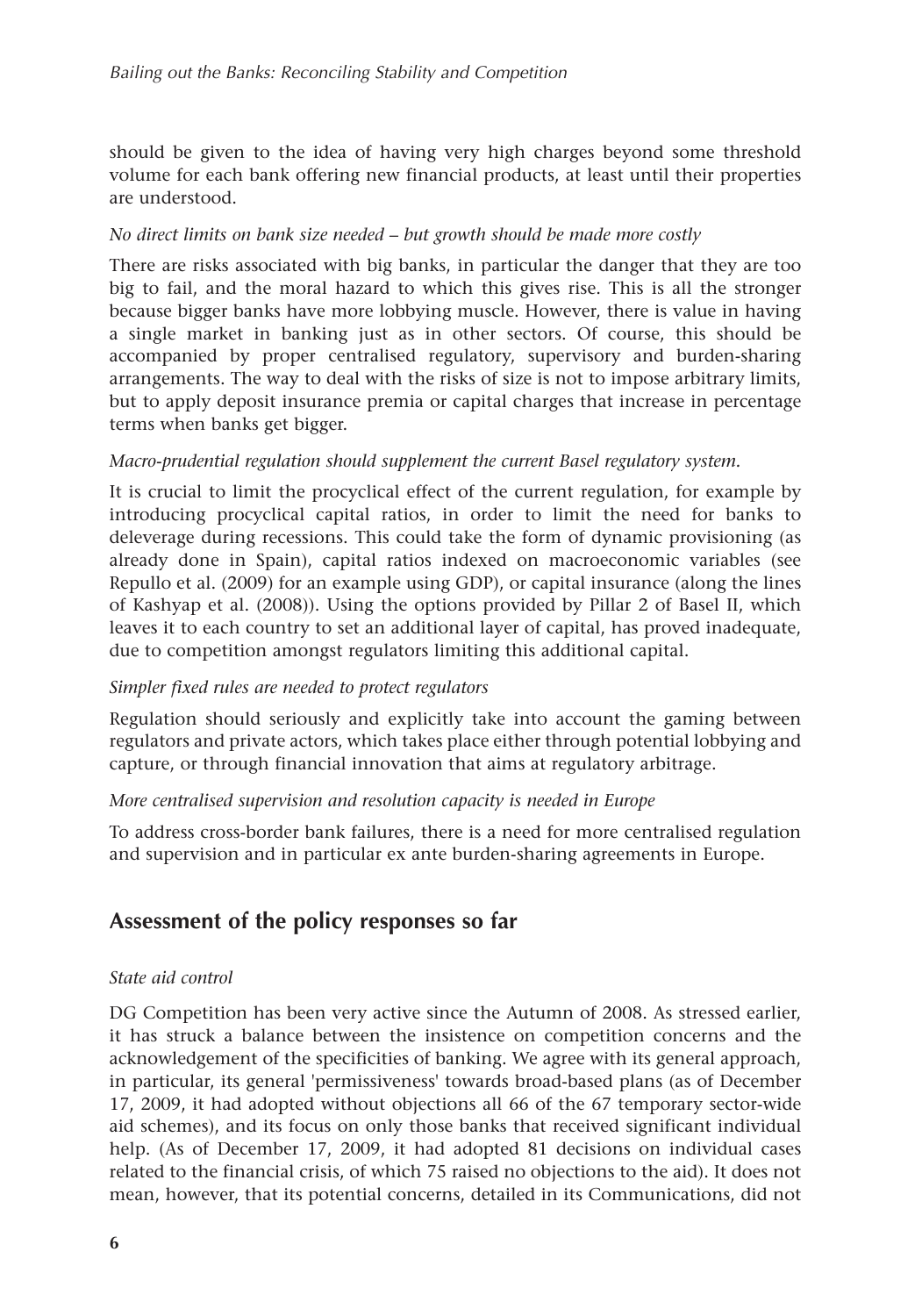have an impact on the many plans and cases being put forward. In particular, it was very useful for DG Competition to insist on avoiding overgenerous help, and on encouraging exit strategies.

As far as those cases where remedies were imposed, we understand the desire to counter moral hazard by insisting on balance sheet reductions. This being said, we want to stress again the fact that the implications of bailouts on competitors can be quite ambiguous in the banking sector. Our feeling is that the key concern of competition authorities should be the restoration of a 'level playing field' among banking competitors, with sufficiently dynamic competition. In this respect, it is important that the insistence on minimum aid and on exit strategies do not lead to undercapitalised banks. Similarly, it is important that balance sheet reductions do not lead to a retreat of banks within their national borders, thereby contradicting the goal of a single market in this sector. Finally, our biggest worry concerns behavioural restrictions imposed on bailout recipients. While it makes sense to avoid the unfair advantages that public money would give to such recipients, 'tying their hands', for example by preventing them from being 'price leaders', seems to us to be both hard to enforce and misguided: it is much better to ensure that these banks are adequately capitalised and then enforce competition on all players in the market.

Of course, this criticism has to be mitigated by the fact that competition authorities do not live in a first-best world: while we strongly feel that financial stability, and in particular the prevention of moral hazard, is mainly the job of prudential regulation and not of competition authorities, the latter have to live with whatever prudential regulation exists at present times. Erring to some extent in the direction of moral-hazard prevention in competition policy can therefore be justified partially (but not fully) by the excessively slow reform of prudential regulation, a topic we now turn to.

#### *Prudential regulation reform*

Let us start with a note of caution here. Regulatory reform is currently only 'work in progress', some of which requires complicated international negotiations – that is, for example, as far as macro-prudential regulation, accounting conventions, or the treatment of the shadow banking sector, are concerned. Our assessment can therefore only be partial.

This being said, the recent European Banking Authority (EBA) proposal and Bank Crisis Management (BCM) Communication constitute a step forward in the design of a post-crisis financial regulatory regime that better coordinates supervision in Europe, a key requirement to preserve a single market in banking. Still, the loss of supervisory authority will presumably be aggressively opposed by some countries, such as the UK, for which the financial industry is a strategic one. This could lead to weak European regulation dominated by national regulators. So, although moving in the right direction, there are some reasons for concern. First, the key issue in terms of efficiency is the need to define a European bankruptcy regime, which is only vaguely invoked at the end of the BCM Communication. Second, the issue of burden sharing, also mentioned in the BCM Communication, will be a permanent source of disagreements among countries, precisely because the European bankruptcy regime has not been harmonised. Indeed, why would one country's taxpayers provide capital for an institution in another country that has been badly managed, badly supervised and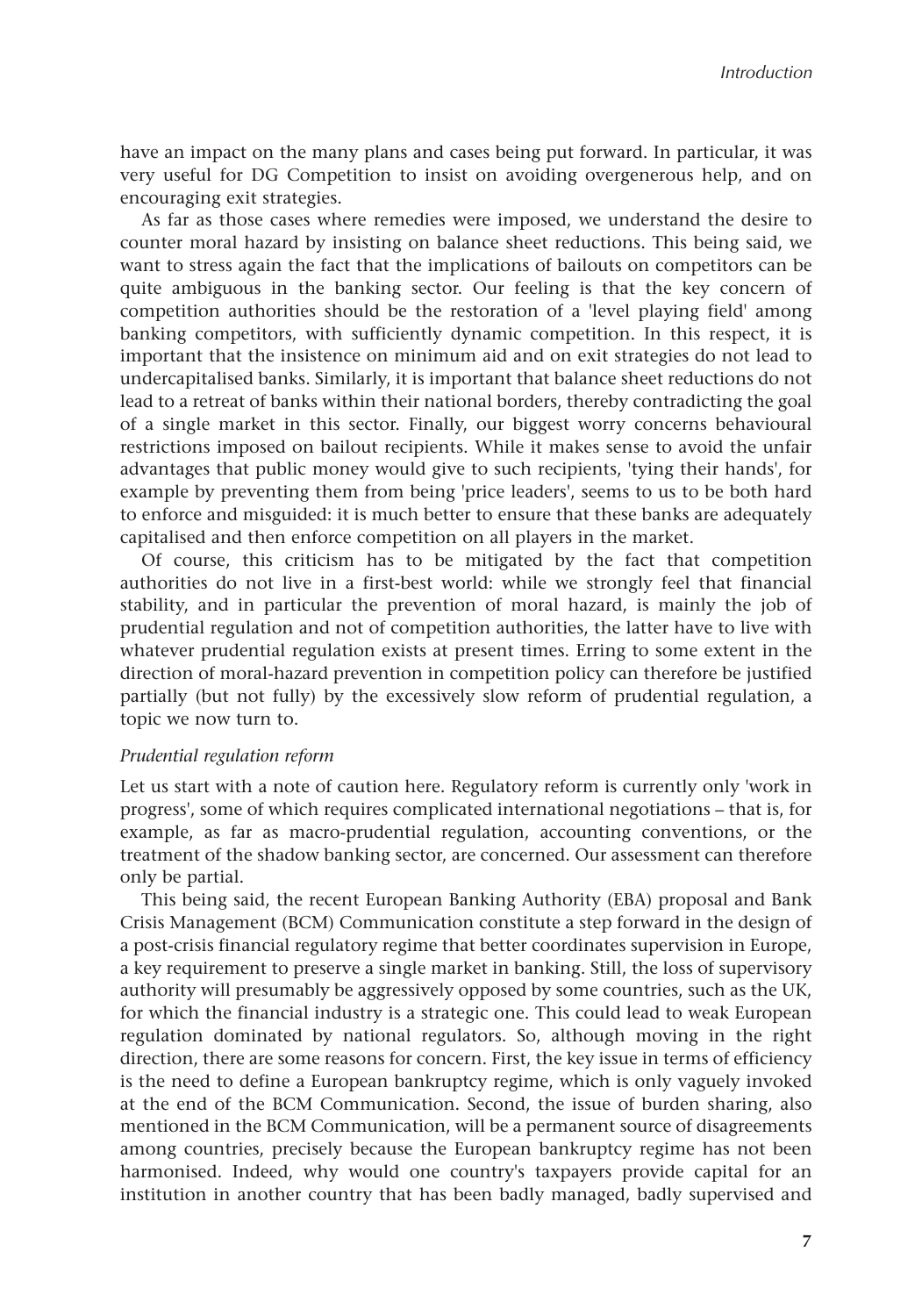badly regulated, especially if the main beneficiaries are the distressed institution's shareholders, or even subordinated debt holders? Third, the EBA proposal pursues two objectives at the same time: European consistency and integration on the one hand, and the creation of a new post-crisis financial regulation on the other. Although they are not incompatible, there is a risk that, as the European economies emerge from the crisis, the first objective ends up dominating the second, and regulatory reform is postponed until the next crisis.

## **Structure of the report**

This report falls into four parts. The first (in sections 1-2) will set the stage by discussing why banks are special and how competition interacts with bank stability. The report will then discuss (in sections 3-4) the characteristics of the crisis and outline European bank rescue plans and the European Commission response so far (as summarised by the Communications which are meant to set the stage for its planned evaluation, according to state aid control rules, of the bank bailouts that have taken place since autumn 2008). Sections 5 and 6 turn to two key aspects of resolving the current crisis, namely burden sharing and competition issues. Finally, section 7 will discuss the necessary changes to prudential regulation in order to minimise the danger of future crises.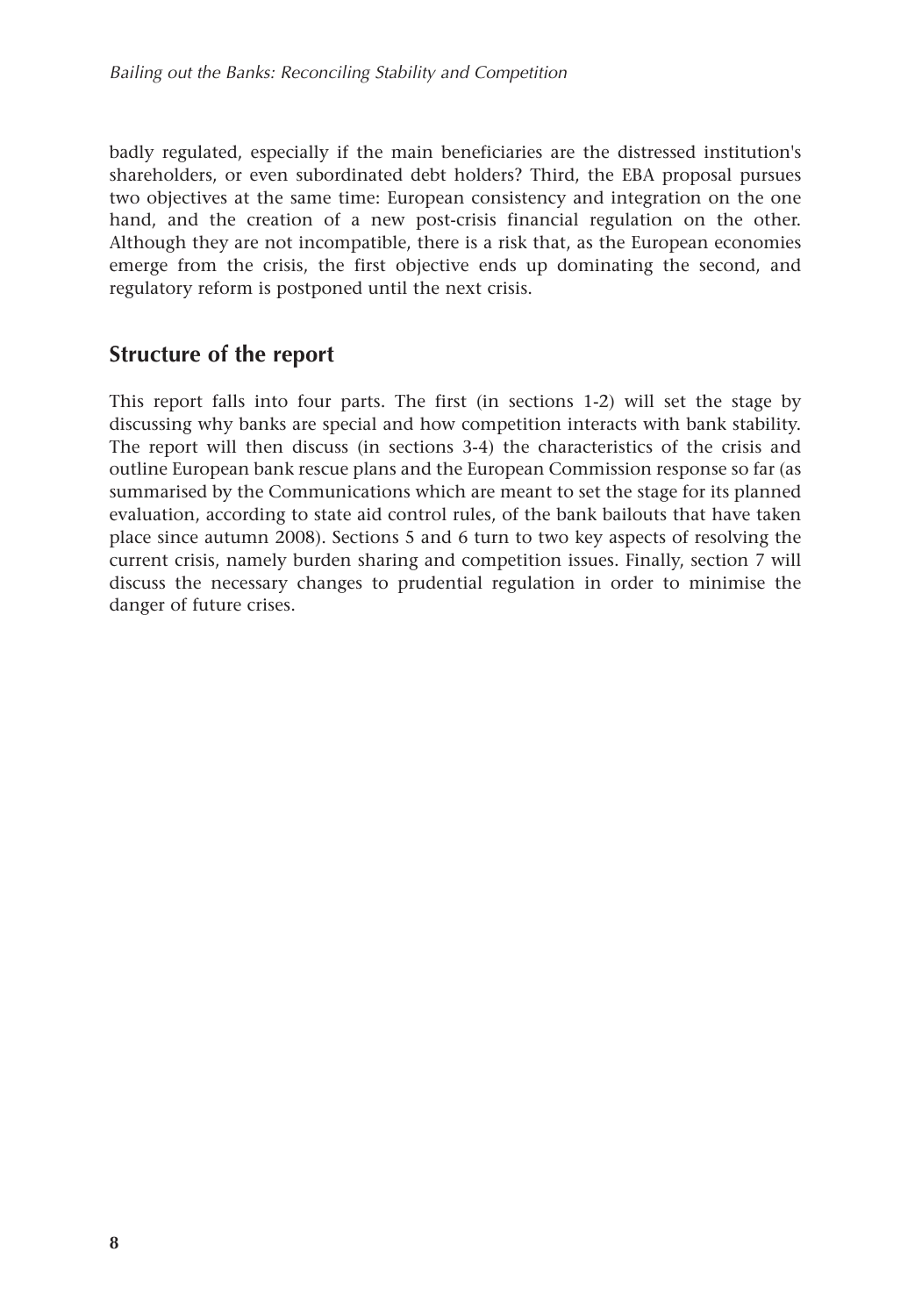## **1. Why are banks special?**

The first question we address is what characteristics make banks special, and why competition and other regulatory issues differ so much when it comes to banking.

Banks have three basic functions in their role as financial intermediaries:

- They provide economic agents with the means of payment, a more efficient way to transfer property rights, and decrease transactions costs;
- They transform assets to match the short-term supply of funds in small amounts (from their depositors) and the long-term demand in large amounts from their borrowers; and
- They screen potential borrowers, monitor their activity and enforce repayments.

These three functions are related, as there are economies of scope in linking deposits to the payment system and using the funds collected through deposits for monitored lending.

The identification of these functions helps us to understand why banks are different from other firms that transform inputs into outputs through a production function. Regarding their first role, i.e. reducing transaction costs, this is possible only if banks belong to a network which connects the different economic agents' external and internal means of payments and, therefore, the whole payment system. The obvious implication is that depositors are the banks' clients, not as financial investors, but as users of the payment system. Consequently, it is reasonable to assume (following the 'representation hypothesis' of Dewatripont and Tirole (1994)) that banking regulation exists to protect small, uninformed depositors and to limit the cost to them of a bank's bankruptcy.

A second implication is that the maturity transformation function requires that banks manage their liquidity risk. This, in turn, entails the existence of mechanisms for individual banks to manage their liquidity shocks through markets for liquidity, whose proper working requires preserving financial stability, which is an attribution of the Central Bank.

The third implication is that a safety net for banks is necessary to protect banks' clients from the effects of bank bankruptcy and to preserve financial stability. So the basic functions of banks have strong implications for the operation and regulation of the whole banking industry.

Consequently, banks are different from other types of firms for two fundamental reasons: first, because their bankruptcy has a high social cost and negatively affects other competing banks, as well as financial stability and the payment system; and, second, because of the existence of banking regulation, which consequently implies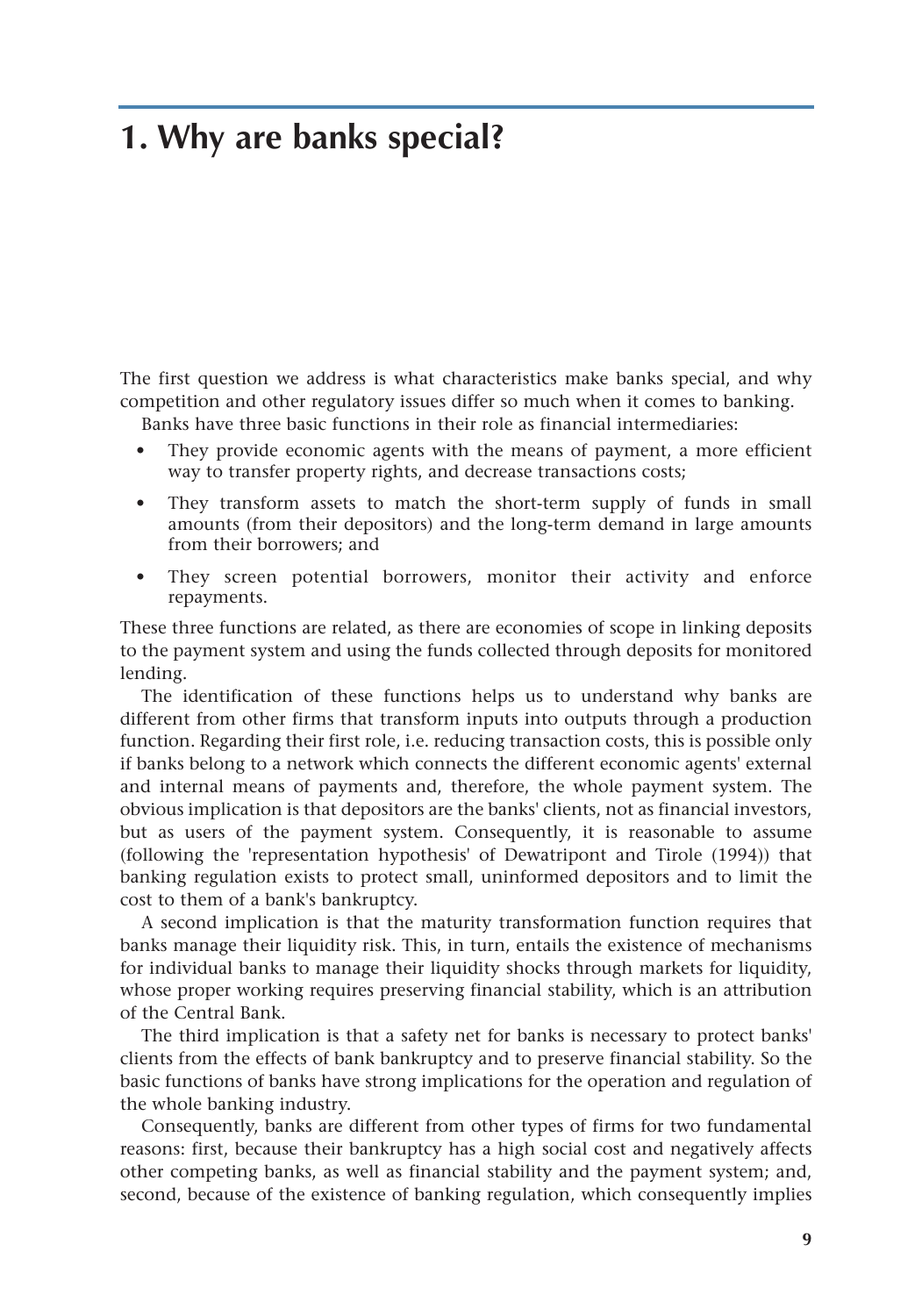the existence of a safety net for banks. We turn next to the implications of these two features.

## **1.1 The high social cost of banks' bankruptcy**

The social cost of a bank's bankruptcy is larger than its private cost, for three reasons. First, it affects uninformed depositors who do not have the incentives or the means to assess the risk they face. Second, the bank's knowledge of its customers, and especially of small corporations, is an asset that would be lost in a bankruptcy. Finally, the bankruptcy of one bank may generate a negative externality for all other banks through a contagion effect. Yet bank executives maximising shareholder value will take into account only the private cost of their bankruptcy, so the market will be characterised by excessive risk taking. We consider each element of the social cost of bank bankruptcy.

## **1.1.1 Small depositors are uninformed**

As the role of banks is to provide payment services to their depositors, small depositors do not consider their deposit as a financial investment made after computing risk and return, and will make deposits without having any information about the riskiness of their bank. So the reduction of transaction costs by the generalised use of the payment systems can only be attained if depositors are confident that their deposits are safe in any bank. This means that banking regulation should provide guarantees that create sufficient incentives for potential depositors to open a bank account and to access the payment system.

## **1.1.2 Loss of sunk investment**

An unrelated discrepancy between the private and social cost of a bank bankruptcy is the existence of relationship banking. As evidenced by the recent empirical banking literature on this topic (see Ongena and Smith (2000) for a survey), both banks and their corporate customers invest in a relationship, with the result that banks provide easier access to credit to those customers with whom it has a relationship. This is justified by the existence of private 'soft' information that the customer credibly conveys to its banker. Consequently, a bank's bankruptcy implies the loss of this privileged access to credit for its corporate customers.3

<sup>3</sup> Several papers have described how borrowers suffered after their institution failed. Specifically, Bernanke (1983), Calomiris and Mason (2003), and Kupiec and Ramirez (2009) have shown the negative economic repercussions of bank failures in the 1920s and 1930s and the consequent loss of lending relationships, while Ashcraft (2005) links the decline in lending following the closure of a large (solvent) affiliate in a regional bank holding company in Texas in the 1990s to a decline in local GDP. Slovin, et al. (1993) documented this phenomenon, using the failure of Continental Illinois as a specific event; they showed that firms which were the main customers of Continental Illinois saw their share prices negatively affected by its bankruptcy. Ferri, Kang and Kim (2001) demonstrate the importance of lending relationships in a sample of Korean firms that worked with either failed or surviving banks after the East Asian crisis, while Djankov, Jindra and Klapper (2005) illustrate the negative effect of bank insolvency announcements during the East Asian crisis on the market values of the banks' borrowers.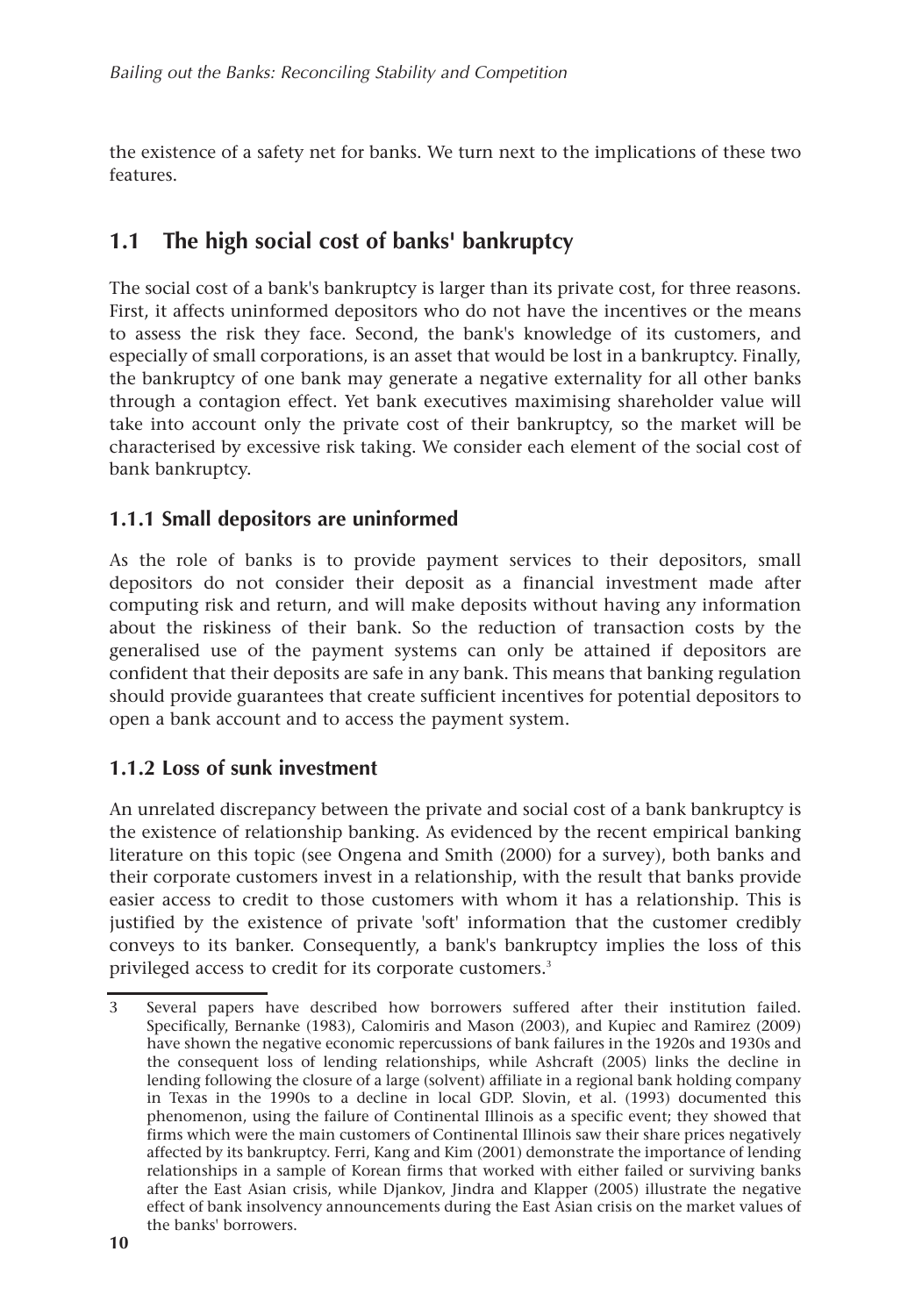#### **1.1.3 Direct contagion**

A bank's bankruptcy has a negative impact on the whole banking industry through a contagion effect. There are two classic types of direct contagion.

First, contagion may occur through changes in the expectations of banks' customers. These correspond to a pure information contagion effect. Short-term liability holders observing one bank's bankruptcy may infer that their own bank is not immune to bankruptcy, and may choose to immediately withdraw their deposits. This decision may affect banks with similar characteristics (as happened in the UK's early 1990s small bank crisis), banks investing in the same type of assets, or it may simply be the effect of a panic leading to indiscriminate withdrawals. A contagion of this kind may affect banks in a whole country, or banks with the same structure or business model. So, at least partially for this reason, contagion has wiped out the whole investment banking industry in the US. In the same way, the demise of Glitnir led to the collapse of Landsbanki and Kaupthing. Landsbanki and Kaupthing themselves had made high-risk investments and generated huge losses, so were not necessarily in a better condition than Glitnir. Nevertheless, when Glitnir went under, there was a reappraisal of Icelandic bank risk in general. While, historically, contagion originated in small depositors' runs on the bank, contemporary contagion comes from large withdrawals by well-informed liability holders in the wholesale market. Indeed, from this perspective, contagion is a special case of market discipline.

Secondly, contagion may occur because banks hold claims on other banks, that is, because of banks' connectivity. This complex web of reciprocal obligations stems from the very important role played by the interbank market in the efficient management of liquidity, as well as from the size and critical role of OTC operations. Allen and Gale (2000) show how the optimal liquidity management decisions of each individual bank may generate systemic risk through the interconnection of banks' reciprocal deposits. In a similar vein, Freixas et al. (2000) emphasise how the connectivity of banks may lead to a multiplicity of equilibria, including a gridlock equilibrium where banks stop lending to each other. This means that cautious decisions at the level of one bank turn out to be risky for the whole banking industry. This type of direct contagion has been extensively analysed in different types of simulations, although from the data available prior to the current crisis there is evidence of only a limited impact on the banking industry (see for example, Upper and Worms (2004)).

Note that, as is apparent in the current crisis, contagion through the web of reciprocal obligations is not limited to the banking industry. In fact, a number of innovations have led to the sale of risks to non-banking institutions, generating a 'shadow banking' sector. The implication is that the bankruptcy of some financial institutions outside the perimeter of banking regulation may also have systemic effects, as demonstrated by the systemic effects of the Lehman Brothers bankruptcy in September 2008.

These are the classical sources of direct contagion in a normal financial stability environment. They combine with an indirect source of contagion, namely, contagion through the whole financial system, which occurs when financial stability is threatened. We turn to this next.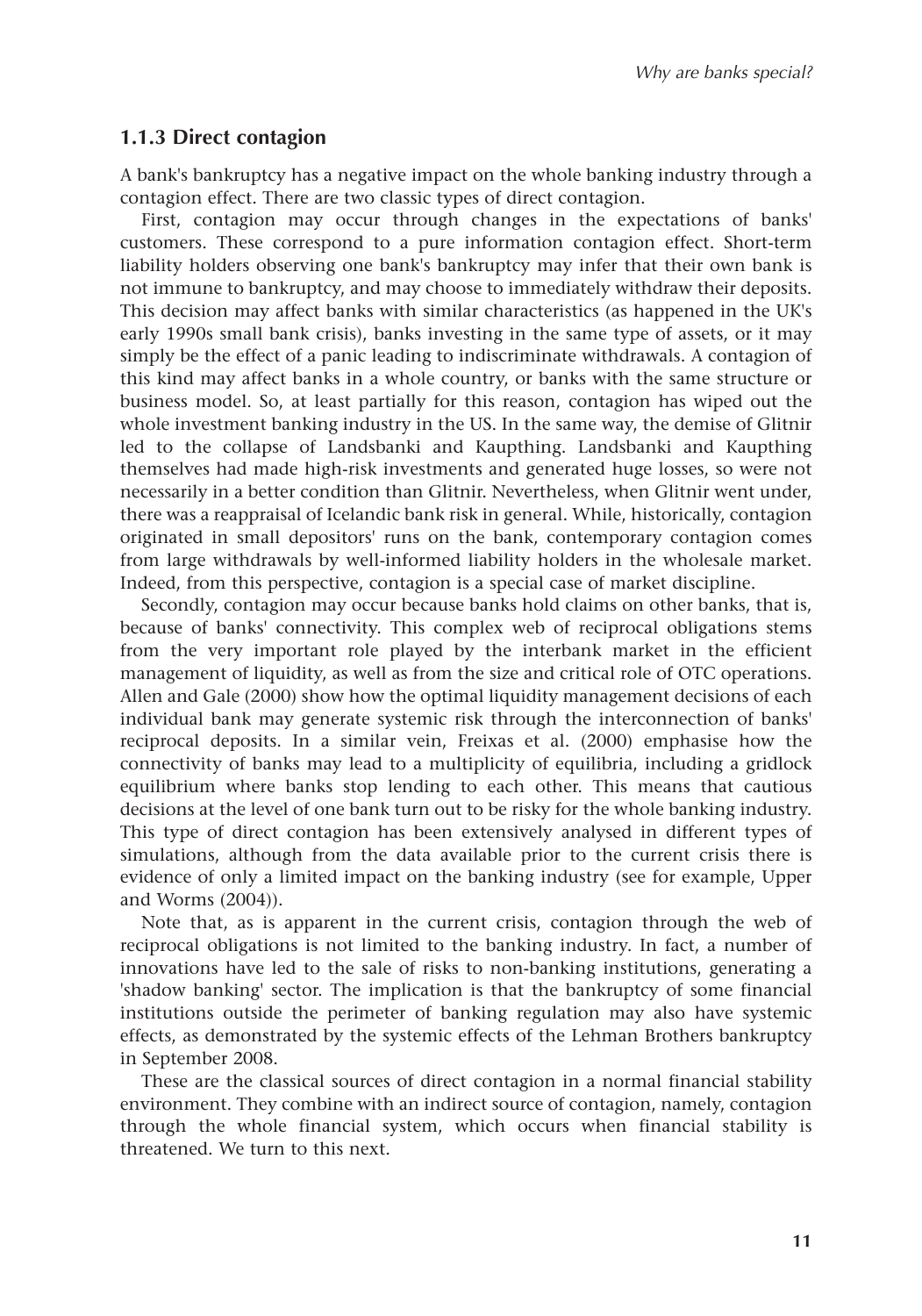## **1.2 Contagion in times of financial instability**

The structure of a bank's balance sheet, with short-term demand deposits and longterm assets is, by construction, subject to vulnerability, even though there is optimal contracting (Calomiris and Kahn (1991), Diamond and Dybvig (1983), Diamond and Rajan (2001)). This vulnerability is the reason why banking regulation is devoted to safeguarding financial stability. Yet financial stability is a public good, so that no individual bank has strong incentives to preserve it, while each one free-rides on the collective reputation of a sound and safe banking industry subject to the strict rules of banking regulation. The financial intermediary role in asset transformation, in particular its maturity transformation, depends heavily on the existence of a sound banking industry that allows banks to cope with individual liquidity shocks. When financial stability is questioned by market participants, a number of mechanisms that are taken for granted become impaired and new mechanisms of indirect contagion appear.

To begin with, bank runs may develop, triggered by the overall fragility of the banking system and the distrust regarding the real value of the banks' assets and their ability to cope with probable financial difficulties. Northern Rock has been a recent illustration of this phenomenon.

Secondly, the general distrust regarding the creditworthiness of counterparts leads to a halt in the uncollateralised interbank markets (with the exception of the overnight market), just as in Akerlof's (1970) classic 'market for lemons'. This implies that liquidity is at a premium. The maturity transformation function of banks becomes, therefore, more intricate. Banks' reserve strategies adjust to the new environment by increasing their liquid assets.

Thirdly, as an effect of the liquidity squeeze, banks are forced to sell some of their assets in the market, which puts downward pressure on the price of financial assets. This has two effects: banks consequently have losses that increase their financial fragility; and the amount that can be borrowed against a given financial asset is reduced (Brunnermeier and Pedersen, 2008).

Fourthly, as prices of financial assets decrease and losses accumulate, banks start to deleverage so as to limit the impact on their capital ratio. This phenomenon, the counterpart of the progressive build-up of leverage during the expansionary phase of the business cycle, reverts dramatically at the beginning of a downturn and, in turn, reinforces the impact of banks' behaviour on financial market prices (Adrian and Shin, 2008).

Finally, a similar source of contagion, put forward by Irving Fisher (1933), is contagion through the effect on credit supply. The argument is that the amount of credit supplied to the economy depends upon real (rather than financial) collateral prices. Yet the equilibrium price of collateral itself depends upon the supply of credit. Consequently, a downward spiral emerges, which will only stop when the prices of financial assets used as collateral reach a floor. Kyotaki and Moore (1997) have formally modelled this phenomenon and showed how it accentuates the business cycle.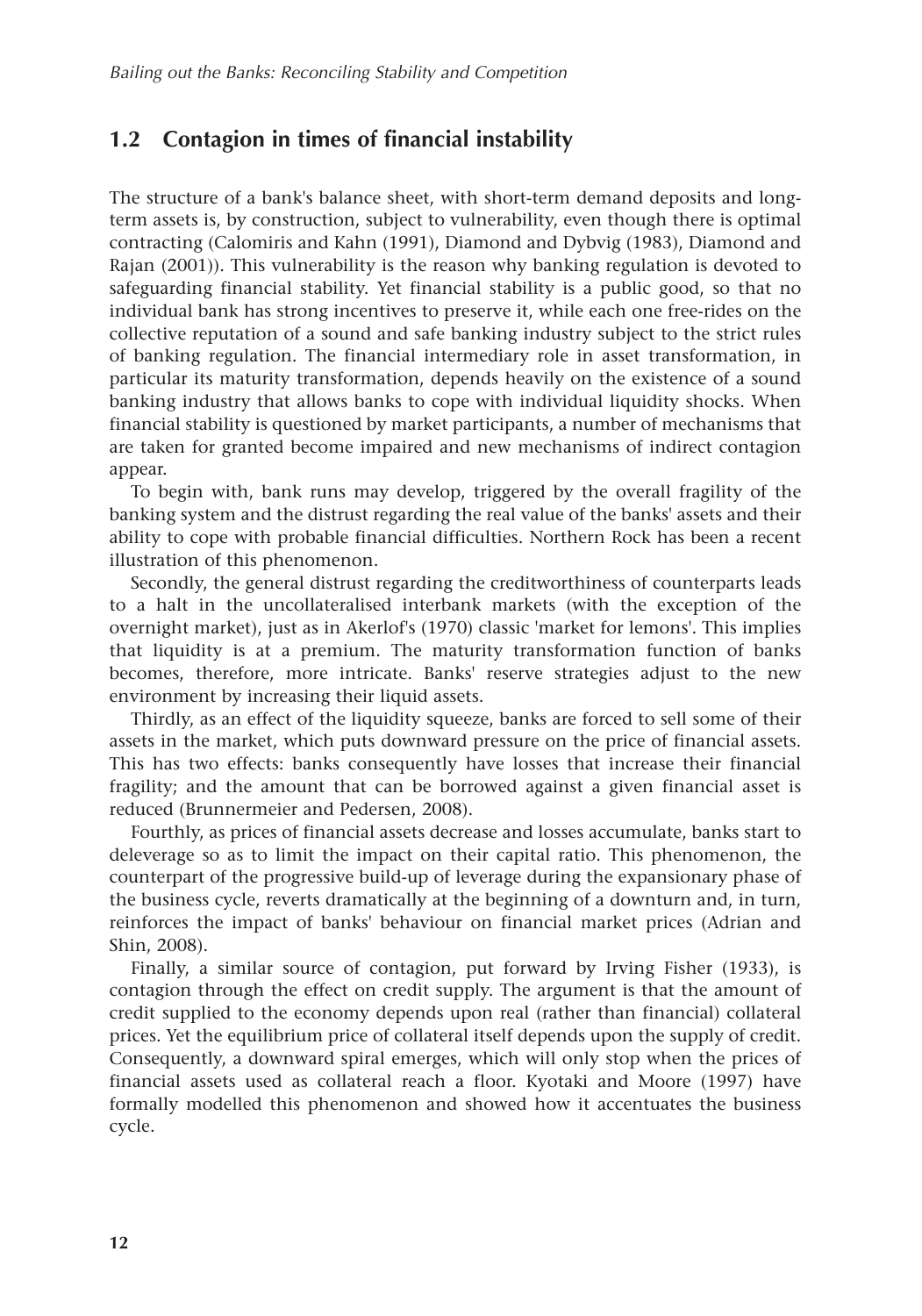## **1.3 The regulatory safety net**

As this discussion makes clear, the market will fail to provide an adequate level of safety and to preserve financial stability, so a number of banking regulatory rules are implemented. Together they constitute the so-called 'safety net', intended to reduce both the probability of banks' failure and the impact of failure on uninformed depositors. Although with differences from one country to another, the safety net consists of:

- Banking supervision
- Deposit insurance (explicit or implicit)
- Capital requirements
- Lender of last resort
- Bank crisis resolution (private solutions, bailouts and bank closure policies)

The existence of the safety net constitutes an important difference between banks and non-financial firms, because of its impact on both bank customers' behaviour and banks' management decisions.

The existence of a safety net is, in effect, a guarantee for every depositor, and this reduces even further depositors' incentives to acquire information regarding the creditworthiness of their bank.4 The safety net also gives every claimholder of the bank, whether an insured or uninsured depositor, the perception that the bank is safe. This has a cost, because in the case of a bank in distress, uninsured claimholders will make the banking regulatory authorities responsible for their losses and will object to any restructuring plan that deprives them of their nominal rights. Their bargaining position is a strong one, because the formal declaration of bankruptcy has a high social cost, which is more harmful for the regulator than for the uninsured depositors. Uninsured claimholders have a good chance of also being rescued in the case of a bank's bankruptcy.

The reason for this is that when a bank is in distress it is inherently difficult to assess the exact value of its losses:

- 1. First, banks' assets are opaque, as argued by Morgan (2002), who showed that banks are more opaque than ordinary firms by comparing discrepancies between rating agencies' assessments at the time of the issue of a new bond. Although this view is not universally held, the current crisis seems to confirm that the value of banks' assets is difficult to estimate. This makes it difficult for the regulator to value the extent to which existing provisions are sufficient to cover future expected losses, and extent to which existing equity is sufficient to cover future unexpected losses.
- 2. The value of a bank's equity changes very rapidly, as financial distress implies a higher cost of borrowing and rapidly increases the bank's losses.
- 3. Banks' leverage can change very easily, making it difficult to compute their equity.

<sup>4</sup> In principle features such as limits on deposit insurance and the existence of junior creditors should preserve market discipline; but in reality as we have seen the safety net guarantee has been total.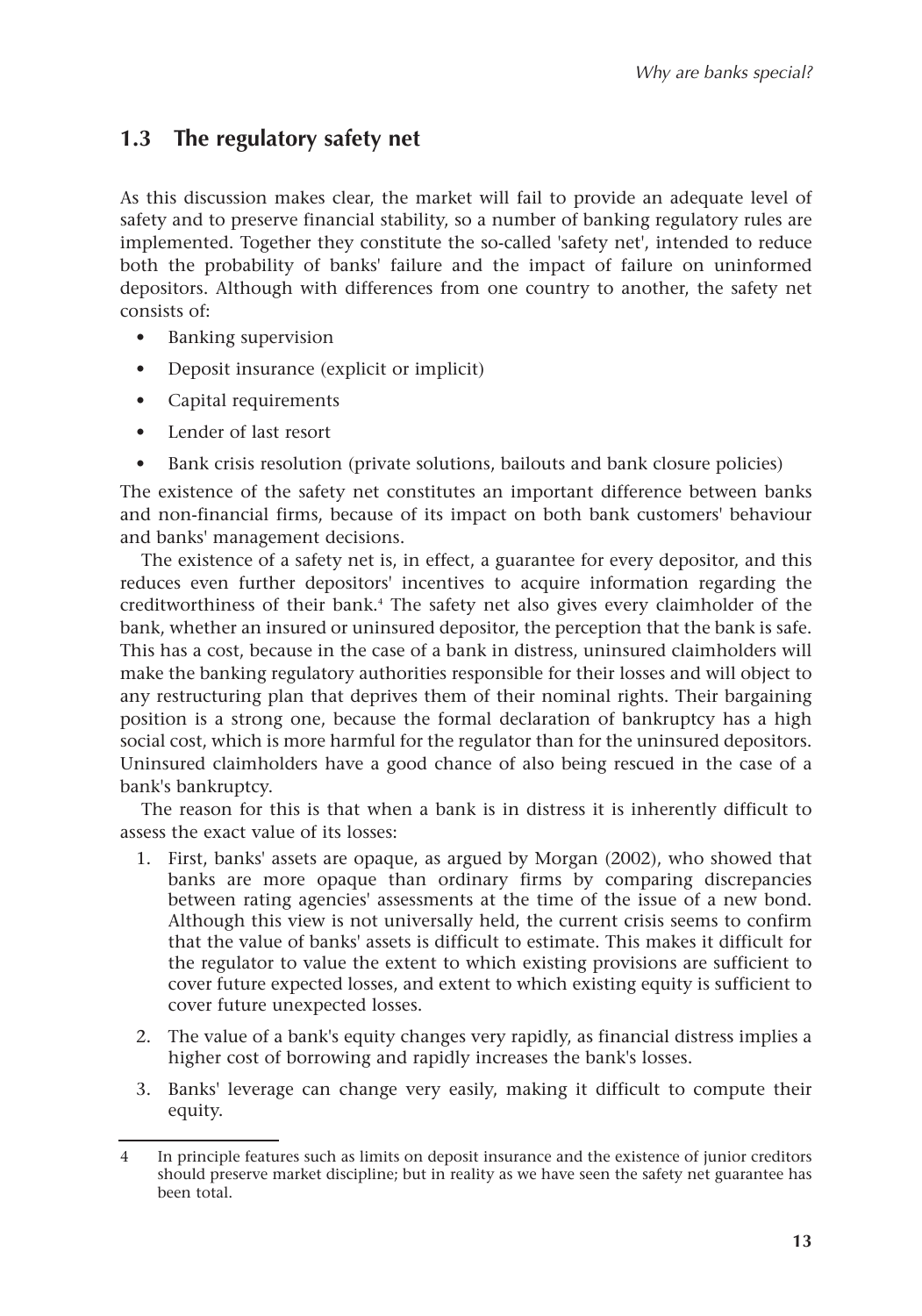4. Finally, off-balance sheet operations may increase the bank's difficulties. Therefore the regulator is faced with a bank in distress that might be solvent, and has to choose either to facilitate funds to the bank or to declare its bankruptcy. Yet, in most bankruptcy codes, if it chooses to inject funds into the bank, it will have to repay fully the uninsured claimholders. In particular, banking regulators are forced to rescue any bank whose bankruptcy would create a systemic crisis. This is clearly the case for banks that are *too-large-to-fail*. It is also the case for banks that are money centres, and therefore *toointerconnected-to-fail*. It has been also argued that banks could be *too-many-to-fail* if they all share the same characteristics, thus promoting herding.

Turning to banks' management decisions, the existence of a safety net implies that, to some extent, the cost of banks' funds does not depend upon the risks they take, contrary to what happens with other types of firms. There is therefore a temptation for banks, in particular if the deposit insurance premium they pay is not risk sensitive, to invest in high-risk projects and to use a high leverage ratio.

## **1.4 The differences between banking and non-banking entities**

We are now in a position to set out the key differences between banks and nonfinancial firms:

- 1. A bank bankruptcy generates a negative externality affecting the whole banking industry, the reputation of its competitors and the reputation of banking regulators through the different channels of contagion discussed above. This is quite the opposite of an industrial firm bankruptcy, which has positive effects and provides an opportunity for its competitors to increase their market share. Even if this effect does operate in the case of banks, the negative impacts will dominate, especially in a context of a systemic crisis.
- 2. In order to provide payment services to their clients, the banks themselves must have access to markets (interbank, repo and financial markets) in order to borrow the liquidity they need or to invest their excess liquidity. This implies that banks can change their leverage quite rapidly, which contrasts with the stable leverage of non-banking firms. It also implies that banks are interconnected, so that when one bank has liquidity or solvency problems, this negatively affects all other banks.
- 3. Bank assets are opaque and their cash flows are risky, so the value of a bank's provisions and non-performing loans may be difficult to assess, making it difficult to identify insolvent banks. Simultaneously, because of their role in maturity transformation, with long-term assets and short-term liabilities, banks are subject to the risk of a liquidity shortage. So it may not be possible to distinguish solvency problems from temporary liquidity problems, even long after the shock occurs, as for example with Northern Rock.
- 4. Banks react to adverse liquidity shocks by selling financial assets, while nonbanking firms have limited investment in financial assets and so little capacity to sell them.
- 5. Banks' leverage ratios are always higher than those of non-banks. Furthermore, banks react to an increase in asset prices by increasing their leverage and react to a decrease in asset prices by deleveraging, while non-banking firms can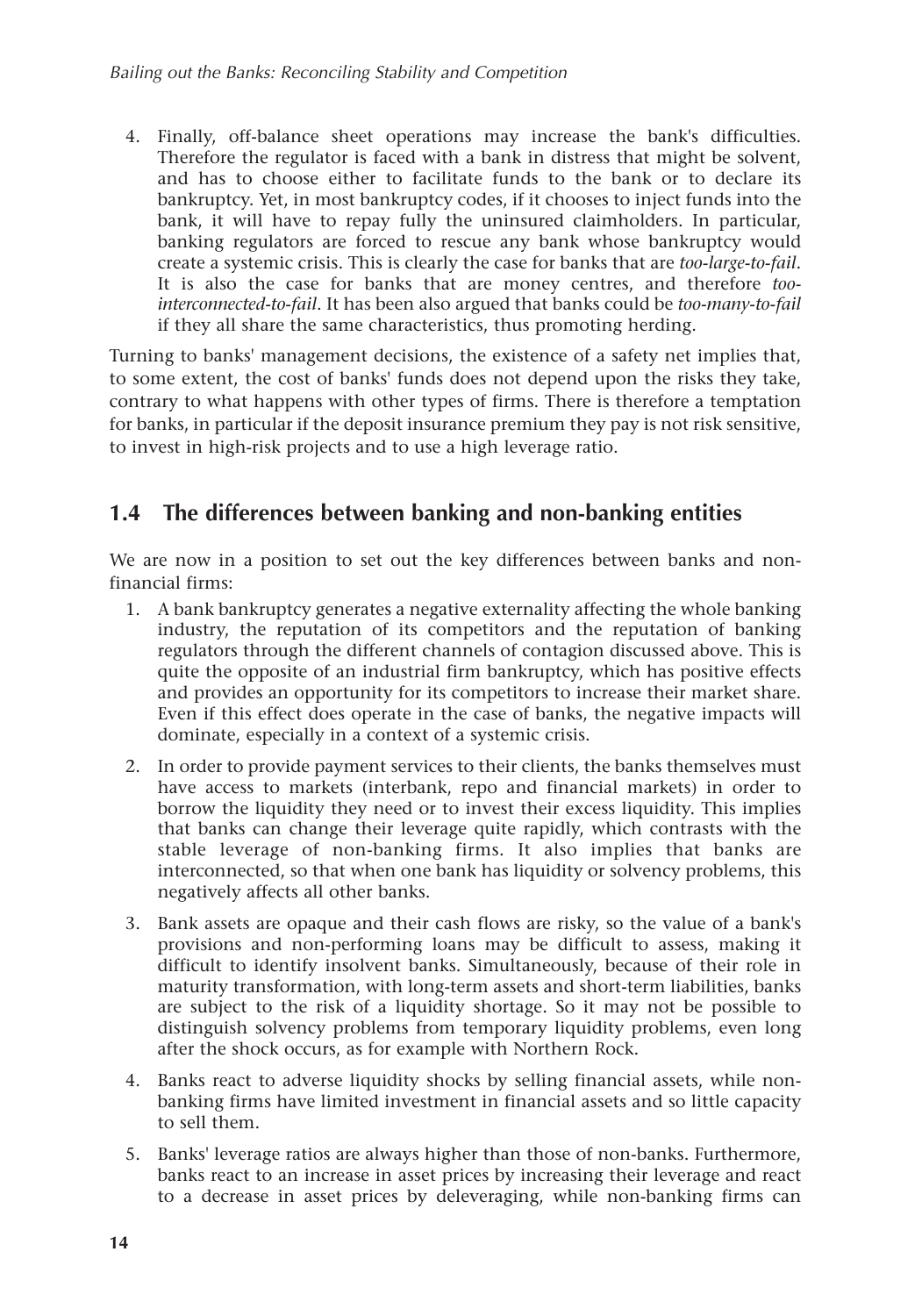seldom use this strategy. The implication is that when asset prices reach their business cycle maximum, banks have their maximum level of leverage, which makes them particularly vulnerable at this point.

6. Banks can use financial markets for risk transfer and regulatory arbitrage purposes, as occurs with the transfer of securitised assets to SIVs and the acquisition and sale of CDSs. But whether this risk transfer is real, or only apparent, depends upon strict monitoring by regulators of the aggregate level of claims on non-banking financial markets and the credit-worthiness of the counterparts (as in the AIG case). If we exclude cases of fraud, like Enron, nonbanking firms do not transfer their risks in the same way, except for limited hedging purposes.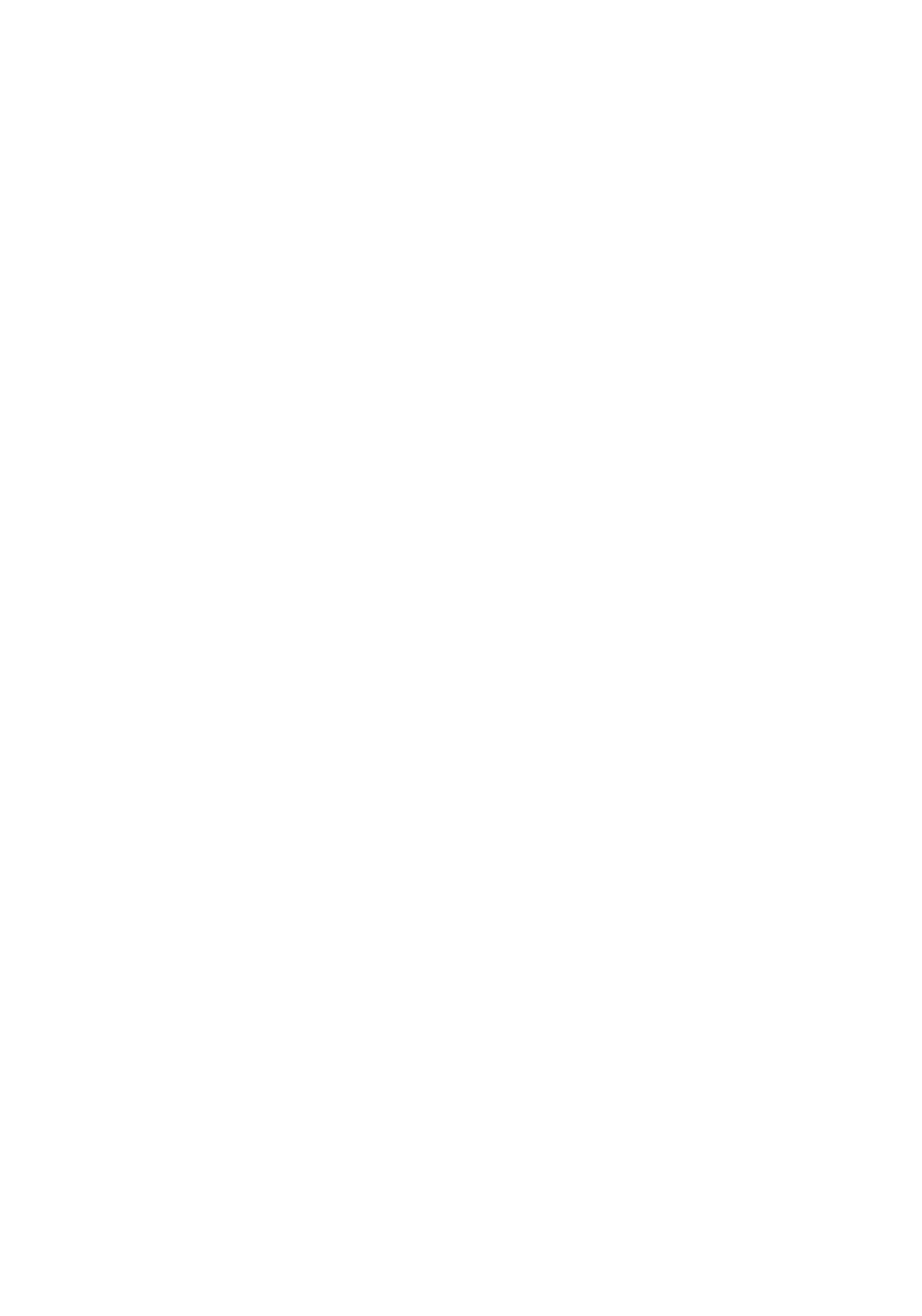## **2. Bank competition and financial stability**

The distinctive characteristics of banks compared to non-financial firms, discussed in the previous section, mean that the competition issues in the banking sector are also distinctive. This section considers the relationship between competition in banking and financial stability.

The economic literature has not achieved a consensus on the relationship between competition and stability in the banking market. Theoretical models derive conflicting results, depending on the modelling of banks' decisions and their relationship with depositors and borrowers. The empirical literature has faced the challenge of accurately measuring competition, and different findings have often been driven by the use of different indicators. Critically, however, both the theoretical and the empirical literature have shown that there is an important interaction between competition and the regulatory framework for banks.

One important caveat to keep in mind, however, when inferring lessons from both the theoretical and empirical literature, is that many of the results were obtained for 'normal' times; existing empirical studies refer to pre-2007, and sometimes the sample period is precisely the period of the Great Moderation, which, in hindsight, encompassed only part of a long-term economic cycle. The current crisis has shown new mechanisms and channels through which market structure can affect fragility.

## **2.1 Bank competition and stability: what does theory predict?**

Theoretical models have made contrasting predictions concerning the relationship between bank concentration, competition and stability.<sup>5</sup> One basic difference between models is whether competition is modelled exclusively on the deposit side or also on the asset side of banks' balance sheets, and whether banks' decision space is limited to a portfolio maximisation problem or also includes a contract optimisation problem. Unlike the empirical literature, most theoretical models assume that a particular market structure corresponds to a particular degree of competitive intensity. In the following, we will summarise the theoretical literature under two headings, depending upon whether the model predicts a positive or negative relationship between competition and stability.

<sup>5</sup> See Carletti and Hartmann (2003) for an in-depth literature survey and Allen and Gale (2004) for an excellent exposition on the different theoretical mechanisms that can lead to contrasting relationships between competition and stability.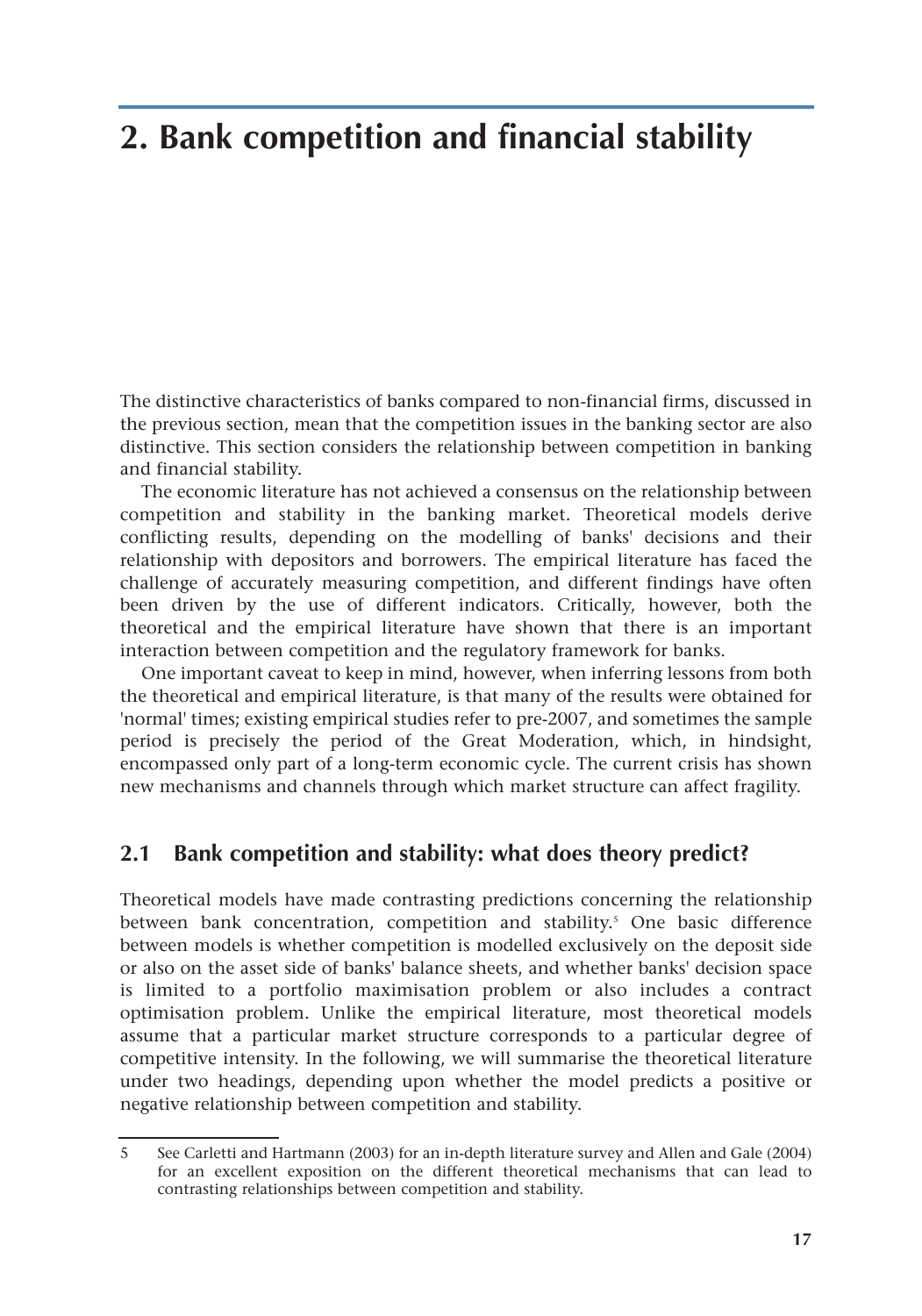## **2.1.1 Competition reduces stability**

The traditional 'charter' or 'franchise' value view of banking predicts that more concentrated and less competitive banking systems are more stable, as profits provide a buffer against fragility and provide incentives against excessive risk taking. Models by Marcus (1984), Chan, Greenbaum and Thakor (1986), and Keeley (1990), see banks as choosing the risk profile of their asset portfolio while competing for deposits. As discussed above, bank owners have incentives to shift risks to depositors, as in a world of limited liability they only participate in the upside part of this risk taking. When there is tougher competition for depositors, putting pressure on profits, banks have greater incentives to take excessive risks, resulting in greater fragility. In systems with restricted entry and therefore limited competition, on the other hand, banks have better profit opportunities, bigger capital cushions and as a result fewer incentives to take aggressive risks, with positive repercussions for financial stability. In addition, in more competitive environments, banks earn lower informational rents from their relationship with borrowers, reducing their incentives to properly screen borrowers, again increasing the risk of fragility (Boot and Greenbaum, (1993); Allen and Gale, (2000, 2004)). These models thus predict that deregulation resulting in more entry and competition, such as in the. US in the 1970s and 1980s, would lead to more fragility.

Another channel through which competition can negatively affect stability is the interbank market and payment system. As shown by Allen and Gale (2000), perfect competition can prevent banks from providing liquidity to a peer hit by a temporary liquidity shortage. If all banks are price-takers in a competitive market, no bank has an incentive to provide liquidity to the troubled bank, with the result that this bank will eventually fail, with negative repercussions for the whole sector.

A somewhat different argument is that more concentrated banking systems have larger banks, which in turn allows them to diversify their portfolios better. Models by Diamond (1984), Ramakrishnan and Thakor (1984), Boyd and Prescott (1986), Williamson (1986), Allen (1990), and others, predict economies of scale in intermediation. While the 'large-bank' argument does not rely directly on competition, it is an important side-effect of market structure. Recent theoretical work, however, has shown that while enhancing individual banks' stability, such diversification can have negative systemic stability repercussions if banks become too interconnected and start looking too similar to each other (Wagner, 2008).<sup>6</sup> This can also have repercussions for banks' risk behaviour and tendency towards herding behaviour (Acharya and Yorulmazer, 2006).

A final argument refers to the number of banks to be supervised by the authorities. If a more concentrated banking system implies a smaller number of banks, this might reduce the supervisory burden and thus enhance overall banking system stability. According to Allen and Gale (2000), the US, with its large number of banks, supports this particular argument, since it has had a history of much greater financial instability than the UK or Canada, where the banking sector is dominated by fewer larger banks. As in the case of bank size, this argument is about the market structure in banking, not the competition that this implies.

<sup>6</sup> Such diversification can refer to investments in specific sectors or regions or specific activities, such as subprime mortgages or derivative products.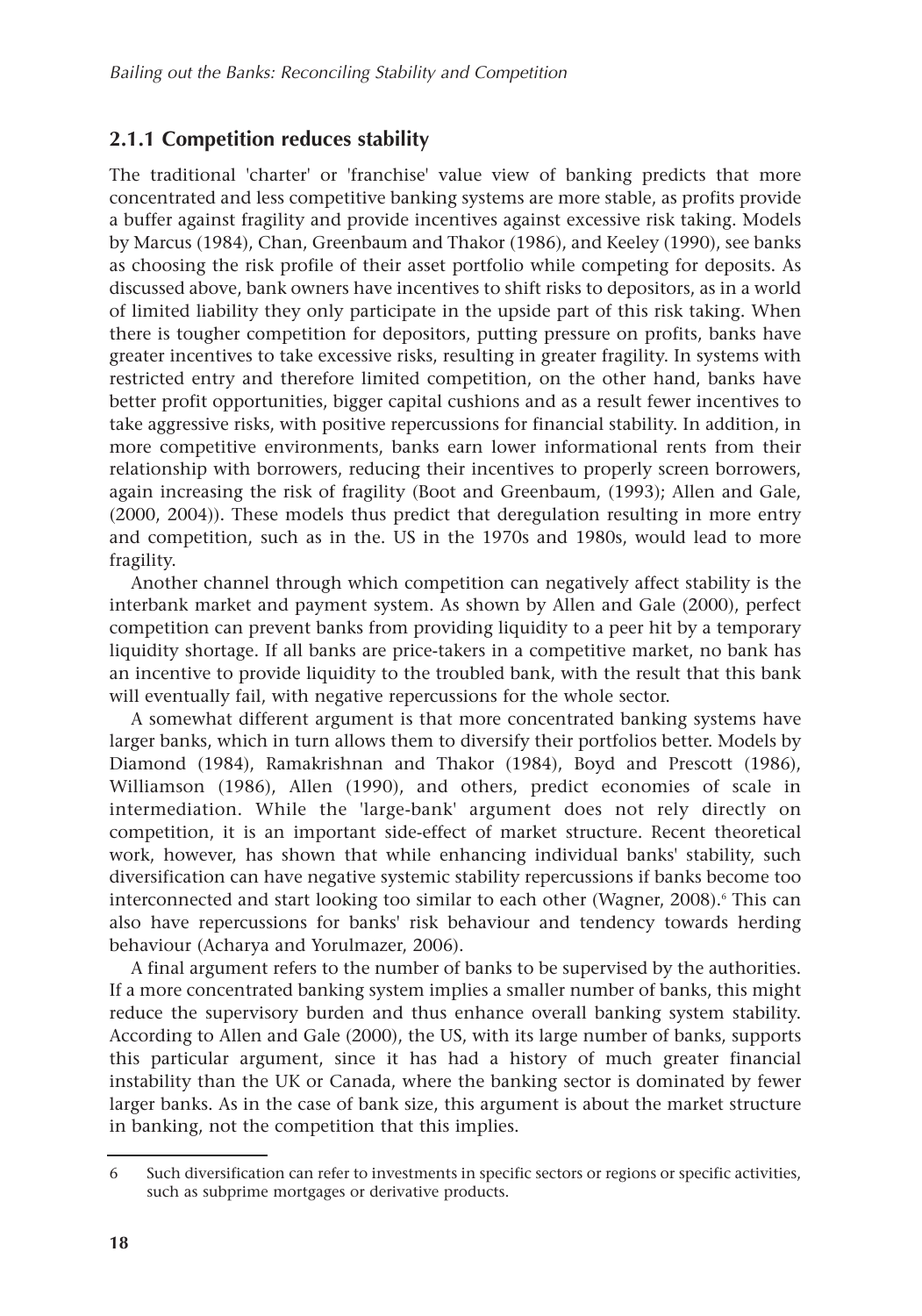## **2.1.2 Competition increases stability**

The opposing view is that, on the contrary, a more concentrated banking structure results in more bank fragility. Boyd and De Nicoló (2005) argue that the standard argument about market power in banking boosting profits and hence bank stability ignores the potential impact of banks' market power on their borrowers' behaviour. Rather than banks choosing the riskiness of their assets, it is the borrowers who choose the riskiness of their investments undertaken with bank loans. In addition to an asset allocation problem – choosing borrowers – banks thus face a contracting problem, with the interest rates they charge influencing borrowers' behaviour. Boyd and De Nicoló note that concentrated banking systems enhance market power, which allows banks to raise the interest rate they charge to firms. Their theoretical model shows that these higher interest rates may induce firms to assume greater risk, which results in a higher probability that loans turn non-performing. Similarly, higher interest rates might attract riskier borrowers through the adverse selection effect. Thus, in contrast to the charter-value hypothesis, Boyd, and De Nicoló (2005) predict that banks' actions will result in more risk-taking and ultimately greater fragility in more concentrated and less competitive banking systems.<sup>7</sup>

Even if more competition induces banks to take greater risks, competition can still increase stability overall if banks increase their equity capital to compensate for the higher risk-taking or take other risk-mitigating measures (Berger, Klapper and Turk-Ariss, 2008).

Furthermore, advocates of the 'competition-stability' view argue that: (i) relative to diffuse banking systems, concentrated banking systems generally have fewer banks; and (ii) policymakers are more concerned about bank failures when there are only a few banks. Banks in concentrated systems will tend to receive larger subsidies through implicit 'too big' or 'too important to fail' policies that intensify risk-taking incentives and hence increase banking system fragility (e.g. Mishkin, 1999). Having larger banks in a concentrated banking system could also increase the contagion risk, resulting in a positive link between concentration and systemic fragility. The current crisis seems to provide quite strong evidence for this.

Proponents of the 'competition-stability' view would also disagree with the proposition that a concentrated banking system characterised by a few banks is easier to monitor than a less concentrated banking system with many banks. Their countervailing argument is that bank size is positively correlated with complexity, so that large banks are harder to monitor than small banks. This too can be seen in the current crisis. What's more, the recent trend towards consolidation has also led to financial conglomerates offering a whole array of financial services, previously offered by specialised institutions, which is another complicating factor for bank supervisors.

Martinez-Miera and Repullo (2008), however, shows that higher interest rates also imply higher interest revenues for banks, which might result in a U-shaped relationship between competition and bank fragility.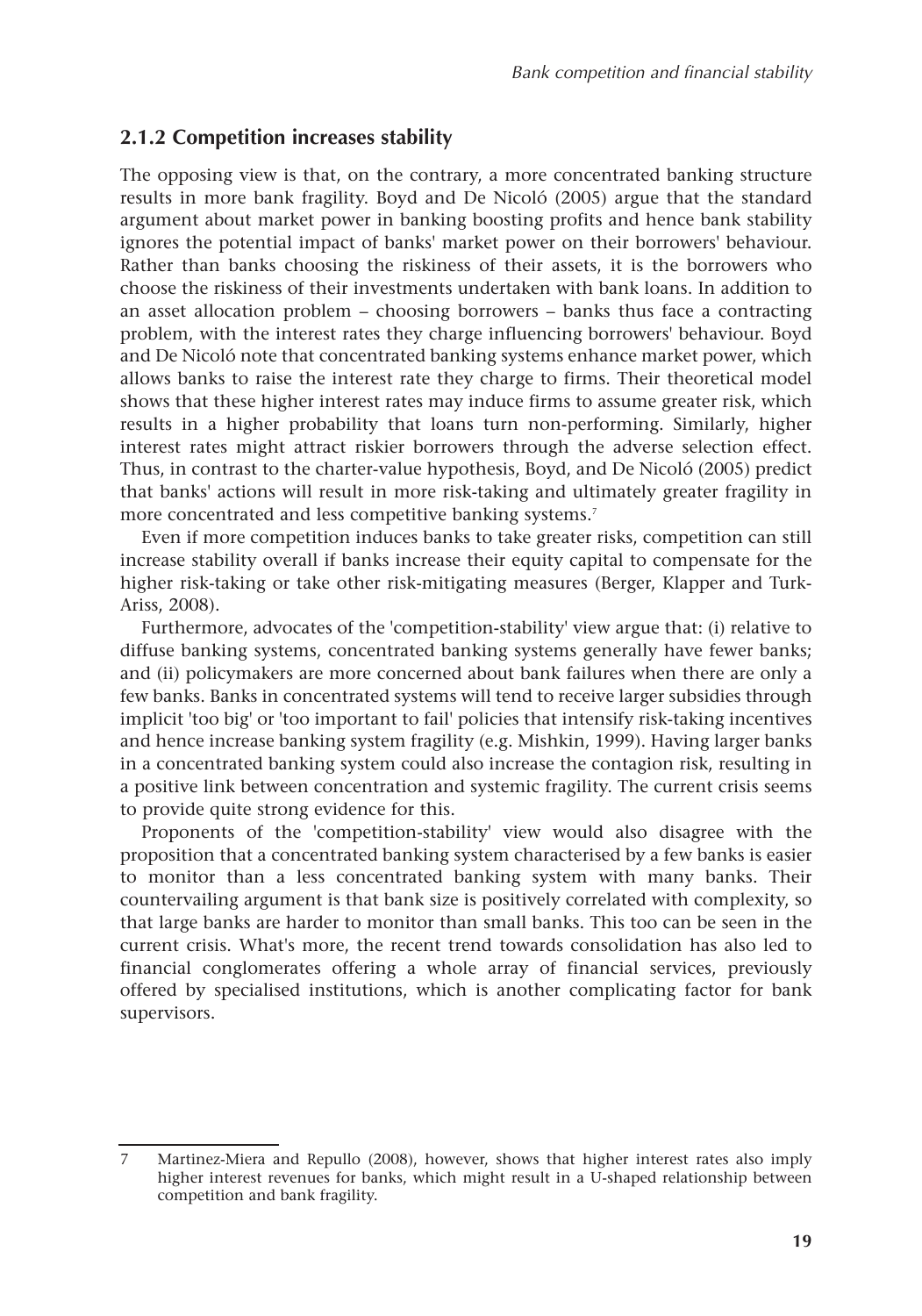## **2.2 Bank competition and stability: what do the data tell us?**

Like the theoretical literature, the empirical literature studying the relationship between competition and stability has not reached a firm conclusion.

However, there is tentative evidence that: (i) bank competition does not hurt stability; (ii) market structure indicators, such as bank concentration, are not good indicators of bank competition; and (iii) there is an important interaction between the regulatory framework and competition.

### **2.2.1 Measuring bank competition**

The literature has used a variety of measures, which can be broadly classified into three groups. First, there are market-structure measures such as concentration ratios, number of banks, or Herfindahl indices. These indicators measure the actual market shares without allowing direct inferences about the competitive behaviour of banks. Thus they are rather crude measures that do not take into account that banks with different ownership behave differently and that banks might not compete directly with each other in the same line of business. Most importantly, the literature has not come to a conclusion on whether market structure determines bank behaviour (structure-conduct-performance hypothesis) or market structure is the result of performance (efficient structure hypothesis).8 This distinction is critical for assessing the competition-stability relationship, as the theoretical models discussed above build on the structure-conduct-performance hypothesis, while the efficient-structure hypothesis would imply reverse causation from more efficient (and possibly sounder) banks, to a more concentrated banking system.

Secondly, competition measures such as the H-Statistic, which measures the reaction of output to input prices, gauge the competitive behaviour of banks, but impose certain restrictive assumptions on banks' cost function. Specifically, under perfect competition, increases in input prices cause total revenue and marginal cost to move together, while in imperfect competition they do not. However, the inference from this measure derived from the profit-maximising condition is only valid if the market in question is in equilibrium. Estimates of the H-Statistics vary widely, as the studies by Claessens and Laeven (2004) and Bikker and Spierdijk (2007) show. Similarly, the Lerner index indicates a bank's market power by considering the ratio between marginal cost and price, which should be equal in perfect competition, but will diverge in less competitive environments. Specifically, the ratio of price to marginal cost decreases in the degree of competitiveness. Importantly, the price has to be properly adjusted for lending risk.<sup>9</sup>

Thirdly, indicators of the regulatory framework can provide indications of the contestability of the banking system. Such measures include entry requirements, formal and informal barriers to entry for domestic and foreign banks, activity

<sup>8</sup> See Berger et al. (2004) for a discussion of this literature.

<sup>9</sup> Other performance measures such as interest rate spreads and margins are not necessarily good indicators of the competitiveness of a banking system as they are driven by other bankand country-specific factors, such as bank size and business, contractual framework, taxation and macro performance. See Beck (2007) for a discussion.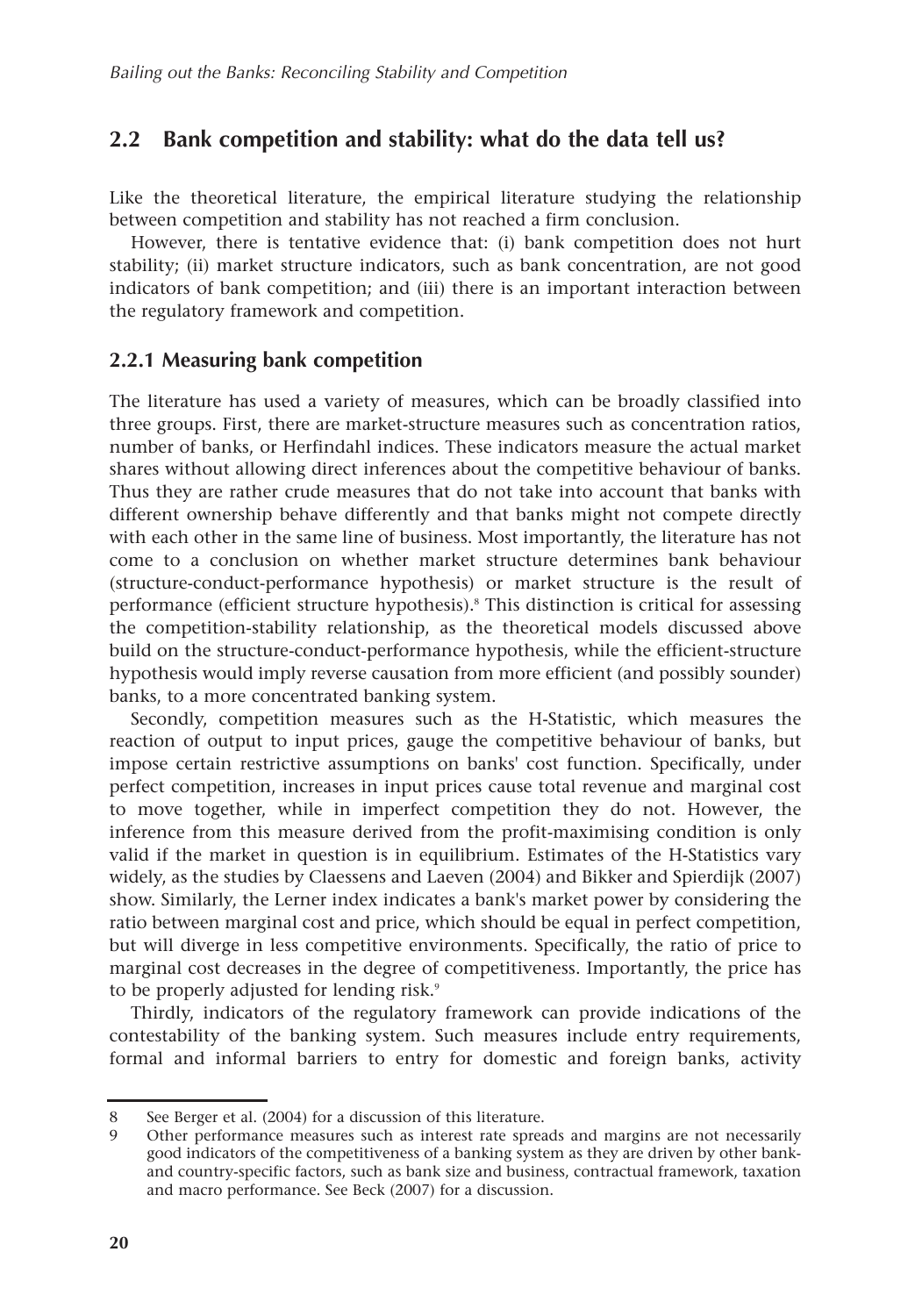restrictions and other regulatory requirements, which might prevent new entrants from challenging incumbents.

An additional challenge in measuring competition is to define the relevant geographic market. Cross-country studies typically define a national economy as the relevant market – which is not necessarily a correct assumption. Studies focusing on European countries also typically treat one country as one market. Studies for the US, on the other hand, have typically focused on the Metropolitan Statistical Areas (MSAs) as the relevant market. Furthermore, market structure and competition indicators are typically measured at the institutional level, rather than the product level; i.e. competition is assumed to be the same across different product lines, such as deposit, lending and payment services. This is especially relevant in the context of Europe, where markets for some financial products (wholesale financing) have increasingly been integrated, while markets for retail lending products are still mostly national, if not sub-national. On the other hand, internet banking has helped bring down national barriers, at least on the retail deposit side, as was shown – for better or worse – by the shockwaves that the recent failure of several Icelandic banks has sent throughout Europe.

## **2.2.2 The evidence**

In a seminal paper, Keeley (1990) provides evidence that increased competition following the relaxation of state branching restrictions in the 1980s reduced banks' capital cushions and increased risk premiums, reflected in higher interest rates on certificates of deposit. Overall, this suggests that higher competition in the US eroded charter values and resulted in greater bank fragility in the 1980s. This is consistent with Dick (2006), who finds evidence of increased charge-off losses and loan loss provisions following deregulation in the 1990s. But it contradicts findings by Jayaratne and Strahan (1998), who find that branch deregulation resulted in a sharp decrease in loan losses. Jiménez, Lopez, and Saurina (2007) find, for a sample of Spanish banks for the period 1988 to 2003, that banks with higher market power, as measured by the Lerner index, have lower non-performing loans, thus providing evidence for the charter value hypothesis. Notably, they do not find any significant relationship between market structure, as measured by concentration ratios, and nonperforming loan ratios.

As discussed by Calomiris (2000) and Calomiris and Mason (2000), an extensive literature finds an inverse relationship between banks' scale and bank failure in the United States. Boyd and Runkle (1993), examining 122 US bank holding companies, find that there is an inverse relationship between size and the volatility of asset returns, but no evidence that large banks are less likely to fail. Boyd and Graham (1991, 1996) find that large banks were more likely to fail in the US during the period 1971 to 1986, but less likely in the period 1987 to 1994. De Nicoló (2000), on the other hand, finds a positive and significant relationship between bank size and the probability of failure for banks in the US, Japan and several European countries.

An extensive strand of literature infers the effect of market structure and competition on bank fragility by assessing the effect of mergers creating larger banks and increasing market concentration. Paroush (1995) points to greater bank stability caused by increases in market power stemming from diversification gains after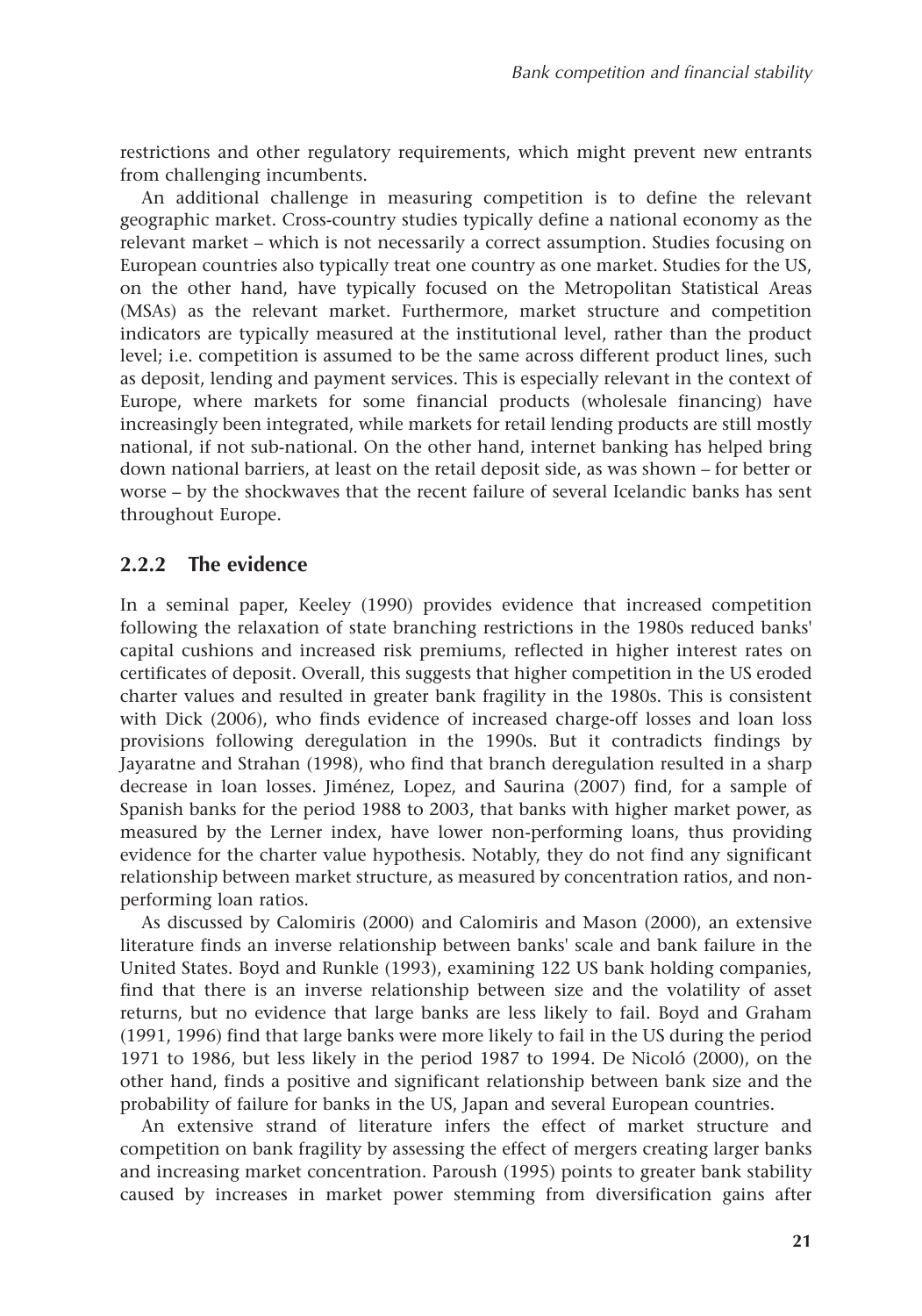mergers. Benston, Hunter and Wall (1995) and Craig and Santos (1997) also point to positive diversification and thus stability gains from bank mergers in the US. However, empirical work by Chong (1991) and Hughes and Mester (1998) indicates that bank consolidation tends to increase the riskiness of bank portfolios.

De Nicoló and Kwast (2001) assess the direct and indirect interdependencies of large complex US financial institutions (LCFIs) arising from interbank on- and offbalance sheet exposures, including linkages through the payment and settlement systems) by considering the correlation of their stock returns. They find that these correlations increased between 1988 and 1999, as did the market share for these LCFIs, interpreting this as evidence for an increase in systemic risk in the US banking system, partly as a consequence of consolidation.

The recent availability of large cross-country, time-series datasets has initiated a new wave of literature assessing the validity of the different theoretical models. Beck, Demirgüç-Kunt and Levine (2006 a,b) find that, for a large sample of developed and developing countries, more concentrated banking systems are less likely to suffer systemic banking crises, as well as tentative evidence that more concentrated banking systems offer more possibilities for banks to diversify risk.<sup>10</sup> On the other hand, they do not find any evidence either that it is easier for bank supervisors to monitor more concentrated banking systems, or that the higher stability results from the market power and consequent franchise value of banks in more concentrated banking systems. Bank concentration is thus not an indicator of the lack of competition. Rather, more competitive banking systems are also less likely to suffer systemic banking distress. This finding is confirmed by Schaeck, Cihak and Wolfe (2006), who find a negative relationship between bank competition and systemic bank fragility using a more refined measure of competition in the banking market – the H-statistic. Schaeck and Cihak (2007) identify bank capitalisation as one of the channels through which competition fosters stability. Using data for more than 2,600 European banks, they show that banks have higher capital ratios in more competitive environments. This is consistent with Berger, Klapper and Turk-Ariss (2008), who find that banks in more competitive banking systems take greater lending risks, but compensate with a higher capital-asset ratio, resulting in an overall lower level of bank risk, as measured by the z-score.

Finally, there is cross-country evidence that regulatory policies that restrict entry and banks' activities are negatively associated with bank stability. Specifically, Barth, Caprio and Levine (2004) and Beck et al. (2006 a,b) find that banking systems with more restrictions on banks' activities and barriers to bank entry are more likely to suffer systemic banking distress, while capital regulations are not significantly associated with the likelihood of suffering a crisis. Limiting contestability of the

<sup>10</sup> Boyd, de Nicoló and Jalal (2006) arrive at a different conclusion using bank-individual fragility data. Rather than focusing on systemic bank distress, they use the z-score, a banklevel measure of distance from insolvency as fragility indicator. Unlike Beck et al. (2006a,b), they find banks are closer to insolvency, i.e. more likely to fail, in countries with more concentrated banking systems. Cross-country results on the effect of concentration thus vary depending on whether one considers individual bank fragility or systemic banking distress. It is important to note, however, the different concepts these studies consider – actual systemic banking distress vs. the probability of individual bank fragility; the latter might not necessarily result in the former.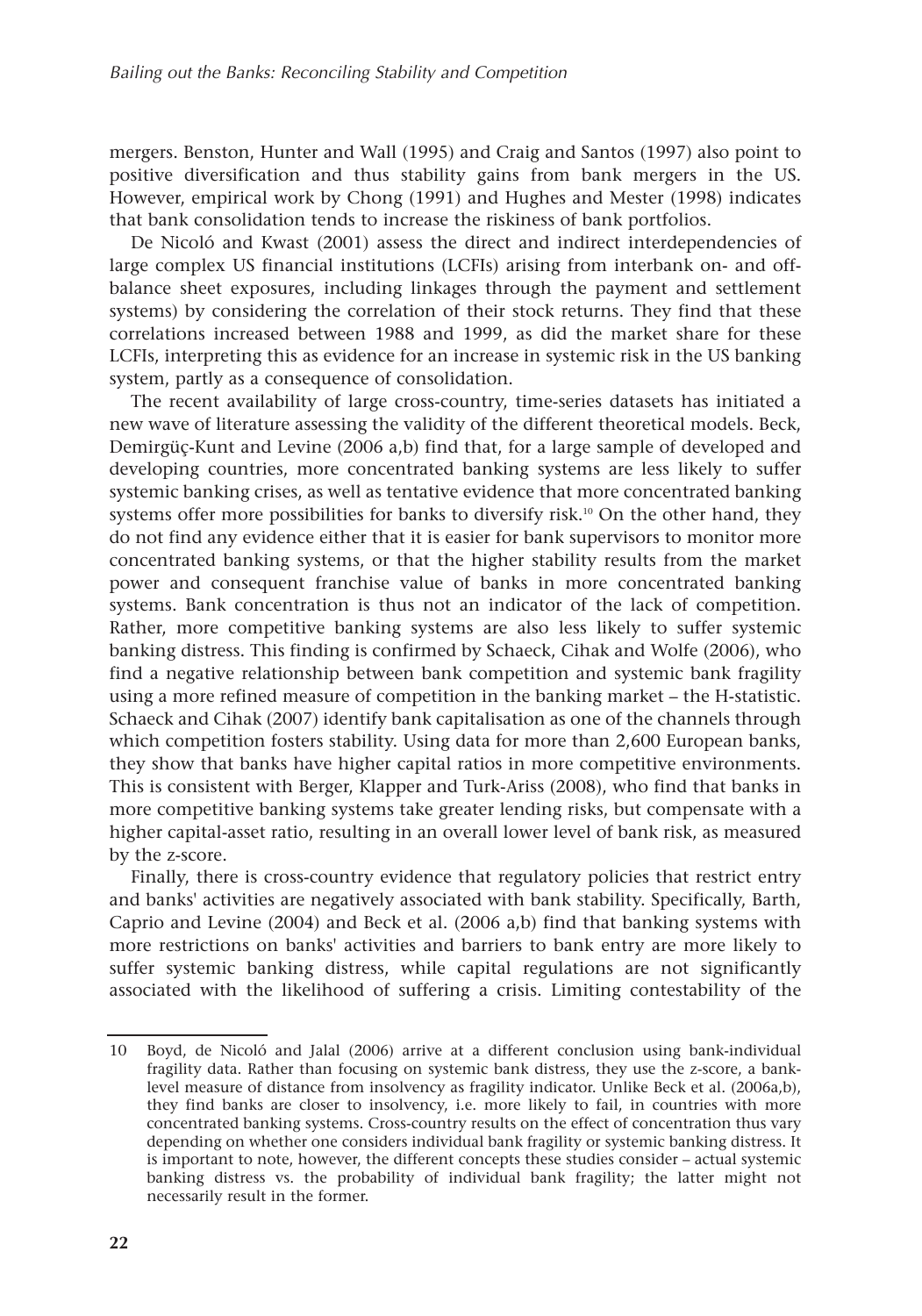banking sector thus seems to undermine rather than to strengthen bank stability, a result contradicting the charter-value hypothesis.

Using empirical research to inform policy makers during the current turmoil has the shortcoming that some of the relationships found previously might be: (i) driven by an overall trend towards consolidation during the Great Moderation; and/or (ii) might hold during normal times, but not during times of systemic global distress.

Take first the issue of size. While larger banks might be better able to diversify risks and even exploit scale or scope economies, thus explaining a positive relationship between size and stability in normal times, this relationship might be reversed during tail events like those occurring recently. First, as shown by de Nicoló and Kwast (2001) and discussed above, correlations of the stock returns of large US financial conglomerates increased between 1988 and 1999, as did the market share for these LCFIs. On the theoretical level, Wagner (2008) shows that diversification can make large financial institutions look alike, which will hurt in times of crisis. Secondly, growth in bank size increases the moral-hazard risk of becoming too-big-to-fail, a risk which will only become obvious in times of crisis. The transition to Basel II allowed banks to reduce their capital cushions, which seemed adequate in normal times but have proven too small in the current global distress.

Take next the issue of competition. More competitive and contestable financial systems allow financial innovation and reduce the risk of regulatory capture, thus fostering stability during normal times. However, they might also contribute to the build-up of bubbles and herding behaviour, which are not taken into account in the banks' cost of funds (for instance because of flat deposit insurance) and that ultimately results in a too-many-to-fail situation, as we observe in the current crisis. Again, the second effect will only be observed during a tail event. Critically, however, this also underlines the interaction of competition and macroeconomic circumstances and the regulatory framework. One could argue (as discussed later in this report), that it is the global liquidity glut due to global imbalances, as well as the transition to Basel II, which encouraged aggressive risk taking, not necessarily the degree of competition in the marketplace.

## **2.3 Universal banking and stability**

One specific question that has arisen during the current crisis is whether universal banking, i.e. the mixing of commercial and investment bank activities, contributes to fragility. Recent cross-country evidence suggests that there are diversification benefits from combining these activities, while banks with a high share of non-interest income, i.e. banks that focus on fee-based income, are, on average, riskier (Demirguc-Kunt and Huizinga, 2008). Similarly, Baele, De Jonghe and Vander Vennet (2007), find for a sample of European banks over the period 1989 to 2004, that a bank's share of non-interest income is positively associated with systemic risk, as measured by the market beta, while related in a non-linear manner with idiosyncratic risk. Further, De Jonghe (2008) finds that non-interest generating bank activities increase banks' sensitivity to market movements, especially in volatile times. This might also explain why banks that diversify across interest-generating and non-interest activities trade at a discount (Laeven and Levine, 2007). On the funding side, Huang and Ratnovski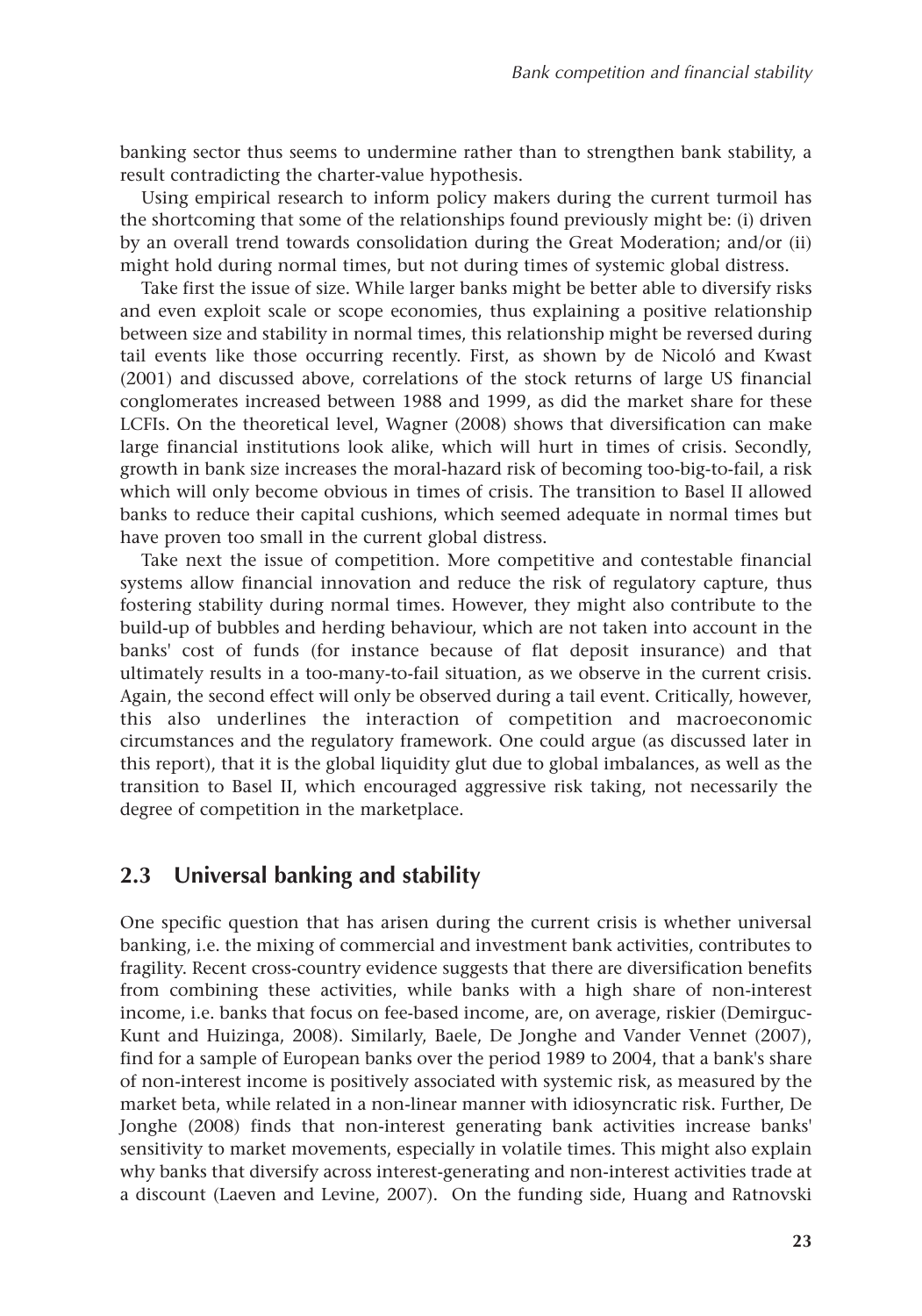(2008) show that wholesale financiers might have an incentive to withdraw on the basis of cheap and noisy signals of bank solvency, thereby causing solvent banks to fail. Demirguc-Kunt and Huizinga (2008) confirm, for a broad cross-section of banks, that high wholesale funding is associated with higher returns but also greater bank fragility.

It is in this context that restrictions on banks' activities have often been imposed in order to prevent financial conglomerates from emerging. While theoretically attractive, these restrictions are difficult to implement, monitor and enforce, and might prevent banks from reaping diversification and scale benefits. Critically, they can easily serve as cover for rent-seeking activities, allowing incumbent banks to protect their rent, and can result in political regulatory capture. Not surprisingly, Kroszner and Strahan (1999) find that the strength of lobby groups related to small banks and insurance companies – segments of the financial sector standing to lose from branch deregulation in the US – determined the speed with which states abandoned branching restrictions in the 1970s and 1980s.<sup>11</sup>

The observation that the pursuit of fee-based business might increase banks' risk and fragility does not necessarily imply, however, that restrictions imposed on banks to prevent them from taking on such a risk profile will be risk-reducing. On the contrary, as discussed above, greater restrictions are associated with greater bank fragility. Furthermore, the regulatory framework might interact with the governance structure of banks. Laeven and Levine (2008) find, for a sample of 250 banks across 48 countries, that banks with concentrated ownership take more risks in countries with more restrictions on banks' activities, possibly to compensate for the inability to branch out into new areas.

It is therefore not clear that a specific business model bears special responsibility for the current crisis. Not only universal banks in Germany, but also investment banks in the US have been at the centre of the crisis. Rather, business practices across different bank types have contributed to the build-up of the bubble and helped exacerbate the subsequent bust, such as the herding trend towards derivative products.

It is hard to predict future trends in banking business models, whether in Europe or at a global level. However, the experience in this crisis and observation of banks' announcements over the past few months suggests a return to a focus on basic banking, i.e. retail banking and the classical financial intermediation of deposit funds into loan funds. Many exotic derivative products seem likely to disappear for the time being, as their value added, both for financial institutions and for the economy, has not been proven and – if indeed there is any value added – has been more than outweighed by the risk. While there does seem to be a trend towards commercial banking and a reduction in trading activity on own account, we cannot observe a trend yet away from universal banking. Given the evidence cited above, it would be a mistake to enforce a specific new business model on European banking. It is preferable to influence banks' business decisions through regulatory taxes, as we discuss further below.

<sup>11</sup> See Haber and Perotti (2008) for a recent survey on the relationship between politics and finance.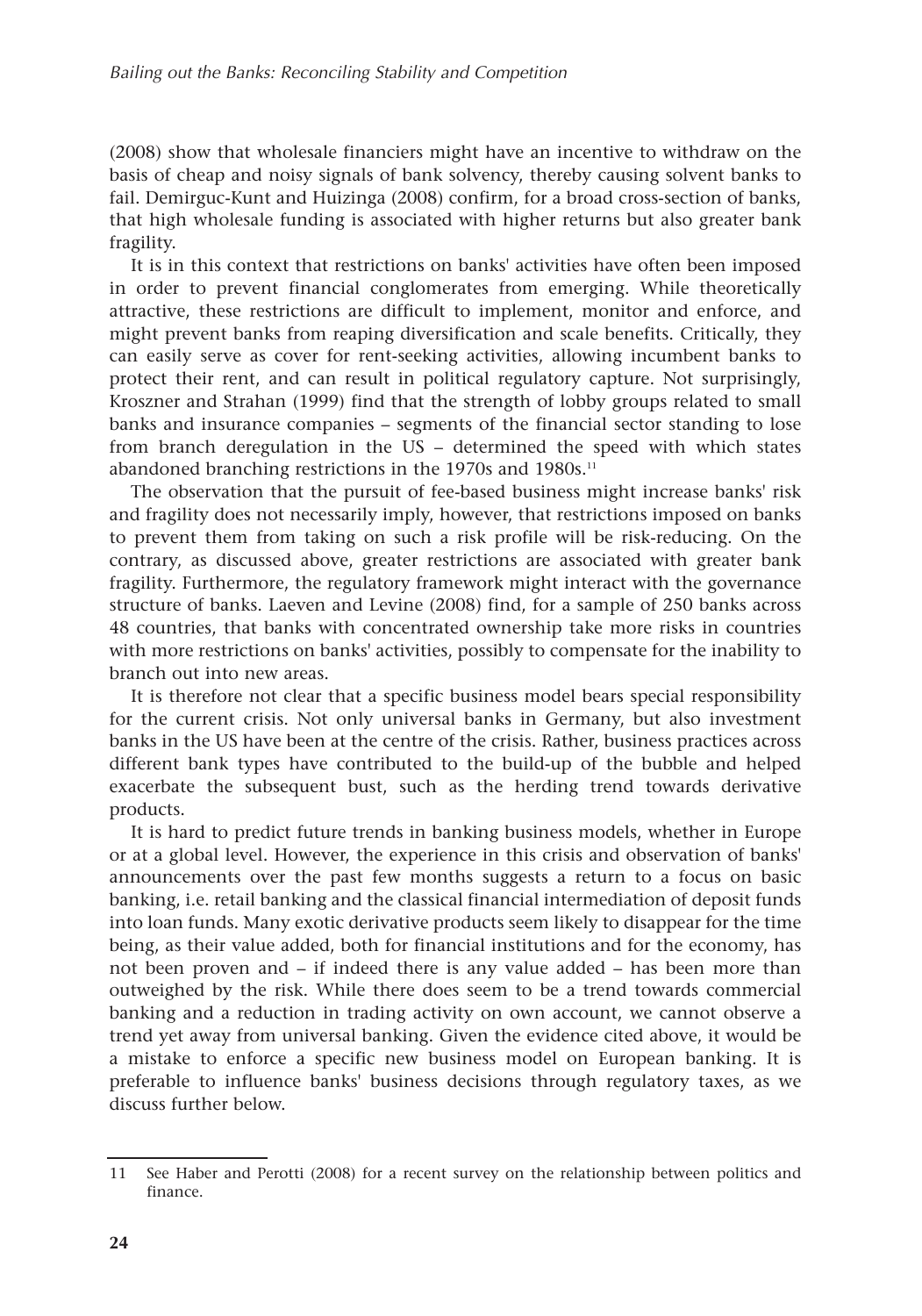## **3. Origins and initial impact of the banking crisis**

As the survey of the existing theoretical and empirical literature in Section 2 has shown, the competition policy considerations relevant to the banking sector are not straightforward even in 'normal' times. The current context of systemic instability creates additional complexity because of the need to restore stability. We turn next to the origins of the current crisis and its unprecedented characteristics, before going on in the following sections to discuss the policy response to date and our assessment of the policy questions that arise from the specific current circumstances.

## **3.1 The systemic crisis**

As the crisis has developed, it has become common to think of it as a new type of crisis. Yet it has the three characteristic ingredients of a systemic crisis: macroeconomic fragility, contagion and a trigger. Nevertheless, in the specifics of these three characteristic elements, and in particular in the mechanisms of contagion and the subprime crisis, we find surprising phenomena that challenge traditional views about the nature of financial crises.

## **3.1.1 The macroeconomic environment and its impact on asset prices**

If we try to point to a unique factor, the current crisis is primarily about asset valuation. Real estate and financial asset bubbles, defined as sustained upward deviations from fundamental asset values, led to the increase in uncertainty and the lack of confidence that we witnessed with the bubbles bursting.

### *Origin of the bubbles*

Paradoxically, these bubbles built up because of the success of monetary policy in channelling liquidity to the markets and stimulating growth through low nominal interest rates, while keeping inflation at bay over a long period. Low interest rates and a lax liquidity policy, jointly with exuberant expectations about an ever-increasing price of housing, led to excessive growth of credit, an effective increase in real estate prices and overpriced financial assets.

The bubble has been particularly notable in real estate, where government subsidies all over the world made financing easier, in particular in the US, where federal agencies (Freddie Mac, Fannie Mae, and the Federal Home Loan Bank) played a key role in facilitating the expansion of the housing market (Ashcraft et al., 2009).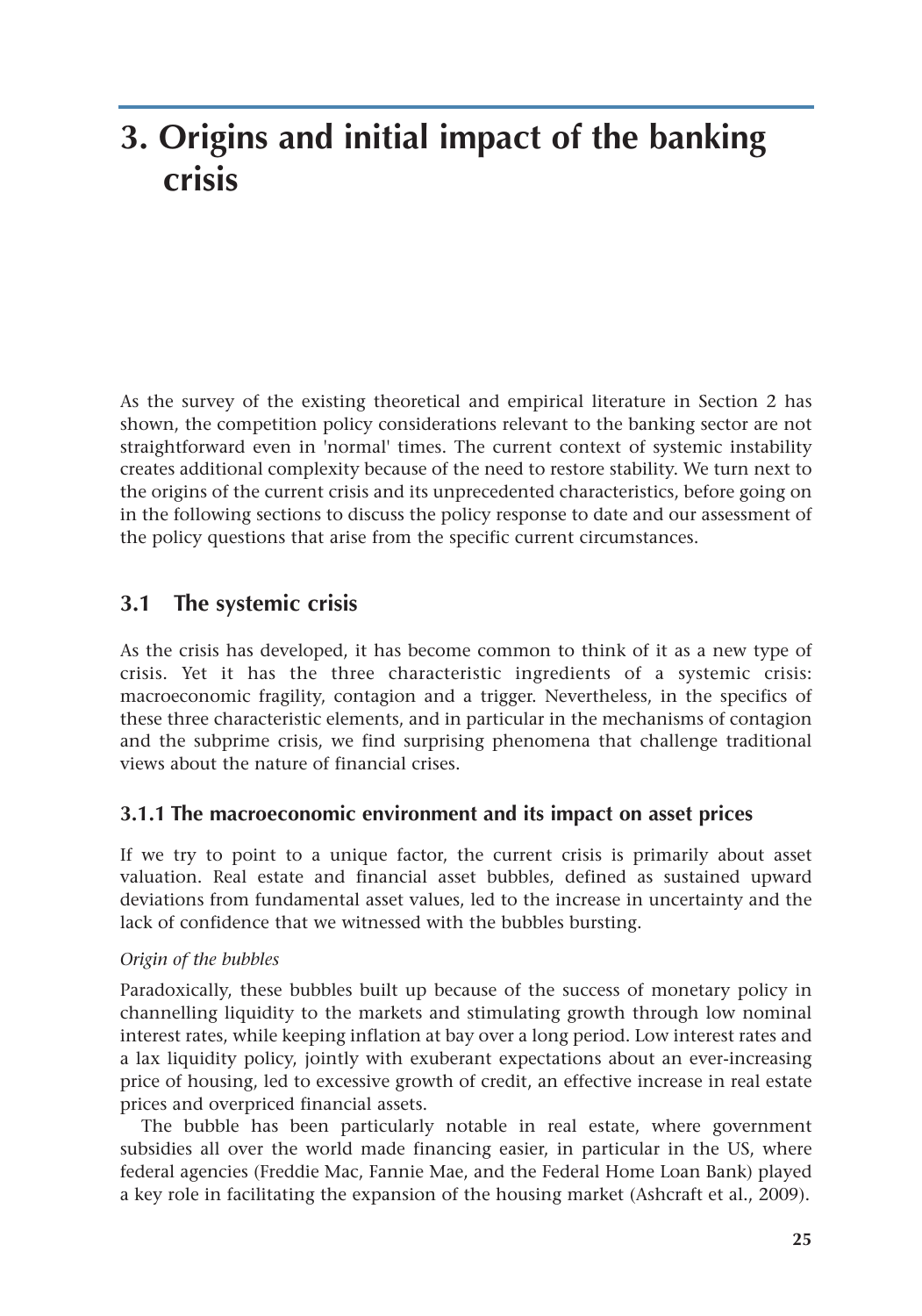#### *The bubble bursting*

In the same way a policy of easy credit generates a bubble, it is clear that the end of the credit supply growth and a lower rate of growth in economic activity prompts its sudden bursting. Several elements come into play here.

First, competition among banks may generate herding: when some banks invest in one type of product (say in subprime loans) that generates high profits, other banks are forced to imitate them, as otherwise their shareholders will hold them responsible for the lower profitability of the institution.

Secondly, a number of regulatory mechanisms are clearly procyclical. These mechanisms are related to fair-value accounting rules, to capital regulation and to risk management. They introduce a strong connection between the banks' valuation of their own assets and their supply of credit, so that the bubble bursting cannot be disentangled from contagion from one institution to another through asset valuations. We examine these three dimensions below in discussing the contagion mechanisms.

Thirdly, while credit standards become more relaxed in the boom (Dell'Arriccia, Laeven, and Igun, 2007), they become stricter at the very beginning of a downturn (Morgan, 2006).

## **3.2 The channels of contagion**

As mentioned above, the failure of one bank generates a negative externality affecting the solvency (whether perceived or actual is often immaterial) of others. One of the particularities of the current crisis is that contagion has been aggravated, as it has led to the distress of non-bank financial institutions, with a boomerang effect on commercial banks.

#### **3.2.1 Contagion through expectations revisions**

Bank runs have been a classical contagion mechanism since the 19th century. The reason for bank runs is the change in depositors' perceptions of their bank's solvency, triggered by the financial distress of another bank. This may occur either because depositors anticipate other debt holders will run (a speculative bank run), or because they assume a correlation between the value of the assets at the distressed bank and the value of their own bank assets (a fundamental bank run).

In today's financial environment, the mechanism of bank runs has changed. Retail depositors' bank runs are the exception, while wholesale debt holders' bank runs have become prevalent. Although theory has focussed on depositors' runs, following the classical Diamond-Dybvig model, the major runs of recent decades have originated in the interbank market. The reason is that the extension of deposit insurance, combined with the fact that other banks have a better and quicker access to relevant information about a bank's possible distress (which is precisely the objective of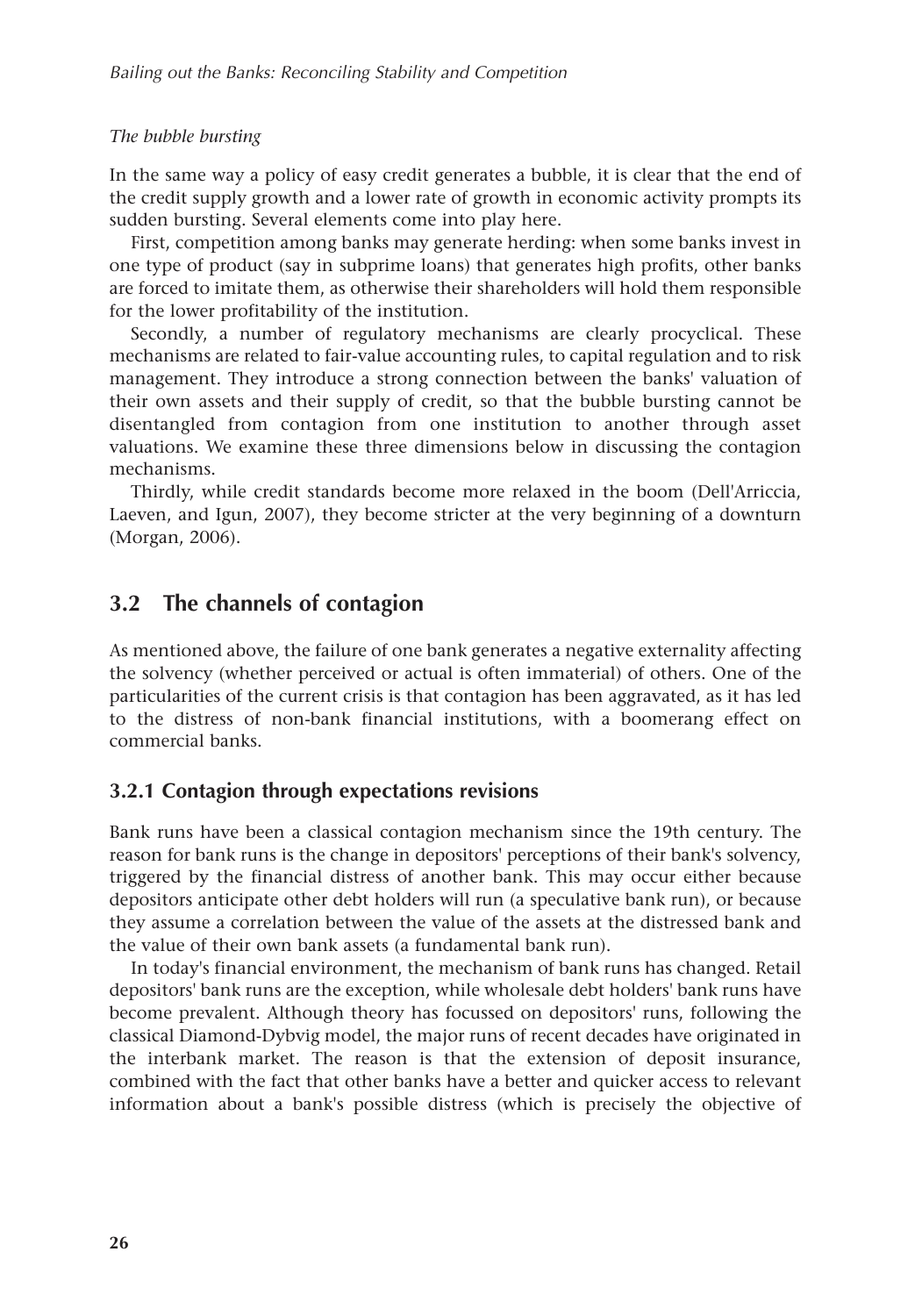market discipline), makes it difficult for depositors to engage in a run before the bank has been restructured.<sup>12</sup>

#### **3.2.2 Liquidity-driven fire sales**

Contrary to expectations, rather than developing through the banks' web of interbank assets and liabilities, it has been the sudden illiquidity in asset markets that has led to contagion. The interconnected web of banks' claims on each other had been well studied and Central Banks had simulated the impact of a major bank bankruptcy or liquidity default on the other banks' balance sheets, with the reassuring result that this had only a minor impact. What was unexpected in the current crisis was the effect of bank runs on non-banking institutions, including mutual funds, and how dramatically this could feed back to banking liquidity and solvency. As a consequence, as financial markets are global, even if cross-country banking among developed countries is limited, there was a worldwide contagion.

The liquidity drought came as a further surprise, particularly the freeze in the interbank deposit markets for maturities beyond one day, while the overnight market activity increased as it became the only available substitute for the whole range of maturities. This was startling because although spreads between the interbank market and government debt rates were expected to increase, the switch from a perfect market to a market with no transactions occurring was unforeseen. From that point on, contagion to other markets was unstoppable. Institutions in search of liquidity had to sell other assets quickly in fire sales and consequently this made liquidityhoarding a reasonable strategy (see Acharya and Merrouche, 2009 for evidence for UK banks).

Banks' liquidity shortage generates contagion as it affects prices. Two mechanisms have been put forward to explain the contagion. In 'cash in the market' models the available liquidity is taken as exogenous. To obtain a given amount of liquidity, lower prices will force the banks to increase the quantity they want to sell in the market. In other words, the banks' demand for liquidity generates a backwards bending supply curve. This can be aggravated by the use of mark to market accounting rules, which mean that a decrease in the price of an asset leads immediately to acknowledged losses in all banks, even if they were not initially affected by a liquidity shock. These banks, in turn, might be forced to sell. A further amplifying effect comes into play because, as put forward by Adrian and Shin (2007), when the prices of assets decrease, banks' balance sheets shrink and they deleverage by selling assets, which increases the downward pressure on the price of financial assets.

The second mechanism that leads to contagion through liquidity is the margin/haircut mechanism described by Brunnermeier and Pedersen (2009). They argue that a liquidity shortage and lower prices may lead to an increase in the equilibrium level of margins on loans. This implies that institutions in need of

<sup>12</sup> The one recent exception, Northern Rock, has shown that limited insurance and coresponsibility, jointly with the possible risk of non-convertibility of the deposits during the time required for the deposit insurance to handle the payments, is enough to trigger a bank run. Yet it may be argued that it was the liquidity problems at Northern Rock that triggered the retail depositors' run. From that perspective, even for Northern Rock the liquidity channel of contagion was stronger than the classical bank run.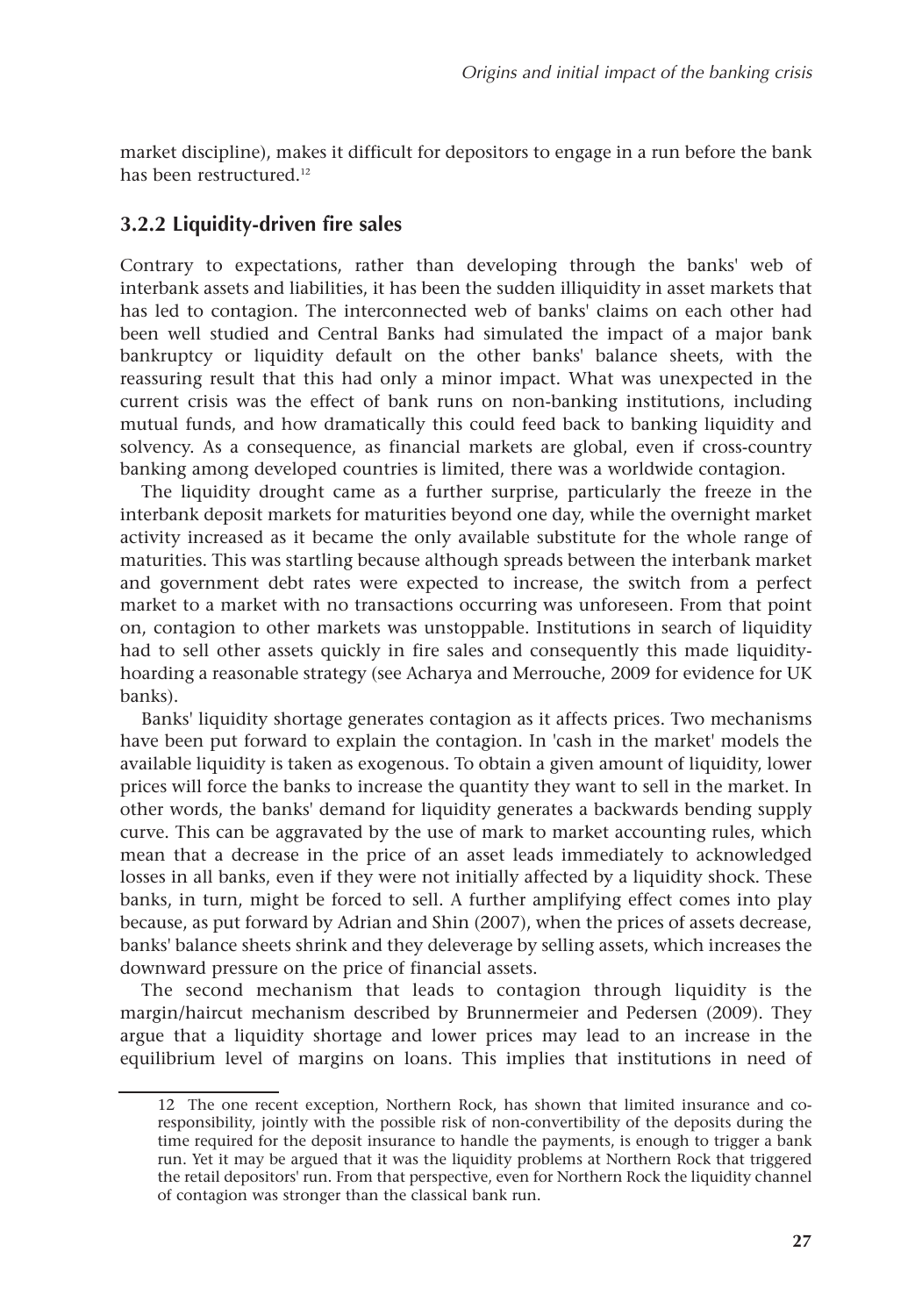liquidity which would have normally been obtained through a repo operation cannot be entirely funded in this way, and they are forced to sell assets in order to obtain the residual liquidity. An increase in the risk of an asset, as occurred in the case of CDOs, leads to the illiquidity of the asset and makes the special purpose vehicles liquidityshort, with the originating banks having to fulfil their commitment to provide liquidity in case the market dries up (see Gorton, 2008).

## **3.2.3 Procyclical regulation**

The procyclical character of banking regulation has also been a contributory factor to the crisis for some banks. Two regulatory mechanisms in particular have amplified the crisis: capital regulation and mark to market accounting.

#### *Capital regulation*

One of the striking anecdotes in the crisis is that six months before needing government support, Northern Rock concluded that under the current Basel II requirements it was overcapitalised, and proceeded to reduce its capital accordingly, so as to increase leverage.13 The risk model yielding this result was overseen by the Financial Services Authority. It indicates that Basel II capital regulation may be excessively procyclical.

To understand why, note that financial institutions will react to a capital shortage not by raising additional capital, but by reducing investment in risky assets and favouring safer investments. This process of reduction in the supply of credit was observed first in the US in the early 1990s and later in the aftermath of the 1997 Asian Crisis. Any risk-sensitive capital regulation, such as Basel II, will be potentially procyclical, inducing a reduction of the credit supply that will hurt firms and consumers and reduce domestic demand. In fact, Basel II is even more procyclical than this implies, as shown by Repullo and Suarez (2008).

#### *Marking to market*

Valuing an asset on the basis of its amortised cost is known to introduce a bias, especially when the asset is actively traded in the market, so that the accounting procedure is not taking into account the actual revaluation or devaluation of the asset. But even when the asset is not actively traded, its value is clearly related to assets that do trade in the market. In a financial institution, valuing at amortised cost implies that provisions have to be made once losses are acknowledged, while valuing assets at their fair value directly reflects forward-looking losses. For this reason, switching to a fair-value accounting system is considered to provide a more accurate assessment of an institution's assets and liabilities.

A drawback of fair-value accounting, however, is the increase of volatility in assets and liabilities valuation. This increases the volatility of banks' profits and losses. The volatility of assets impacts directly upon the volatility of capital and amplifies the procyclicality of capital regulation.

<sup>13</sup> In June 2007, Northern Rock had total assets of £113bn and capital of £2.2bn. The value of risk weighted assets, using Basel II was £19bn (16.7% of the assets), much less than the £34bn computed under Basel I (30% of assets), so its new regulatory capital was £1.52bn.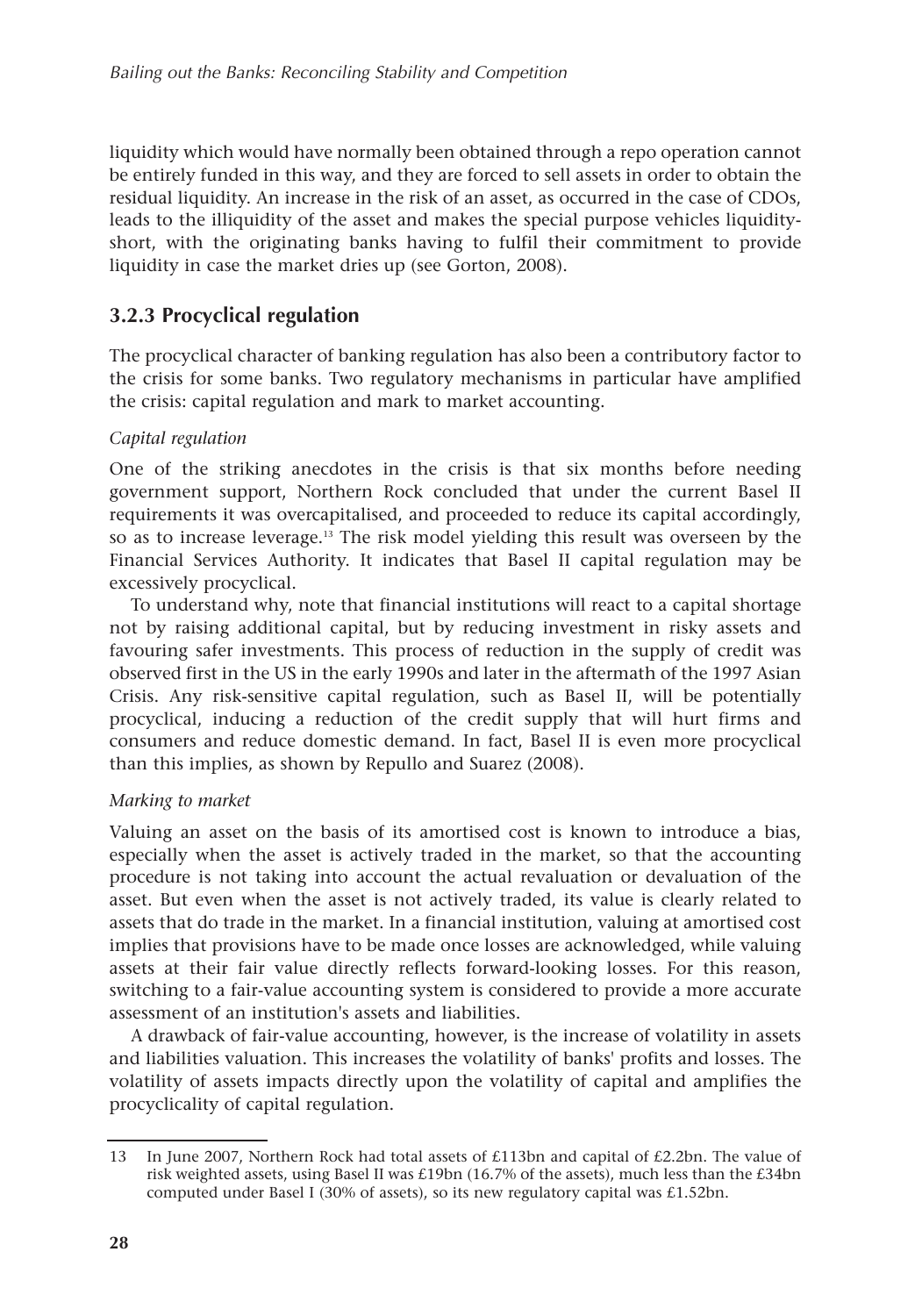#### *Procyclical regulation and the business cycle*

Even in the absence of any financial market imperfections, the amount of credit contracts during a recession because of: (i) lower demand from firms cutting their investment projects and households reducing or postponing their demand for real estate and durables; and (2) reductions in creditworthiness of potential borrowers whose financial situation deteriorates in a downturn. Introducing financial market imperfections makes the analysis more involved. Indeed, taking the analysis of Holmstrom and Tirole (1997) as a starting point, we may consider three different types of shocks affecting the supply of credit:

- 1. a credit crunch (the capital of the banking industry decreases)
- 2. a collateral squeeze (a negative shock affecting firms' assets)
- 3. a savings squeeze

These three types of shocks may or may not be present, but they may come into sight one after the other. Consequently, these three possible bottlenecks are to be added on top of the normal reduction in the amount of credit (whether demand-driven or supply-driven). Recapitalising the banking industry is therefore no guarantee of banks starting to lend under conditions similar to the pre-crisis ones.

In sum, the question of whether banking regulation is procyclical may depend on which of these bottlenecks is the relevant one at a particular point in time. In a mild recession the procyclicality of banking regulation is of no consequence. In today's context, as the main bottleneck appears to be the banks' capital shortage, it emerges as a critical issue.

#### **3.2.4 Contagion and the wider financial system**

We have already discussed the impact of banks' portfolio rebalancing strategies on the prices of financial assets. We will now consider, in addition to these indirect effects through prices, the direct contagion effects that come from reciprocal obligations between banks and non-bank financial intermediaries.<sup>14</sup>

The web of reciprocal obligations existing between banks and non-bank financial institutions has made a number of non-bank institutions systemic. The cases of Lehman Brothers and AIG are the most spectacular ones. The contagion, real (Lehman) or potential (AIG), comes from the fact that such institutions' assets are heavily devalued and become illiquid. The spectacular impact of the Lehman Brothers default on money market mutual funds shows that the contagion can go further still. The run on money market funds was stopped by Fed guarantees, but such a run, had it continued, would have impacted the liquidity of banks that were financed by the issue of short-term debt and certificates of deposits bought by those funds.

<sup>14</sup> The present crisis has shown that the distinction between banking and financial markets is blurred. The term 'shadow banking' has been coined to express the fact that thanks to financial innovation a number of functions traditionally attributed to banks have been developed outside banking institutions.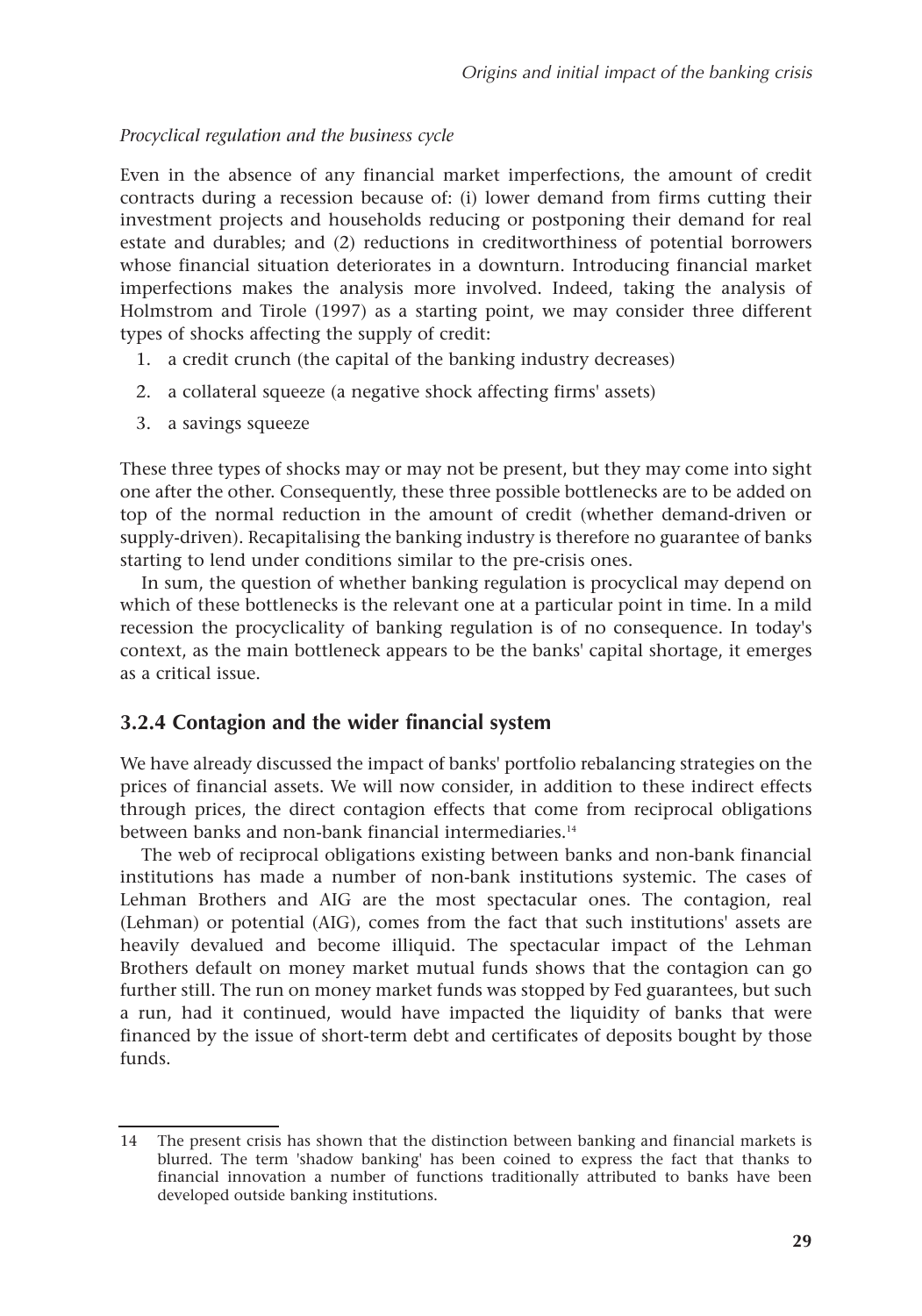# **3.3 The subprime crisis**

The subprime crisis has been so spectacular that it has overshadowed the other dimensions of banking distress, and this has introduced a bias into some of the analysis of the crisis. Yet it is clear that the subprime segment, although not negligible, represents a very limited fraction of the total US credit market. That it has led to an unprecedented crisis can only be explained if it has an effect as a trigger or a catalyst, rather than a root cause. It is true that the subprime crisis has played a key role in international contagion, as German banks and Norwegian pension funds had invested in these ex ante attractive assets combining good credit ratings and high spreads. Yet, as discussed above, the main issue has been the combination of assets' overvaluation with the underestimation of risk. The subprime crisis has been the result of an aggressive high-risk lending policy combined with the extensive use of the 'originate and distribute' model.

## **3.3.1 Subprime lending**

Competitive pressure on the margins earned from traditional mortgages led to the search for new credit products. Subprime lending was based on credit to borrowers who did not meet the usual standards and therefore for whom competition was not so fierce. The profitability on these marginal borrowers was based on expectations of a further increase in the price of real estate combined with a stable proportion of nonperforming loans. The loans were structured in such a way that they required small instalment payments during the first two years, followed by a longer-term variable rate loan with a high margin. The lending practices, sometimes from non-bank institutions, went from lax credit policy through to outright fraud. Changing macroeconomic conditions, combined with decreasing house prices and increased interest rates, meant delinquencies on these loans increased sharply during 2006 and 2007. The repossession process generated a forced supply of real estate to the market, which added to the downward trend in the price of housing. In addition, the US market is in some states de jure and in others de facto a market where mortgage contracts are non-recourse. The moment the price of a house is lower than the mortgage, the borrower is better off by calling off the mortgage and leaving the house to the bank.

## **3.3.2 Structured products**

During the initial period of fixed or low interest rates, the proportion of arrears and non-performing loans was in line with expectations. So on the basis of the available statistics, the excessive risk could not be identified. Because of this underestimation of the potential risk, the risk-return calculation was quite attractive, and therefore led to a boom in this segment of the market. This was helped by the 'originate and distribute' banking model, and an unprecedented level of securitisation. Subprime loans were therefore securitised in special investment vehicles (SIVs) that sold their structured liabilities in the market, where, in turn, they could be restructured and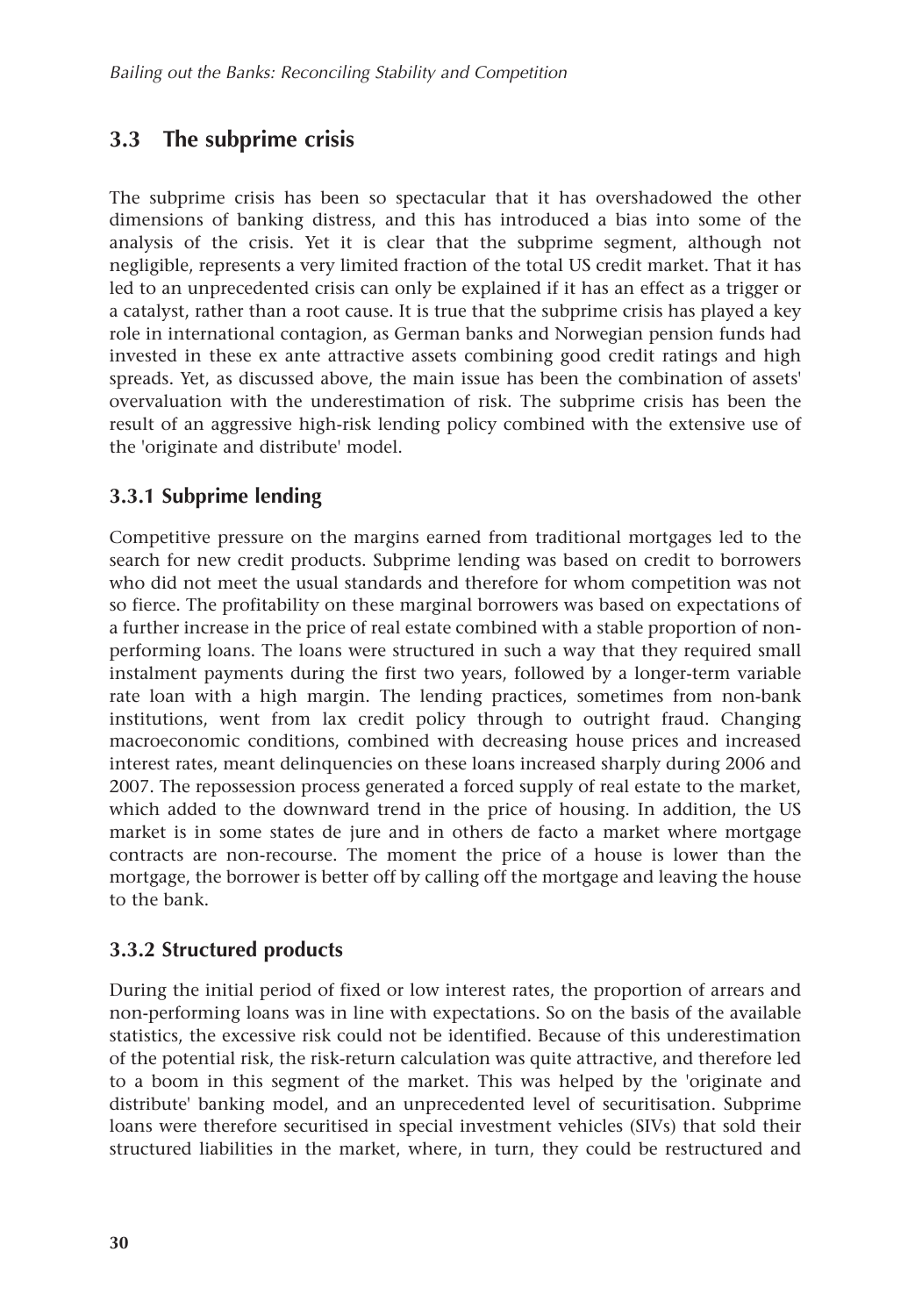combined with other types of securitised obligations. This was possible because of the expansion of the market for CDSs and CDOs that 'both contributed to and has been supported by a strengthening of the originate-and-distribute business model.' (Stark (2008)). It was also possible because of the certification role of credit rating agencies that provided the market with estimates of the risk of the underlying cash flows.

## **3.4 Bank bankruptcies**

When confronted with a crisis of such magnitude, economists have come up with a number of different and complementary explanations. Four of these should be included for a comprehensive understanding of the current events.

## **3.4.1 Lack of capital**

First, as discussed by Calomiris (2008), the origin of the banking crisis can be traced back to financial intermediaries' lack of capital. This is because banks had engaged in the securitisation of assets through their sale to SIVs. Initially, both regulators and academics saw this as improving the safety of the financial industry because it meant banking risks were held by agents with well-diversified portfolios that could withstand a drop in the price of certain assets. However, banks did keep some offbalance sheet obligations regarding SIVs, so they were not completely isolated from the SIV risks. In fact, SIVs were often funded by the issue of short-term debt, with banks offering a liquidity facility as a guarantee to investors in the supposedly improbable case that the market would not fund the SIV notes any longer. As it happened, once liquidity dried up, the banks had to repatriate the SIVs, and this implied not only that they needed more capital, but also that they had to take the SIV losses on their accounts, thus depleting their existing equity.

### **3.4.2 Complexity of financial assets**

Secondly, a completely different perspective would be, based on the observation of Gorton (2008), that the financial assets have become extremely complex because of the cascading securitisation process. This exacerbated the asymmetric information between borrowers and lenders. The securitisation process has led to the creation of opaque assets that institutions could not value. As long as liquidity flowed in the financial markets, financial institutions relied on the credit rating agencies to price the instruments derived from securitisation, the different tranches of the SIVs, CDOs, ABSs or other instruments. Yet once liquidity disappeared, the complexity of the securitised assets made it impossible for financial institutions to go back to the fundamentals, analyse the underlying cash flows and assess their actual risk and return. Consequently the market froze and, subsequently, whenever a transaction occurred it involved spectacular discounts.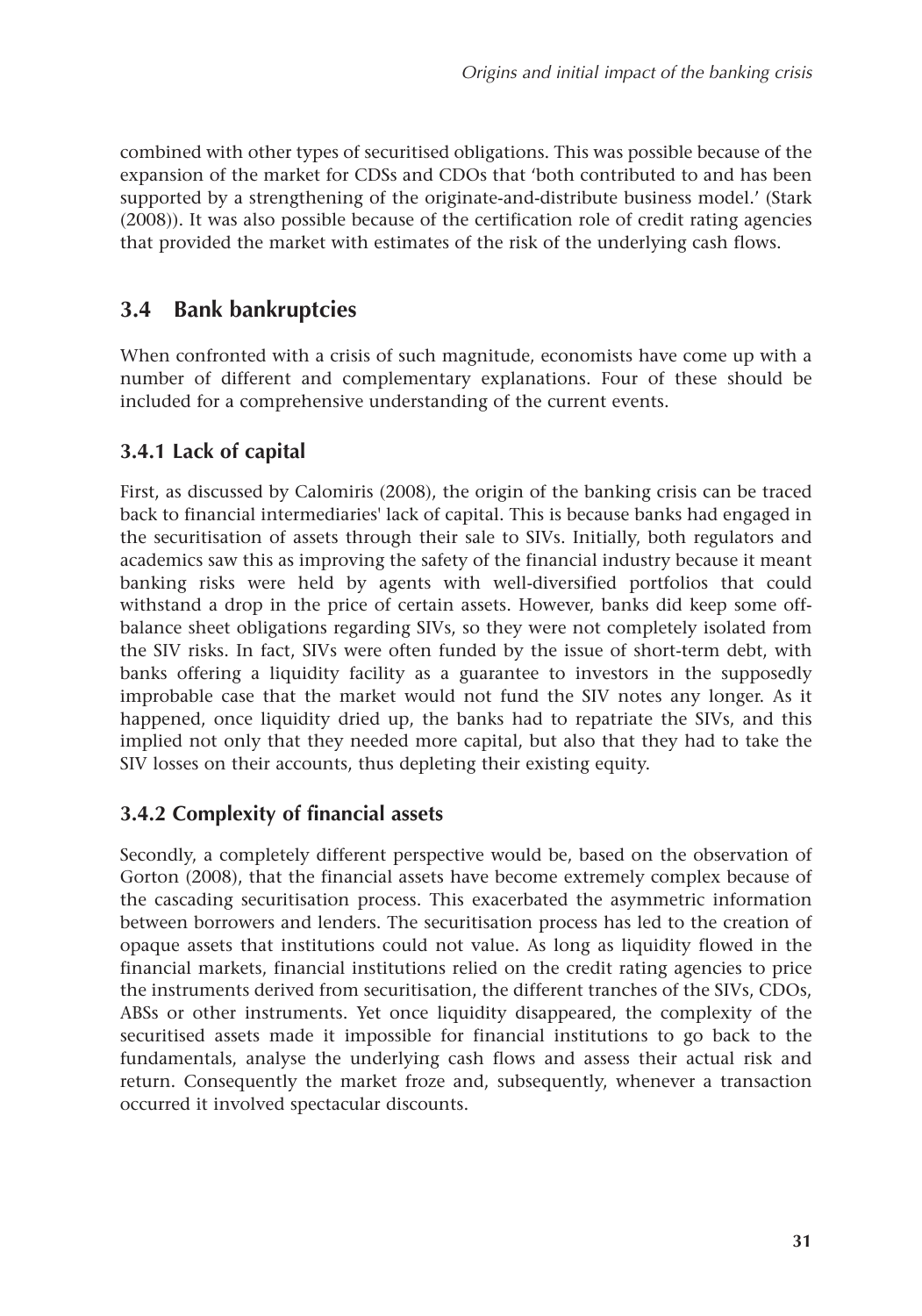#### **3.4.3 High degree of securitisation**

Thirdly, although affecting mainly investment banks, the development of securitisation has also led to business models for banks that rely fully on liquid markets and therefore lack flexibility. So while standard retail banking is not primarily affected by this phenomenon, any bank that borrows wholesale to fund its credit operations is in danger of becoming extinct. This is so because, first, this business model implies working with high leverage and low margins, and secondly, the wholesale funding depends crucially on liquidity being freely available at a low cost. Once the joint reputation of the banking industry is at all in doubt, the bank either cannot find funding or has to face a huge increase in its funding costs. In either case, the bank is forced to default. This is the characteristic that Northern Rock, US investment banks and the Icelandic banks have in common.

#### **3.4.4 Ponzi expectations**

Fourthly, we should not discard the possibility that banks through competition and/or herding have played a pyramid scheme or Ponzi game based on their expectations of ever increasing asset and real estate prices. Based on such an assumption, both banks and buyers of real estate are rational in their behaviour, provided their expectation of rising prices is correct: banks increase their lending and this very increase in the credit supply justifies their expectations, as it triggers an increase in prices. Of course, at a certain point in time the exponential increase is disrupted, and prices collapse. A simpler version of this phenomenon is referred to as the 'search for yield'. Although this may be a distorted image of bank managers – caricaturising them as oblivious to risk – if we see under the search for yield the need to obtain the same level of profitability their peers were obtaining by investing in, say, subprime loans, then 'search for yield' is a consistent view of the market. If, in addition, the main players in the banking sector, especially those that are too-big-tofail and the LCFIs, expect to have the full support of the government in case of distress, then it is clearly the case that it will be difficult for a bank not to adopt the investment strategy of its peers, even if its measure of the effective risk is more accurate than the one used by its peers.

These four complementary assessments of the crisis point out to an unprecedented level of complexity in this current crisis and the novelty of some of its main factors, making the policy response especially challenging.

### **3.5 Impact of the crisis on bank activity**

The IMF's *Global Financial Stability Review* (October 2009) documented the extent of the credit crunch, but also the first signs of recovery. The first issue is the extent of the reduction in bank lending and to what degree this reflects 'credit crunch', as opposed to desired reductions in borrowing in the real economy or reduced creditworthiness of potential borrowers (as discussed above). One measure is the size of credit market spreads, including spreads on non-financial corporate bonds. The IMF concludes, as the table illustrates, that indicators of credit conditions have improved significantly over the past months, although spreads are still far away from returning to pre-crisis levels.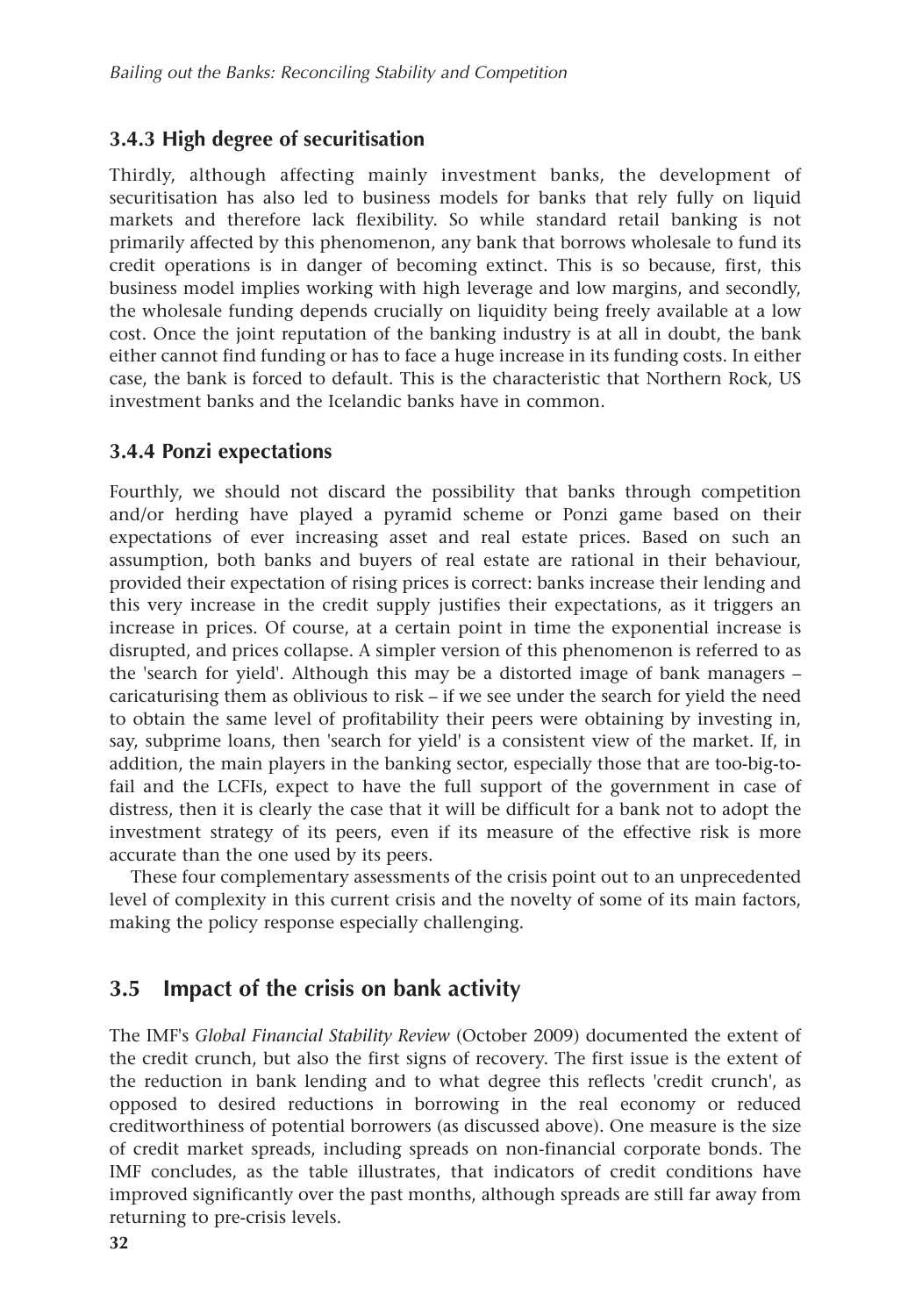|                          |           | April 2009  |            |            |
|--------------------------|-----------|-------------|------------|------------|
|                          | Current   | <b>GFSR</b> | Pre-Lehman | Pre-Crisis |
|                          | 8/31/2009 | 2/28/2009   | 9/12/08    | 6/30/2007  |
| Residential mortgage ABS |           |             |            |            |
| United Kingdom           | 190       | 315         | 215        | 10         |
| <b>United States</b>     | 1,328     | 1,195       | 875        | 26         |
| Commercial mortgage ABS  |           |             |            |            |
| Europe                   | 975       | 850         | 330        | 20         |
| United States            | 650       | 1,100       | 290        | 30         |
| Consumer ABS             |           |             |            |            |
| United Kingdom           | 465       | 650         | 255        | 12         |
| <b>United States</b>     | 55-90     | 250-350     | 130-200    | $0 - 10$   |
| Corporate cash bonds     |           |             |            |            |
| Europe high-grade        | 205       | 422         | 209        | 51         |
| Financial                | 262       | 526         | 242        | 50         |
| Nonfinancial             | 142       | 301         | 159        | 52         |
| U.S. high-grade          | 253       | 548         | 344        | 100        |
| Financial                | 352       | 753         | 432        | 93         |
| Nonfinancial             | 203       | 442         | 282        | 106        |
| Europe high-yield        | 1,116     | 2,103       | 900        | 226        |
| U.S. high-yield          | 912       | 1,738       | 854        | 298        |

#### **Table 3.1**

Source: IMF October 2009

The IMF's *Global Financial Stability Review* notes an easing of banks' liquidity and funding constraints. The risk of bank failure has receded significantly following the massive government intervention in 2008 and 2009. According to the IMF's October 2009 estimates, policy measures (mainly the provision of liquidity by central banks) provided \$8.9 trillion in funding to banks, as of Q1 2009. Banks are increasingly using interbank markets again, and central banks around the globe are starting to plan for exit strategies from loose monetary policies.

In spite of these more optimistic signs, the IMF still predicts further declines in bank credit, partly due to the persistent problems in the securitisation markets. The amount of securitised loans has declined across the world, from almost \$5 trillion in 2006 to only \$2.5 trillion in 2008, with further declines projected for 2009. The need for further write-downs is an additional problem. The IMF noted in its October *Financial Stability Review*:

'Securities writedowns by financials have begun to taper, but credit deterioration will continue to lead to higher loan losses over the next few years. Bank writedowns on holdings of loans and securities realized between mid-2007 and mid-2009 have amounted to \$1.3 trillion. We estimate that \$1.5 trillion of actual and potential writedowns through end-2010 has yet to be recognized. While the capital positions and outlook for banks have improved significantly since the last GFSR, earnings are not expected to fully offset forthcoming writedowns. Banks have enough capital to survive, but they remain under deleveraging pressure. With steady-state earnings likely to be lower in the post-crisis environment, stronger action is needed to bolster bank capital and earnings capacity to support lending.'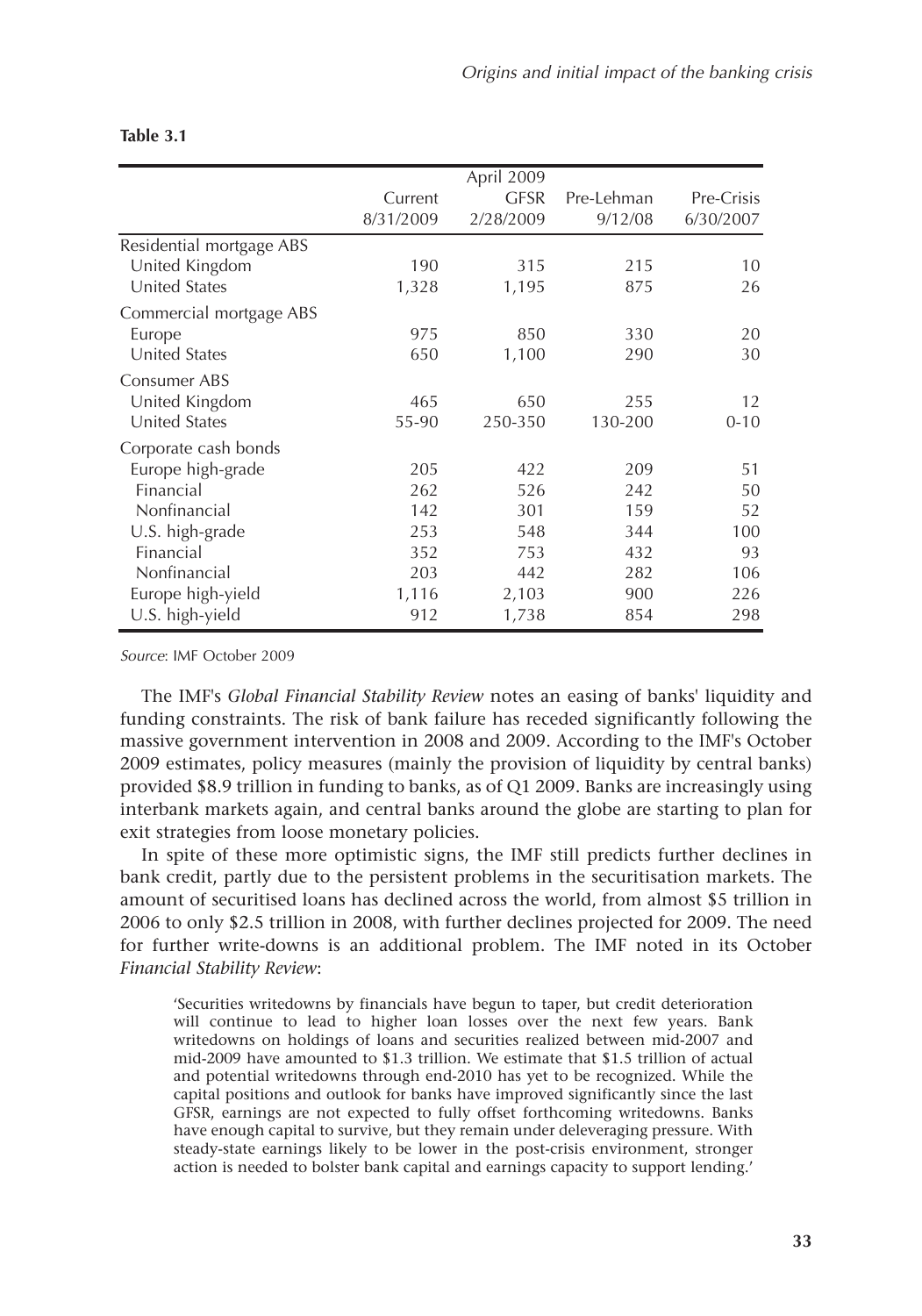Another indicator relevant to the scope for lending to resume, is the degree of bank undercapitalisation. Although European banks have raised more than 400 billion in Tier 1 capital over the past months, this has been mostly in the form of preferred shares and subordinated debt, and less in the form of core capital. The IMF still projects significant capital shortfalls in European banks, more than in other regions of the world, as banks in Europe have been slower in recognising losses and estimates (on the assumptions set out in Table 3.2) that European banks as a whole will require at least \$300bn in additional equity to reduce leverage by a plausible minimum.

Specific indicators of the impact of the crisis on cross-border lending are given by Bank for International Settlements (BIS) figures on cross-border lending through the second quarter of 2009. The last quarter of 2008 saw the biggest-ever decline in total outstanding stocks of banks' external claims, i.e. a 5.4% (\$1.8 trillion at constant

**Table 3.2** Bank capital, earnings and writedowns (in US\$ billions, unless shown)

|                                                            | <b>United States</b><br>$(ex-GSEs)$ | Euro Area    | United<br>Kingdom | Other<br>Mature Europe |
|------------------------------------------------------------|-------------------------------------|--------------|-------------------|------------------------|
| Estimated Capital Positions at end-2009:Q2                 |                                     |              |                   |                        |
| Total reported writedowns to end-2009:Q2                   | 610                                 | 350          | 260               | 80                     |
| Total capital raised to end-2009:Q2                        | 500                                 | 220          | 160               | 50                     |
| Tier 1/RWA capital ratios, in percent at end-2009:Q2       |                                     |              |                   |                        |
| (change from end-2008 in parentheses)                      | $11.5 (+1.1)$                       | $8.5 (+1.2)$ | $10.4 (+1.2)$     | $8.9 (+1.6)$           |
| Scenario Bringing Forward Expected Earnings and Writedowns |                                     |              |                   |                        |
| Expected writedowns 2009:Q3 to end-2010:Q4 (1)             | 420                                 | 470          | 140               | 120                    |
| Expected net retained earnings 2009:Q3 to end-2010:Q4 (2)  |                                     |              |                   |                        |
| (after taxes and dividends)                                | 310                                 | 360          | 110               | 60                     |
| Net drain on equity (retained earnings) $(3) = (1) - (2)$  | 110                                 | 110          | 30                | 60                     |
| Capital Needs (to reach target ratio at end-2010:Q4)       |                                     |              |                   |                        |
| 6 percent Tier 1/RWA                                       | $\theta$                            | $\Omega$     | $\Omega$          | $\Omega$               |
| 8 percent Tier 1/RWA                                       | $\Omega$                            | 150          |                   | 30                     |
| 10 percent Tier 1/RWA                                      | 90                                  | 380          |                   | 60                     |
| 4 percent TCE/TA (25 times leverage)                       | 130                                 | 310          | 120               | 110                    |

Source: IMF 2009

#### **Figure 3.1**

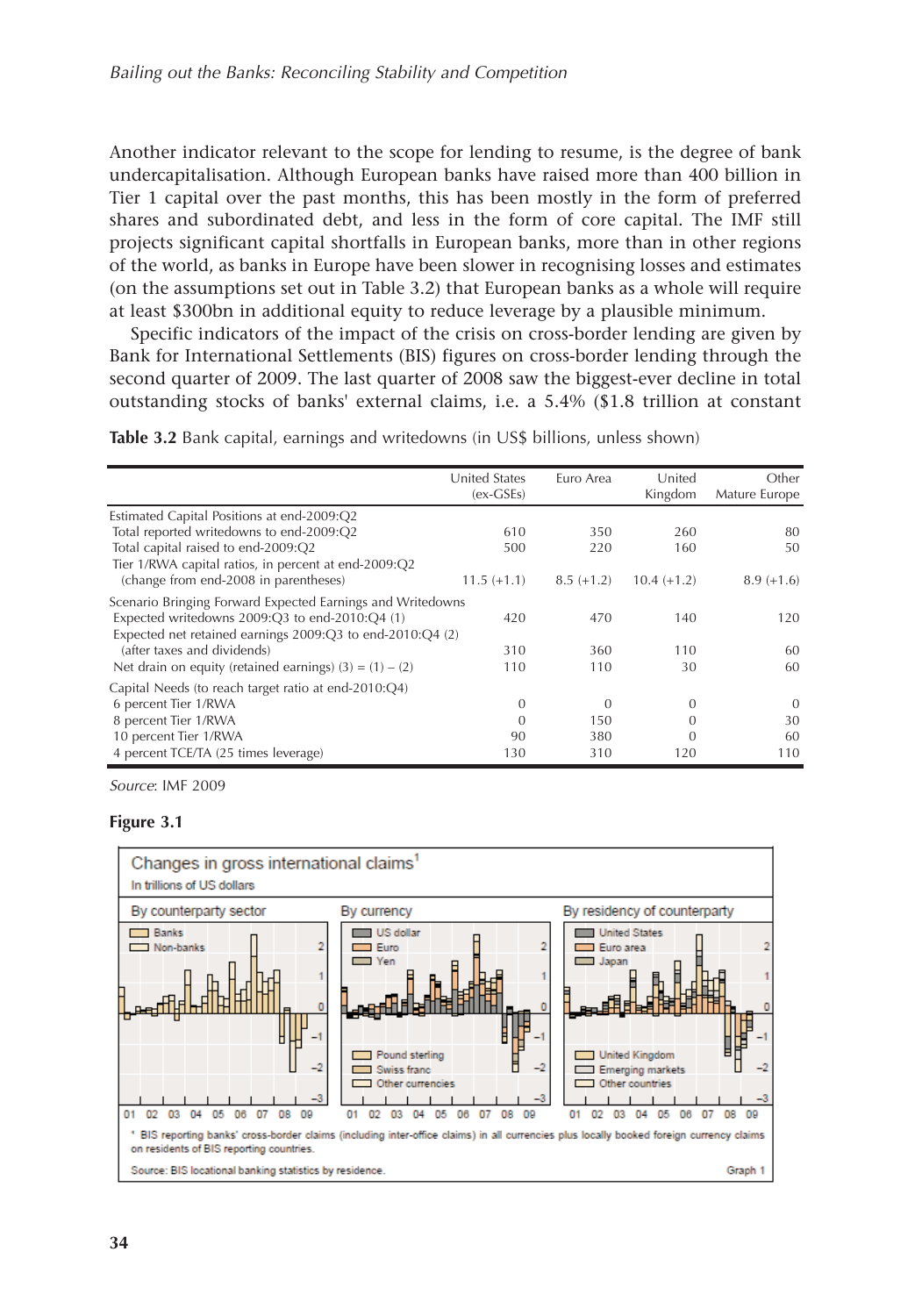exchange rates) decline to \$31 trillion. The decline was concentrated amongst shortterm claims. The geographical impact is shown in the BIS chart below; Euro area banks account for just under half the reduction in cross-border claims in the quarter, and adding the UK, takes that proportion to about 60%. The first two quarters of 2009 have seen a substantial slowing of the pace of reduction in cross-border lending, but no recovery yet. The \$477 billion decline in the total gross international claims of BIS reporting banks in the second quarter of 2009 was much smaller than the reductions in the previous two quarters, but was still the fourth largest in the past decade. The shrinkage in international balance sheets was entirely driven by a contraction in interbank claims, which fell by \$481 billion, according to the BIS (BIS 2009).

Against this background, we turn next to an overview of the bank rescues in member states to date, in the face of the characteristics of the crisis described in the previous section, and then outline the main questions with regard to competition policy raised by the Commission's communications.

| Member state | Guarantees    | Recapitalisation     | Real economy |
|--------------|---------------|----------------------|--------------|
|              | $(E$ billion) | max permitted        | support      |
|              |               | (€ billion/% of GDP) |              |
| Belgium*     | €150.00       | €5.00                | yes          |
| Denmark      | €580.00       | €13.50/6.03%         |              |
| Germany**    | €400.00       | €80.00/3.26%         | yes          |
| Ireland      | (1)           | €5.00                |              |
| Greece       | €15.00        | €5.00/2.19%          |              |
| Spain        | €200.00       | €30-50/2.91-4.85%    | yes          |
| France       | €265.00       | €21.50/1/15%         | yes          |
| Italy        | (2)           | €15-20/1.0-1.33%     |              |
| Latvia       | €4.24         | €0.2                 | yes          |
| Lithuania    |               |                      |              |
| Luxembourg   |               |                      | yes          |
| Hungary      | €4.95         | €1.04/1.07%          | yes          |
| Malta        |               |                      |              |
| Netherlands  | €200.00       | €14.00               |              |
| Austria      | €90.00        | €15/5.55%            | yes          |
| Portugal     | €20.00        |                      | yes          |
| Romania      |               |                      |              |
| Slovenia     | €12.00        | €12.00/20.67%        |              |
| Finland      | €50.00        |                      |              |
| Sweden       | €150.00       | €4.80/1.48%          |              |
| $UK***$      | €294.26       | €63.00/3.37%         | yes          |

**Table 3.3** Summary of the interventions that received an early state aid assessment

\* Excludes Dexia and Fortis (Belgium/France/Luxembourg) Dexia guarantees €166.9bn, Fortis €150bn guarantees and €7bn recapitalisation.

\*\* Plans currently under assessment for WestLB, Hypo Real Estate

\*\*\* Plans currently under assessment for Northern Rock and Bradford & Bingley

(1) Cannot be estimated but time-limited to 29/9/10

(2) Cannot be estimated but time-limited to 31/12/09

Source: European Commission, State Aid Scoreboard Spring 2009, various tables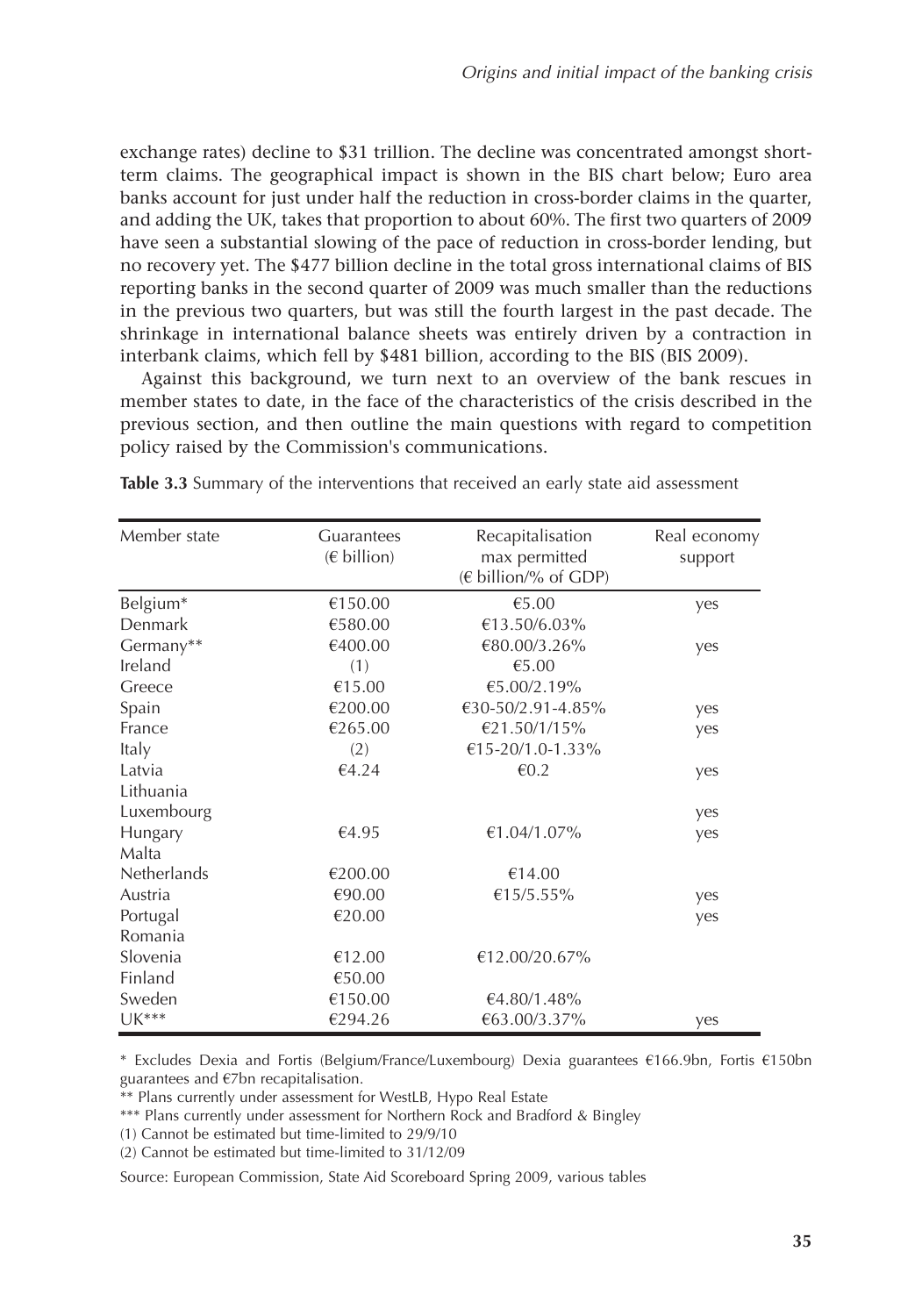## **3.6 Experience of bank rescue packages in member states**

Table 3.3 gives a summary of the interventions that received an early state aid assessment.

By the end of March 2009, the volume of member state guarantees to banks approved by the European Commission had reached about  $\epsilon$ 2,300 billion (some major restructurings remain under investigation and the Commission estimates that the total amount of support to the end of March amounted to  $\epsilon$ 3,000 billion). In addition, a number of member states have also proposed recapitalisation schemes that have resulted in governments owning significant shares of some banks. By the end of March 2009, the Commission had approved recapitalisation measures amounting to about  $\epsilon$ 275 billion, excluding a number of ad hoc schemes supporting a number of individual financial institutions, including Dexia, Fortis, Nord/LB, ING, Aegon and others.

In order to investigate how effective these bailouts have been, we first have to address the question of what objectives bank bailouts are intended to advance. This is the aim of section 4.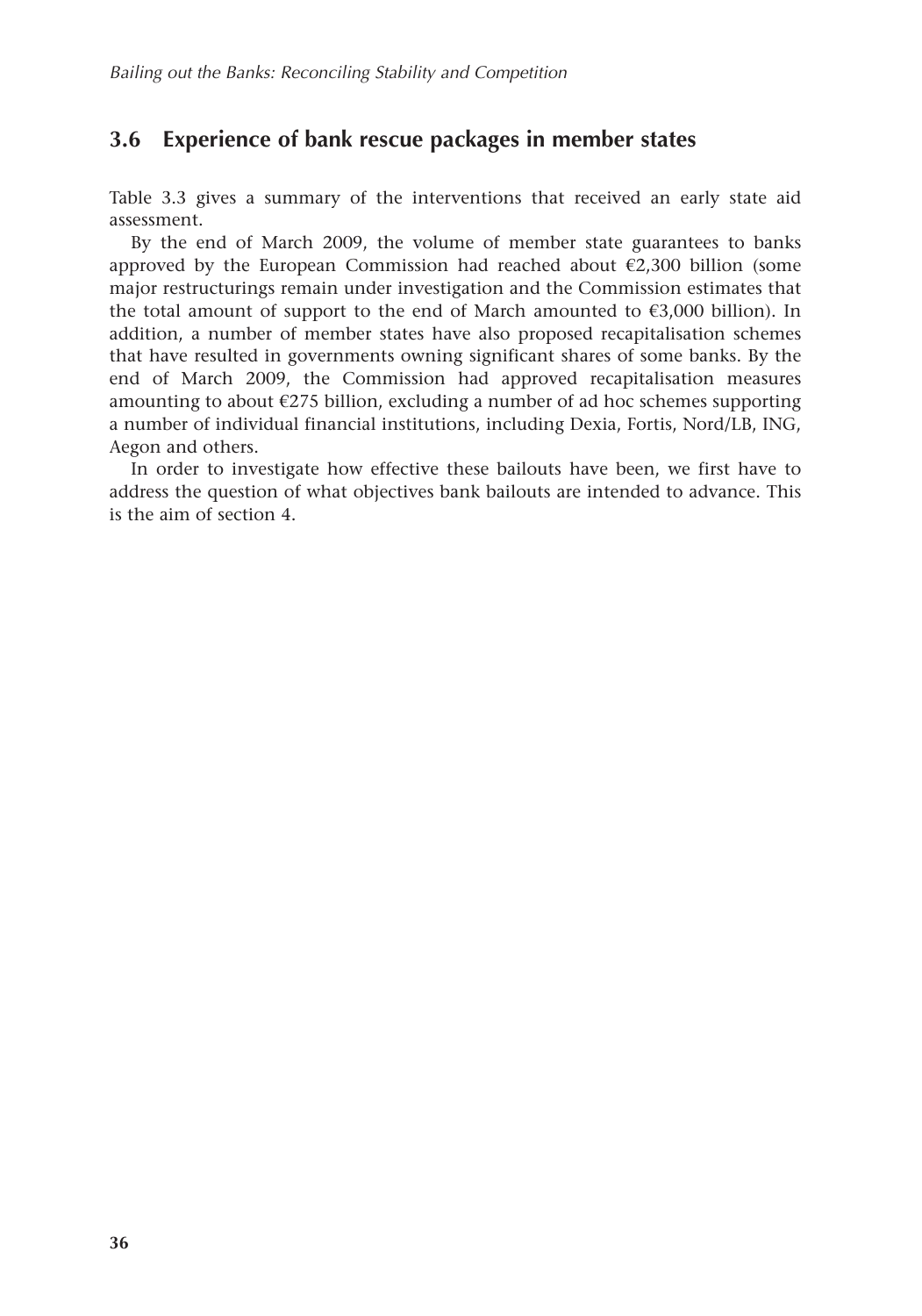# **4. Bank bailouts: their purpose, risks and implications for burden sharing**

In this section we turn to the question of how bank bailouts treat the bank liability holders' rights, referred to as 'burden sharing'. We begin by describing the problems that bailouts are designed to correct, and ways in which bailouts can go wrong. This leads to a discussion of the undesirable characteristics of some bank bailouts before setting out the principles of a good bailout. The next section will turn to the competition policy aspects of bailouts. We then go on to evaluate DG Competition's statements and actions and, in the final section, other aspects of the regulatory response.

The reason we start by addressing burden sharing is because it has a crucial impact on banks' marginal cost of funds, on banks' risk-taking incentives and, at the macroeconomic level, on countries' budget deficits and long-term outlook. There are therefore competition implications in the choices made about burden sharing, even though the bailouts are directed at restoring financial and macroeconomic stability.

#### **4.1 What problems are bailouts supposed to solve?**

As we have seen (in Section 1), bank failure resolution has three goals ex post: to protect depositors, and avoid disruptive bank runs; to allow the continuation of borrower-lender relationships and prevent disruption to the economy; and to avoid any disruption of the payment and clearing systems. The first and third goals, in particular, call for rapid intervention, preferably over a weekend, when financial institutions and markets are closed for business.

However, bank failure resolution also has *ex ante* goals, in order to minimise moral hazard. If bankers know that they face immediate exit combined with the immediate and complete loss of all equity in the case of insolvency, they are less willing to take aggressive risks. If depositors and creditors know that they will suffer losses in the case of bank failure, they will be more willing to exert market discipline. If, on the other hand, the authorities give shareholders and creditors the opportunity to shift risk to the taxpayer, by providing for generous bailouts and delayed intervention and closure, this increases banks' incentives for aggressive risk taking and increases the probability and extent of financial fragility. The goal of avoiding moral hazard risk thus calls for rapid intervention and resolution. However, it also calls for losses to be imposed on equity shareholders, insiders and junior creditors of banks. In addition, it calls for the minimisation of any bailout expectations, including the threat of job loss for the takers of risky decisions.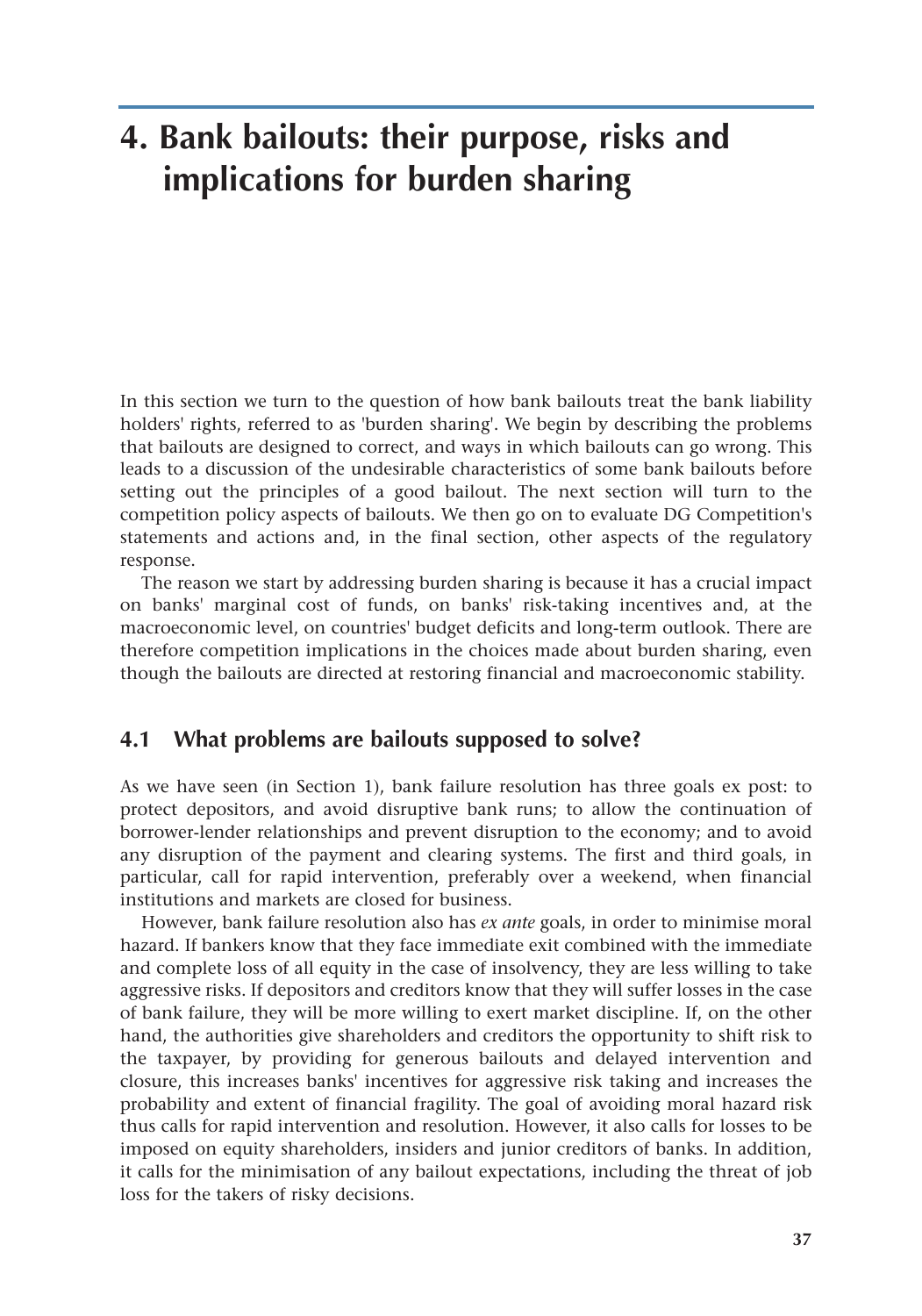Avoiding moral hazard is also of immediate and pressing concern when the first signs of fragility arise. As set out in Section 1, banks are not ordinary firms: partly thanks to deposit insurance, even under extreme solvency problems, their shareholders and managers still have considerable scope for 'gambling for resurrection'.15 In the absence of timely supervisory action, shareholders and managers still have an interest in continuing the bank's activity, typically increasing the ultimate damage to the deposit insurance fund and to the financial system as a whole.

Therefore, as put eloquently by Goodhart (2008, page 353):

'A key feature of any bank insolvency regime must involve some expropriation of shareholder rights, and, whatever the compensation arrangement for shareholders it is bound to generate…a claim that they were robbed of their property..… (T)he treatment of shareholders is a central issue.'

This phenomenon would be decisive in reducing the capital of banks, precisely at the time when their solvency is most critical, as with Northern Rock. The impact will be mitigated, however, by two factors: first, because reduced private investment in a systemic crisis will decrease the demand for credit; secondly, as credit standards strengthen at the beginning of a downturn, fewer firms demanding credit will be considered creditworthy. So the procyclicality of capital regulation on the one hand tends to reduce banks' capital at the moment when the demand for loans is decreased, which could make it less severe, but on the other hand at a time when capital is vital for solvency reasons and is required by potential liability holders to stay in business.

We are currently in a situation where many banks have made investments (either loans or purchases of securities) that now appear to have a realisable value that falls well short of their face value. As described in Section 3, this is for two main types of reason:

- The investments were made on the basis of projections about the future path of real economic variables, including the prices of assets, such as certain real estate assets, that have proved substantially over optimistic;
- The investments were made to borrowers whose ability or willingness to repay them has proved much weaker than was forecast by the lenders.

It is important to bear in mind that these two causes have interacted in important ways during the crisis. It is often because the path of real economic variables has been disappointing to the extent that many borrowers, who on the basis of past records would normally have been considered a safe credit risk, have defaulted. Such instances include employed homeowners who have walked away from mortgages because falling house prices have left them with negative equity, banks unable to honour obligations in the interbank market, and firms technically in breach of covenants due to the decline in the value of their balance sheet assets, even when they have no difficulty servicing their loans. Conversely, it is sometimes because borrowers have defaulted that asset prices have fallen further than expected –

<sup>15</sup> This has been well-documented for example in the case of the US Savings and Loan crisis of the 1980's; see for example Dewatripont and Tirole (1994) for an overview of this episode.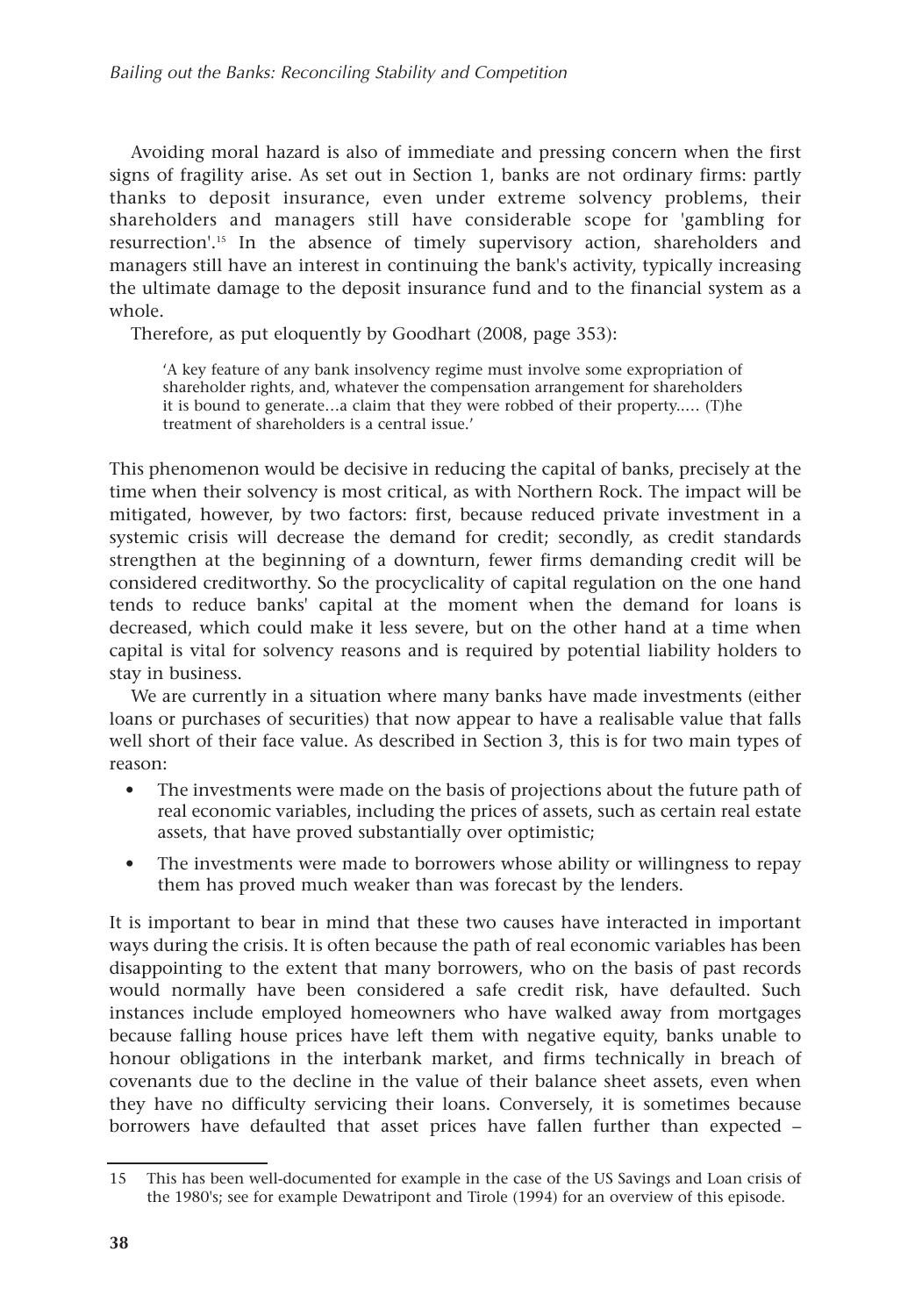deleveraging by banks reacting to expected loan losses has reduced some asset prices to levels well below those on which the investments were assessed.

This situation, prior to any intervention, can result in four main types of undesirable outcome, which we describe in turn as follows:

- 1. Financial instability;
- 2. The asset management problem;
- 3. The loanfreeze problem;
- 4. The 'zombie lending' problem.

#### **4.1.1. Financial instability**

We will refer to financial instability as the generalised systemic crisis that leads to an impaired banking system, dwarfing its usual functions of transfer of property rights through the payment system, of managing liquidity risk, and of assets' transformation. Such events have occurred in many emerging countries, but they also occurred in the US in the aftermath of the Lehman bankruptcy, forcing the Fed to act quickly. This kind of crisis forces the government to replace the intermediation functions of the banking system. The probability of financial instability may be low, but the cost of a partial or total freeze in banking activities is so high that the government will provide a generalised bailout in order to avoid the disintegration of the banking industry.

In so doing, the government will first play for time through the provision of temporary measures, usually guaranteeing some, or all, of banks' liabilities. Next, the government will determine where to set the limit of the bailout, so as to make bailouts' cost-benefit efficient. Clearly large banks' short-term liability holders will be bailed out, and small banks might be liquidated or forced into mergers, but the precise limit depends upon:

- 1. The seriousness of the threat. Is it true that the perception of banks' customers is such that they are ready to bypass the banking system, liquidate their deposits and hold government bonds? This clearly depends on their expectations. The more alarmist the bank customers' perception of the situation the more generous the bailout will have to be.
- 2. The cost of increasing the budget deficit. This, in turn, is related to the current budget deficit or surplus, the amount of the debt previously issued, and the spread the government has to pay over the ECB interest rate. It is related also to the cost of raising taxes in the future. Finally, and in our view most important, it is related to the political cost of the bailout. As has been made clear in the Fortis case, the issue may not be about a cost-benefit analysis, but rather about how tax payers and voters in one country view the bailout operation.
- 3. The bargaining power of liability holders will be a critical issue. While the government is aiming at a speedy bailout and reorganisation of the whole banking industry, both debt holders and even shareholders may bide their time and use all legal recourses and loopholes to maintain the option, favourable to them, of a larger cash injection to the bank. This holds especially in countries where the law prohibits expropriation of shareholders even if their claims are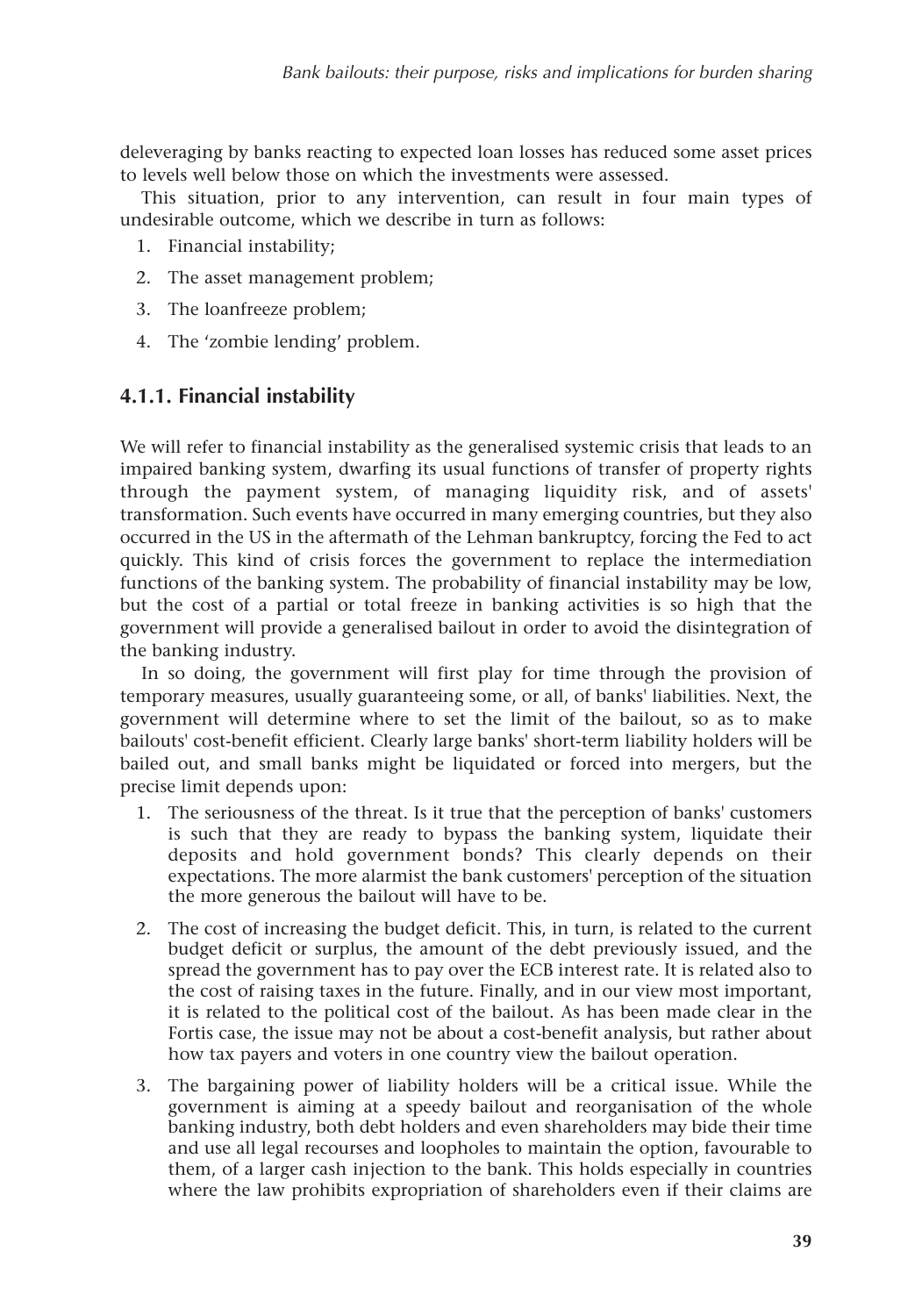effectively zero. The case of Fortis (discussed below in Section 7), where the shareholders tried to block the sale of some Belgian assets to BNP Paribas, shows that, because the government could not declare Fortis bankrupt without threatening financial stability, it had trouble implementing the solution it had initially designed and had to try and renegotiate with shareholders and with the acquiring party, BNP.

So the issue of the extent of the bailout may be, in part, an issue of cost-benefit analysis, but may also involve practical questions of political economy. What is the voters' and taxpayers' perspective on the bailout? Do they see it as unavoidable? Will they demand conditions or the expropriation of the shareholders? The US bailout procedures, with successive plans needed, seems to indicate that the political economy dimension of the crisis may be more relevant than its technical efficiency analysis in predicting the way it will be solved. The UK and Dutch resolution of the Icelandic banks' collapse also tells us how sensitive the government can be to the taxpayers' viewpoint when it comes to rescuing a foreign bank. The political debate about bonus payments in bailed-out banks also falls into this category.

An important element to keep in mind more generally for the European Commission, is that member states will tend to neglect the potential harmful effect of costs imposed on bank creditors if these are foreigners. This is reminiscent of the example of the AIG bailout by US taxpayers, which benefited Goldman Sachs but also European banks, like Société Générale and Deutsche Bank. *Mutatis mutandis*, letting Lehman Brothers go under was very bad news for European banks (beyond the fact that it led to the paralysis of financial markets).

### **4.1.2 The asset management problem**

The asset management problem arises when investments that have already proven illjudged will turn out to yield even less than if they were efficiently managed ex post. It may be, for instance, that some houses have been built that should not have been. However, given that they have been, it is clearly efficient that someone should live in them, and if those who hold mortgages on them have defaulted because of negative equity, the result is likely to be that many houses are left empty and declining in value because of lack of maintenance. Whatever else happens, it is therefore clearly desirable that these investments should pass into the hands of those who can best manage them in the future, and that these acquirers have the right incentives to manage them efficiently. Often this may require no transfer of ownership but simply a change in the incentives of an existing owner: for instance, write-downs of the principal of certain loans may improve the incentives of debtors to service the loans, but may threaten to push the creditor towards insolvency. It would clearly be desirable to ensure that the fear of insolvency does not prevent incentive-improving write-downs<sup>16</sup>

<sup>16</sup> See the proposal by Martin Feldstein 2009.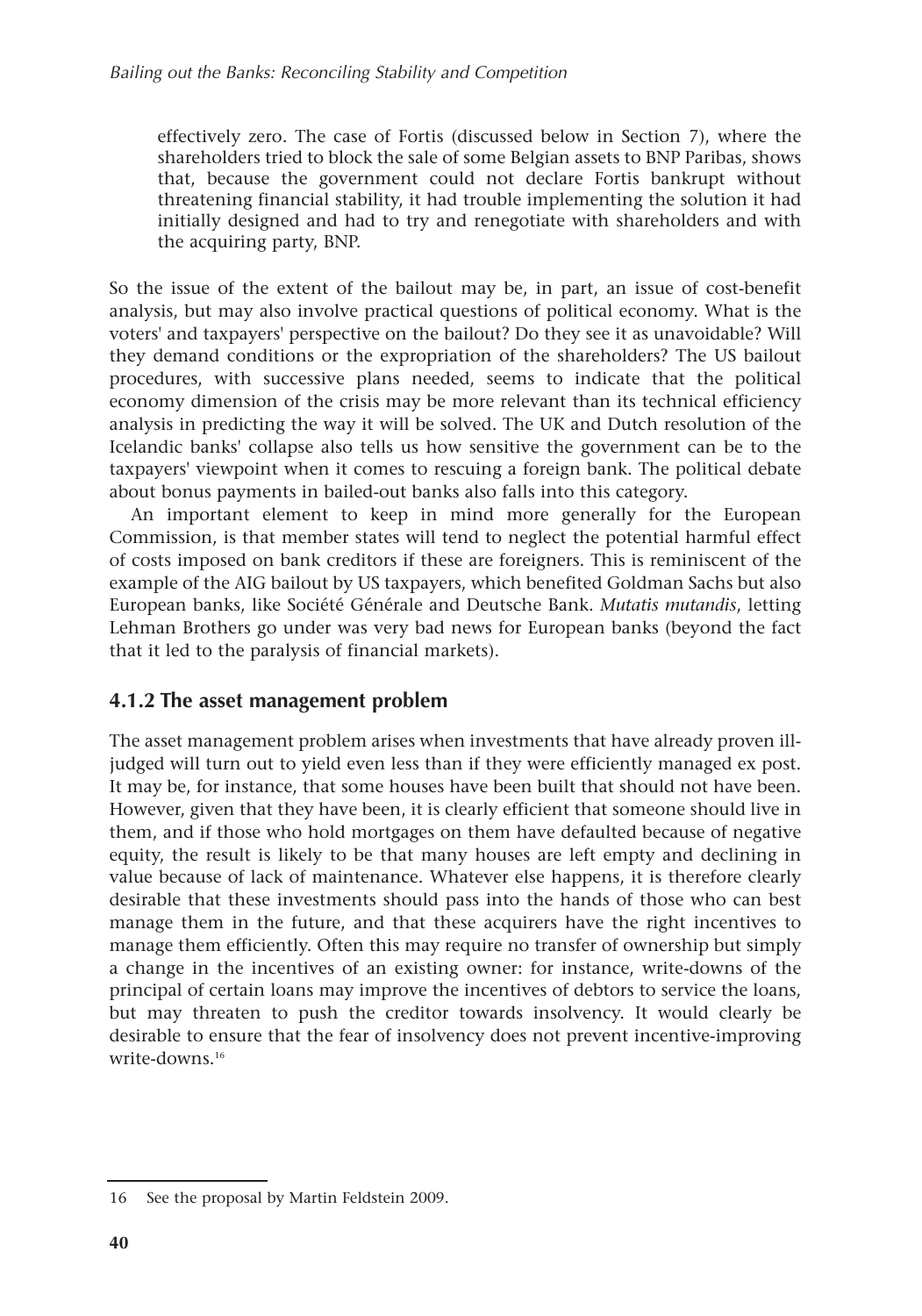#### **4.1.3 The loan freeze problem**

The loan freeze problem is that banks may fail to continue with the basic functions of intermediation that are vital to the operation of a modern industrial economy. (This is compatible with the widely-discussed danger of 'zombie lending' discussed below.) As we described in section 3.2.3, this could occur for at least three different types of reason: a credit crunch (due to inadequate bank capitalisation); a collateral squeeze (due to a decline in the value of collateral assets combined with an increase in the severity of credit standards applied by loan officers); and a savings squeeze (due in current circumstances to a flight to liquidity by banks' creditors, including their depositors).

The loan freeze problem is, potentially, massively costly to ordinary economic life. Almost all firms need working capital for their day-to-day activities. The return on such working capital is extremely high, but it is never normally noticed because most firms do not have difficulty raising it; only once it becomes impossible to raise does its true marginal productivity become clear. In such a situation the inability of creditors to trust even apparently sound debtors (due to the fact that the crisis has seen defaults by debtors who seemed previously beyond reproach) can result in massively inefficient allocations of savings. Some agents hoard savings in lowyielding but liquid form, while others suffer or cease trading altogether because of their inability to finance high-yielding, indeed vital, day-to-day operations.

A bank bailout can deal directly with the loan freeze problem only to the extent that it is due to the first of the three main causes (namely a credit crunch), although to the extent that the bailout may increase the prices of some assets it may indirectly help to deal with the second (the collateral squeeze). However, a flight to liquidity caused by a general increase in risk aversion and a re-evaluation of the economic environment as a result of recent dramatic events, can reduce the effectiveness of a bailout.

It is therefore important to bear in mind that bailouts, even if substantial and effective in restoring bank capitalisation, may not necessarily re-start bank lending, as we seem to have observed as the crisis has unfolded. In addition, the loan freeze problem describes a decline in the supply of bank lending, and it is quite possible that even if supply conditions are restored to normal, bank lending may remain well below previous levels due to a decline in loan demand. Households and firms are, after all, adjusting their own balance sheets, which had become badly over-leveraged in recent years.

Nevertheless, the figure below, drawn from the April 2009 IMF *Global Financial Stability Review*, indicates that even if a credit crunch was not the only source of difficulty for lending at the height of the crisis, it was a very important one. Nonfinancial corporate borrowers are paying historically unprecedented spreads on bonds, which strongly implies that they are unable to borrow from banks on significantly better terms. And although these spreads have declined slightly since their peak, the decline is small in percentage terms, indicating that the large amounts of liquidity injected into the banking system have not, so far, had much effect. While not establishing conclusively that there is no liquidity bottleneck, these figures, like those given in Section 3, make it probable that the credit crunch has indeed had a major impact on overall lending levels.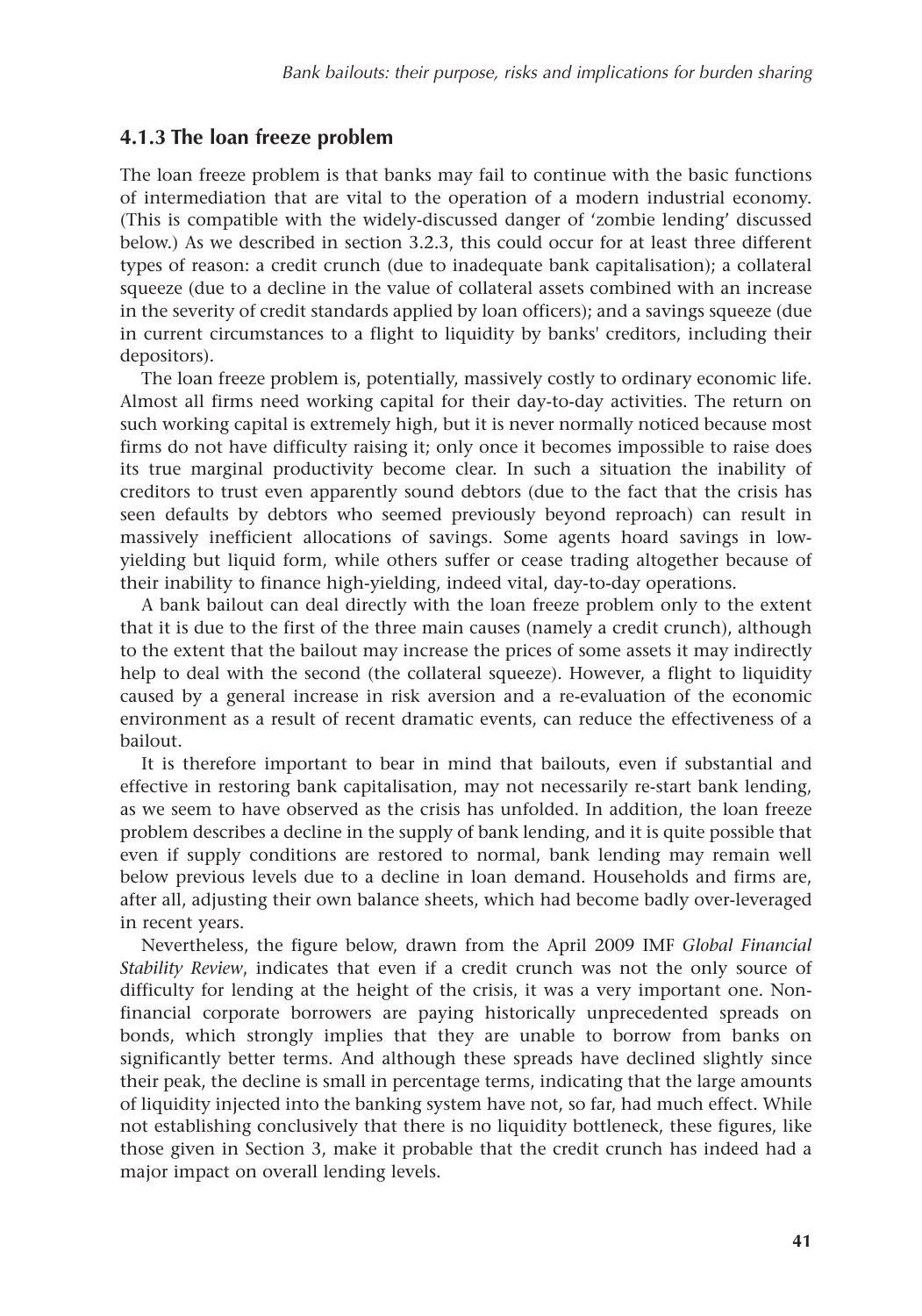## **4.1.4 The 'zombie lending' problem**

The third type of undesirable outcome is commonly known as the 'zombie lending' problem. This is when banks continue lending to borrowers of doubtful creditworthiness because continuing to lend enables the borrower to continue to make debt service payments, and thus the bank avoids having to write down the loan, a process that might trigger the insolvency of both the borrower and the bank.<sup>17</sup> This issue has been addressed in a theoretical framework by Mitchell (2001) and Aghion, Bolton and Fries (1999), with the quite intuitive result that the harsher the regulator, the higher the tendency for banks to roll over bank loans instead of writing



**Figure 4.1** Nonfinancial corporate credit spreads (in basis points, monthly data)



<sup>17</sup> A more extreme form of such behaviour is 'gambling for resurrection', whereby banks target new, very risky projects, rather than investing in the risky activities of existing borrowers.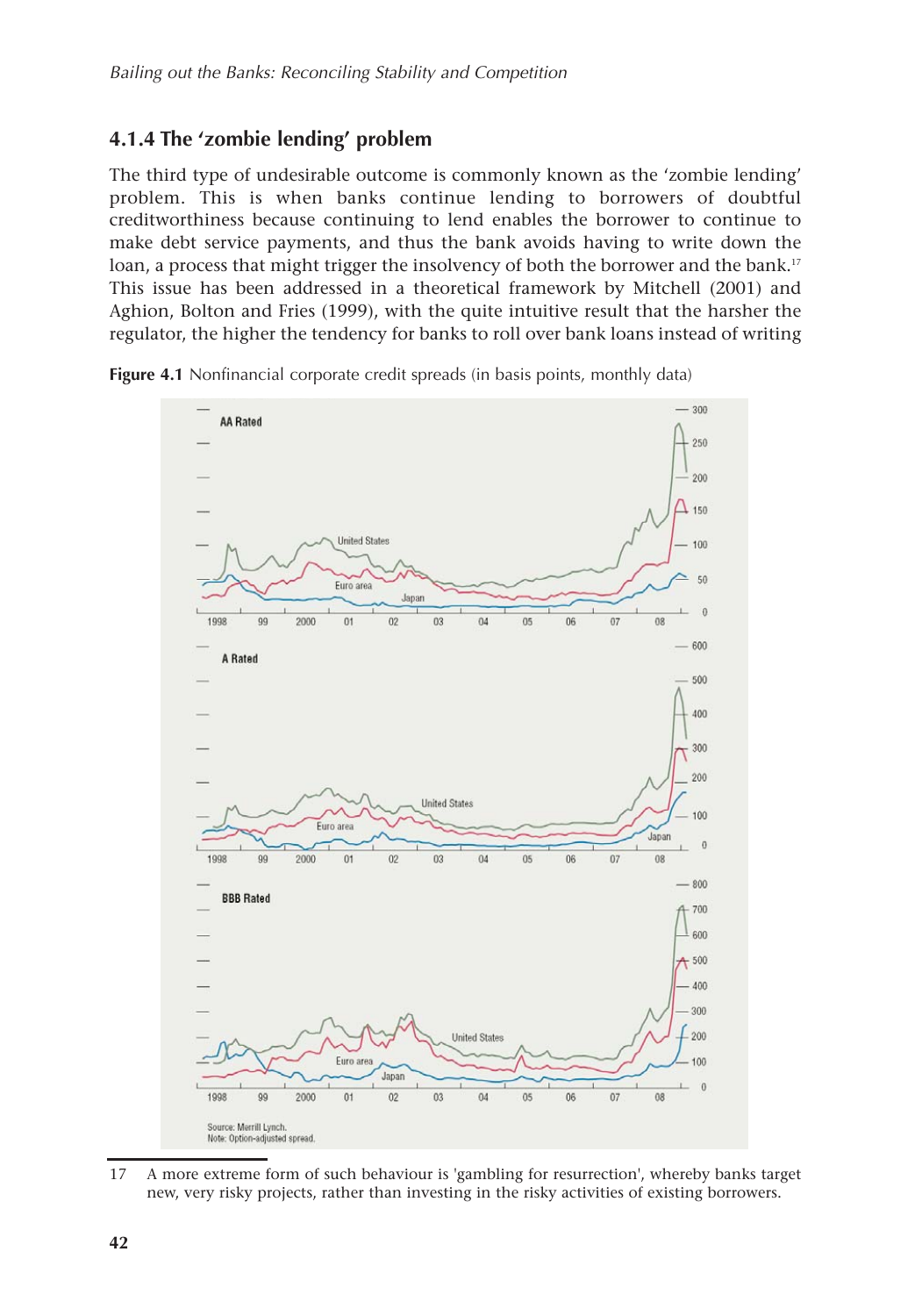them down or restructuring them. Even if such lending does not completely crowd out other lending (and thereby cause a loan freeze) it may channel resources towards borrowers of doubtful quality at the expense of better projects.

## **4.2 How can bailouts resolve these problems?**

A credit crunch requires for its resolution that banks regain adequate levels of capitalisation. Banks will not lend if they are trying to build up their capital to avoid being deemed insolvent by financial regulators. The authorities can of course change the rules (including mark to market rules) determining when banks are deemed insolvent by regulators, or what they are then required by regulators to do. However, such *ad hoc* rule changes do not deal with the credit crunch or zombie lending problems and, moreover, have highly undesirable effects on the credibility of the regulatory framework in the future, as they signal that the rules for judging a bank insolvent can be waived at will once a bank appears likely to breach them. Bank recapitalisation in some form is therefore necessary.

Recapitalisation can be accomplished unilaterally by the banks themselves, through one of three means: by issuing new equity; by liquidating assets to pay off current liabilities; or by negotiating with debtholders to convert some debt into equity. However, in the current climate the first of these means was, at least initially, extremely difficult, and the second risks worsening the situation, both by freezing new lending in the interim and by forcing the distress sale of assets at prices below their hold-to-maturity value (the latter already significantly lower than it was until recently thought to be). The third means (debt-equity conversion without public intervention) is often difficult too, because debtholders have an incentive to hold out in the hope of receiving the full value of their claim, and in doing so do not internalise the costs their resistance imposes on other stakeholders in the same bank and on other banks.

If policymakers wish to bring about a different outcome, without allowing automatic insolvency procedures to run their course, some public intervention for recapitalisation may be unavoidable. This does not of course imply that all undercapitalised banks should be recapitalised; indeed, it is likely that the cost of recapitalisation will exceed the benefits for some banks, which should therefore be closed. Sometimes this may need to take place via prompt corrective action in order to avoid any risk of systemic panic brought about by a messy procedure for closing a bank that, in itself, does not have a good claim for recapitalisation.

Public intervention for recapitalisation of any given bank can take place in two ways:

- 1. By increasing or revaluing upward the asset side of the balance sheet, through some combination of (a) guarantees and outright purchases for existing assets, and (b) direct cash injections;
- 2. By revaluing downwards the debt side of the balance sheet.

In practice most bank recapitalisation plans involve some combination of these, though most plans so far have placed the emphasis on the first. But different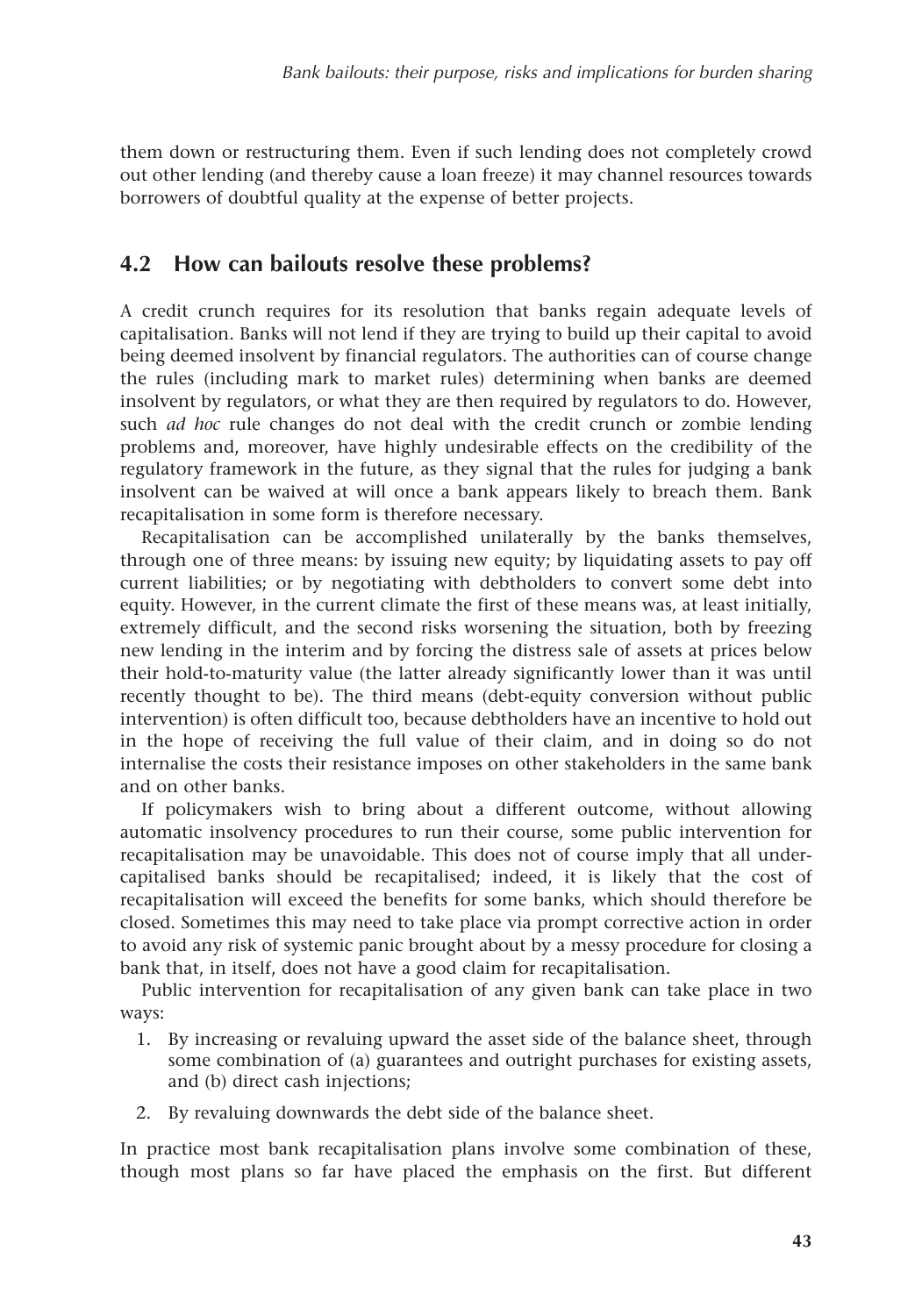combinations have very different implications for who bears the cost. They also have very different implications for transparency, as we now describe.

#### **4.2.1 Asset revaluation**

Asset revaluation through public intervention could, in theory, take place in a completely transparent way, through a cash injection financed by the government budget. This would make it clear that the first-round beneficiaries are to some extent the shareholders of the bank (if it continues to remain solvent and existing shareholders keep a positive equity stake), $18$  while those who bear the cost are taxpayers. For precisely this reason recapitalisation is rarely proposed in this fashion, even if a justification can, in principle, be found for shareholders to benefit if the bank is to resume its normal and necessary lending activity. Note that such a cash injection may introduce a distortion in the bank's cost of capital, as the bank's bankruptcy is not a credible option any longer and it is given a right to issue debt with the implicit guarantee of the government.

Asset purchases and price guarantees by the state also involve a cost to taxpayers and a benefit to shareholders. The difference is that both the cost and the benefit are much less easy to predict in advance. The shareholders clearly benefit from receiving prices (or obtaining guarantees) that private markets would not currently provide, but because it is typically not clear at what price well-functioning private markets would provide such prices and guarantees, both the real value of the shareholder benefit and the real cost to taxpayers cannot easily be calculated. Governments (especially but not only the US government) have been claiming that these costs are lower than they appear on paper because asset prices are artificially depressed. This means that price guarantees may not need to be called, and asset purchases may involve the possibility of future upside gains for the taxpayer if prices rebound. But there are very strong incentives for politicians to exaggerate the likelihood of this outcome.

Asset purchases can also be made by other private sector institutions, which can be given incentives to do so, either by price guarantees in turn (which raise the same concerns as above) or by other inducements, such as a likely increase in market power (which would raise the value of assets, for example, by raising the fees and interest rates the bank could charge or lower the rates it would have to pay on deposits). In the latter case those who bear the costs would not be taxpayers but consumers (borrowers and depositors).19 Unless some such inducements are offered, other private sector institutions will participate only under political pressure, which would imply some transfer from the shareholders of the banks buying assets to the banks selling them (and would evidently do nothing for the capitalisation of the sector as a whole). Asset purchases by other private sector institutions are therefore typically very nontransparent, as the purchase of HBOS by Lloyds TSB in the UK suggests: it seems likely that both consumers and the shareholders of the purchasing bank bore more of the

<sup>18</sup> If the bank nevertheless eventually becomes insolvent the beneficiaries of the cash injection are those junior creditors who are repaid but would not have been repaid without the cash injection.

<sup>19</sup> Consumers are of course usually taxpayers too; the issue is whether the costs are borne by them in proportion to their (marginal) tax rate or in proportion to their use of banking services.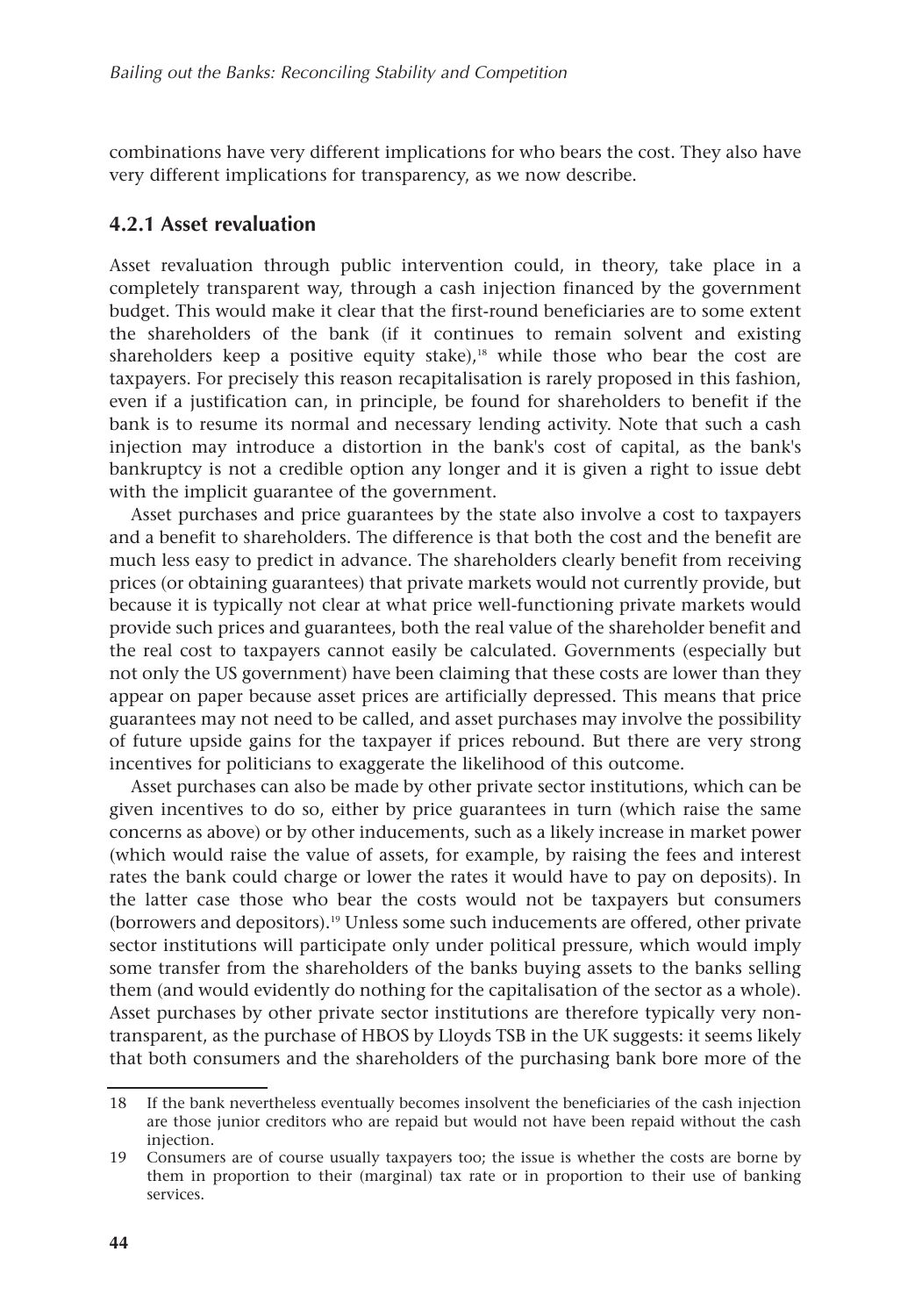burden than any of them realised at the time the transactions were announced. In spite of this, the benefit of a general asset purchase is that the asset purchase is credibly made once and for all and does not discriminate among banks. Consequently, the distortion in terms of the marginal cost of funds is theoretically non-existent.

As well as raising issues of equity accountability, this lack of transparency in burden sharing raises two types of efficiency concern. First, there is the standard moral hazard issue: if shareholders and managers of the bailed-out banks are more aware of the benefits than the counterparties are aware of the costs, future behaviour may be riskier than is envisaged by the safeguards set up to restrain it. Secondly, a desire to minimise transparency may lead to recapitalisation being insufficient: a reluctance to admit the poor quality of assets may encourage bank management to lobby for repeated piecemeal recapitalisations for the purpose of protecting shareholders without leading to recapitalisation adequate to re-start efficient levels of new lending.

#### **4.2.2 Revaluation of liabilities**

The simplest and most transparent form of revaluation of liabilities is the transformation of some, or all, unsecured liabilities into equity (one variant of such a scheme is urged by Zingales, 2008). The burden of recapitalisation is then borne by those who had made the unsecured loans to the banks in question. This has the merit of being highly transparent as far as the first-round effects are concerned. To the extent that some banks would still be undercapitalised (because they have very few unsecured liabilities) it would force the authorities to be transparent as to the sharing of the remaining burden through the mechanisms for the securing of those liabilities (e.g. via deposit insurance). It would strengthen the presumption that at least some of the junior creditors would be expected to share responsibility for monitoring banks in the future, thereby alleviating the moral hazard problem, though probably also making it more expensive for banks to raise unsecured finance in the future.<sup>20</sup>

However, there are second-round issues. A significant proportion of the liabilities of banks have their counterpart in assets of other banks. It is likely, therefore, that a recapitalisation by this method of those banks that initially require recapitalisation may threaten the solvency of other banks that initially did not require it. In practice it is not clear how serious a problem this is: if regulators are doing their job, loans to currently seriously undercapitalised banks should already be marked down on the balance sheets of the creditors in question. However, if it is a problem, other methods of revaluing liabilities may therefore be preferred in some circumstances (such as corralling the liabilities in a 'bad bank' and therefore leaving open their ultimate status and value).

Finally, some liability restructuring methods change the rules of precedence for existing creditors without formally revaluing their claims (for instance by issuing preferred equity or various convertible instruments). These are typically less transparent than forced debt-to-equity conversions, but may have the advantage,

<sup>20</sup> This is not necessarily undesirable if the new higher cost of raising finance represents the true opportunity cost to the economy of those resources.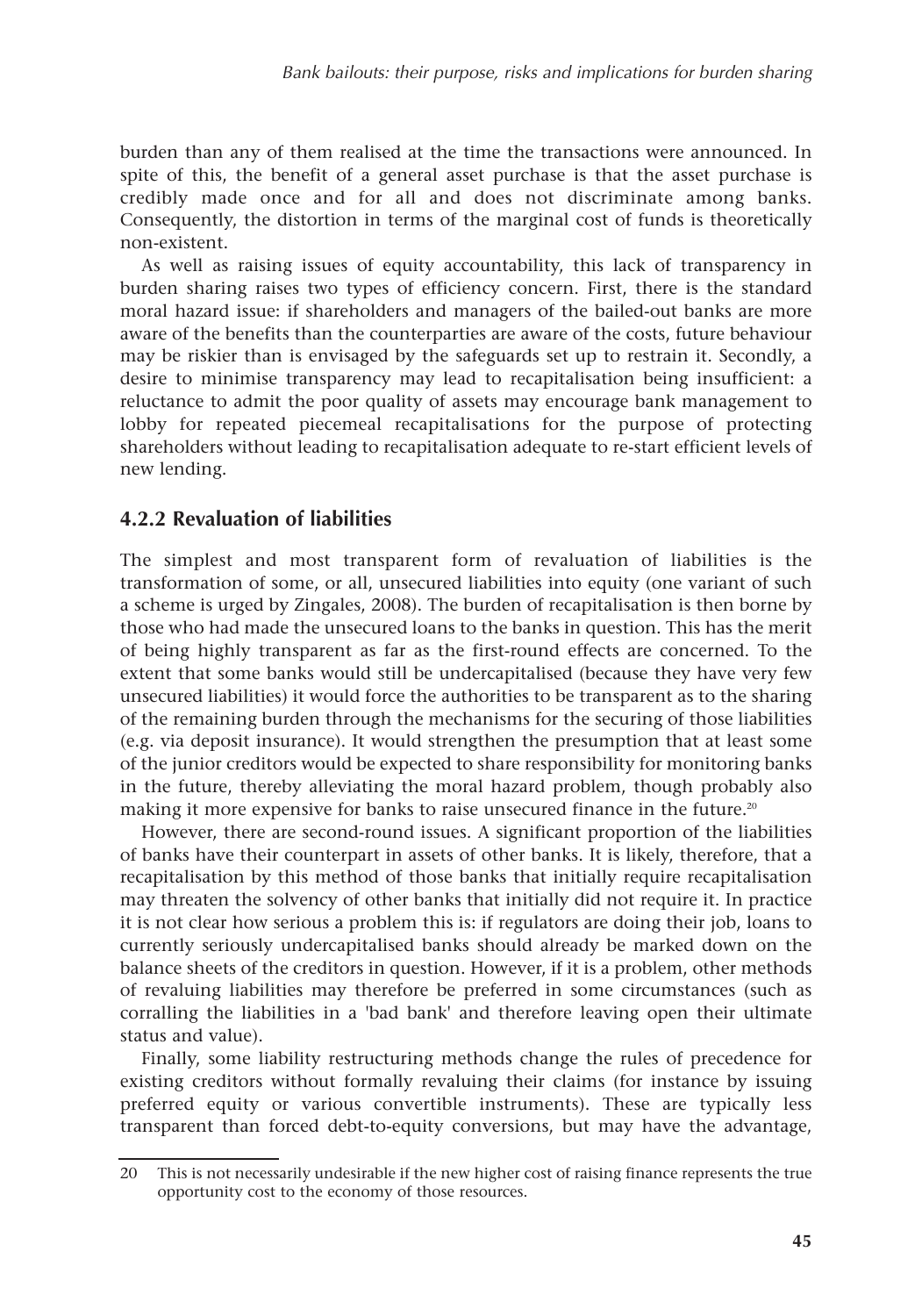when combined with asset re-valuations, of mitigating some of the costs if banking fortunes improve by more than is implied by current asset valuations on unchanged policies.

In terms of distortion to the marginal cost of funding, downward liability revaluations will leave the marginal cost of funds unchanged. It could be argued that the creditors' perception of the risk of their claim being swapped against equity may increase the marginal cost of a banks' funds, but this is an increase only in comparison with the expectation of a full bailout. Compared with the standard perception of bankruptcy, debt downward revaluation should be neutral.

#### **4.2.3 Summary**

To sum up, the recapitalisation of insolvent banks benefits shareholders (to the extent they are not completely wiped out), as well as those who gain from re-starting the flow of intermediation. Liability restructuring (such as the issuing of preference shares) may sometimes offset some of those benefits to shareholders, but the general point remains that some benefits to shareholders are an unavoidable part of recapitalisation.

The more complex issue is who bears the costs, and how transparent those costs are. Programmes that concentrate primarily on asset revaluation place the costs on taxpayers, but there is a large variation in the transparency with which those costs can be valued and acknowledged. Cash injections are highly transparent, but for that reason are rarely proposed. There are clearly strong incentives for bank management and shareholders to lobby for relatively non-transparent methods, and for politicians to accommodate their wishes. Liability revaluations typically place more of the burden on creditors, and tend to be more transparent for that reason, though interbank liabilities may create some difficulties due to second-round effects. In terms of distortion to marginal costs and to risk-taking incentives, liability revaluation would be the preferred option. Still, it is unclear to what extent liability holders can use the legal system to oppose such an option, and to what extent they can lobby effectively or point to threats to financial stability to obtain a better deal for themselves.

### **4.3 How bailouts can go wrong**

How could interventions of any of the above kinds go wrong? There are four main ways.

First, they might not go far enough. Assets could continue to be managed inefficiently *ex post* (for instance, houses to remain vacant). The loan freeze could continue because capital levels, though improved relative to what would have occurred without the intervention, have not improved enough. Zombie lending might likewise continue because banks' capital is too weak to allow them to recognise that certain borrowers will never repay unless they continue to receive credit from the same source. It is worth noting that the scale of the intervention required to go 'far enough' might be very large, due to the high valuation uncertainty currently surrounding many assets on bank balance sheets.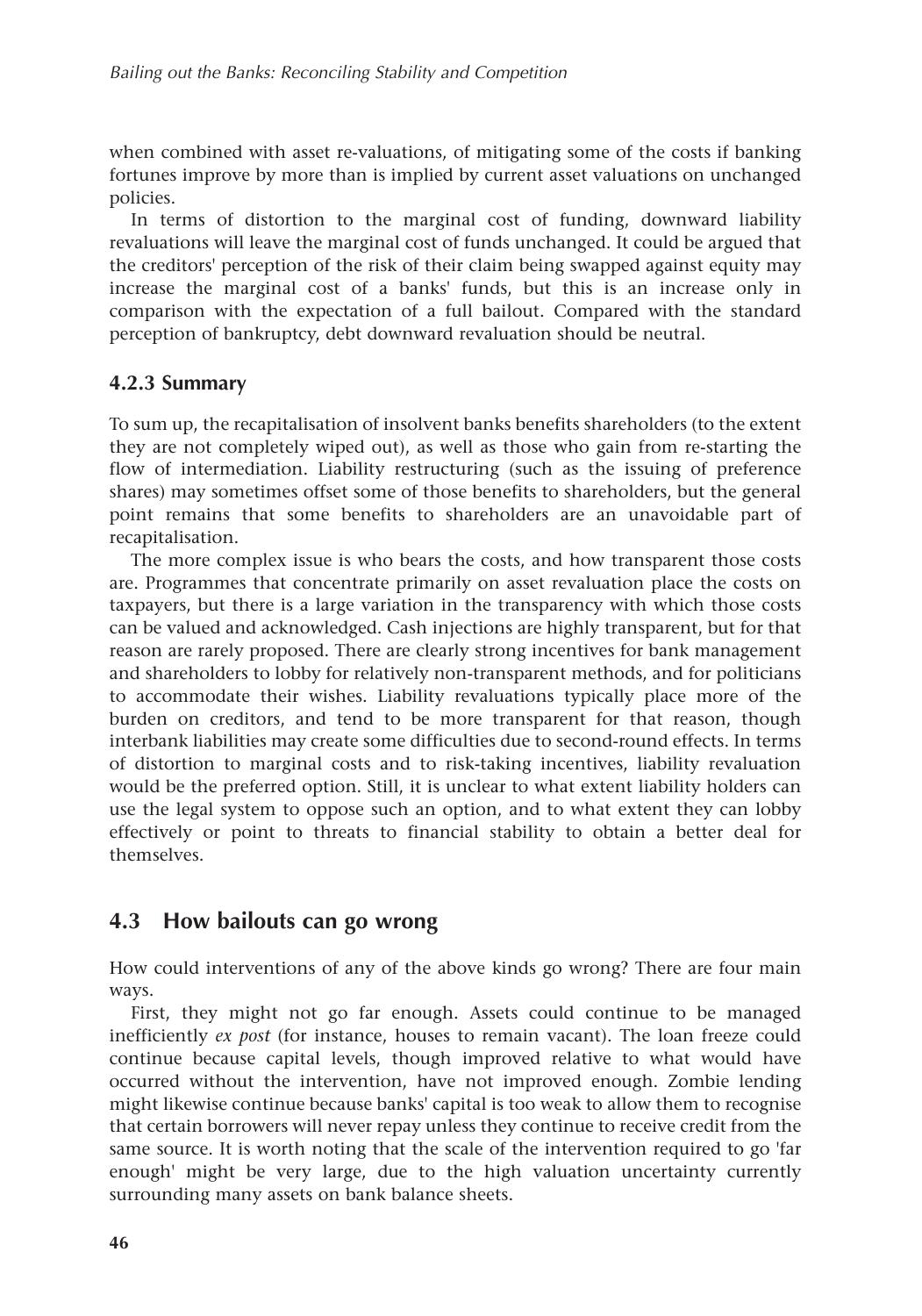Secondly, interventions might unwittingly exacerbate the problem. For instance, asset disposals might place them in the hands of owners who will manage them even less efficiently (for instance by evicting house owners who might otherwise have remained in their houses under mortgage workouts). Or liability reduction might make future creditors even less willing to lend than they were before. It is also possible that interventions that help to solve one problem may worsen a second, preexisting problem: for instance, guaranteeing mortgages held by banks may discourage them from writing down the principal and thereby encourage default by borrowers with negative equity.

Thirdly, interventions might resolve the loan freeze problem by encouraging new inefficient lending rather than new efficient lending (or more probably, by encouraging some new efficient lending at the price of far more new inefficient lending than is necessary). This could be for one of two reasons. The first is that the bailout has convinced managers that future bailouts are likely and has therefore insured them to at least some of the consequences of taking risk. This is the moral hazard problem, and public discussion of bank bailouts has regularly confused this with the superficially similar, but distinct, issue of whether those responsible for past inefficient lending have been adequately held to account. The second reason is that the terms of the intervention may have provided banks with subsidised funding, thus providing incentives to develop their intermediation activities in areas where it would not otherwise have been efficient for them to do so – for instance, failing to close as many branches as they need to, or making acquisitions. These issues will be discussed in the next section.

Fourthly, interventions might simply cost the taxpayer far more than they need to. This may depend, of course, on the legal system and on the possibilities it gives the shareholders to blackmail the government into the solution that benefits them, as illustrated by the Fortis' shareholders attempts to reject the BNP Paribas deal. When policymakers have to take rapid decisions involving commitments to many billions of dollars there is scope for the bill to mount up very rapidly indeed.

All four of these ways in which interventions could go wrong are subject to significant international externalities. National authorities may intervene too little because they are afraid they cannot justify to their taxpayers the bailout of foreign banks. They may exacerbate the problem because their own banks' behaviour postbailout worsens the situation of foreign banks. They may encourage moral hazard on the part of foreign banks whose behaviour they influence but cannot regulate. Most importantly, they can encourage moral hazard on the part of banks they bail out, promoting aggressive lending triggered by a low expected cost of funds, with consequences for the banking systems of other countries. Further, by ill-considered actions the authorities can destabilise banks operating in other countries, thereby substantially increasing the cost to taxpayers in those countries.

The mechanisms of state aid control are designed to offset some of the risks that arise when national bank bailouts fail to take account of international externalities, and also to reinforce the determination of national authorities to avoid moral hazard in the face of strong political pressures to ease the loan freeze problem unconditionally. However, it is important to see how different bailout proposals imply different risks of going wrong in the four ways outlined above.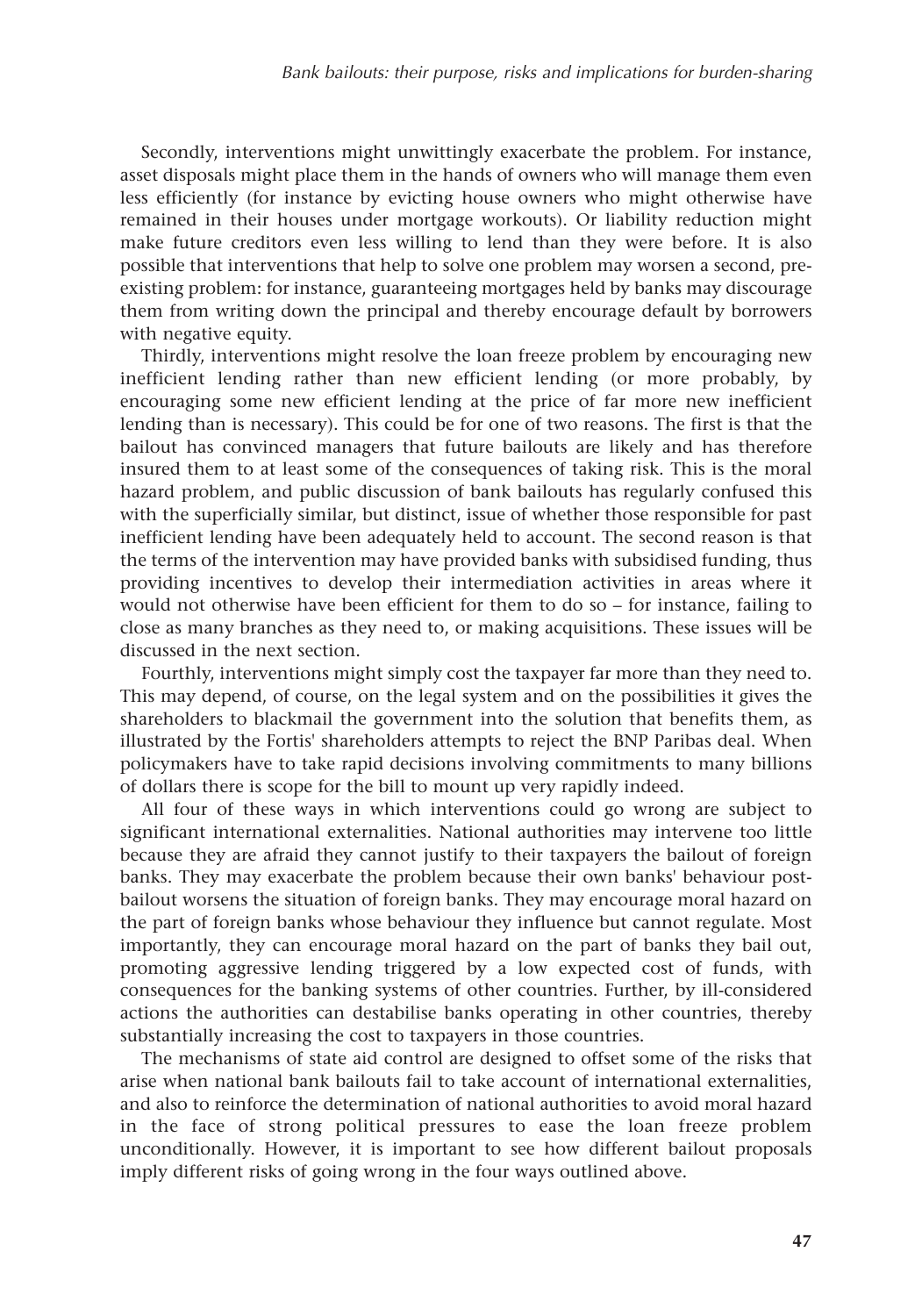Most asset re-evaluations do not address the moral hazard problem directly – indeed, by augmenting bank assets they precisely signal that future inefficient lending may be subject to similar bailouts. When they do address the moral hazard problem they therefore do so indirectly, by coupling asset augmentation proposals with additional proposals for regulatory intervention – nationalisation at one extreme, increased supervision at another. Liability revaluations, by contrast, would address the moral hazard problem directly since they would make some junior creditors bear the costs.

#### **The Swedish 'good bank/bad bank' experience**

The evaluation of the cost of any financial crisis has to be treated with caution, as this appraisal is quite complex. Still, the cost estimates of the Swedish crisis appear to be particularly low (of the order of 4% of GDP compared with the 29% of GDP for the Chilean crisis according to Frydl (1999)). Obviously, this is not only due to good crisis management or of the use of 'good bank/bad bank' approach, but also of the state of the world business cycle, which perhaps provided a favourable environment for an economic upturn. This dimension is absent from the current global crisis.

In spite of important differences between the current crisis and the Scandinavian one, regarding the nature of the financial sectors and the assets involved, as well as the economic background, there are lessons we can derive from the Sweden rescue plan. The general principle is to remove uncertainty by ring-fencing the bad assets.

The Swedish good bank/bad bank scheme was used in combination with the extensive use of Asset Management Corporations (AMCs). The 'bad bank' part of the bank was transferred to the AMC at carefully assessed market values. The AMC proceeded then to regroup the assets and offer them to potential buyers. Because all the pressure associated with the preservation of banking stability and the functioning of the payment system had vanished, a fire sale of the assets was avoided. Still, because the government issued an unlimited guarantee to all depositors and counterparties to Swedish credit institutions (later confirmed by Parliament), the creditors' claims could not be renegotiated, which did come at a cost to the tax payers. From that perspective, it could be argued that all the potential benefits of a good bank/bad bank scheme were not obtained.

The Bank Support Authority was in charge of deciding which banks to reconstruct and which to liquidate, and its functions were explained to the general taxpaying public. The measures were designed to minimise costs for taxpayers and, due the risk of moral hazard, shareholders were not covered by the government guarantee.

The process consisted of: (1) Write-down the bank's bad loans; (2) 'Test' the bank in micro- and macroeconomic models; (3) Give support to the banks that pass the tests and close, merge or restructure in an orderly manner those that fail.

Hence, the procedure operated on a case-by-case basis according to clear and transparent rules. Compared with the current crisis, the appraisal of the value of loans and securities was simplified because of a lower level of uncertainty and the absence of complex securitised packages. The implication for the current crisis is that a bad bank, or the AMC, may have to hold assets for much longer. Still, the flexibility of the good bank/bad bank separation and the possibility of applying a case-by-case approach make it a powerful tool in a banking crisis.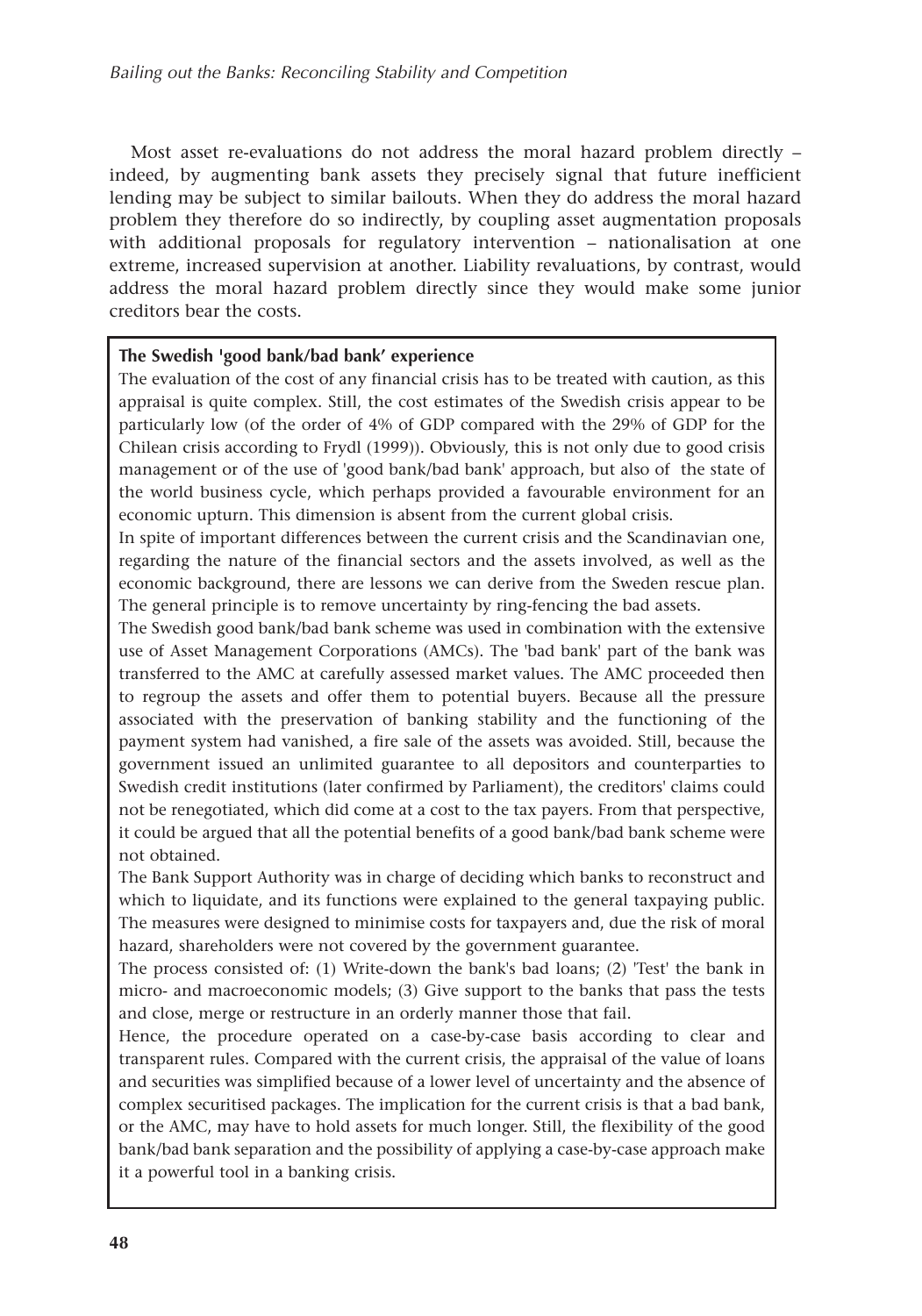## **4.4 'Good bank/bad bank' schemes**

Most bank bailouts that have been undertaken in recent months have involved keeping a troubled bank intact. There have been a number of proposals, however, for splitting troubled banks into two or more component parts, dividing their balance sheet so as to create 'good banks' capable of continued functioning and 'bad banks' as a residual.

Without entering here into the intrinsic merits of such 'good bank/bad bank' schemes, four points are worth making. First, the principles governing division of the assets and division of the liabilities are quite different: assets need to be divided according to valuation uncertainty, and liabilities according to seniority. Secondly, it may be appropriate, therefore, for the regulatory authorities in each country to take care of the separation of assets while the government/treasury defines the separation of liabilities. This reflects the fact that asset valuation is more of a technical matter while separation of liabilities is more a matter of burden sharing and therefore a more appropriately political issue. Thirdly, different forms of division into a good and bad bank have different implications for who bears the cost of past mistakes, and therefore for both perceived equity and moral hazard. Finally, the only point of such a division is to ensure that the 'good bank' can function without being inhibited by the uncertainty over the status of the assets and liabilities in the bad bank. It is therefore essential that the legal framework for such a division does not permit the stakeholders in the bad bank to pursue claims on the good bank. This principle does not appear to have been borne in mind in the recent German bailout.

Perhaps a better classification would be 'good banks' and 'uncertain banks'; the idea is to try to confine the valuation uncertainty, which currently pollutes the entire banking system, to a subset of the institutions concerned. In principle, the division of the bank can take place on the asset side of the balance sheet, with 'troubled assets' being separated from the rest. It can also take place on the liability side, with the existing assets (or a subset) being grouped with a subset of the most senior liabilities, and the remaining junior liabilities being placed in a 'bad bank'. We discuss in the box the experience of such measures in Sweden during its 1990s banking crisis.

## **4.5 Desirable principles for rescue plans**

We end this section with some principles for bank rescue plans, paying special attention to burden sharing, based on the above considerations.

- 1. *In cases of insolvency, 'real bailouts' are needed*. Changing accounting rules in order to pretend things are fine is dangerous, because it means allowing insolvent banks to go on rather than cleaning them up. They will not lend efficiently, leading to a credit crunch and/or to zombie lending.
- 2. *Nevertheless, bank rescues should not be overly generous*. Specifically, they should not give such banks extra funds (over the level of capital required by prudential regulation) that would imply an extra cost for taxpayers and also be problematic as far as competition is concerned, as discussed in the next section.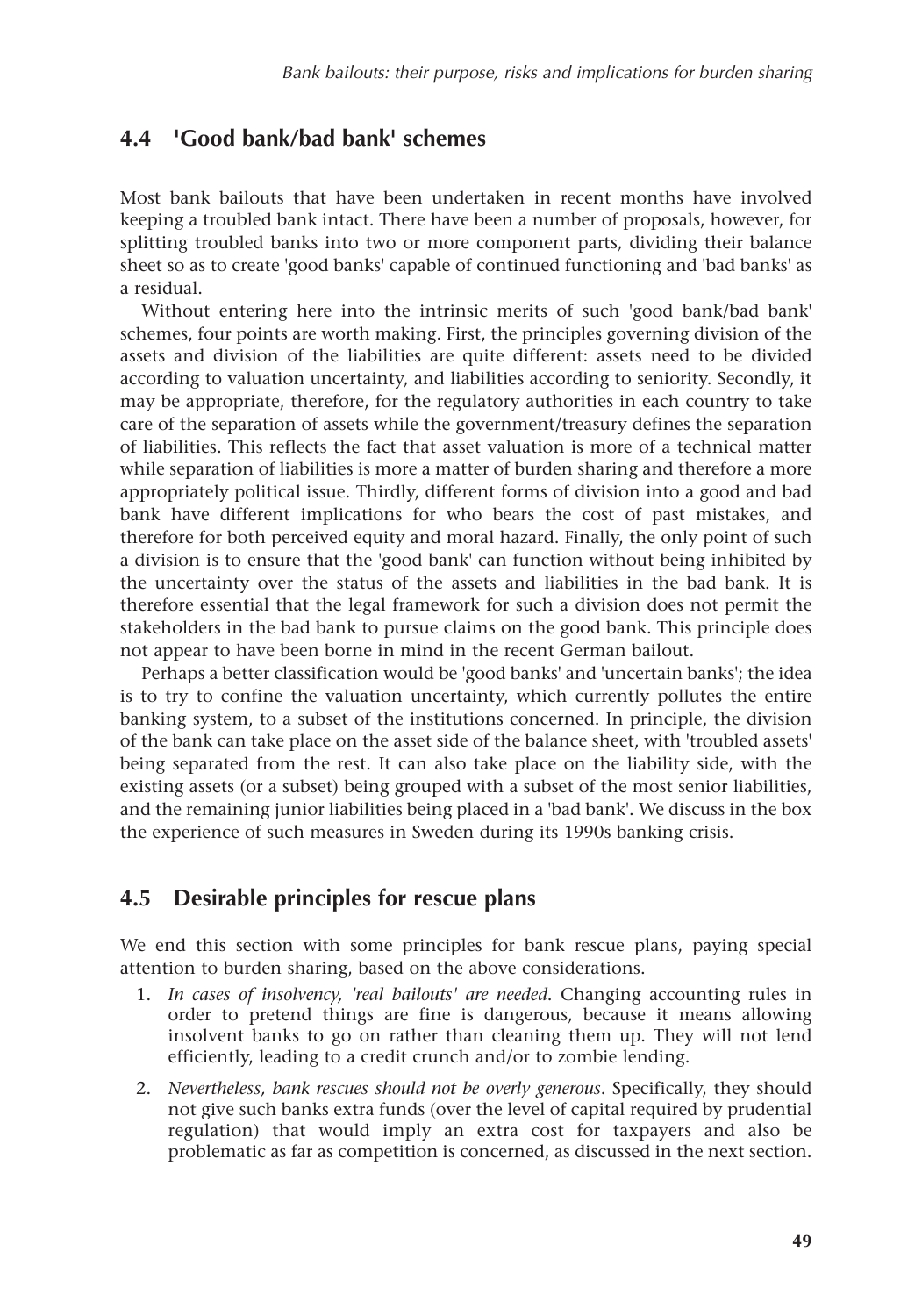- 3. Moral hazard considerations indicate that *bailouts should as much as possible wipe out the initial equity holders*. <sup>21</sup> Even if it is true that banks have partly been hit by a systemic shock, it is also clear that they had taken excessive risks, to varying degrees. The various methods to bring insolvent banks back to the required capital ratios differ in terms of the burdens imposed on shareholders, junior creditors and taxpayers.
- 4. *Imposing significant losses on at least some junior debtholders* would also be useful as far as moral hazard and fiscal considerations are concerned. Such liability revaluations deserve more attention than they have so far been given. One reason they have not been tried yet is perhaps the fear of causing panic among creditors. This fear may well be overrated: separating out the claims to junior creditors from those of senior ones may well encourage the latter to lend more freely. Of course, one should be careful about second-round effects: if junior creditors are financial institutions too, such liability re-evaluations may simply transfer the problem. The European Commission may want to give special attention to this argument in the case of foreign junior creditors, whose interests would naturally be neglected by member states.
- 5. Note that some recent *voluntary burden-sharing* developments are positive and worth encouraging: a number of banks have been boosting (or are about to boost) their capital by making exchange offers of junior against senior debt at a price which is inbetween the face value of this junior debt and its market price (they also managed in some circumstances to convert junior debt into equity). These exchange offers mean junior creditors are ready to accept a haircut, thereby reducing the taxpayer burden. A resolve by governments not to be 'too generous' should encourage such exchange offers. Note, however, that they are potentially worrisome as far as transparency is concerned: they take place because market-value accounting does not apply for liabilities, otherwise a buyback which happens at above-market-price would mean a loss and a reduction in the value of the bank's capital. Instead, with historical-cost accounting, it becomes a gain because the price is below the face value of the debt. It may even involve 'double counting' for bank capital in the aggregate, if the holder of the junior debt is a bank which had to value the asset at market prices.

<sup>21</sup> From a moral hazard perspective, whether this should include holders of various forms of hybrid equity is a secondary point; in principle, holders of common equity (who have voting rights) are the ones whose moral hazard is of greatest concern. Still, the expected bailout of debt holders provides banks with access to subsidised funding, and this may lead them to an excessive supply of credit.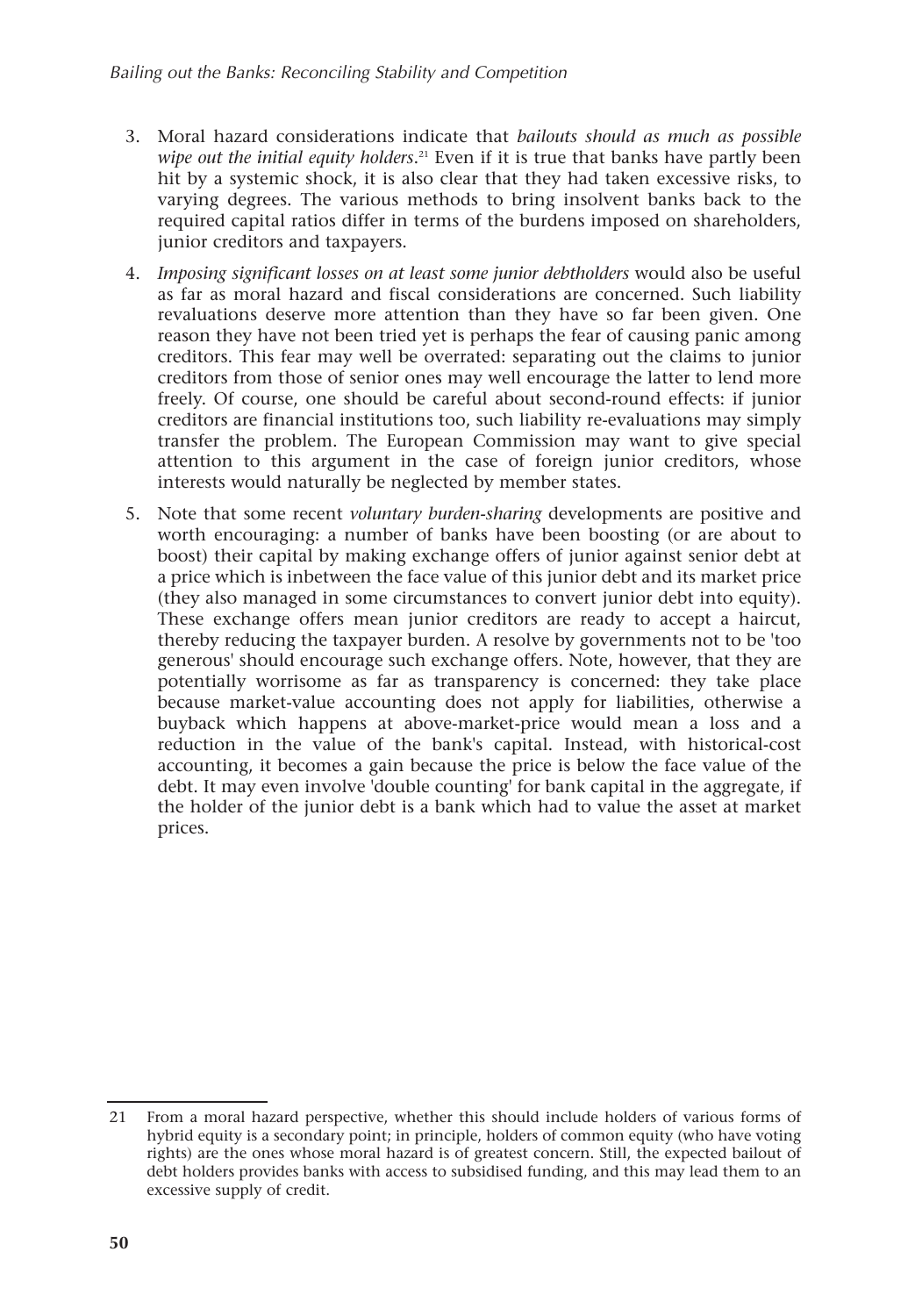# **5. Competition implications of bailouts**

The impact of state aid on competition in the banking system is more complex and ambiguous than in most other sectors of the economy. When a car firm is given state support this generally makes life more difficult for its competitors, but when the recipient of the aid is a bank the picture is not so clear.

On the one hand, the failure of one bank can actually have negative repercussions for its competitors through direct contagion effects (depositor run, market run, interbank claims, payment system etc.) and also indirect effects through effects on financial and collateral markets. State aid for insolvent banks can therefore have positive repercussions for their competitors by stemming contagion and reversing adverse price trends on financial and collateral markets.

On the other hand, state aid can have negative repercussions for competition, both by distorting aggregate banking activity in inefficient ways and by distorting the allocation of activity across banks, to the extent that some banks receive more aid than others. Such distorting effects can come about in two main ways:

- 1. By reducing the private marginal costs of certain banking activities below their true social cost;
- 2. By encouraging socially undesirable, excessive risk-taking.

We illustrate these two channels with regard to two types of state aid on the asset side: bank recapitalisation and loan guarantees; and blanket insurance for liability holders.

Consider first the effect of recapitalisation on marginal costs. Theoretically, a onetime capital injection by the government should not affect marginal costs. However, the government will often be unable to commit to give no further aid in the future, given that taxpayers' money is now at stake and because such aid has established the bank as too-big or too-interconnected-to-fail (this is exactly what has been seen in the US, Belgium, and previously in many emerging market crises, where multiple rounds of recapitalisation have occurred). This expectation of 'further state aid if needed' will thus reduce marginal costs for the recipient bank. To the extent that this encourages activities whose real costs are higher than their perceived costs, this may be inefficient in itself (that is, even if all banks are treated alike). And to the extent that such recapitalisations are rarely provided on equal terms to all banks, it will also give recipient banks a competitive advantage over banks that have not received such aid.

Consider next the effect of loan guarantees on both marginal costs and risk taking. While recapitalisation creates a permanent reduction in marginal costs through its effect on expectations, loan guarantees have an immediate and perverse effect on lending risk management and thus distort lending markets. Whereas recapitalisation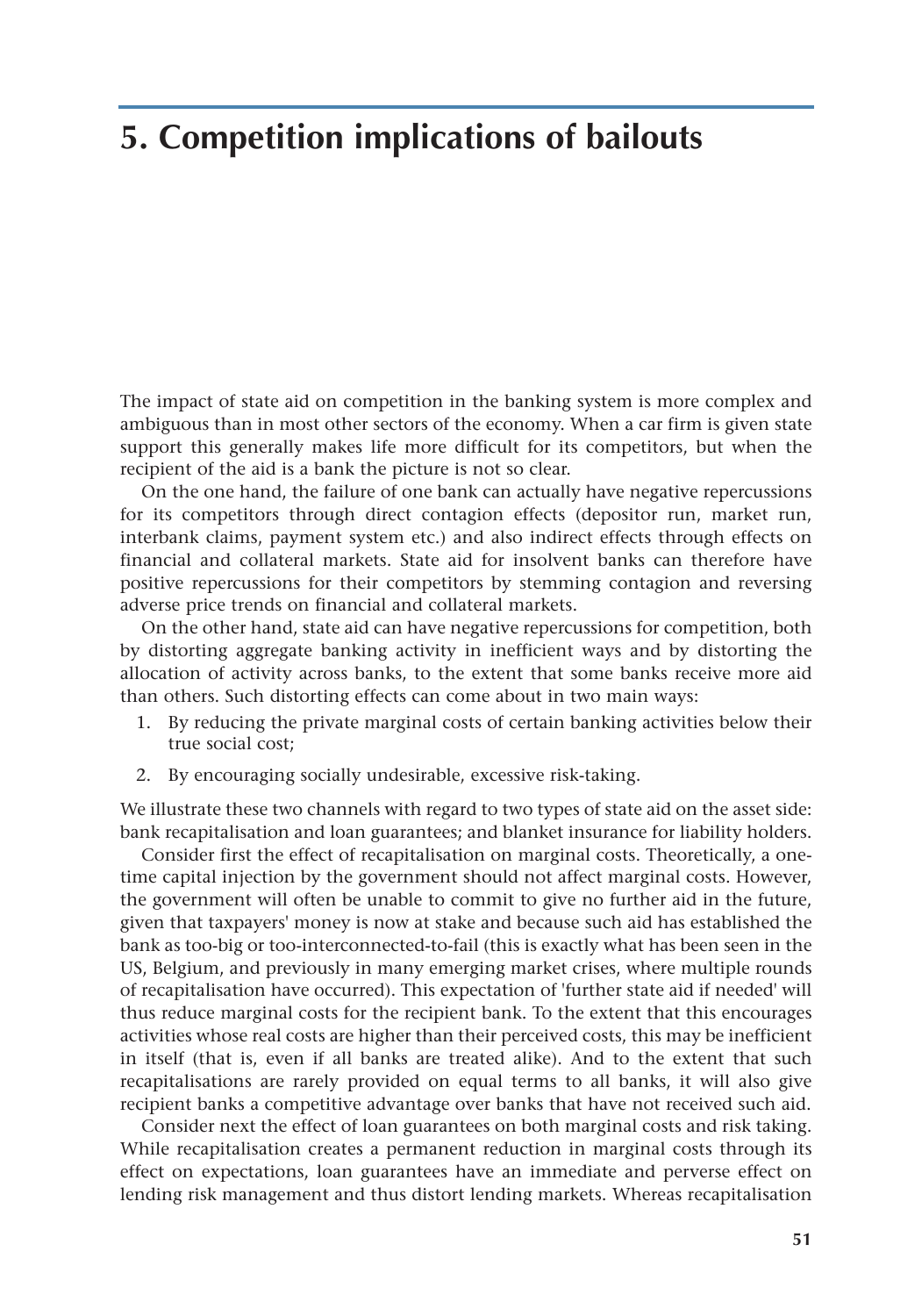may create a climate in which banks are less careful about risk because it raises the likelihood of future recapitalisations if risk-taking goes wrong, loan guarantees directly signal to banks that, for the loans in question, they need not take risk into account at all. By providing incentives for less thorough screening and monitoring, and thus higher risk-return trade-offs, banks benefiting from loan guarantees will have a competitive advantage *vis-à-vis* their competitors without access to those loan guarantees. Even if all banks were to benefit equally from such guarantees the aggregate impact on risk taking could be highly damaging.

While it is possible to design both recapitalisation and loan guarantee schemes with characteristics that could reduce these effects on marginal costs and risk taking, in practice this seems to be easier to undertake for recapitalisation than for state loan guarantees. Specifically, the effect of recapitalisation on incentives to take aggressive lending risk is indirect and could be countered with governance prescriptions. In addition, recapitalisation gives incentives for new lending, not necessarily for reckless lending; even though there might be an expectation of repeated bailouts, careful public monitoring might help reduce the risk of reckless lending. Loan guarantees, on the other hand, will provide direct perverse incentives to reduce screening and monitoring efforts.

Finally, blanket liability guarantees (such as those issued early in the crisis by the Irish and Danish governments), going beyond existing deposit insurance schemes, can have important moral hazard risks and implications for competition across countries of the European Union, as recognised by DG Competition. As discussed in Section 1, generous deposit insurance, especially if extended to large and sophisticated creditors, undermines further the already scarce market discipline on banks, creating incentives for banks to take aggressive risks. This effect becomes stronger in a crisis as capital cushions are slim and banks therefore have steep incentives to 'bet the bank.' In addition to these dynamic effects, there are also competition implications across countries with, and without, such blanket guarantees, as depositors (especially large depositors) might shift funds across different banking systems in search of the most generous guarantees. So an uncoordinated approach to extending such guarantees, as we saw in the autumn of 2008, will in fact further undermine banking stability, rather than fostering it as governments had intended.

### **5.1 Behavioural solutions**

Although there is clearly some awareness among policymakers of the risks we have just described, a number of proposed measures seek to address them by compensating provisions whose effectiveness must be open to serious doubt. For example, it has been suggested that banks receiving state aid should not be permitted to be price leaders, to engage in aggressive advertising or pay salaries and bonuses above a certain cap. For example, one of the commitments made by Northern Rock in return for its rescue was that it would not rank in the top three of 15 defined categories of retail deposit products in the widely-used *Moneyfacts* rankings (OFT 2009, p13). There are numerous difficulties with both of these types of provision, however.

First, imposing restrictions on being a price leader will be hard to enforce in a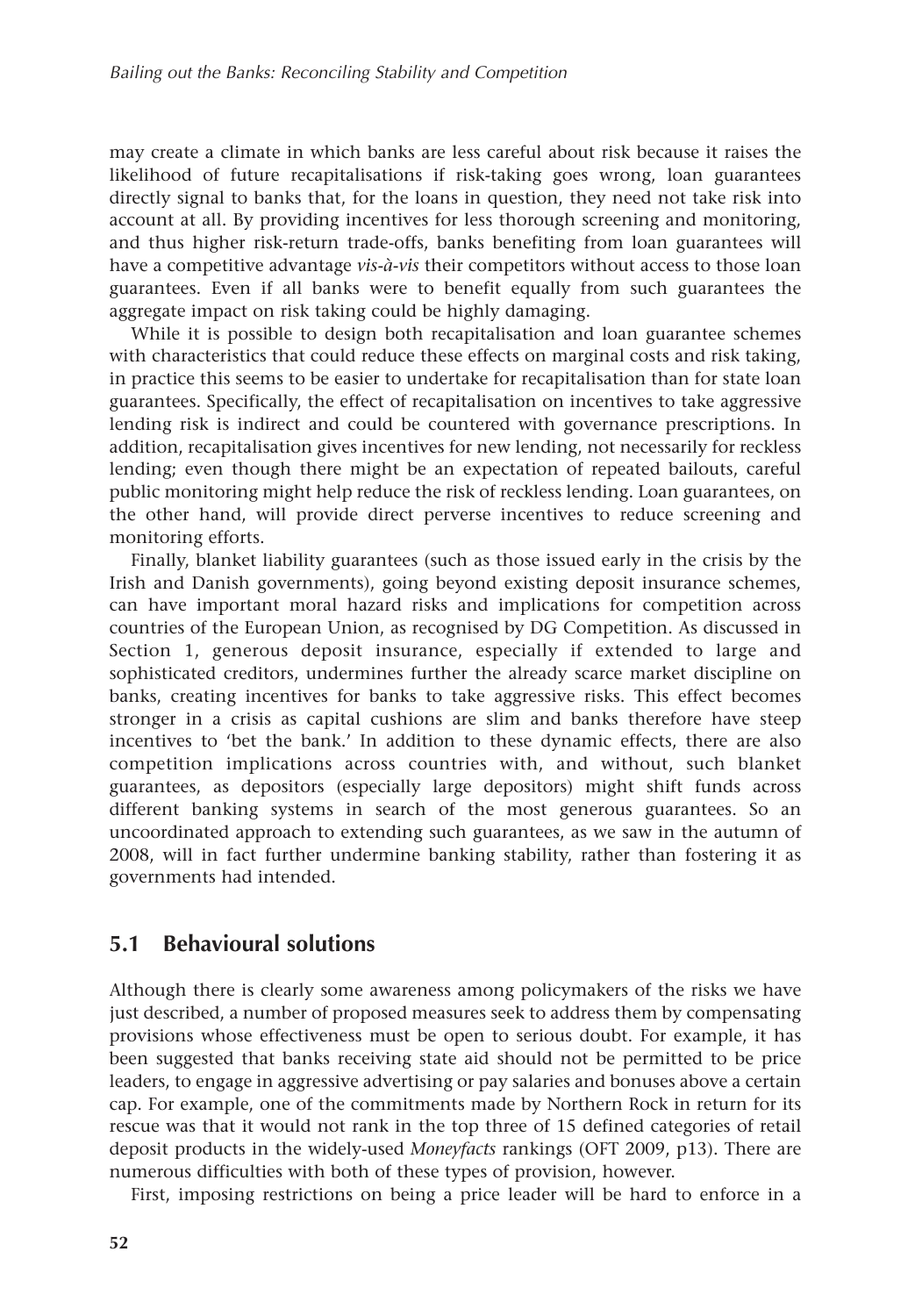meaningful way. Even standard deposit products are characterised, not only by an interest rate, but often also by certain fees and charges that can vary across products and across banks. They may even vary across customers depending on whether they have one or several products from this bank. So, properly measuring and comparing prices for specific products across banks is very cost-intensive and impractical.<sup>22</sup>

Next, consider advertising. There have reportedly been incidents where banks have advertised their state guarantees as a means of attracting additional deposit funding. At face value, this seems a clear violation of competition principles, and a prohibition on such advertising seems also reasonably easy to enforce (as was indeed the case with Northern Rock). However, the banks in question have most likely suffered from much heavier deposit outflows during the crisis and before receiving state aid, so that such advertising may be no more than a means of redressing the previous adverse balance. Granting guarantees only on condition that the recipients keep quiet about them might seem to defeat the purpose of the exercise. This does not mean that the use of guarantees as a positive marketing tool is desirable, only that it is hard to draw a clear line between recipients that use guarantees to restore desirable confidence in the soundness of their deposits, and those that abuse them to gain unfair and inefficient market share.

Not surprisingly, there have been complaints against bailed-out banks by banks that have not benefited from state aid. There are, however, significant risks in using the state aid control mechanism as a 'fast-track' procedure for complainants who might have greater difficulty making a case against the allegedly anti-competitive behaviour through the normal complaint procedures, especially given the difficulties of evaluating prices, mentioned above. In our view, it is clearly desirable to apply standard competition policy tools, including standard complaint procedures, to address these complaints. This can ensure that a systematic assessment of the competitive situation is made.

Finally, imposing restrictions on salaries and bonuses can prevent restructured banks from keeping or hiring people with the skills the bank needs in order to recover. Even if imposed only on new hires, it would force the bank to keep the management that had got it into trouble in the first place rather than hiring fresh talent. However, this issue clearly also falls into the category of political economy considerations, as mentioned earlier.

Imposing behavioural restrictions on banks receiving state aid might even have a perverse dynamic effect. Where governments offer such plans for voluntary sign-up, banks that are marginally capitalised, but not under immediate threat, may not sign up, in the hope of future plans that will be less restrictive. This might have the perverse effect that it is the banks not receiving state aid, and thus escaping restrictions, which gamble for resurrection, thus deepening systemic banking fragility.

What if any restrictions on growth should be imposed on banks that receive state aid? There should certainly not be a restriction imposed on organic growth, i.e.

<sup>22</sup> For example, in 2008, the Office of Fair Trading said in its review of personal banking in the UK: 'A significant number of customers do not know how much they actually pay in bank charges, either before or after they are incurred. Over three-quarters do not know the credit interest rate of their current account, and even those that do lack the means to calculate the interest they forgo.'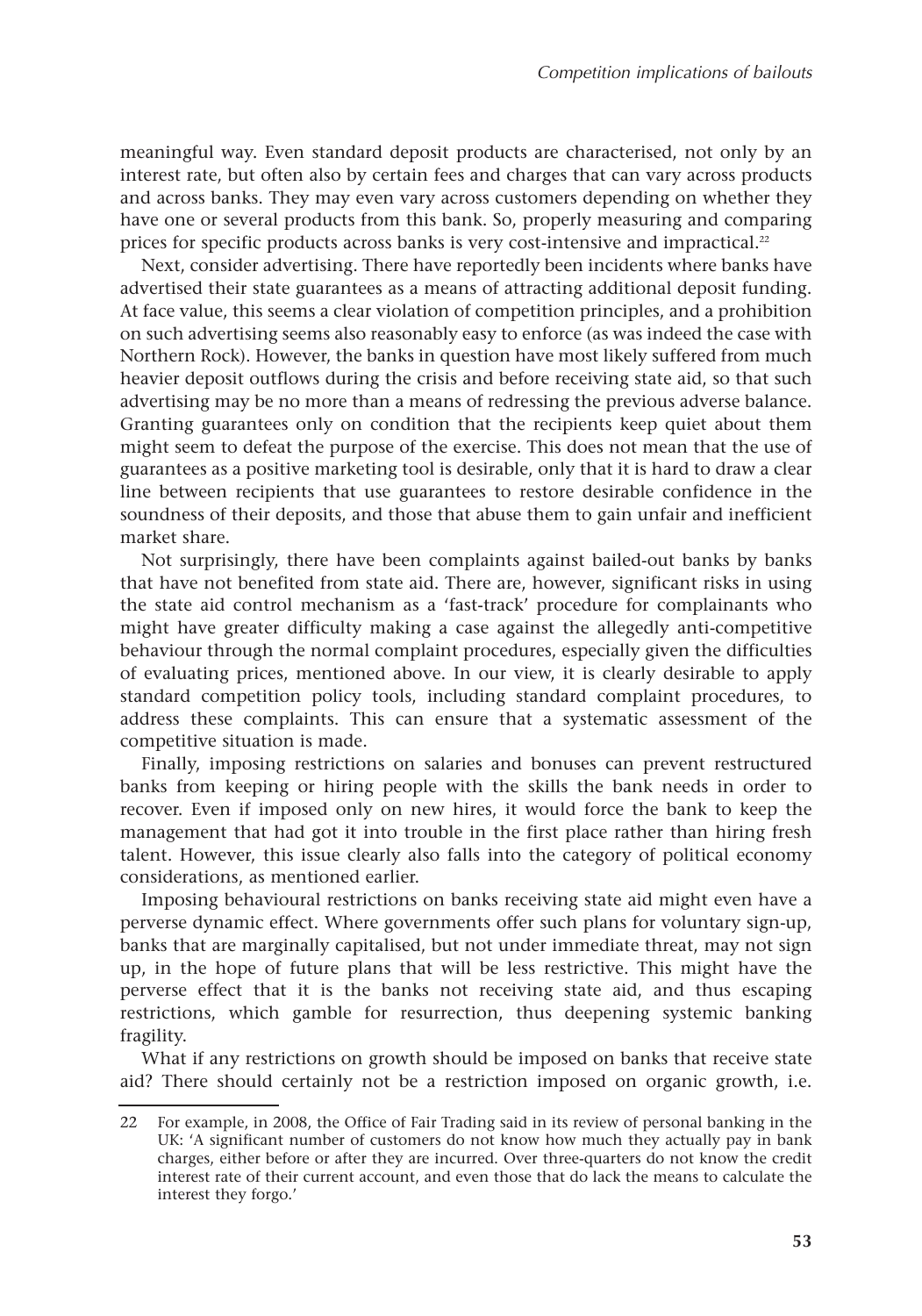growth of the loan book, as this is exactly what is needed in the current crisis.<sup>23</sup> Of course, some of the new lending might be inefficient given the agency problems associated with state aid discussed above; but rather than counterbalancing such effects through loan growth restrictions, such perverse effects should be addressed directly. However, to the extent that state aid may create artificial competitive advantages for its recipients compared to non-recipients, it may make sense to require that such aid not be used to grow through acquisition. In order to ensure that such a restriction does not prevent efficiency-enhancing reorganisations of banking assets, it would be reasonable to impose it on the net composition of the balance sheet: acquisitions could be permitted by recipients of state aid provided these were offset by sales of similar magnitude. The restriction should also not be interpreted so as to prevent bringing off-balance sheet vehicles back on the balance sheet, which will increase transparency; thus the limit on net balance-sheet growth through acquisition should be interpreted using the same accounting, before and after the receipt of state aid.

Limiting the extent to which banks receiving aid can grow through acquisition is one thing; forcing them to shrink their balance sheets by divestiture is quite another. It may certainly make sense to close some banks that are not viable; but forcing banks that are still solvent and have received state aid to sell assets to 'compensate' for the state aid risks creating further downward pressure on some very fragile markets for banking assets.24 The main exception one might consider to this principle concerns banks that have engaged in very rapid expansion in recent times, apparently as a direct result of an implicit state guarantee; then the balance sheet reduction might be considered an appropriate return to a *status quo ante* before the question of state aid had ever been considered. Identifying such cases is not easy, however, and it would be a mistake to use the argument as a general justification for imposing balance sheet reductions on *all* state-aided banks.

Similarly, trying to use the state aid vetting process as a tool to turn back the clock on bailout decisions and force certain banks to downsize, or even liquidate, in the belief that they should not really have been aided in the first place, would not only be inefficient, but also very risky. First, it might undermine economic recovery. Second, it would lead to regulatory uncertainty, especially if negotiations on such downsizing are prolonged. Third, as a result of this regulatory uncertainty, such forced downsizing could result in a new round of contagion, with negative repercussions for financial stability. While moral hazard arguments are important, they have to be addressed at the right moment, which is not during a crisis. The legitimate concern for limiting moral hazard in the future is best addressed through regulatory reform, as we set out in the final section.

The message is, therefore, that state aid to banks has to be managed carefully so as to avoid allowing recipients to grow in anti-competitive ways, while not achieving this by imposing distortionary restrictions. State aid plans should allow for the

<sup>23</sup> The UK government opted for this approach indirectly by capping the amount of retail deposits which can be accepted by Northern Rock. But an initial requirement that it shrink its mortgage book was reversed.

<sup>24</sup> This point evidently applies with greater force to assets that are securitised than to standalone subsidiary activities, but distress sales even of the latter can have a knock-on effect in prices in asset markets more generally.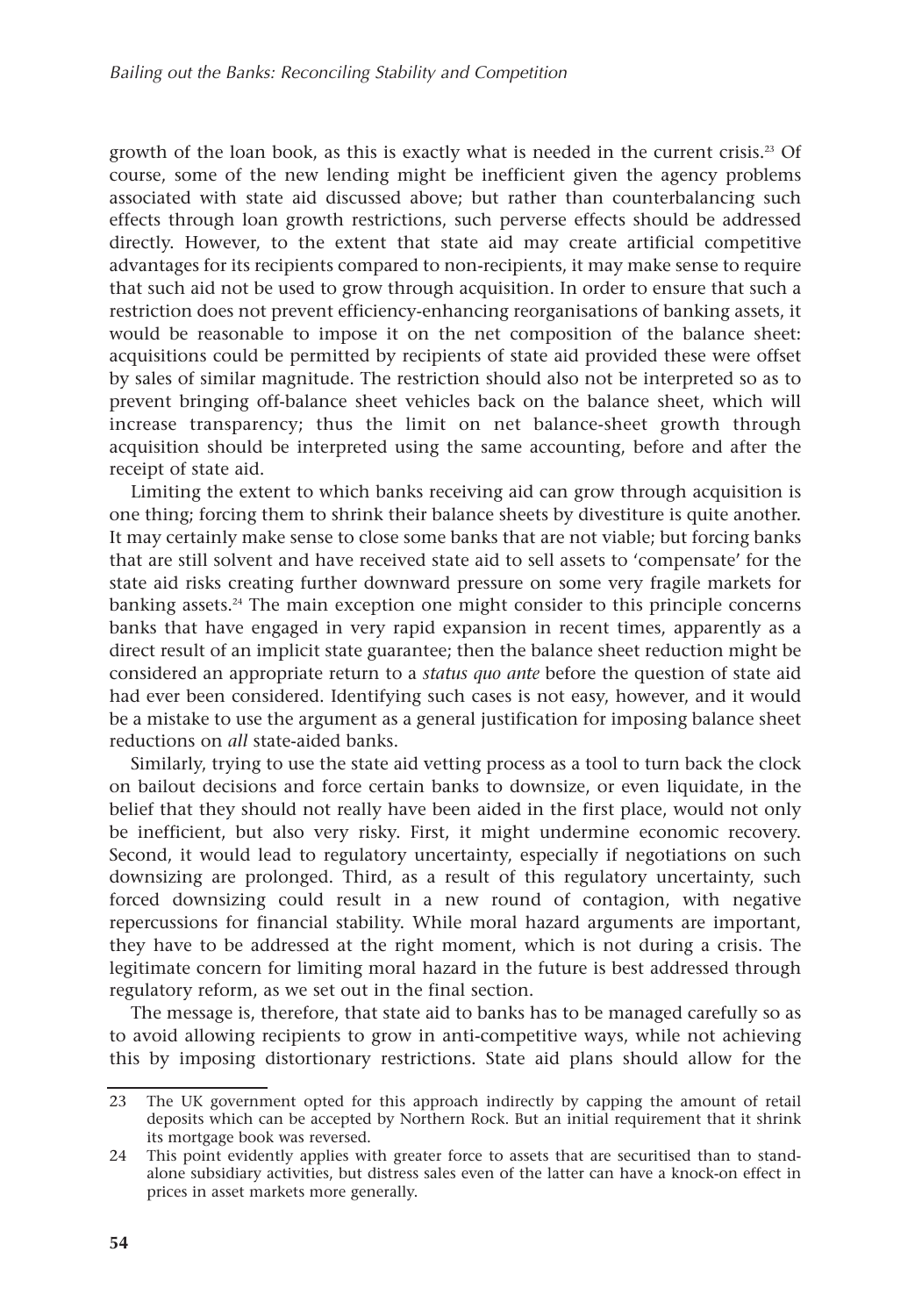creation of new large banks only under very exceptional circumstances, but this does not mean that all recipients should be forced to become small, particularly not if this involves divestiture requirements that are arbitrary or discriminatory among banks' activities on national or other lines.

In this context, it is also important to assess the effect of mergers aiming at rescuing unviable banks on competition. Where failing banks are merged with healthy banks, this can create new large banks. While this is consistent with the idea by Perotti and Suarez (2003) that bank failure policies that aim for mergers of failing banks with healthy banks increase the incentives of banks to take prudent risks, as the 'last bank standing' increases its charter value, the effects of charter value on risktaking are potentially ambiguous, as discussed above, (see Boyd and De Nicolo, 2005 and Martinez Miera and Repullo, 2009) and it would be unwise to rely on prudence increasing with size. It is also important to ensure contestability and to foster new entry to counter the negative effect that such a merger can have on competition.<sup>25</sup> In addition there are evident dangers that the merger might do more to contaminate the balance sheet of the sound bank than to clean up the balance sheet of the unsound one.

Overall, there is a clear case for caution before mechanically applying to bailed-out banks the standard approach to state aid policy that has been developed for other sectors. Whereas in most other sectors of the economy, firms that need bailing out are usually over-producing relative to demand and need to reduce their capacity to become viable, in banking many of the weak firms are lending less than is needed because they are trying to rebuild their capital. Forced divestitures can therefore have a negative impact on the necessary activities of banks and are not advisable as a general rule.<sup>26</sup> Yet, at the same time it is essential that competition policy limits the inefficient expansion of a bank's activities due to taxpayer-funded state aid, beyond the point at which state aid simply redresses the undersupply of credit due to weak capitalisation.

However, identifying cases of such inefficient expansion is not easy. Indeed, competitors have a vested interest in complaining against rival banks that have received state aid (as in the absence of state aid they would not have survived). They can point out that their expansion is due precisely to their benefiting from the state support. The key point is, therefore, for competition authorities to identify and limit business practices that are based on short-term subsidised funding. This is difficult, but should be implemented on the basis of the principles for the competition policy evaluation of bank rescue plans that we set out in section 5.3 (below) of this report (especially Principle 4), as well as with the help of clear sunset or exit clauses: stateaided banks should have, as an objective, the speedy repayment of the state loan,

<sup>25</sup> The restrictions that the European Commission has imposed on the German Commerzbank receiving state aid to complete the pre-crisis planned merger with Dresdner Bank may be justifiable along these lines, although whether that was their purpose in the mind of the Commission is another matter. We discuss these points further in section 6.2 below.

<sup>26</sup> That does not mean they are never advisable. One example of special circumstances in which forced divestitures may be appropriate is the Lloyds-HBOS merger, in which the granting of state aid was combined with leniency in the application of merger control. Forced divestiture might therefore be considered an appropriate response, not to the granting of state aid per se, but to the growth in the balance sheet of the merged firm that accompanied the grant of state aid.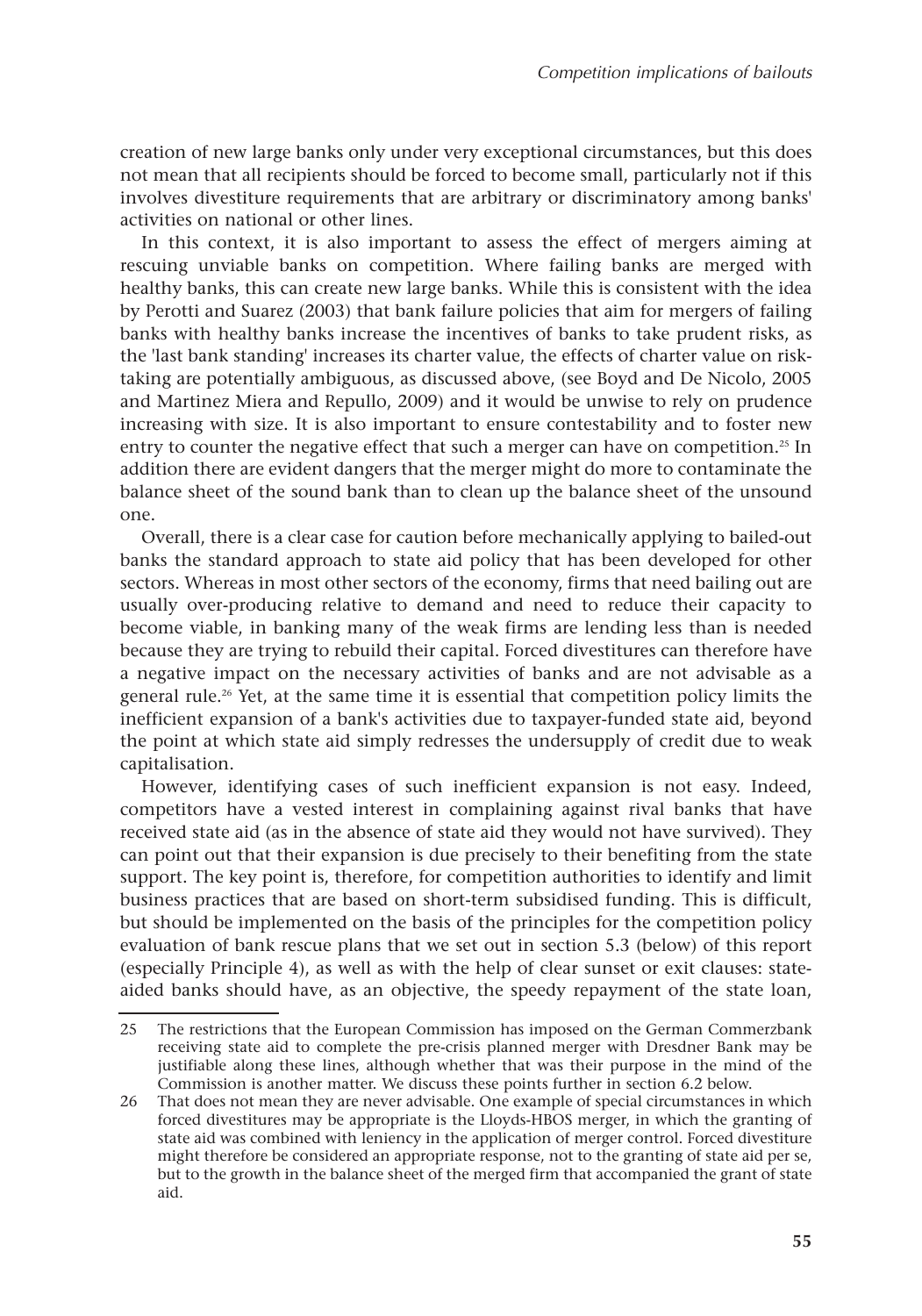rather than the aggressive expansion of the bank's lending by use of cheaper access to funding that the state aid indirectly provides.

Finally, it is worth emphasising that the principle we advocate here is not one of opposition to behavioural restrictions *per se*. It is better understood as an opposition to those behavioural restrictions that, once a bank has been bailed out, prevent it from competing on an equal basis with others. No reasonable view of regulation would rule out all behavioural restrictions whatsoever: for instance, prompt corrective action is a policy that imposes behavioural restrictions on under-capitalised banks to prevent them from undertaking certain risky actions to which undercapitalised banks are known to be particularly prone. Such interventions are not undertaken lightly, and they need to be justified by a clear, probable and well understood danger in the absence of intervention. The behavioural restrictions we discuss here are instead ones that require some banks to behave differently from others whose current capitalisation is identical, on the grounds that the banks subject to restriction have been bailed out in the past. Even restrictions such as 'no price leadership' involve different treatment, since in normal conditions any bank is free to try to be a market leader. Banks that are prevented from trying to be a market leader just become passive followers exerting no real competitive discipline on their rivals, as though in some publicly-sponsored cartel.

In short, it is important that bank bailouts be allowed to produce banks that can behave as full competitors, not ones that are restricted to behave as timid followers of others; that way lies covert cartelisation and long-run damage to the interests of savers and borrowers alike.

#### **5.2 Governance solutions**

Rather than focusing on behavioural restrictions, it might alternatively be more useful to address underlying governance problems that have led certain banks to end up with relatively more toxic assets and a weaker balance sheet than others. As discussed above, herding has pushed many banks into taking similarly aggressive risks. On the other hand, there are differential effects within countries and certain governance deficiencies have pushed banks into excessive risk-taking. Unless these deficiencies are addressed, the same problems might resurface again. One example is the case of the government-owned Landesbanken in Germany, which might be the main group of banks willing (and having) to sign up for a recapitalisation plan sponsored by the federal government. However, it is governance problems in these banks – that is, only limited supervision by their owners, state governments and the saving banks association, as well as by bank supervisors – that can explain their relatively larger need for recapitalisation in the first place. Addressing governance deficiencies in these institutions, and assessing their long-term viability at the same time as providing them with new resources, should be a critical element of any state aid plan.

An important feature that can limit the negative repercussions of state aid plans for healthy competitor banks, is the existence of sunset clauses or exit plans. By providing credible signals (possibly supported by EU restrictions, including provisions to make the cost of state aid increase over time) that any recapitalisation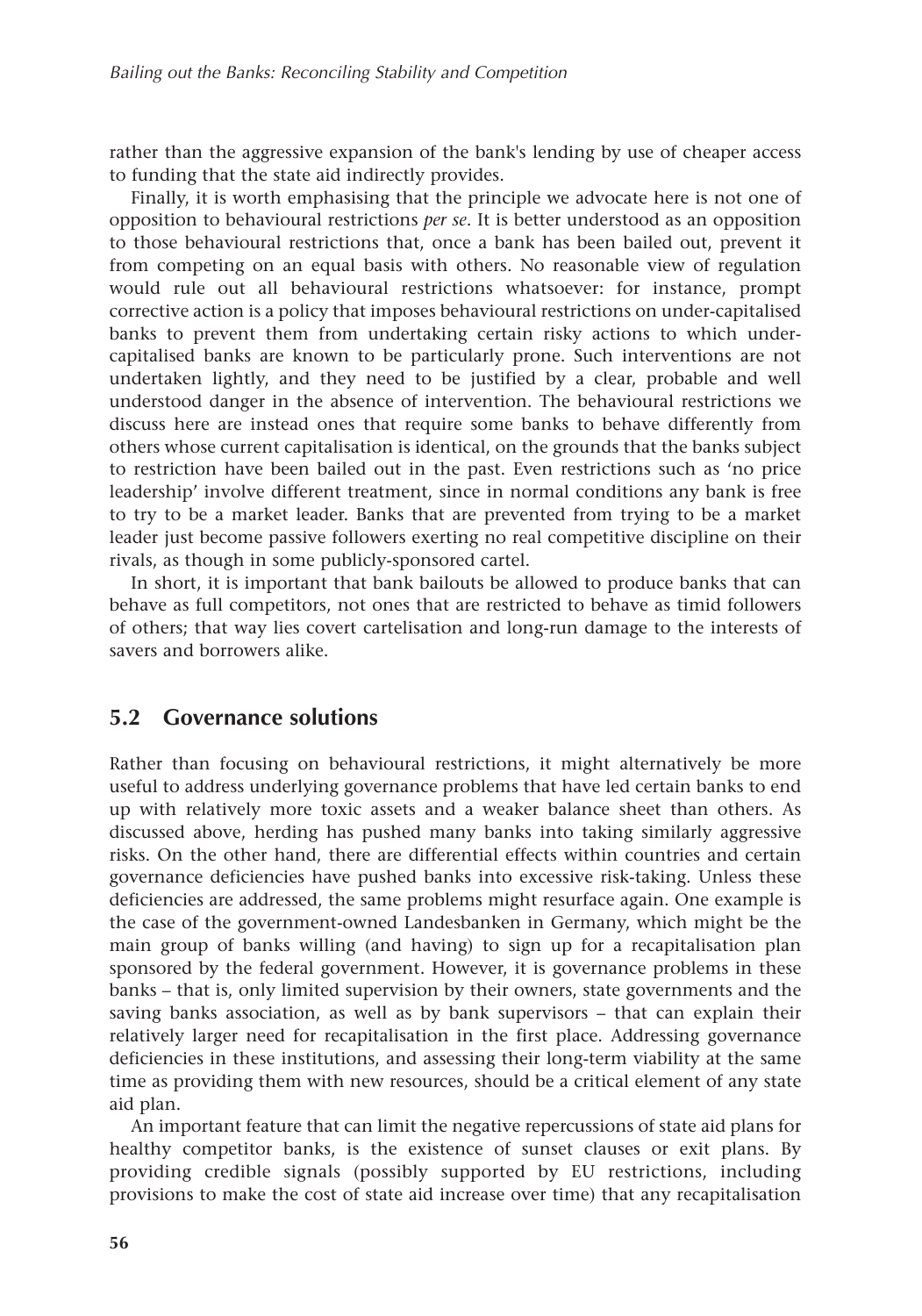will be a one-time shot, and that the government aims to exit these banks as soon as possible and that any loan guarantee scheme has a limited lifetime, governments can reduce the negative repercussions for competition described above.

## **5.3 Principles for the competition policy evaluation of bank rescue plans**

The fundamental rationale for oversight of the process of bank bailouts by DG Competition is that, for reasons related to the divergent interests of member states, uncoordinated bank bailouts might be more likely to go wrong in one of the ways discussed above. That member states might make mistaken choices in undertaking bailouts – for example, by spending more fiscal resources than necessary in the process – is not in itself necessarily a reason for intervention by DG Competition in the decisions of member states.<sup>27</sup> Nor is the fact, in and of itself, that one member state has recapitalised banks with a different sharing of the burden between shareholders, creditors and taxpayers than another member state. However, that member states may be more willing to take the risk of making such mistakes because of international spillovers is indeed a reason for intervention. That they may benefit from a common framework to prevent inefficient lending in the future (for moral hazard reasons, for example) is also a reason for intervention.

We summarise here by setting out some questions that should be posed of any member state bank bailout plan:

- 1. *Does the bailout process in one member state affect the capitalisation of banks in another member state,* either positively or negatively? If it affects that capitalisation positively, there are no grounds for intervention by DG Competition, unless this reflects reduced competition, for example through increased concentration. If it affects it negatively, there would indeed be grounds for intervention by DG Competition, especially if differential effects across borders arise due to: (i) discriminating among junior creditors according to nationality; (ii) forcing divestment from subsidiaries in other EU countries.
- 2. *Does the recapitalisation of a bank significantly increase its incentives for future 'inefficient' lending*, either through excessive moral hazard (e.g. by not addressing governance failures that led to insolvency) or by giving it access to resources at artificially low marginal cost, that is, at prices significantly below market prices?<sup>28</sup>
- 3. *Do the terms of the bailout require the bank to discriminate on grounds unrelated to efficiency considerations between one type of banking activity and another* (eg by disposing of assets preferentially in some national markets rather than others)?
- 4. *Are the recapitalisation plans connected to eliminating distortions* that have contributed to bailed-out banks getting into trouble in the first place (e.g. Landesbanken in Germany)?

<sup>27</sup> Of course, this argument has its limitations, as overstretching fiscal capacity in one member country can have negative spill-over effects for the whole EU.

<sup>28</sup> Market prices may be inefficiently or temporarily low, but that is a difficult judgment to make, and one evidently prone to distortion for political and other motives.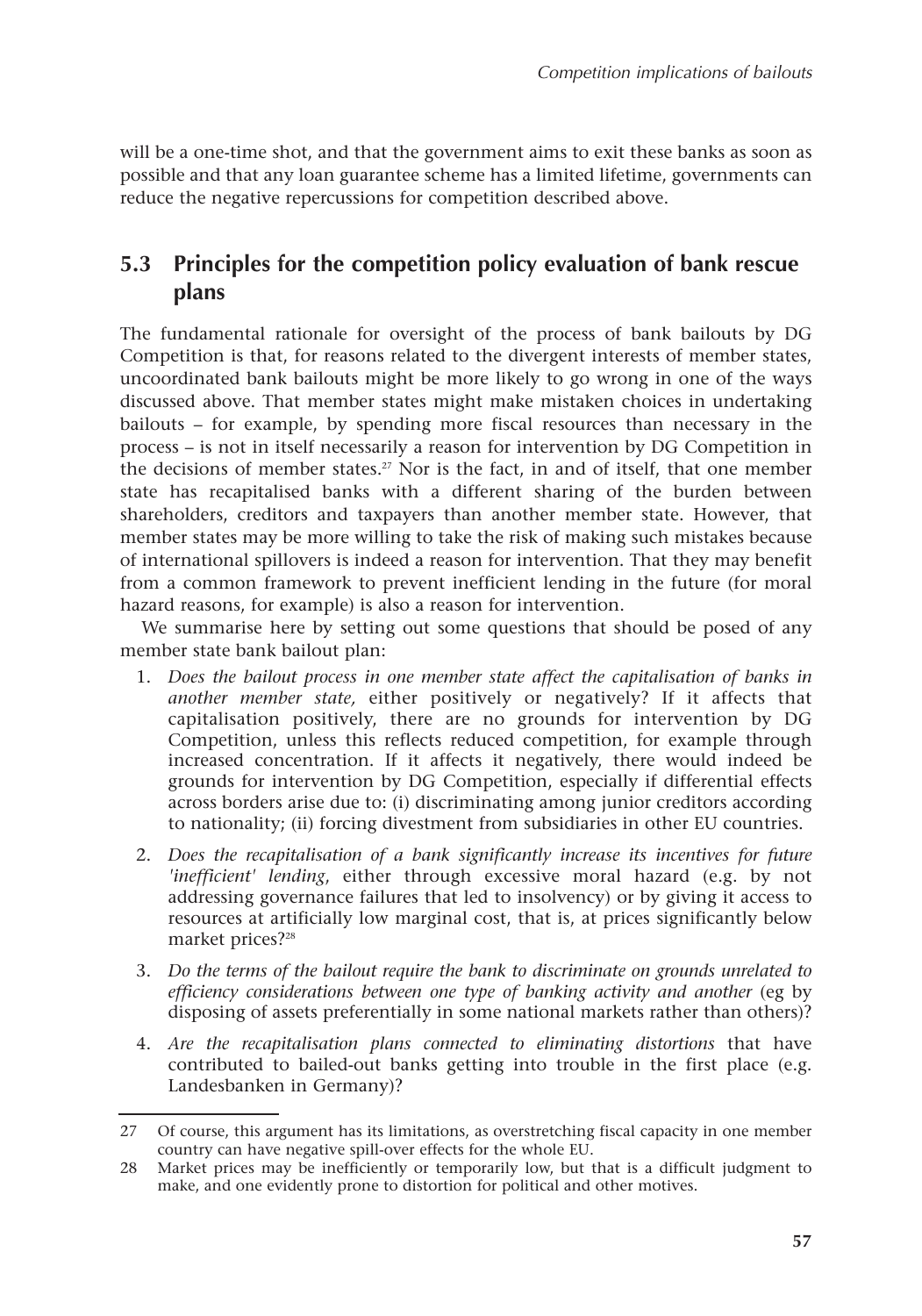- 5. *Is the bailed-out bank viable?* For example, were there indicators of problems even before 2007, for reasons not related to systemic fragility?
- 6. *Are there sunset clauses included in the plan, or otherwise a clear exit strategy for the government?*

With these principles in mind we turn to an examination of DG Competition's strategy, as set out both by its statements of policy and by its actions.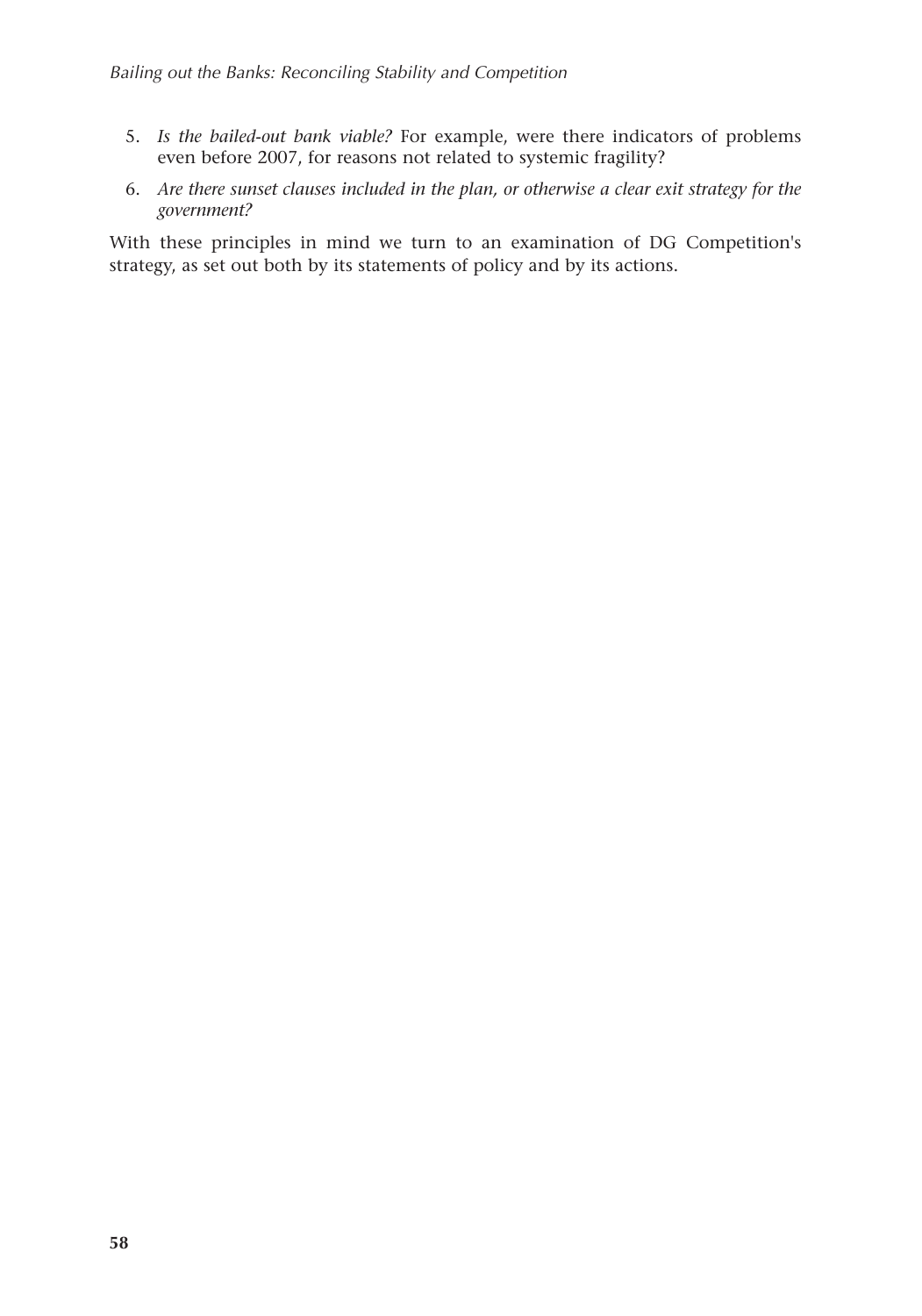# **6. An evaluation of DG Competition's strategy**

In this section we review both the declared and the implemented policies of DG Competition since the beginning of the financial crisis. We begin with the communications issued by the European Commission on policy questions.

#### **6.1 European Commission state aid communications**

The Commission has issued several communications concerning aspects of the crisis: the application of state aid rules to the banking sector; the treatment of banks' impaired assets; the recapitalisation of financial institutions; and the provision of restructuring aid to banks. The first document, the Banking Communication, was adopted on 13 October 2008 (EC2008a). The Recapitalisation Communication followed on 5 December 2008 (EC2008b) and the Impaired Assets Communication on 25 February 2009 (EC2009). A set of Guidelines on Restructuring Aid to Banks was issued on 23rd July 2009.

On 17 December 2008 the Commission also issued the 'Temporary Community Framework for State Aid Matters To Support Access To Finance In The Current Financial And Economic Crisis' (EC2008c). This addresses the issue of unlocking bank lending to companies, in order to ensure they can finance investment. The specifics include lump sum aid, state guarantees for loans, and subsidised loans for 'green' products. The car industry has been a specific target for support. Also relevant are the existing state aid guidelines on rescuing and restructuring firms in difficulty (EC2004), which in July 2009 had their validity extended until 2012.

The Commission's recent documents affirm the fundamental principle that in order to support the banks without distorting competition, the assistance provided to banks in difficulty should be the minimum necessary – in this context the minimum consistent with financial stability. While recognising, of course, that this is a delicate trade-off, the Commission identifies dangers for long-run viability and competition in the provision of 'too much' government assistance. Furthermore, it argues strongly that the bailout plans ought to allow for inefficient firms to exit the market, whatever form that might take in the context of a systemic banking crisis.

Alongside this basic principle, the Commission sets out in the sequence of documents a number of consequential aims:

• that state assistance should target the identified market failures in order to return rescued institutions to long-term competitive viability;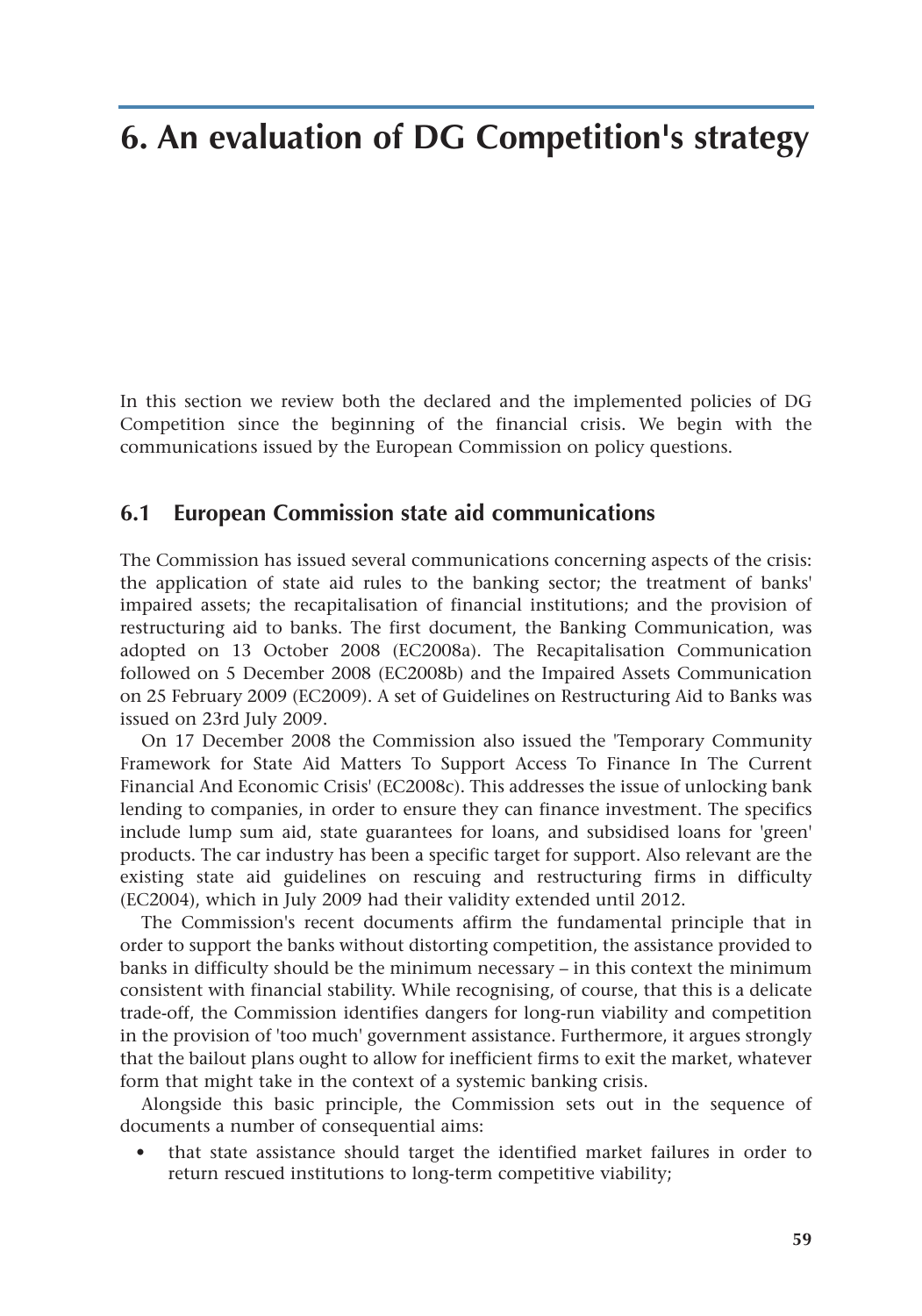- that negative spillovers between competing banks should be avoided, in order to avoid either endangering stability or distorting competition between financial institutions, especially across borders;
- that incumbents should not be subsidised in their ongoing operations by bailout plans, to the disadvantage of their competitors;
- that bailout plans should avoid moral hazard and dynamic inefficiency, and hence should pave the way for exits from the market and potentially for the break-up of institutions which can be deemed 'too big to fail';
- that there should be plans for government exit in due course.

The initial 'Banking Communication' (EC2008a) sets out the following conditions for state aid compliance:

- Non-discriminatory access, i.e. eligibility not based on nationality;
- Time-limited state support;
- Clear limits on the scale and scope of state support;
- Appropriate contributions by the private sector to the costs
- Adequate rules to control the behaviour of recipients and prevent abuse of state aid, e.g. to limit aggressive market strategies;
- Restructuring either for the financial sector as a whole, or individual institutions.

In the case of assistance which recapitalises banks, the Commission's main concern is that government-supported banks in one member state should not gain access to capital at rates significantly lower than their competitors, including those in other member states (appropriately adjusted for sovereign risk premia). Similarly, government recapitalisation should not disadvantage banks which are not helped, but instead are raising new capital in the market, otherwise the return to normal market functioning will be delayed. Furthermore, recapitalisation schemes should differentiate between banks appropriately, according to their risk profiles and underlying efficiency of operation, or less well-performing banks will gain an undue advantage. (EC2008b).

Conditions for recapitalisation schemes:

- The price of capital should be close to market prices for the relevant type of capital chosen, and reflecting the individual risk profile of the bank;
- The incentive should be to keep state involvement as short in duration as possible;
- The capital injection should be kept to the minimum necessary in order to prevent the expansion by recipient banks at the expense of other banks, and claw-back mechanisms should also be considered;
- Recapitalisation measures should be reviewed after six months.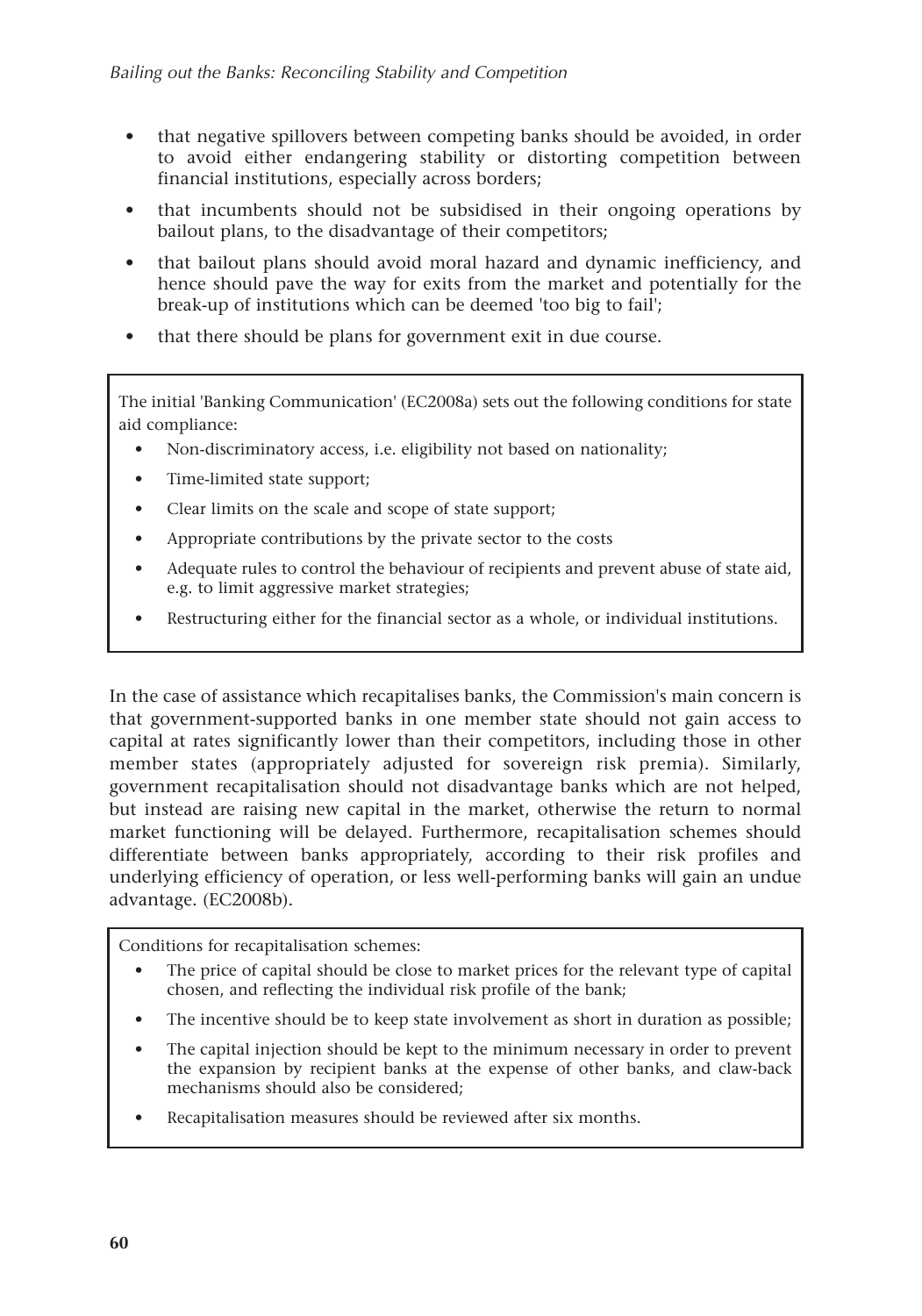Turning to asset relief programmes, the Commission's paper notes:

'If asset-relief measures are not carried out in such a way as to ring-fence the danger of serious distortions of competition amongst banks (both within member states and on a cross-border basis) in compliance with the state aid rules of the EC treaty, including where necessary the restructuring of beneficiaries, the outcome will be a structurally weaker Community banking sector with negative implications for productive potential in the broader economy.' (EC2009, p3)

It adds that there is a danger of the need for recurring state relief without a restructuring which ensures the long-run competitive viability of the banks. The Commission therefore seeks consistency across the EU in order to ensure a level playing field between financial institutions, and in order to prevent a subsidy race between member states. The paper identifies the danger of 'a drift towards financial protectionism and fragmentation of the internal market.' Behind these comments lies the risk that some member states could use their intervention in the banking sector in a strategic manner, to secure a future competitive advantage for their own institutions (EC2009, p5).

The Impaired Assets Communication (EC2009) also outlines a more detailed assessment of which assets should be eligible for these schemes and the principles of valuation. Both types of principle speak to the concern to avoid subsidy races between member states. The considerations relevant to the state aid assessment are: an ex ante and transparent assessment of the scale of the asset impairment to be addressed, with a full review of the affected bank, in order to reduce the risk of a repeated need for intervention; full burden-sharing by the bank's shareholders, to be achieved retrospectively, even if impossible *ex ante* because of the need to ensure financial stability; the alignment of assisted banks' incentives with public policy objectives (including competition policy aims); and an appropriate balance in determining the eligibility of assets for relief between restoring stability and returning the market to normal functioning. On the latter point, this implies restricting the range of qualifying assets (consistent with the need for stability). In addition, a coordinated Community approach is needed to limit banks' incentives to arbitrage between different national relief schemes, and to make easier the comparison of banks' risk profiles and exposures across the EU. The appropriate valuation of assets is clearly another area where there is potential for distortion and the danger of subsidy races between member states, and a common methodology based on an assessment of 'real economic value' is needed.

If valuation of assets is too complex to be done swiftly, given their nature, a division into a 'good bank' and 'bad bank' may be a better route to managing the required asset relief measures, in preference to schemes that leave the institutional structure unchanged and offer insurance to banks that are retaining the impaired assets on their balance sheets. There are several possible approaches. The impaired assets can be transferred to a separate legal entity. Alternatively, the government can establish a new institution to purchase the impaired assets of a number of banks, allowing the individual banks to return to normal operations. Different allocations of losses are possible, and nationalisation can also be part of this approach. While the creation of 'good' and 'bad' banks may be more difficult to achieve institutionally, depending partly on the political economy context, it is an approach with some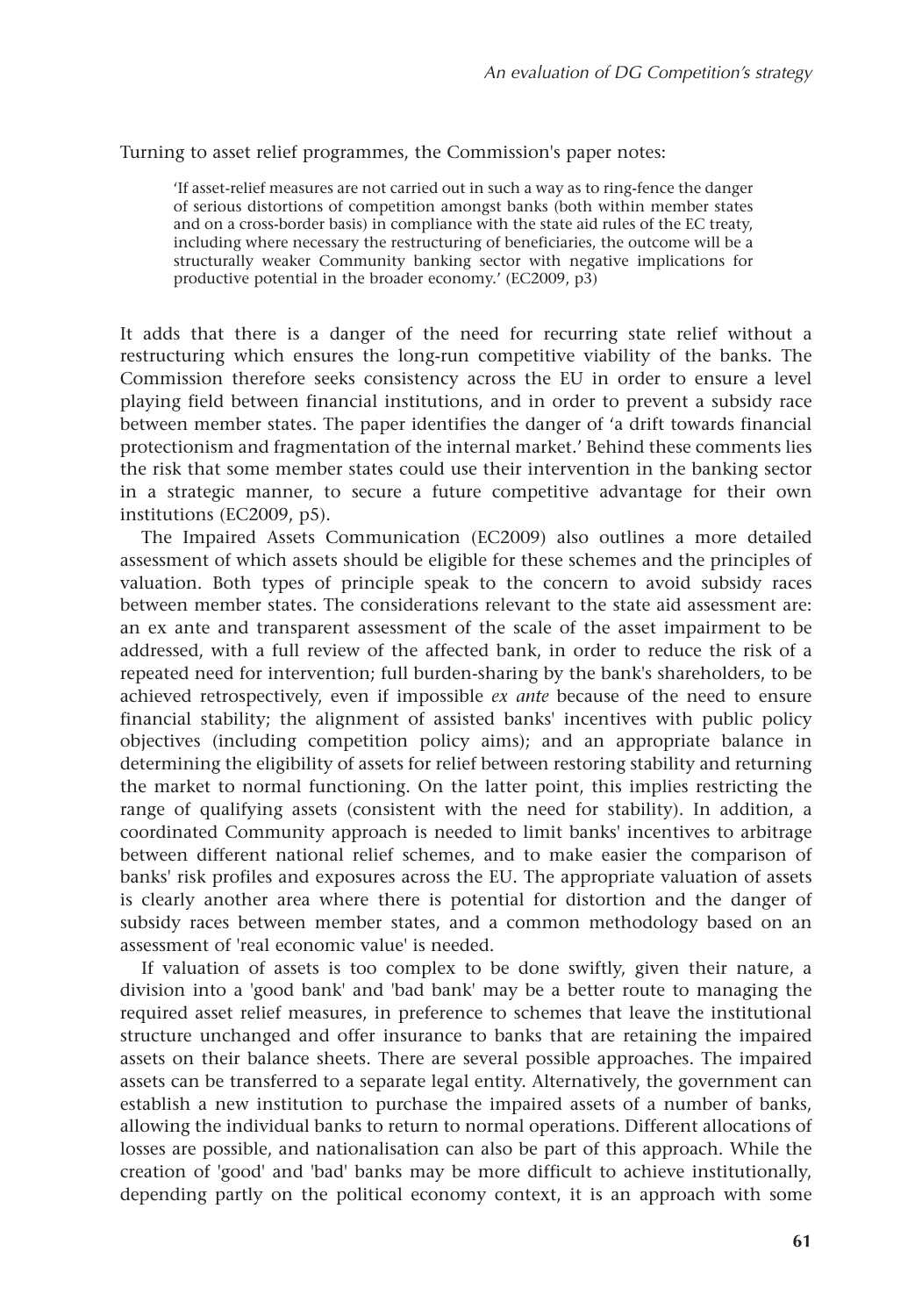Conditions attached to asset relief programmes for consistency with state aid rules:

- Impairments should be fully disclosed, prior to government intervention;
- The identification of eligible assets should be coordinated:
- There should be common valuation principles;
- The Commission should validate the valuation of assets, within the framework of its state aid assessments;
- There should be 'adequate' burden sharing of the costs between shareholders, creditors and the state, through claw-back clauses if needed;
- There should be adequate remuneration to the state in the structure of the scheme, and clear plans for redeeming state capital received;
- The beneficiary banks should cover losses incurred from the valuation of assets at real economic value;
- Participating banks should face incentives to act in alignment with public policy objectives;
- There should be appropriate restructuring plans to minimise the distortion of competition and with a view to the long-term viability and functioning of the European banking industry. This includes orderly winding-up of insolvent institutions when possible, or the minimum possible asset guarantee or purchases until winding-up is possible;
- Safeguards or constraints are needed to ensure assisted banks subsequently operate according to normal commercial criteria, and in particular do not use the assistance to finance a growth strategy, including the purchase of other banks.

advantages. Apart from removing the need for complex valuation exercises, it is easier to manage when impaired assets are spread over a large number of banks, removes some potentially serious conflicts of interest for banks' executives, and contributes usefully to a reduction in uncertainty by clearly separating the good bank from 'toxic assets'. We discussed these issues in Section 4.

The European Commission's *Guidelines on Restructuring Aid to Banks* is based on three fundamental principles: i) aided banks must be made viable in the long term without further state support; ii) aided banks and their owners must carry a fair burden of the restructuring costs; and iii) measures must be taken to limit distortions of competition in the single market. The first of these requirements implies not just the need (standard in state aid cases) for a comprehensive restructuring plan for the aided institutions, but specifically for stress tests to assess their viability under a range of assumptions about both macroeonomic conditions and institution-specific shocks. The second requires burden sharing by bank shareholders though not by depositors. The guidelines are vague as regards what level of burden sharing is adequate. Indeed, the document explicitly says that: 'the Commission considers that it is not appropriate to fix thresholds concerning burden-sharing *ex ante* in the context of the current systemic crisis, having regard to the objective of facilitating access to private capital and a return to normal market conditions.'

The stipulations regarding competition are explicitly linked to the nature of the aid received. The document states that: 'Measures limiting distortions will vary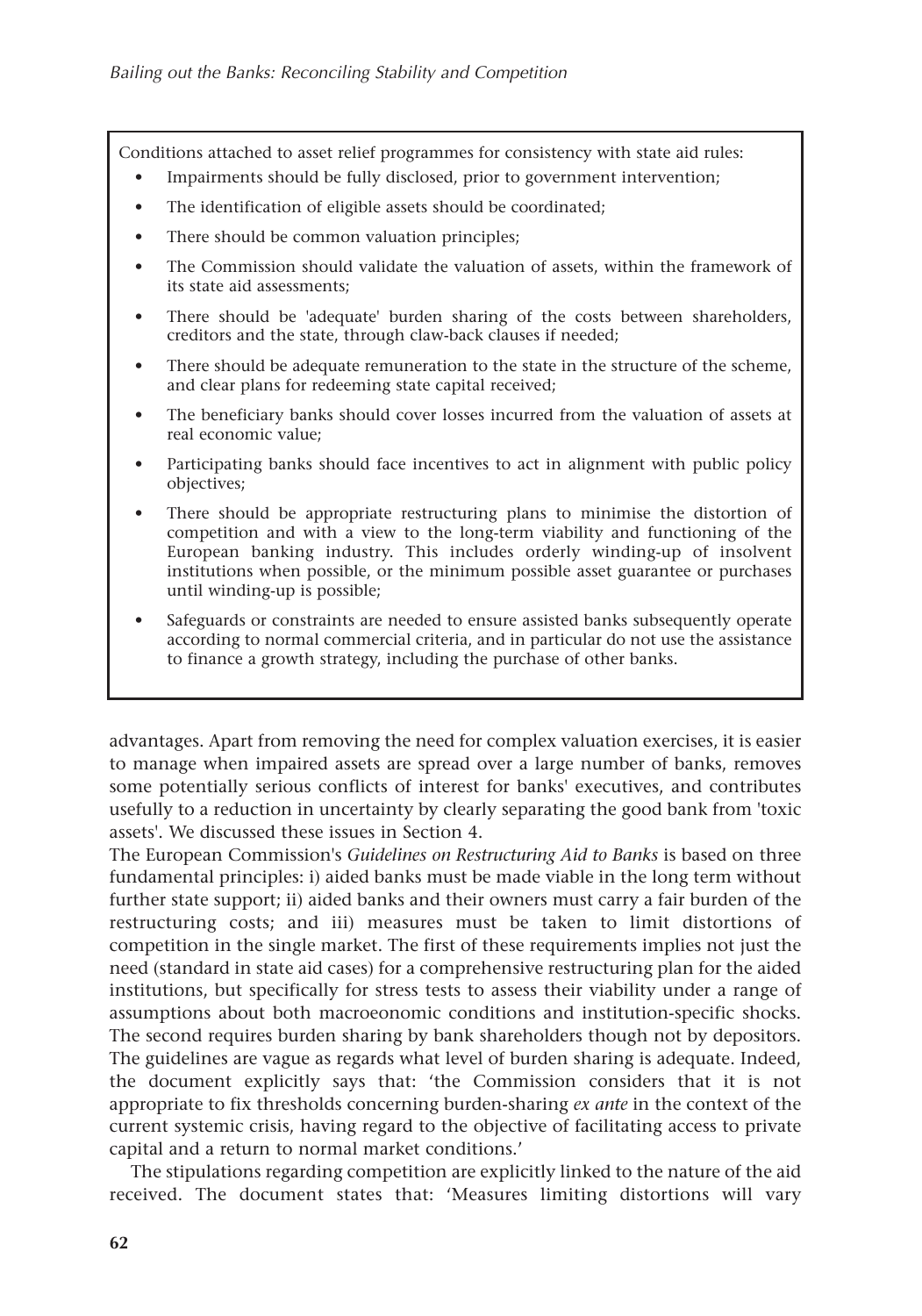significantly according to the amount of the aid as well as the degree of burden sharing and the level of pricing.' In the light of our comments in Section 5, this might seem strange: whether an aided bank is likely to behave anti-competitively will depend on its current incentives, not on the amount of aid it has received in the past. However, an important clue to the motivation for such a provision comes where the Commission states that: 'Generally speaking, where there is greater burden sharing and the own contribution is higher, there are fewer negative consequences resulting from moral hazard. Therefore, the need for further measures is reduced.' In other words, it is the Commission's view that the extent of the bailouts will influence the banks' current incentives to behave anti-competitively, independently of the banks' current state of capitalisation, because the bailouts themselves will induce an insensitivity to future risk.

While it is certainly an open question to what extent past bailouts influence current incentives, a policy that limits certain kinds of behaviour directly because of past bailouts has the potential consequences we outlined in Section 5 – namely, that of weakening the bailed-out banks as competitors and transforming them into meek followers of the other market incumbents. Such a consequence is one that market incumbents would find highly convenient, so we would expect them to lobby very actively for such behavioural restrictions. As we indicated, imposing such restrictions in this way is much less desirable than applying competition law directly (including the law on predatory behaviour) and subject to the normal standards of proof.

Indeed, the Commission itself seems at times to recognise that such behavioural restrictions could be anti-competitive rather than pro-competitive. For instance, it states that: 'A limit on the bank's expansion in certain business or geographical areas may also be required, for instance via market-oriented remedies such as specific capital requirements, where competition in the market would be weakened by direct restrictions on expansion or to limit moral hazard.' It remains unclear why marketoriented remedies (such as capital requirements on particularly risky activities, requirements that would apply to all banks undertaking them without discrimination on grounds of prior bailout status) should not always be preferred to the kinds of discriminatory behavioural restriction to which the guidelines open the door.

We now turn to an assessment of the Commission's actions with respect to particular examples of national bailouts.

## **6.2 The European Commission's actions in individual bank rescues**

Since the crisis began, the European Commission has issued a great many decisions on individual cases. As of 17th December 2009 the Commission had adopted 81 decisions on cases related to the financial crisis in 2008/9, of which 75 raised no objections to the aid. A further 66 decisions had been adopted (without objections) for cases falling under the Temporary Framework (essentially for schemes of temporary sector-wide aid). Eight cases were still under assessment under the formal investigation procedure and 1case under assessment under the Temporary Framework.29

<sup>29</sup> *State aid: overview of national measures adopted as a response to the financial/economic crisis*, DG-Competition, 17th December 2009.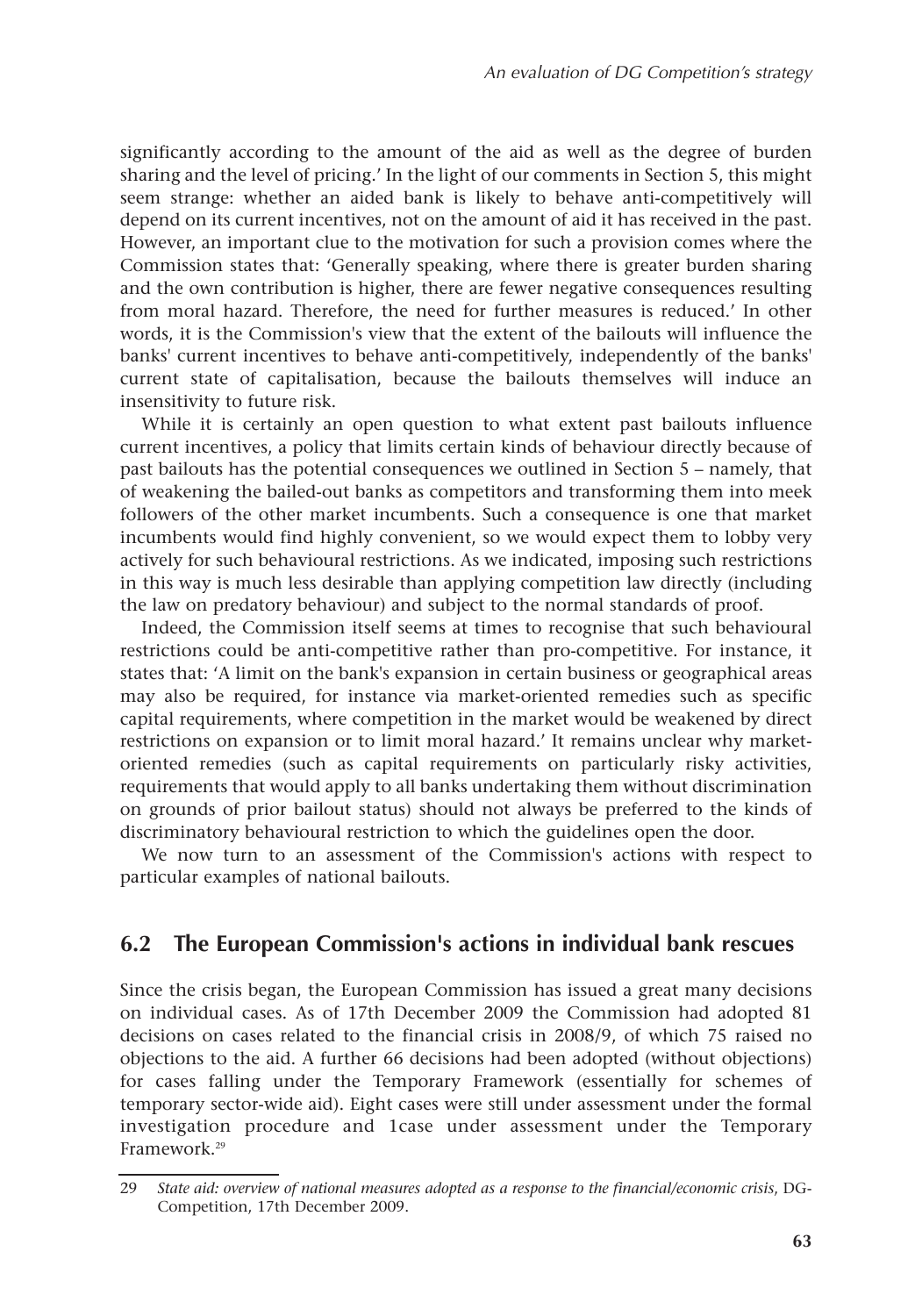As these figures show, the Commission has been extremely active during the crisis and has also been broadly supportive of the measures taken by member states. Given the massive scale of public support, six decisions to impose conditions out of 81 cases does not appear to suggest a very heavy hand of state aid control. It is true that in some other cases – notably Lloyds and the Royal Bank of Scotland (RBS) – the aid packages finally submitted to the European Commission contained provisions clearly designed to pre-empt possible Commission objections, including large asset disposals by RBS. ING had also announced, unilaterally, a large set of disposals that were not formally included in the conditions of its approval, but which were probably undertaken with at least some pre-emptive intent. However, the intervention of the Commission has hardly displayed an obsession with the 'rules for the sake of the rules' that some critics clearly feared at the start of the crisis. On the contrary, DG Competition has acted expeditiously and in a way that has proved sensitive to the urgency and the importance of the challenges posed by the financial crisis.

Nevertheless, the nature of the interventions that have taken place is instructive in the light of the previous discussion. In several cases – Commerzbank, WestLandesbank and Royal Bank of Scotland – large balance sheet reductions were imposed on the banks concerned. As noted above, ING has unilaterally undertaken a similarly large reduction by disposing of its insurance business, and the Commission's decision approving the restructuring of Northern Rock noted as a positive factor the large reduction in the size of the 'good bank' created by the restructuring, compared to the size of the original parent bank.

It is unclear in the Commission's discussion of the cases to what extent these disposals were motivated by a wish to address competition concerns and to what extent they were conceived simply as a means of countering moral hazard by 'punishing' a bank that had grown too large through risky practices. Indeed, it is notable that the Commission's press release of 14 December 2009, on the RBS case, describes in detail a divestment package in the UK SME and mid-corporate banking sector, 'which is a concentrated market where RBS is the leading bank', and explains why the divestment will be likely to increase competition in that sector. In contrast, it notes of the divestment of RBS' insurance, transaction management and commodity trading operations, merely that these sales will 'limit moral hazard...and distortions of competition', without giving any detail about the distortions of competition that might have been feared in these markets, or about why the divestitures might be expected to improve matters.

In the WestLandesbank case, DG Competition also imposed major divestitures, including the bank's proprietary trading activities. It also imposed conditions requiring the bank to undertake not to engage in activities outside the three 'core' areas of transaction banking, loans to medium-sized companies and various largescale corporate activities. These conditions, while not necessarily falling into the category of 'punishment', do not seem particularly to have been motivated by competition concerns, but rather by a view as to the likely health of a particular business model. While they seem broadly sensible, viewed purely as management strategies in the light of the previous history of the bank's activities, they do raise the question of on what basis DG Competition is imposing its view on the member state about these issues where a threat to competition, as such, is not clearly established.

Of course, 'punishment' is not necessarily an inappropriate aim if the presence of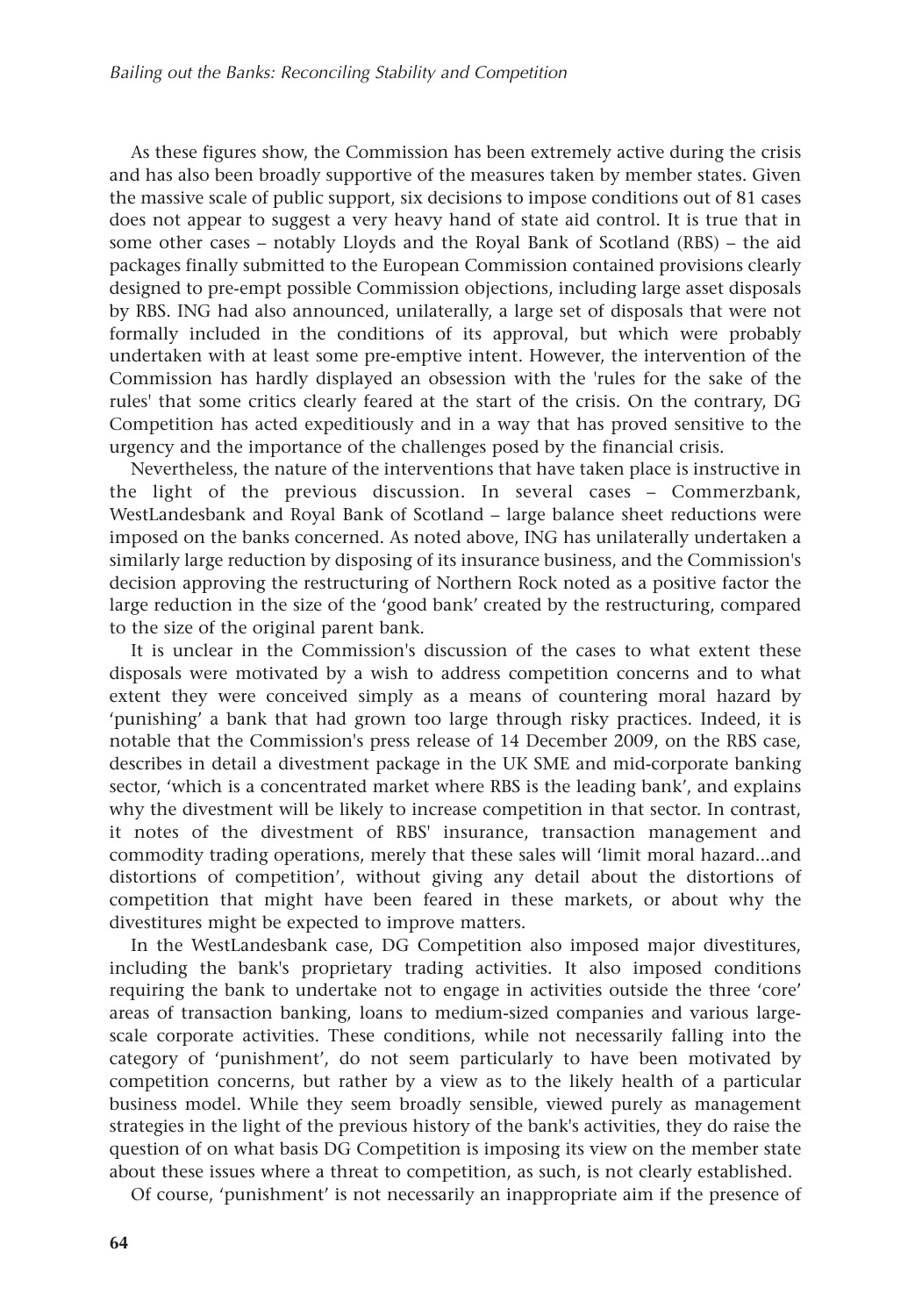moral hazard on the part of bailed-out firms is a potential threat to competition in the future. That moral hazard may have been encouraged by the bailouts seems undeniable: anyone who doubts this might note that Citigroup lent \$8 billion to Dubai World on 14th December 2008, well after the unsustainability of the Dubai real estate boom had become evident to most observers and, importantly, after it had received tens of billions of dollars in taxpayer funds via the TARP program.<sup>30</sup> However, Citigroup was not the only bank that went on lending to Dubai World, and it seems that bailouts may have encouraged moral hazard on the part of all large banks that thought themselves 'too big to fail', and not simply those that had already been bailed out. If so, dealing with moral hazard is likely to need far more serious and systematic regulatory responses in the future than simply imposing asset disposal conditions on bailouts that have occurred in the present.

DG Competition has also imposed some detailed behavioural restrictions on banks' activities (in particular where there was no divestment in the home market) that, we suggested in the previous section, might be of doubtful effectiveness, notably a requirement for ING not to exercise price leadership, whatever that may mean in practice. It is unclear whether these are intended to become a regular feature of bailout conditionality.

Overall, the decisions taken by the Commission in respect of state aid in the financial sector bear the hallmarks of a predicament that has always been present in state aid policy. It is not a predicament of the Commission's own making, but the financial crisis has brought it into stark relief. This is that the Commission can make interventions to impose conditions on the aid to an individual recipient, but it must use these interventions with an eye to maintaining or restoring competition in a sector as a whole. A healthy state of competition is a property of economic sectors, not of the individuals firms within them, but the Commission is obliged to ensure such healthy competition by means of interventions that are limited to conditions on the aid to individual recipient firms.

In many sectors of the economy this is rarely a problem. In most sectors, when an individual firm is in difficulty this is likely to be because it has been badly managed, or because there is overcapacity in the sector as a whole. In either case, the aid is normally a reasonably reliable indicator that vigorous competition in the sector will require an eventual reduction in the activities of the bailed-out firm. But as we have stressed repeatedly throughout this report, banking really is different. The banking bailouts during the financial crisis of 2007-8 were a response to the perception that there was a danger of too little banking activity, not too much, as individual institutions reduced their lending activity in response to the catastrophic deterioration in their balance sheets. Many of the institutions that were bailed out were not necessarily ones whose activities needed to be scaled back in the medium term. And many of the institutions that were not bailed out have benefited from the crisis in ways that increase their market share and market power, posing potentially as much threat to competition as the continued presence in the market of the bailedout firms. In short, a banking crisis signals potential threats to competition across the entire banking sector, and not just on the part of the firms that have been rescued. Conditions imposed on individual bailouts are a necessarily blunt instrument for dealing with this problem.

<sup>30</sup> See Andrew Sorkin: 'A Financial Mirage in the Desert', *New York Times*, November 30th 2009.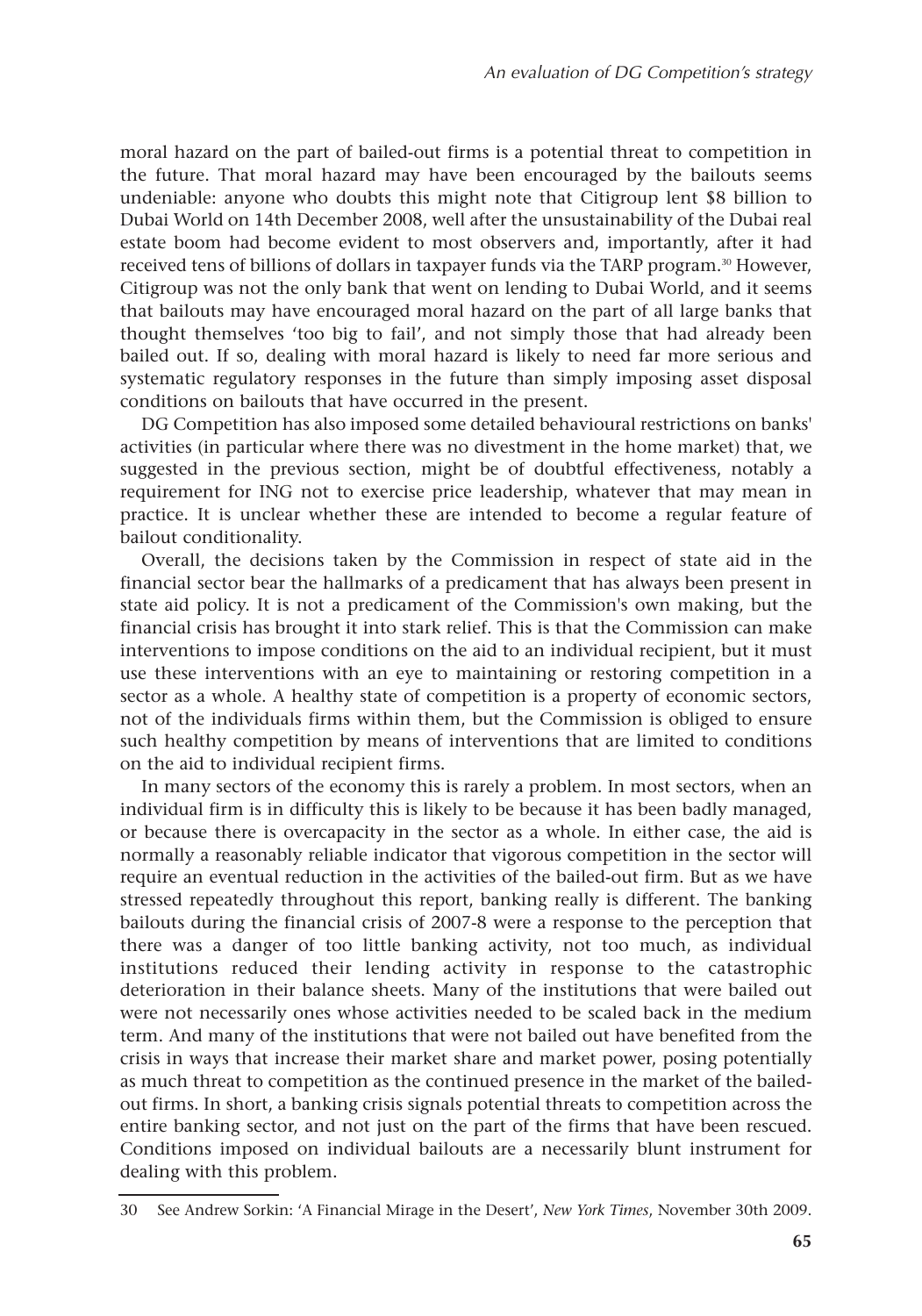Other ways may exist, notably sector enquiries, which could in principle be conducted by DG Competition itself, or by some of the national authorities. It is unfortunate that the Commission's last sectoral enquiry into retail banking was completed shortly before the financial crisis erupted, making its conclusions outdated almost as soon as they were published. The banking landscape has far from settled down since the crisis, but it is already clear that its features will need to be examined as a whole, without presuming that the only, or even the main threats to competition in the new landscape, come from the 'unfair' benefits that have been enjoyed by bailed-out banks.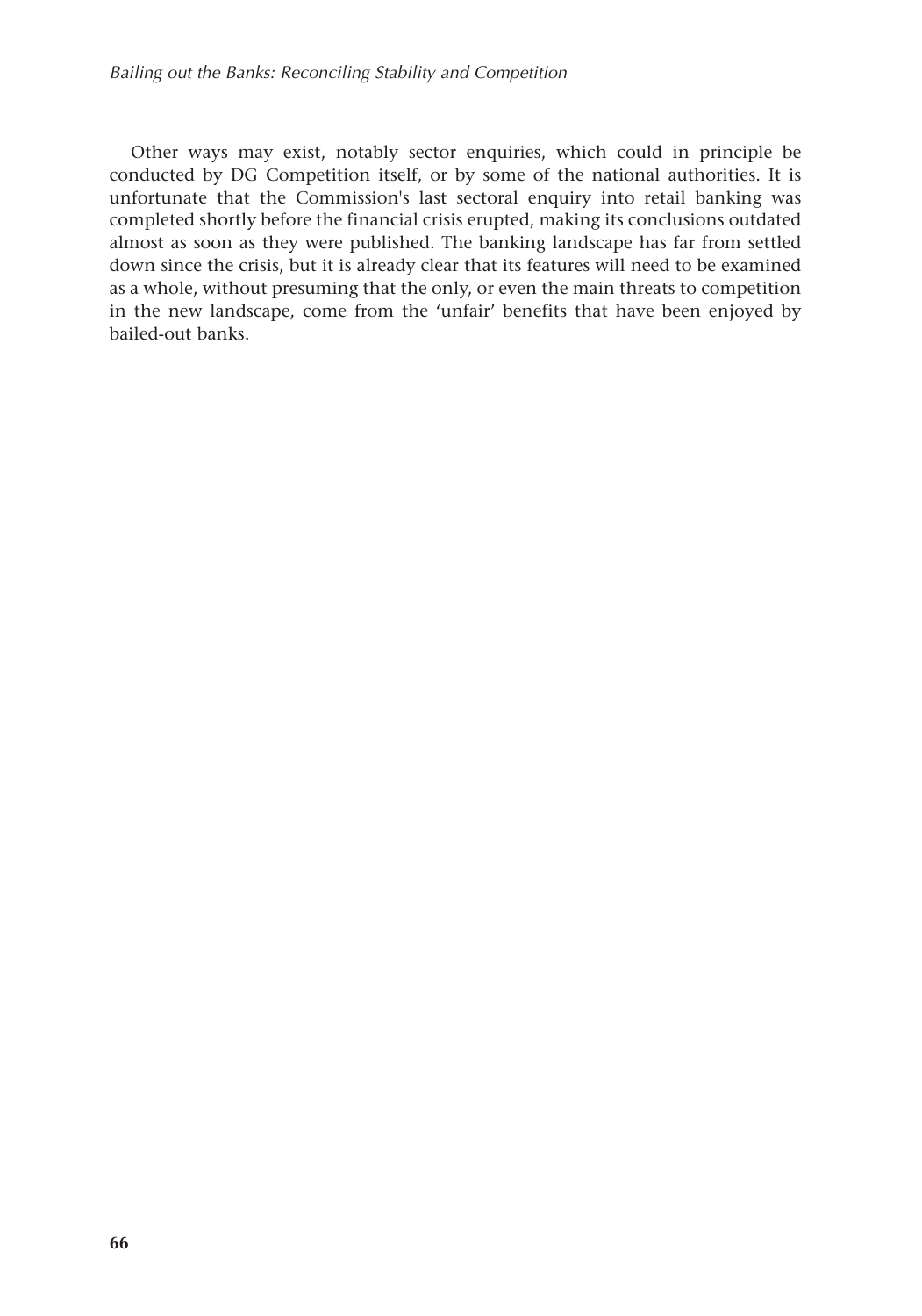# **7. Preventing future crises: reforming prudential regulation**

## **7.1 Introduction**

The arguments we have advanced so far suggest that preventing future moral hazard is a serious concern, and that ill-designed bailout policies run the risk of perpetuating the kind of behaviour that required the bailouts in the first place. Nevertheless, we have suggested that using the rules of state aid control is likely to be less effective as a means of avoiding moral hazard than is paying attention to the regulation of future banking activity. In this section, therefore, we draw the threads of our argument together by considering the necessary reforms of prudential regulation in response to the existing crisis. There has already been much written on this subject. In the EU, the de Larosière report offers a broad set of proposals to address these issues. Since this report is concerned with bank bailout plans, we will focus in this section on the *ex post treatment of insolvent banks*, presenting our views first and then comparing them with the de Larosière report, the European proposal for a new financial supervision architecture that was published in September 2009, and the consultation document on Bank Crisis Management, published in October 2009. A key element will concern the issue of international cooperation, which is crucial given the development of cross-border banks. But before doing that, we briefly discuss crisis prevention mechanisms that can be classified around three broad types of issues: macroprudential; strategic (as regulatory capture and regulatory arbitrage); and 'too-big-tofail'.

The first regulatory change that is necessary (and for which there is broad agreement) is the introduction of macro-prudential regulation, which should supplement the current Basel regulatory system. It is crucial to limit the procyclical effect of the current regulation, which was detailed in Section 3. Rather than doing it through accounting changes (which would reduce transparency), we need to have pro-cyclical capital ratios in order to limit the need for banks to deleverage in recessions. This could take the form of dynamic provisioning (as already done in Spain), capital ratios indexed on macroeconomic variables (see Repullo et al. (2009) for an example using GDP), or capital insurance (along the lines of Kashyap et al. (2008)).

The second change comes from the fact that regulation should seriously and explicitly take into account the 'gaming' between regulators and private actors, which takes place either through potential lobbying/capture, or through financial innovation that aims at regulatory arbitrage. This has various implications:

1. To reduce the lag between international regulatory agreements and market evolution, regulation should include procedures for 'rapid-response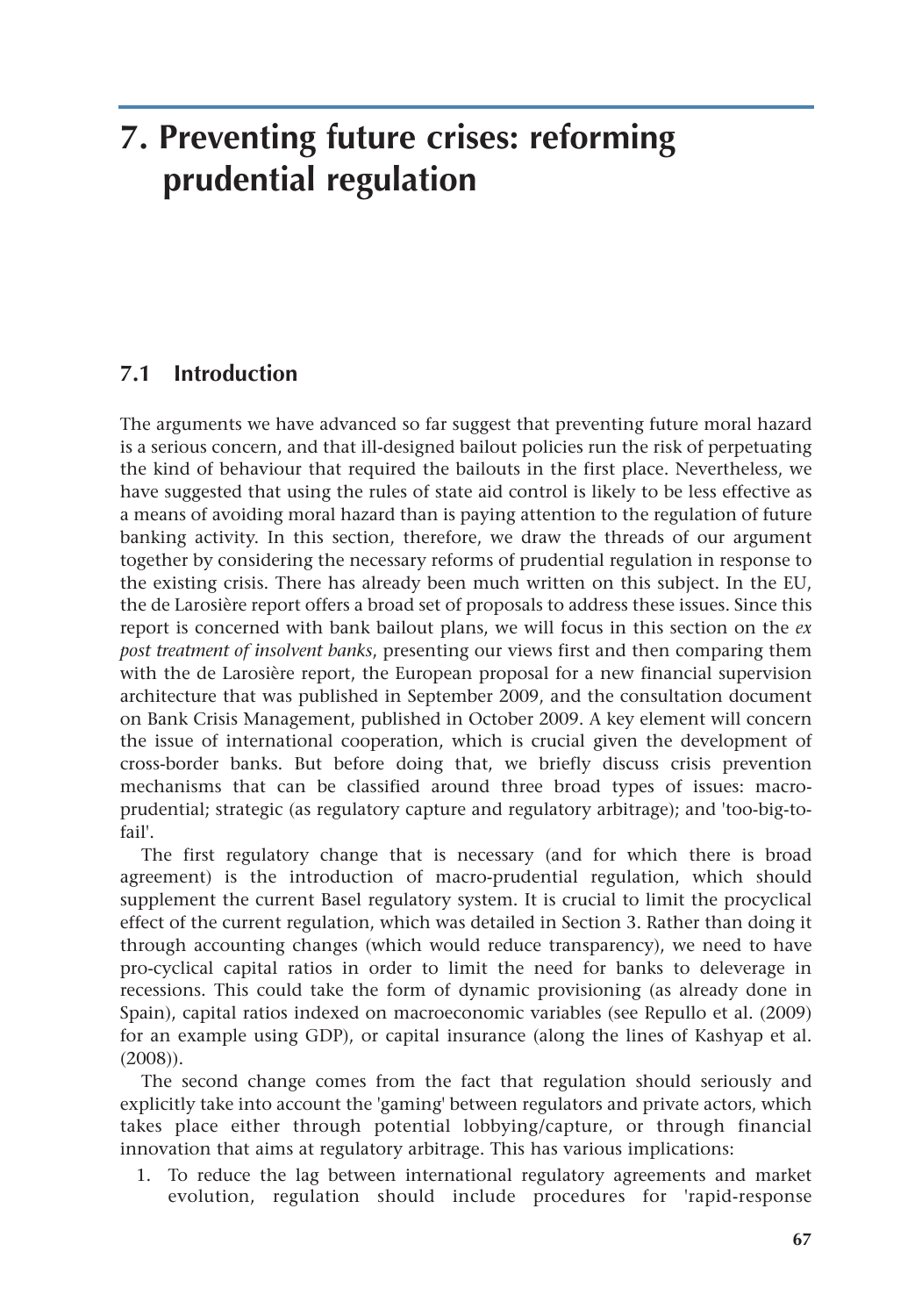adjustments' in the face of unexpected developments.

- 2. This should go beyond Basel II's Pillar 2, which is too discretionary, allowing for excessively permissive oversight by regulators subject to pressure from banks and politicians and plagued by insufficient resources or expertise for monitoring a very complex system. Instead, we need independent, well-funded and highly expert regulators endowed with sufficiently simple and rigid rules to protect them against lobbying. Of course, there is a trade-off between rigidity and flexibility, but Basel II clearly erred in the direction of flexibility/permissiveness.
- 3. In contrast to Basel II's reliance on credit-rating agencies and on big banks' internal risk models, which ignored the serious conflicts of interest, we need more 'mechanical', i.e. less manipulable, capital ratios.
- 4. Rather than trying to have capital ratios that pretend to measure risk 'precisely' (which is not possible), we need instead a set of simple and robust minima that have a low chance of being quickly and significantly violated (see Dewatripont and Rochet (2009) for details).

A third important change will be to expand the regulatory umbrella to systemically non-bank financial institutions. While it is true that deposit-taking institutions deserve special attention, other types of institutions also need regulation if they are 'too big to fail' or 'too interconnected to fail', such as investment banks in the US, or insurance companies with critical roles in financial markets such as AIG. Otherwise, this can quickly lead to the rapid development of more lightly regulated entities, leading to distortions of competition and inefficiencies. In this respect, the tax treatment of financial institutions has important prudential and competition implications, and dangerous loopholes, which currently favour of the shadow banking sector, encouraging leverage and of risk taking, must be closed. There should also be a review of the capital charges that apply to lending by banks to the shadow banking sector.

These measures would limit the risk of aggregate crises, but would not eliminate them: as history teaches us, banking crises are to some extent unavoidable in the capitalist system, unless one completely rigidifies banking, as was done in the period 1935-1970. This had its own costs, and our view is that it is not a good idea to go back to such an extreme. This means, however, that ex post crisis management has to be significantly improved.

## **7.2 Globalisation and the new challenges in the current crisis**

Globalisation has underlined both the current limits of, and need for, improvements in international cooperation in banking regulation and supervision. There is indeed a tension between the tendency to favour the growth of international banks (through global or regional pro-trade and pro-capital-mobility policies) and the reliance on national (whether 'home' or 'host' country) supervisors. Critically, the current crisis and the way intervention in fragile and failing institutions came from national regulatory authorities, have shown the deficiencies in the financial safety net in many EU member states – and also raise the question of whether the EU needs a European structure for dealing with failing banks that corresponds to the pan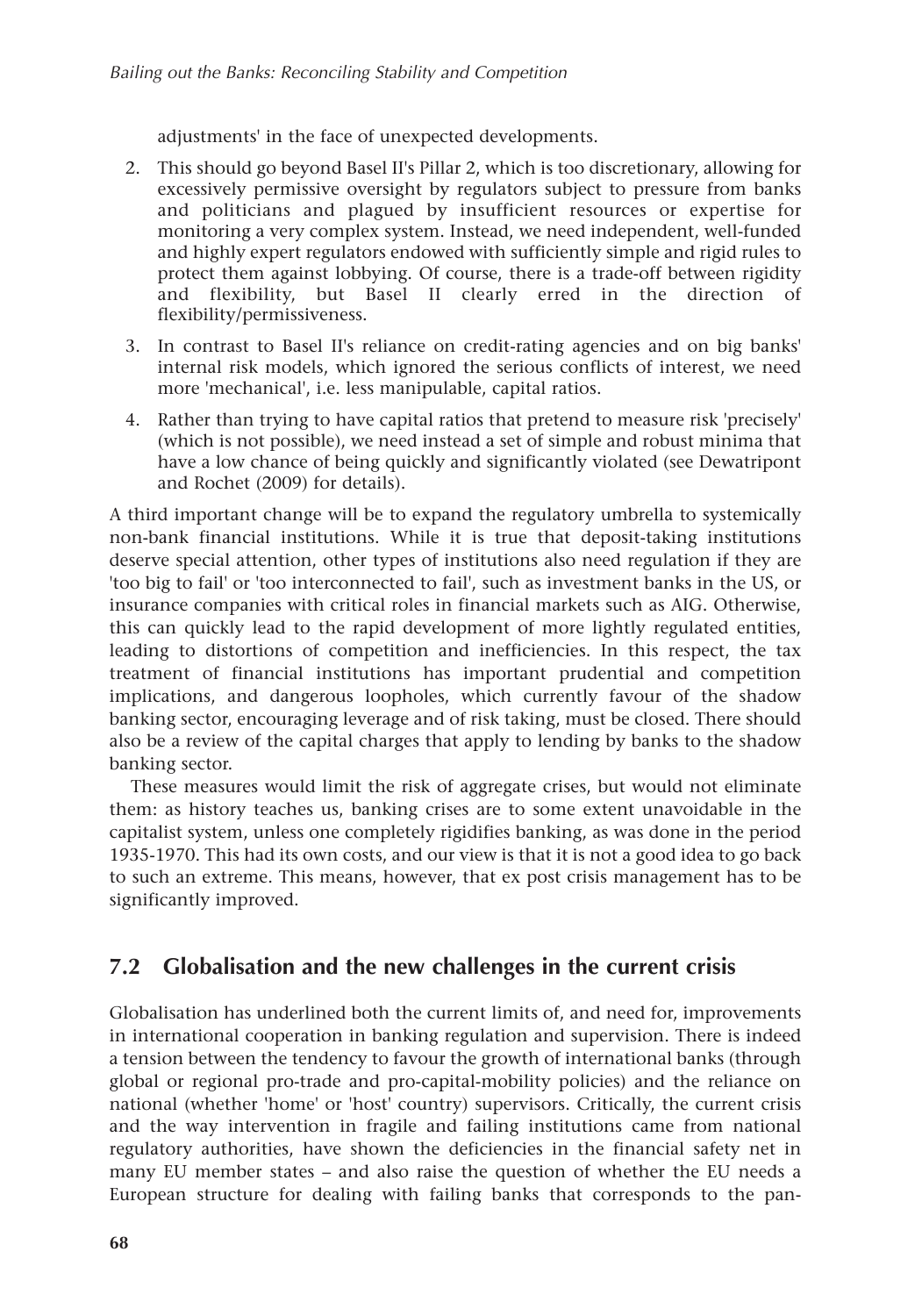European character of the large bank segment within Europe.

Of course, the regulatory/supervisory systems of most G-20 countries have been strongly influenced by the Basel process, initiated in the 1980s by the Basel Committee on Banking Supervision. The aims of this process were essentially twofold: promoting the safety and soundness of the international banking system; and guaranteeing a 'level playing field' by eliminating competitive distortions due to the implicit support provided by some governments to their domestic banks. The Basel process has clearly contributed to the harmonisation both of risk management practices by banks and regulatory requirements across countries, and it was still undergoing important reforms (Basel II) when the crisis hit. $31$ 

The Basel process suffers from two drawbacks:

- 1. its definition of capital ratios has proven inadequate, and has to be reformed in depth. However, the idea that we need harmonised capital ratios is a sound one;
- 2. harmonisation should be extended to the treatment of distressed banks, something which has been absent so far.

Indeed, as Asser (2001, page 3) stresses:

'To protect banks and banking systems against the risk of international financial contagion, bank regulators around the world have embarked on an extensive program of harmonizing prudential banking standards among countries and fostering closer cooperation between national bank regulators. …It is fair to say that, as a result, the principal licensing and prudential requirements written into national banking laws have reached a high degree of uniformity. One of the reasons for this success is that it has been comparatively easy to identify best practices for these requirements. In contrast, little international uniformity of law or practice exists in the area of banking regulation governing the treatment of banks in distress.'

The absence of harmonisation concerning the treatment of banks in distress can lead to several problems, especially since crisis management has to take place under great time pressure. The time pressure is exacerbated by the fact that, in the context of large cross-border banks, the resolution is complicated by the involvement of a multiple of stakeholders across national borders. This does not only imply varying safety net arrangements, but also complicates burden-sharing agreements (an example is the impossibility of agreeing for Barclays to acquire Lehman Brothers, as the burden sharing could not be agreed during the time available between Friday evening and Monday morning). Most importantly, it can distort incentive structures of national regulatory authorities who are accountable to national governments and taxpayers but – as home country supervisors – have to take decisions on banks with large shares of their assets and liabilities outside the home country supervisor's direct jurisdiction.

We discuss in turn here two general issues: the timing of intervention and the available public intervention powers; and the issue of depositor/creditor protection.

<sup>31</sup> The Basel accords were initially designed for internationally active banks, but they have been adopted, after some modifications, by the domestic regulators of many countries.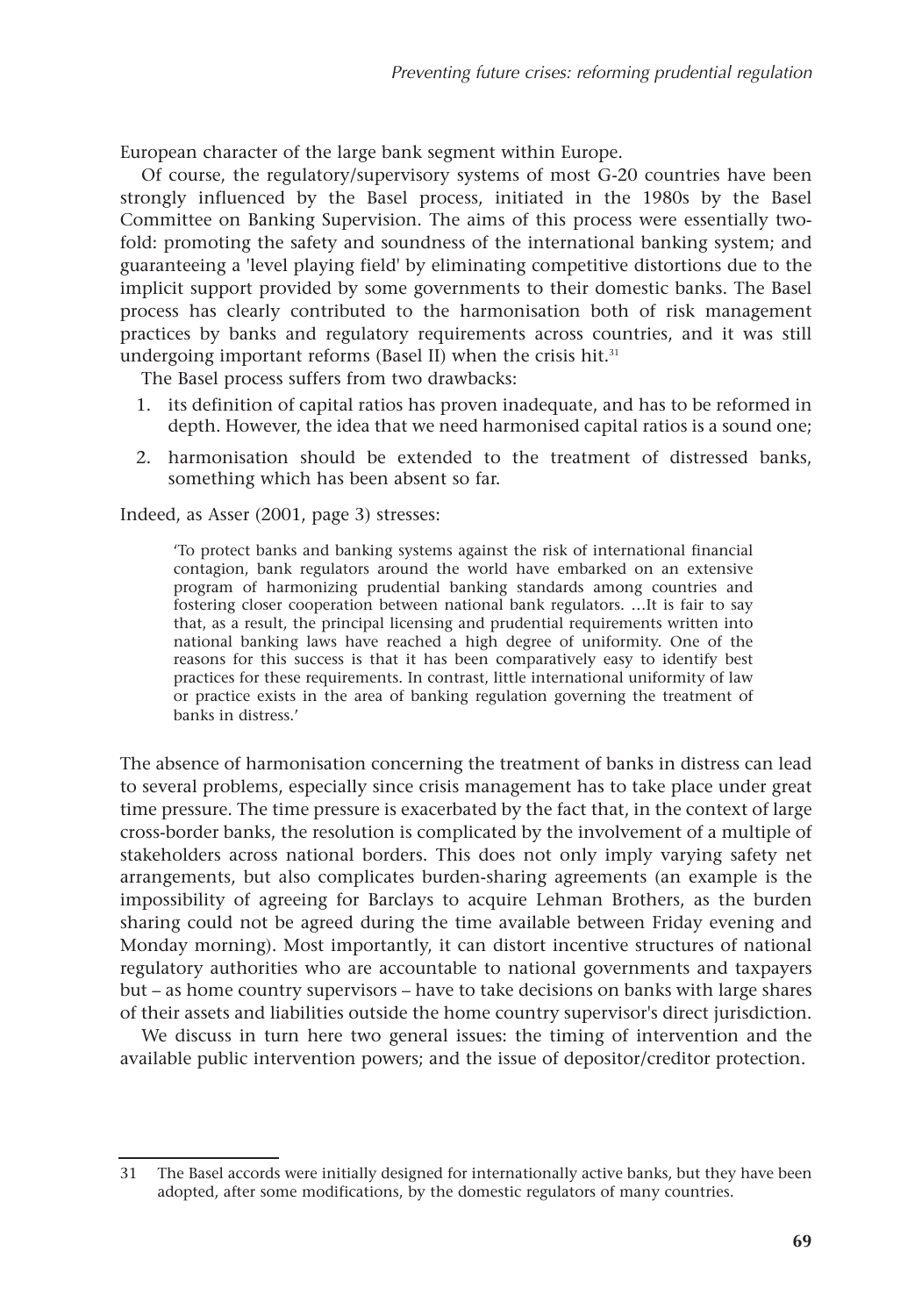#### **7.2.1 Intervention: timing and regulatory powers**

Several episodes of the crisis have revealed that banking authorities of many countries did not have sufficient legal powers to treat banking distress in a timely and efficient way. Moreover, the discretion given to domestic supervisors by Basel II's Pillar 2 proved counterproductive in the management of the crisis, since it exposed them to political pressure and threats of judicial recourse by the shareholders of distressed banks. Generally speaking, it is not really useful to harmonise regulatory requirements for banks if enforcement of these requirements is left to the discretion of domestic supervisors, who act under political and legal constraints that differ greatly between countries.

In fact, a first priority for restoring a level playing field for international banking, and avoiding a race to the bottom in terms of enforcement of prudential policy, is reforming and harmonising bankruptcy laws for banks. A good place to start harmonising bank insolvency procedures would be the US system put in place in 1991 under FDICIA, which is centred around the important notion of PCA, or 'prompt corrective action'. This system has the advantage of starting to address a crisis gradually, classifying banks into five categories depending on (various measures of) capital ratios: well capitalised (capital ratio  $> 10\%$ ); adequately capitalised ( $> 8\%$ ); undercapitalised  $\left( < 8\% \right)$ ; significantly undercapitalised  $\left( < 6\% \right)$ ; and critically undercapitalised  $\left($  < 2%). The first two categories face no restrictions, but the bottom three categories face more and more severe restrictions on actions (e.g. dividend payments, asset growth, acquisitions, and, in the extreme, receivership). The key idea is to allow the supervisor to intervene before things become too bad.

There is broad agreement that PCA has had a beneficial effect (see for example Benston and Kaufman, 1997, and Aggarwal and Jacques, 2001), and there are also theoretical analyses in its favour (see for example Freixas and Parigi, 2008).

#### **7.2.2. Depositor protection**

Another key issue concerns depositor protection. Note that banks, when setting up operations in a foreign country, can go for subsidiaries – which then have legal personality in that country and become national firms – or simply branches, which remain an integral part of the bank. However, as stated for example by Krimminger (2008, page 384), even for branches, deposit insurance rarely extends beyond a country's borders:

'Under most national deposit insurance systems, deposits of domestic branches are insured by the domestic deposit insurance system and deposits in a host country are insured, if at all, by the host country's deposit insurance scheme. Under US law, depositors in foreign branches of a US bank are not insured under the FDIC's deposit insurance and are subordinated to uninsured depositors of the US branches in the distribution of the proceeds from the sale of the bank's assets. Depositors in foreign branches of US banks are covered by FDIC deposit insurance only if the deposit is payable in the US in addition to the foreign branch.'

There are, therefore, clear potential incentive problems facing the home supervisor in terms of consolidated supervision, with the risk of being pressured to 'limit damages' and leaving part of the mess to foreign countries. This can be really dangerous in terms of contagion, so that harmonisation of deposit protection rules is crucial. It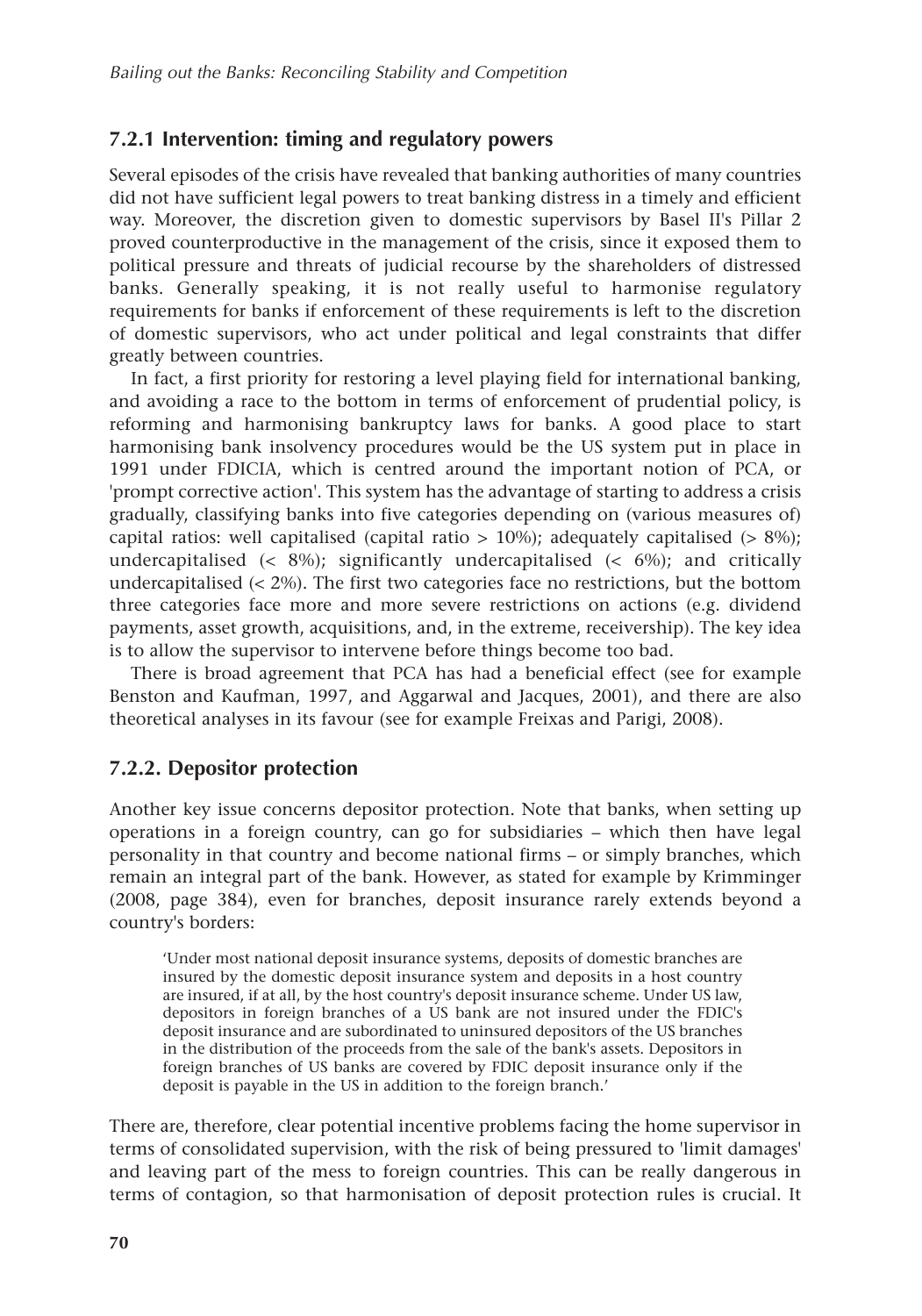seems that some national supervisory authorities already favour moving from branches to subsidiaries, to step around this complication and ensure that deposits held in the country are covered by the national deposit protection scheme. In the UK the Turner Review expressed it thus:

'The FSA will in future be more willing to use its powers to require major international banks to operate as subsidiaries in the UK, to increase capital requirements on local subsidiaries, and to impose other restrictions on business operation. The extent to which such measures can ring fence the local operations of a global bank from the failure of the parent must not be overstated. Even wellcapitalized local bank subsidiaries are likely to face liquidity crises if the whole group is perceived to be in trouble. But even if these arrangements cannot guarantee the survival of a subsidiary if its parent collapses, they can provide better for the orderly run down of the local subsidiary and improve the position of local creditors.'

## **7.3 Requirements for effective harmonisation**

What do the above points imply in terms of harmonisation of supervision and crisis management for cross-border banks? It depends on the types of banks we consider.

If we consider intercontinental relations involving large economies (be they rich or only emerging), the need for coordination is comparatively weaker because: (i) each country has its own 'ammunition' to tackle crises; and (ii) cross-banking relations are comparatively limited, although these have been growing over time, especially with the opening up of banking markets and the spread of risks through securitisation. Where American and European banks are dominant in some emerging economies, there will be coordination challenges.

Moreover, a global supervisor and deposit insurer is most probably beyond reach. Strengthened coordination has to be considered seriously, however, if further integration of the world banking market is desired. Concretely, one could give real powers to a supranational authority like the Basel Committee on Banking Supervision.

If centralisation is considered either impossible or undesirable, one should at least get serious about joint crisis management. The two goals of avoiding contagion and avoiding regulatory arbitrage by banks should be kept in mind. This means harmonising intervention thresholds, as in PCA. Moreover, if domestic deposit insurance is to prevail, whatever the legal form of cross-border banking relationships, it is crucial to think of a more even-handed approach between home-country and host-country supervision. Indeed, the decision of whether to 'save' the bank, and therefore fully protect all its depositors, and under which conditions, should in fact be taken jointly by the various authorities. More generally, in the absence of a supranational supervisor, what is required is an ex ante credible agreement, or MoU, between the various countries about how to share supervisory and deposit-insurance responsibilities. Such a MoU should be as explicit as possible in order to have a chance of functioning in times of crisis (see the difficulties with MoUs in the EU below, however). Once again, there should be standardisation of such MoUs to spread best practices.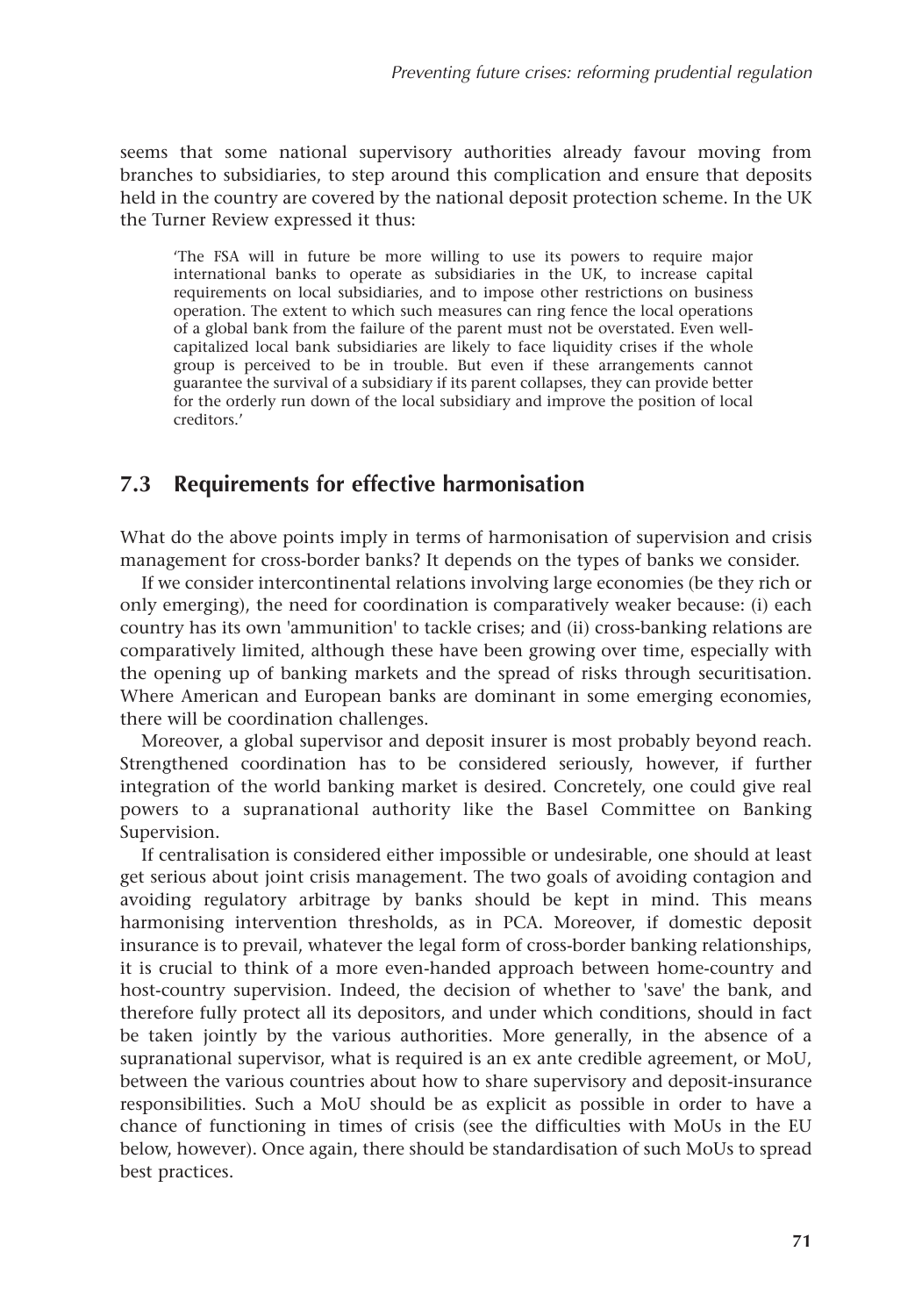## **7.4 Harmonisation in the European Union**

In the European Union, the tension between the prevalence of national regulators and the emergence of cross-border banks, which has been encouraged by the single market initiative, is very significant. $32$  This is particularly problematic because there have been two competing policy rationales over recent years: the first saying that the potential of the single market, and its associated productivity gains, could only be realised through synergies resulting from cross-border mergers; and the second stressing that it is important for member states to retain national ownership of their big banks, for 'strategic control' reasons, or simply national pride motives. This second rationale has also extended to member states keeping sovereignty in bank regulation and supervision.

This conflict had important negative repercussions in the context of the current crisis. Rather than resolving problems at large pan-European banks on the supranational level, resolution has had to be undertaken on the national level, due as much to the lack of *ex ante* burden-sharing agreements as to the lack of any institutional structure to deal with the failure and resolution of large, systemically important cross-border banks. Resolving large banks in a national context also reduces the possibility of private solutions, where the whole or part of the failing bank is sold off to another large healthy bank. Concentrating the resolution on the national banking market makes such a solution almost impossible, and certainly undesirable.

In this respect, what happened recently to the banking and insurance group Fortis is very instructive (see the box below for details).<sup>33</sup> The 2007 takeover battle over ABN-Amro, which was ultimately 'won' by the trio RBS, Santander and Fortis, was hostile and controversial (and, with hindsight, much too expensive for the acquirers); but it was very much in line with the single market programme, since it accelerated crossborder banking ties. However, by breaking up a 'Dutch jewel', it was definitely not popular in the Netherlands. And the question of who should be the lead supervisor of the Belgian-Dutch Fortis was a subject of debate between the two countries. This did not facilitate cooperation between public authorities when the crisis came in September 2008; a crisis which, it is fair to say, the Dutch authorities did take advantage of in order to reassert control over 'their' share of the bank.

<sup>32</sup> Beyond the European Union, whose economic integration is very strong, there is also the case of the many emerging economies that face very significant foreign bank presences. There too, the need for coordination in times of crisis – and in particular 'who takes care of depositors' – is crucial, especially since these emerging countries have more limited means of effectively guaranteeing deposits. A crisis in one such country where depositors would fail to be protected could have devastating effects, by triggering bank runs on other, 'similar' countries!

<sup>33</sup> Also instructive is the case of Icelandic banks and the relation between Iceland (a member of the European Economic Area, even though not of the EU) and UK authorities, for example.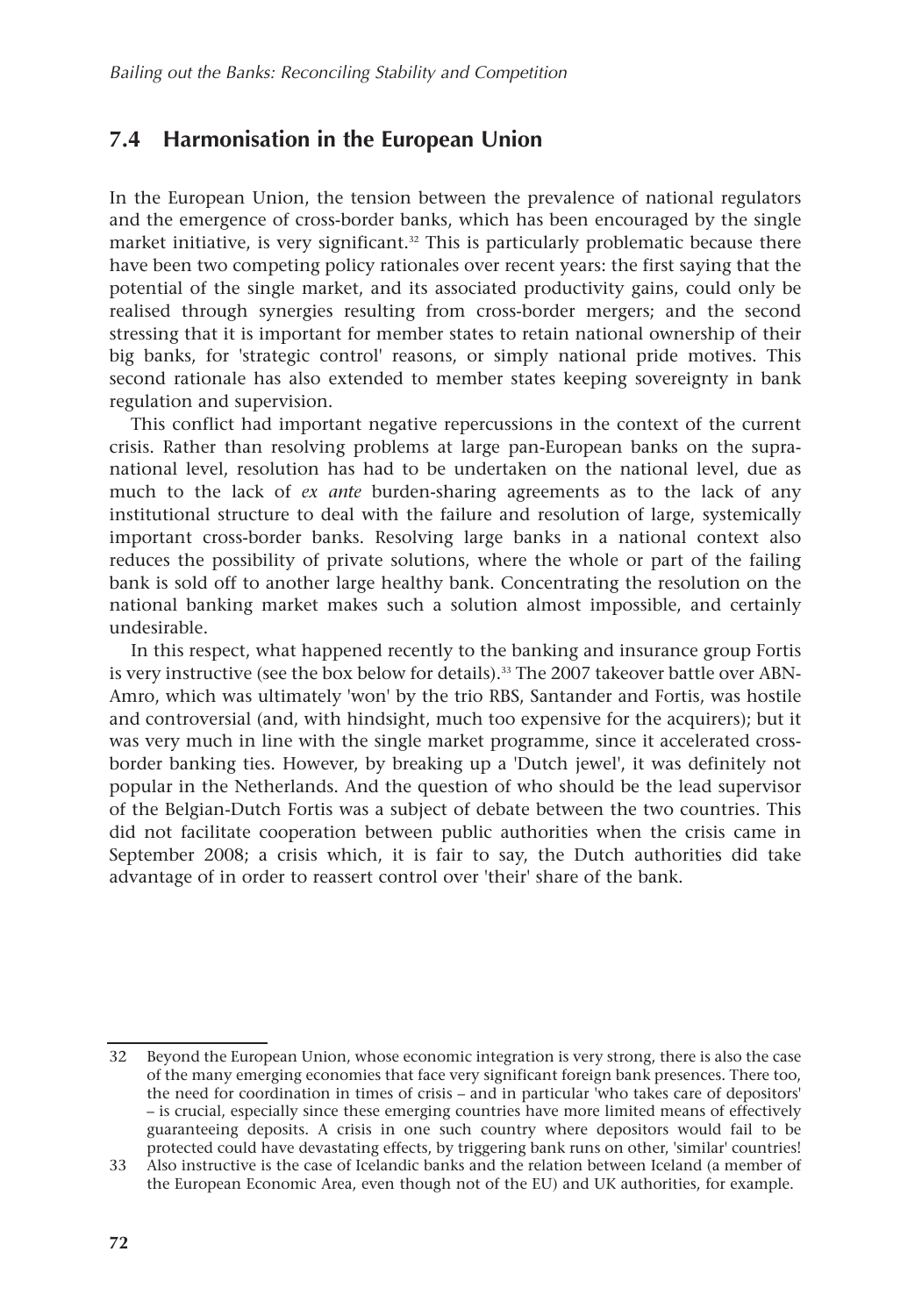#### The Fortis case: limits to international cooperation in rescue efforts 34

In May 2007, together with RBS and Santander, the Belgo-Dutch banking and insurance group Fortis bought ABN-Amro for a record amount (mostly in cash) after a hostile takeover battle against ABN-Amro-top-management-supported Barclays Bank. This offer involved the splitting of ABN-Amro's activities between the three banks, which 'disappointed' the Dutch public authorities. In terms of oversight, Belgium was, and remained, lead regulator of Fortis, despite the importance of the growth in Dutch activities that the acquisition of the ABN-Amro business implied.

For Fortis, the deal was risky, since it involved a price of 24 billion Euros, i.e. more than half its 2007 market capitalisation. It was, however, together with a massive equity issue, overwhelmingly approved by its shareholders in August 2007. Difficulties surfaced openly in June 2008, with the announcement of a new equity issue and the cancellation of dividend payments, both in contradiction with earlier promises, leading to a sharp drop of the stock price and to the resignation of Fortis' CEO in July 2008.

Fortis' weakness proved fatal after the Lehman Brothers failure and subsequent market meltdown. By September 24, interbank lending to Fortis had collapsed and significant deposit withdrawals were starting to take place, prompting the Governments of Belgium, Luxembourg and the Netherlands to agree to a concerted recapitalisation (against equity stakes) on September 28, (amounting respectively to 4.7, 2.9 and 4.0 billion Euros in Fortis Belgium, Fortis Luxembourg and Fortis Netherlands). This agreement failed however to calm the markets, obliging the National Bank of Belgium to keep providing massive emergency liquidity assistance to Fortis in the next days. A second round of negotiations then followed, with the Dutch side buying, on October 3, the Dutch activities of Fortis as well as its ABN-Amro activities, for a combined total of 16.8 billion Euros. The Dutch Finance Minister, Wouter Bos, went on Dutch TV boasting that 'they had managed to buy the better part of Fortis, leaving the worse one to the Belgians'. It was also revealed later on that the Dutch side had never paid the 4.0 billion Euros they had promised on September 28.

After the departure of the Dutch part of Fortis, the Belgian Government managed, after a six-month court battle with small shareholders, to sell most of the remainder of Fortis banking activities to BNP-Paribas.

Just as with protectionism in general, such adverse asymmetric reactions have to be kept under control through a credible set of legal provisions. These should take as a starting point the fact that national supervisors can be expected to be pressured to pursue national objectives, just like public supervisors can be expected to face lobbying by national industry.

However, the current practices are not reassuring in this respect. Indeed, relying on national supervisors (which is currently the case, with consolidated oversight by the home country supervisor supplemented by domestic oversight by the host country supervisor) requires coordination and cooperation that is going to be tested in times of crisis, as the Fortis example demonstrates. Note that the Fortis crisis happened just after the introduction of the European Memorandum of Understanding, which was

<sup>34</sup> See van de Woestyne and van Caloen (2009) and Dewatripont and Rochet (2009).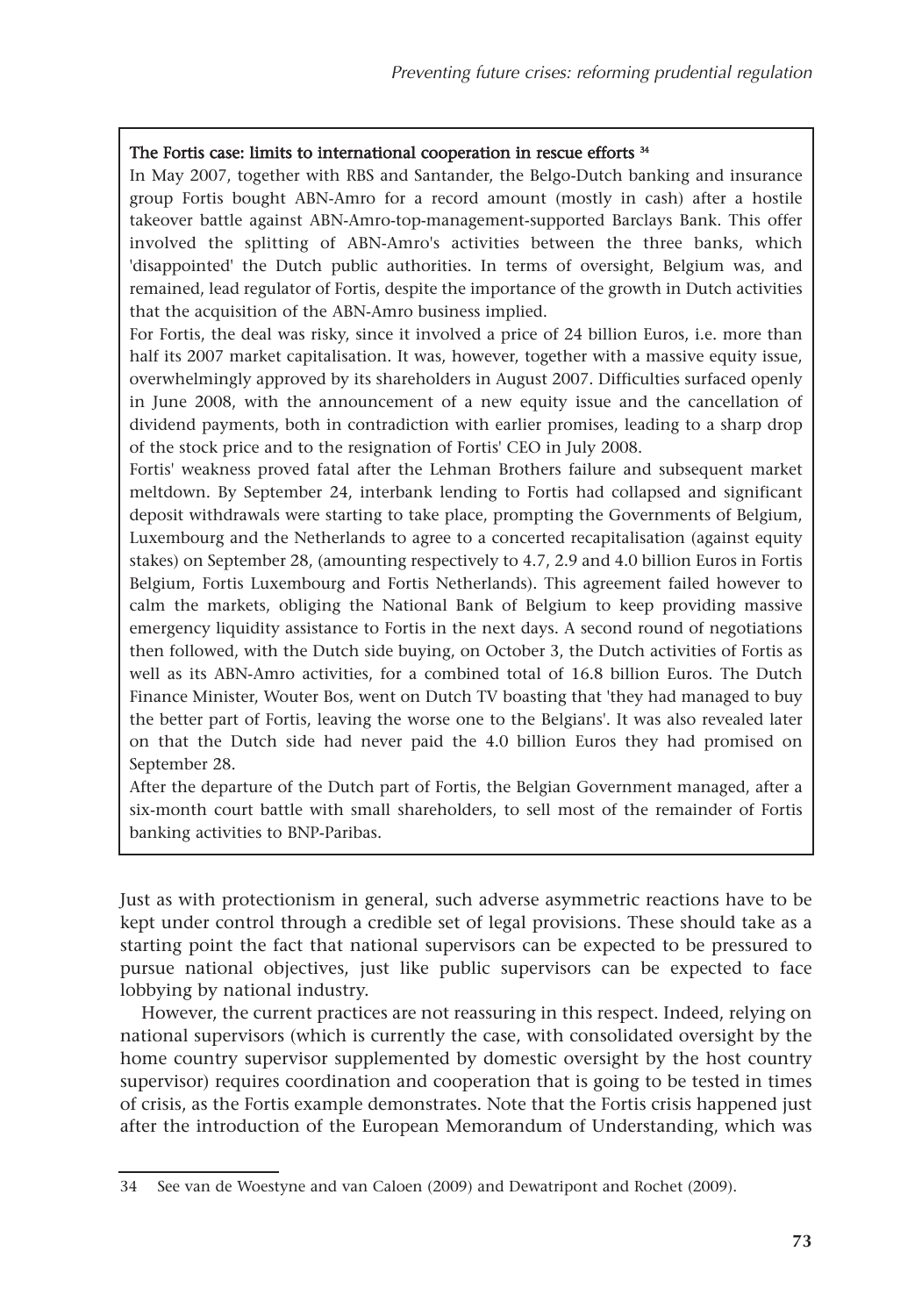meant to promote cooperation in financial stability and crisis management. While this MoU is full of good intentions (on information exchanges, involvement of all interested parties, the pursuit of the interests of the banking group as a whole, 'equity', …), its problem is that it is 'a flexible tool that is, however, not enforceable,' as stressed by Praet and Nguyen (2008, page 371; this is a view also shared by the CEPS Task Force Report, 2008).

## **7.5 The de Larosière report and its follow-up**

These issues have of course been discussed at length in the recent de Larosière report (2009). The report acknowledges the need for better coordination among member states, in order to allow for a well-functioning single market in banking. The report, however, falls short of recommending full centralisation of EU regulation and supervision.

The report discusses many issues linked to the financial crisis. We focus here on those that are relevant for the treatment of distressed cross-border banks:

- 1. The report calls for harmonising crisis prevention and crisis intervention tools (recommendation 13).
- 2. The report calls for harmonised, pre-funded deposit guarantee schemes that provide high, equal protection to all bank customers throughout the EU, and notes that host-country depositors have not always been protected adequately in the recent crisis (recommendation 14).
- 3. The report calls for improved MoUs in terms of burden sharing (recommendation 15).
- 4. The report calls for increased coordination through a European System of Financial Supervision, meant in particular to upgrade the quality of national supervision and harmonise enforcement. It provides a detailed roadmap to achieve these goals.

The report thus recognises the need to harmonise crisis management, as discussed earlier, and recommends steps that will clearly help towards going in this direction. By sticking to national supervisors, albeit increasingly coordinated, the report clearly internalises existing EU political constraints but, however, also begs the question of systemic cross-border crisis management: when deposit insurance funds are exhausted and taxpayers have to come to the rescue of banks, how will one share the fiscal burden among member states in these circumstances? Can we really hope that MoUs will provide credible ways to do this? This remains an open question. One can only hope that vigorous crisis prevention, coupled with substantial deposit insurance premia, would make this an infrequently tested matter.

## **7.6 Beyond the de Larosière report – the new financial supervision structure**

There are two dimensions to what a new structure needs to achieve: ongoing supervision and preparations for crisis management. These have been addressed by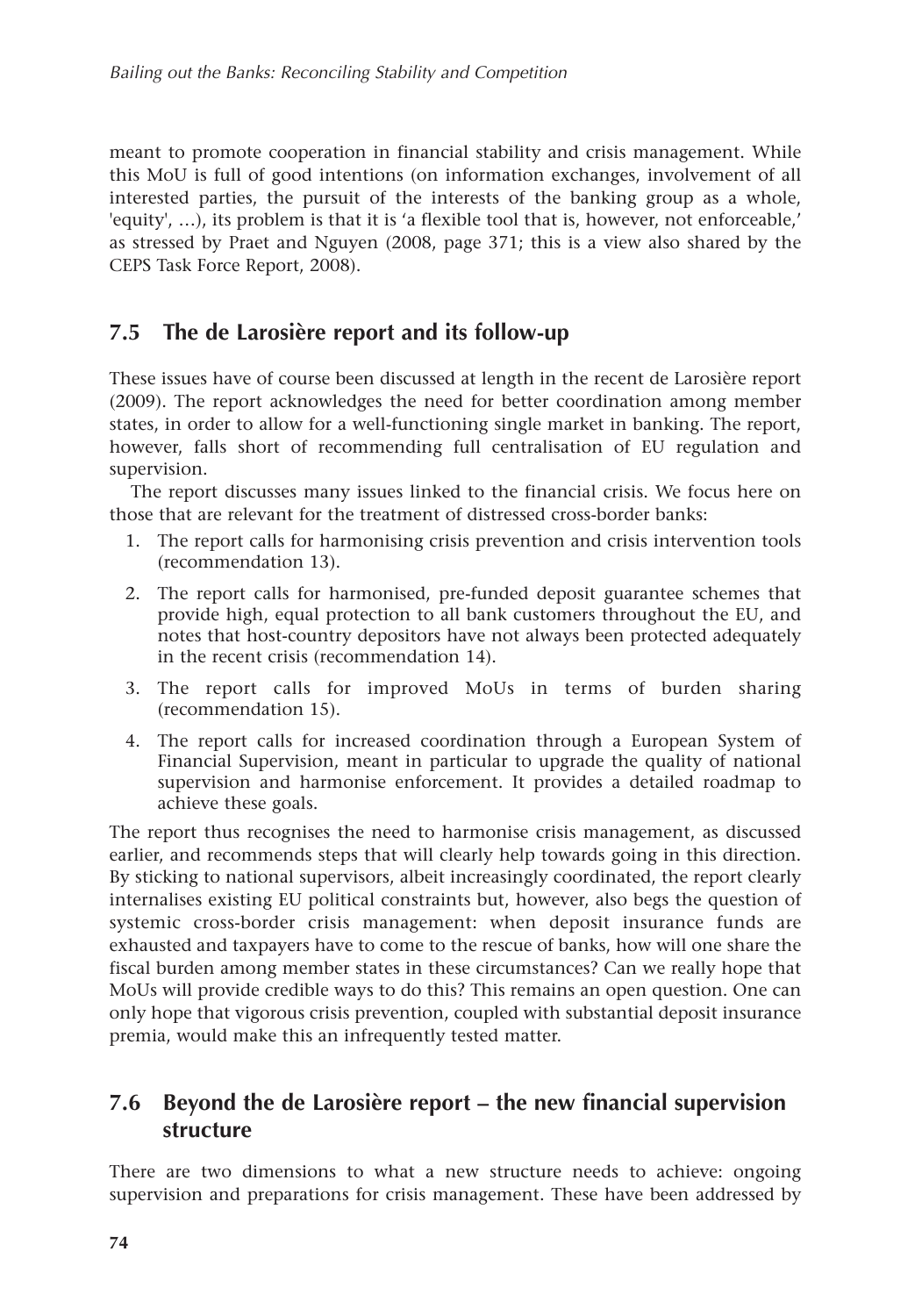two documents, new supervisory proposals issued in September 2009, and a consultation document on Bank Crisis Management issued in October 2009.

Implementing the recommendations of the de Larosière report implies concrete changes in the different European committees, their objectives, their powers and their accountability. This is the objective of the proposals of the European Commission that constitute a clear step forward in its aim to design a new efficient regulatory and supervisory framework. The proposal institutes a microprudential and a macroprudential structure. The European Banking Authority (EBA) proposal is concerned with micro regulation issues, while a complementary text takes into account the creation of a European System Risk Board (ESRB) in charge of macroprudential issues.35 The Bank Crisis Management (BCM) Communication of 20 October 2009 is a consultation document concerned with the way the European framework copes with financial institutions in distress, and points at key issues and opens a consultation on a number of critical questions directly related to the treatment of financially fragile institutions in the light of the recent multinational banks' bankruptcies (such as Fortis, the Icelandic banks).

The EBA proposal is a key document that institutes a European System of Financial Supervisors (ESFS), consisting of a network of national financial supervisors working in tandem with three newly created European Supervisory Authorities that would replace the three pre-existing European coordinating committees. These were the Committee of European Banking Supervisors, replaced by the European Banking Authority (EBA), the Committee of European Insurance and Occupational Pensions Supervisors, replaced by a European Insurance and Occupational Pensions Authority, and the Committee of European Securities Regulators, replaced by a European Securities and Markets Authority. The Bank Crisis Management Communication complements it by adopting a completely different approach addressing the issues that appear understated in the EBA proposal. Still, the difference between a proposal and a communication for consultation should not be underestimated, so it is likely that only a fraction of the consultation ideas will be finally implemented as effective EU legislation.

At the macroprudential level, the ESRB proposal is also a complete break with the past and will allow the monitoring and prevention of systemic risk, thus avoiding the worst effects of a banking crisis to come. In our view, coordination costs between national regulators, both in terms of resources, but perhaps in the context of a systemic crisis more importantly in terms of time, call for a coordinated or centralised intervention and resolution authority at the European level and the new proposals go in the right direction.

As the Pittsburgh G-20 meeting and the de Larosière report pointed out, the recent financial crisis has brought to light the EU's need to build a banks' resolution regime that would create the appropriate tools for intervention and for their effective

<sup>35</sup> In September 2009 the proposal for a 'Regulation of the European Parliament and Council Establishing a European banking authority' (COM 2009/0142) that we will refer to as the 'EBA proposal', was published by the Commission of the European communities. The EU communication entitled 'An EU framework for Cross-Border Crisis Management and the Banking Sector', which we will refer to as the 'Bank Crisis Management communication', complements it by considering an overall framework to cope with the financial distress of European banks.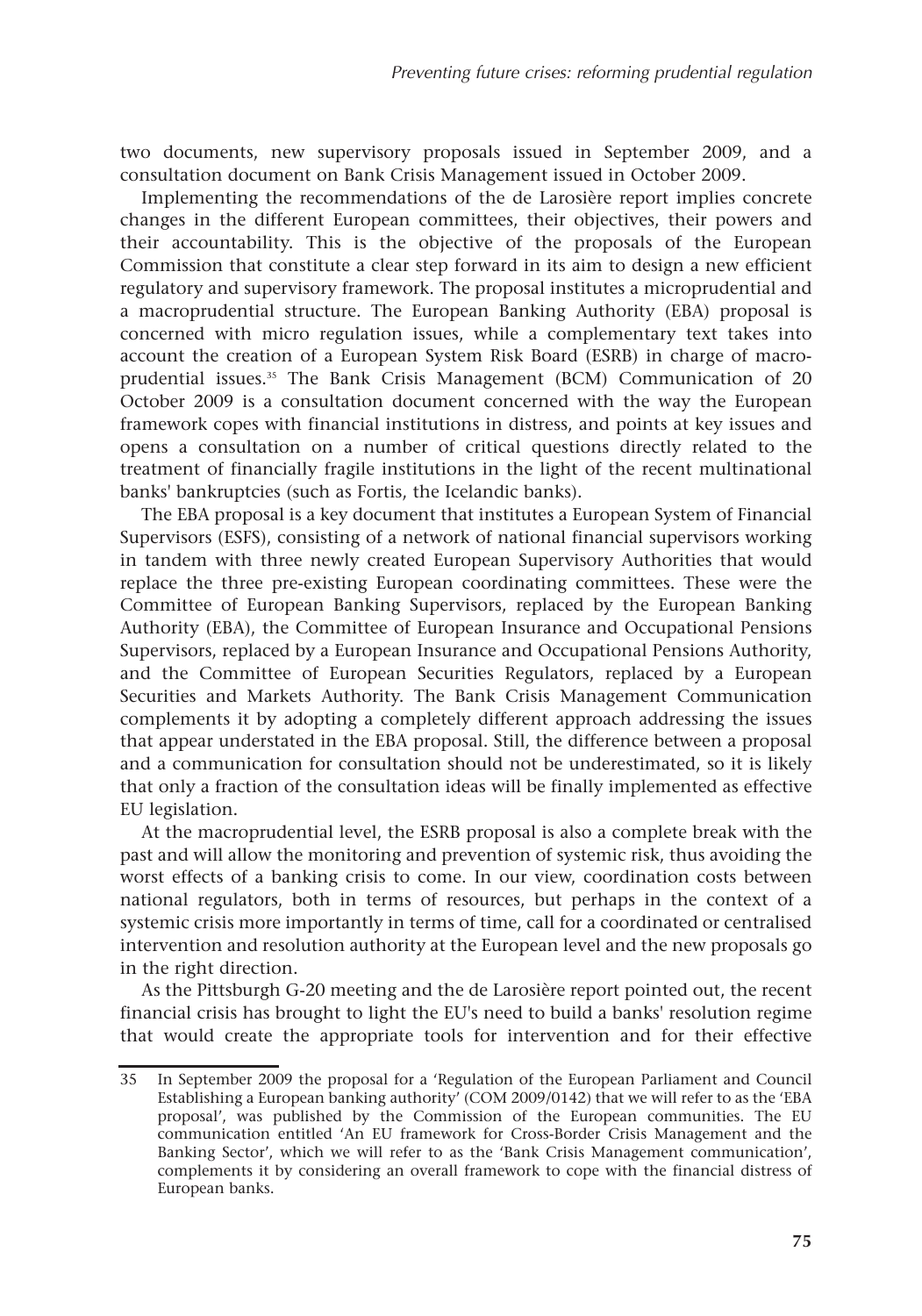coordination. The objective of the BCM communication is precisely to start a consultation process that would pave the way towards the production of an efficient European resolution regime. It addresses three types of interventions:

- 1. 'Early intervention' to cope with financial distress at the initial stage, thus limiting its cost and preventing contagion;
- 2. 'Resolution' covering the managing of a banking crisis; and
- 3. 'Insolvency' addressing the issue of liquidation and assets' sale of an insolvent financial institution.

The document poses some of the main questions that need addressing. First, within the current framework neither the tools for intervention nor the responsibilities for the decision are clearly defined, particularly for cross-border banks. Second, the objectives (i.e. the elements of a cost-benefit analysis) of a bank resolution are not clear. Third, the scope of a bank resolution framework should be clarified, not only in view of the role of non-banking institutions in the development of the US crisis, but also because European banks are often structured as cross-border groups with subsidiaries located in the different member states. Fourth, how will the stakeholders' rights be protected in case of a bank intervention? Fifth, should Europe be endowed with a specific European banks' bankruptcy regime? Answering these questions implies that new institutions should be created, in particular to cope with crossborder banks' resolution.

It is worth adding that there has been much less international convergence towards consensus on crisis management than on supervision in recent years, so it is perhaps unsurprising that the Commission's thinking on this aspect seems less advanced than on supervisory issues at this stage.

#### **7.6.1 The new financial architecture**

#### *The microprudential structure*

The creation of the three European Supervisory Authorities (ESAs) is the direct implementation of Recommendations 18, 21 and 22 of the de Larosière report, urging the creation of a European System of Financial Supervisors (ESFS) as 'a decentralised network' and 'an immediate step-change in the working of the level 3 committees' that should therefore benefit from additional resources, upgrade the quality and impact of their peer review processes, and prepare the ground for the regulation of all major cross-border financial firms in the EU. Eventually, level 3 committees are to be transformed into three European Authorities: a European Banking Authority, a European Insurance Authority and a European Securities Authority. By explicitly stating it, the new proposal is therefore ahead of the de Larosière schedule.

The three ESAs are expected to be independent institutions accountable only to European constituencies, never to the member states, and their decisions will be based exclusively on an overall European view. They are expected to play a key role in generating new regulation, thus continuing and improving the successful procedure developed under the Financial Services Action Plan to adapt European regulation to the lessons of the crisis. With this objective the ESAs will: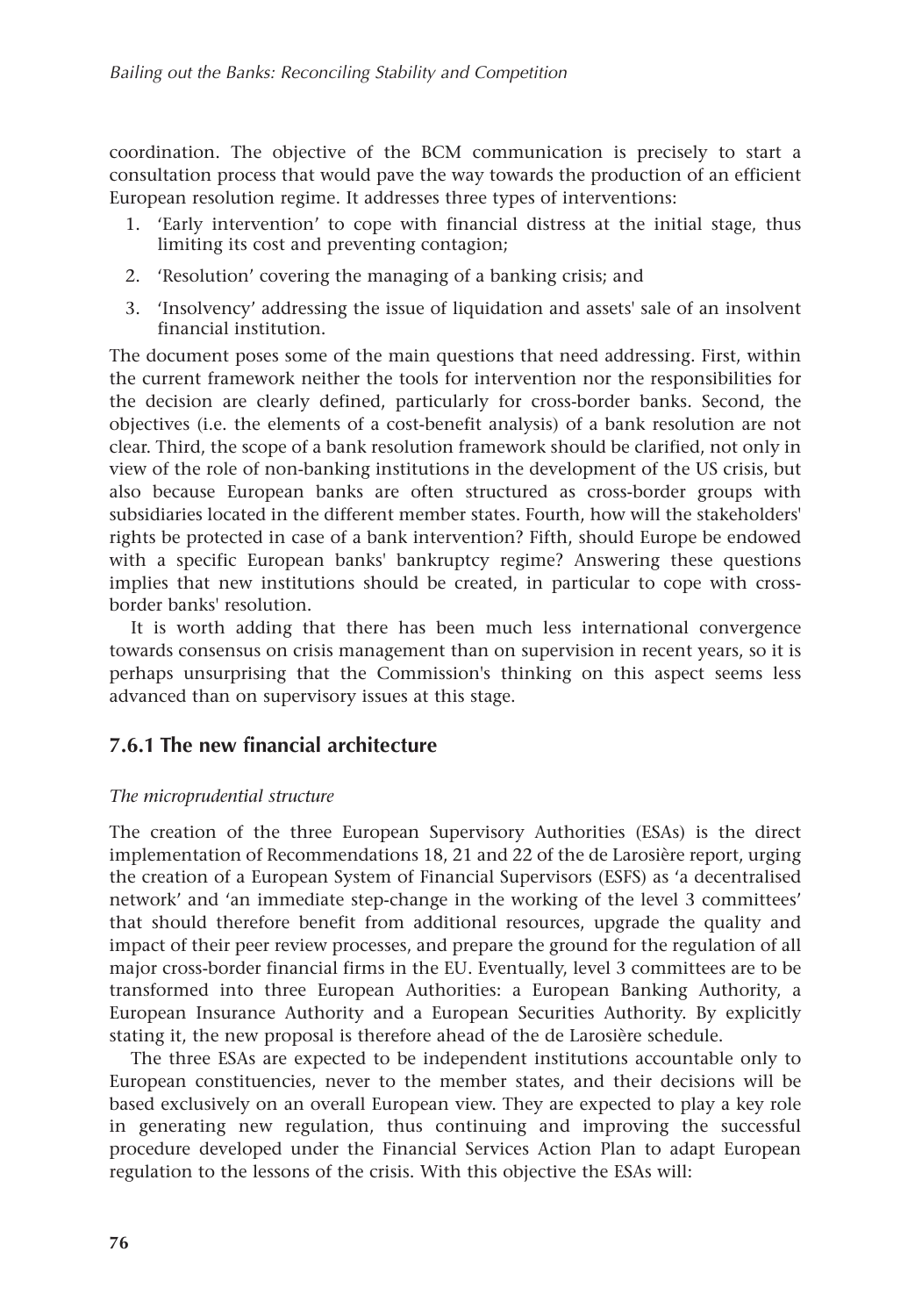- 1. Contribute to ensuring consistent application of Community rules to ensure incorrect or inconsistent application is dealt with quickly and effectively;
- 2. Develop draft proposals for technical standards to help to ensure more consistent rules within the EU, working towards a common rulebook;
- 3. Facilitate agreement between national supervisory authorities, where necessary settling any disagreements, including within colleges of supervisors, to ensure supervisors take a more coordinated approach; also facilitating exchange of information among national supervisors. It is important to emphasise that, contrary to the system of level three committees in place up to now, in the case of a persistent disagreement the European Supervisory Authorities should, through a decision, be able to settle the matter, taking into account the views of all supervisors involved. In certain situations the authorities will be able to take decisions directly applicable to financial institutions, (article 9(6) and 11(4)in the absence of consistent application of community rules, 10(3) in emergency situations);
- 4. In addition, ESAs will have direct supervisory power over credit rating agencies and will have coordination and some decision-making in emergency situations.

The ESAs will also liaise with two other regulatory bodies, the ESRB and the Joint Committee of European Supervisory Authorities

The new structure guarantees the rights of the member states in two ways: first, by the existence of a board of appeal and second by prohibiting ESAs from taking any decisions that impinge on the fiscal responsibilities of member states.

#### *The macroprudential structure*

The creation of the ESRB corresponds to recommendations 16 and 17 of the de Larosière report.36 The European Systemic Risk Board's objective is to identify systemic risks, monitor how financial institutions and regulators intend to cope with systemic risks and to declare the emergence of a crisis if deemed necessary. The mandate of the ESRB is to assess and prevent potential risks to financial stability in the EU, thus enhancing the soundness of the whole financial system. The Central Banks will have a key role in providing the adequate resources and support to the ESRB.

The articulation between the ESRB and the other financial actors is a complex issue. A full disclosure of warnings and recommendations to financial markets is a highly sensitive issue as it could trigger panics in financial markets, and consequently the decision of whether or not to publish will require a case-by-case decision. Consequently, the ESRB announcements and warnings will have to be taken into account by the ESAs and by national supervisors in their supervisory processes: a high probability of an overshooting in the mortgage market by the ESRB should immediately pass down to the national supervisors risk models. Still, the power of the ESRB is of the 'comply or explain' type: the ESRB makes recommendations to the countries concerned. If the countries choose not to act on the recommendation, they have to explain why.

<sup>36</sup> Recommendation 16 states the creation of 'A new body called the European Systemic Risk Council (ESRC), to be chaired by the ECB President, should be set up under the auspices and with the logistical support of the ECB.', and recommendation 17 complements it by stating that 'an effective risk warning system shall be put in place under the auspices of the ESRC and of the Economic and Financial Committee (EFC).'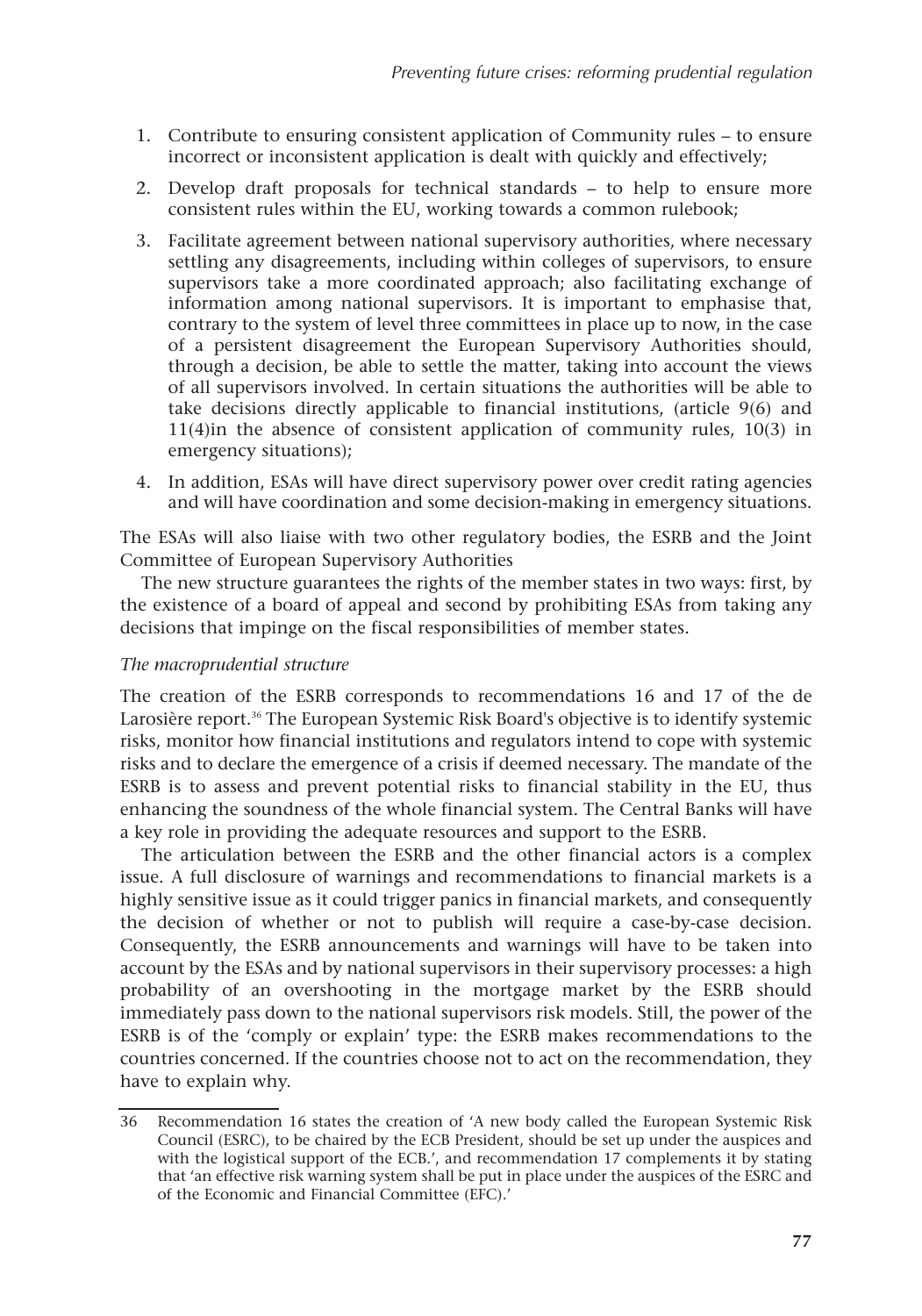## **7.6.2 A step forward**

While the de Larosière report is a comprehensive document, starting from the crisis' diagnosis and going all the way to the necessary changes for European regulation, as carved in its 31 recommendations, its implementation has to distinguish between structural and institutional changes to be implemented in the short run and longerterm objectives to be achieved by these institutions. It is not surprising that recommendations setting the ground for a fundamental review of financial regulation, including key issues such as a complete review of Basel II, a correction of accounting standards, a reconsideration of provisioning rules, and a revision of capital and liquidity regulation, have to be delegated to some more technical bodies, precisely the ones that are created in the proposal. Consequently, the implementation creates a number of independent powerful regulatory bodies with sufficient resources that will be in charge of the longer-term design of financial regulation.

One of the key aspects of the proposal is that it provides the European Supervisory Authorities with the power to settle in case of persisting disagreements among member states. Although, exceptionally, it also allows to intervene directly at the level of an individual financial institution, that will constitute a radical change in European financial regulation. Provided the proposal is not diluted or suppressed in the legislative procedure, in order to protect the interest of some member states, it will be a major change.

The creation of the ESRB is clearly one of the outcomes of the financial crisis. Typically, central banks have financial stability as part of their mandate. Still, with the increasing complexities of a developed financial environment, the task of measuring, monitoring and preventing systemic risks is beyond the typical functions of central banks and requires accurate, reliable, timely information on both the business cycle and the financial system resilience. So there has been a firm consensus on the need for such an institution. Whether a systemic risk committee or board should be part of the Federal Reserve or not, has been discussed in the US as a possible Armageddon between a too powerful central bank and financial institutions chained to their yoke, and has taken the politicians' and media's fancy. In our view, as the ESRB will have access to the same culture, the same information base and the same human capital as the central bank, it has to be part of it. If the resulting institution is then 'too powerful', the problem is about its governance, not about its structure, as that results from obvious economies of scope.

The only related relevant question is whether the decisions of the ECB and of the ESRB are taken by different bodies. This depends upon two considerations: first, how close are the objective functions; second, whether it is best to have monetary and prudential policy in the hands of a unique institution or in several. Extant evidence seems to point out the benefits of having separated institutions in normal times. Thus, for example Goodhart and Schoenmaker (1995) point out the conflict of interest between a countercyclical monetary policy and a procyclical prudential policy: as lender of last resort the central bank may feel compelled to bail out banks with low interest rates if this is necessary to prevent a systemic crisis, even if the business cycle calls for a more restrictive monetary policy. Still, the central bank's role as lender of last resort since the beginning of the crisis, and in particular since the Lehmann crisis, has shown that there are important benefits in a coordinated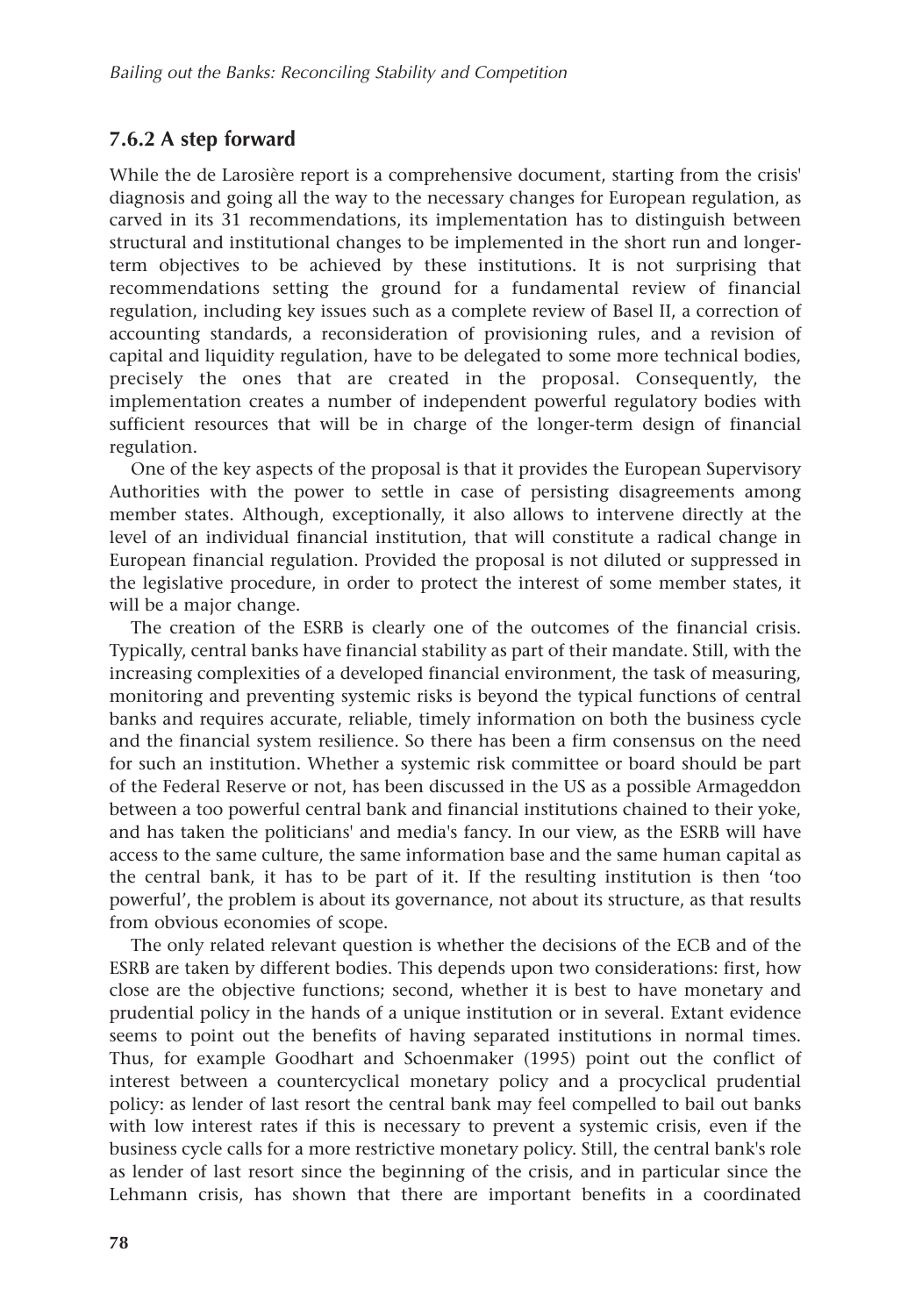aggressive quick response from central banks, so that the ESRB and the ECB should be ready to intervene jointly in case of crisis.

### **7.6.3. Snags along the way**

There is a clear consensus on the objectives of the regulatory reform, namely the creation of a resilient, efficient, sound financial system. Consequently there are three issues we have to consider: (i) Are the priorities the right ones? In other words, when there are trade-offs to be considered, are the choices made the most consistent ones; (ii) is the institutional setup created well suited to meet the objectives?; and (iii) are the benefits to member states sufficient to make up for their loss of power, so that they will not block the legislative procedure or fight its implementation and enforcement?

#### *Setting priorities*

A preliminary caveat is that the new financial architecture reflects more a natural sequencing (the creation of ESAs and the ESRB should come first) than priorities. Still, there are some reasons for concern. Our report has identified three critical areas of financial regulation to be redesigned (macro-prudential, strategic and LCFI), and three priorities (an EU deposit scheme, bank-specific bankruptcy procedures and cross-border bailouts). Our overall concern is the same as stated in the de Larosière report in its Avant-Propos 'Towards effective crisis management procedures' (p.4). Also, the bank-specific bankruptcy procedures and cross-border bailouts we advocate, correspond to Recommendation 13 and 15 of the de Larosière report. $37$  Coping with these issues requires different levels of coordination.

As these objectives seem to be indisputable, it is disappointing, and even a source of concern, to see that the words 'bankruptcy', 'too big to fail' or 'LCFI' do not appear in the text of the EBA proposal. The lack of a different treatment, as between LCFIs and small non-systemic banks, which is one of the lessons of the crisis, is not acknowledged. It seems clear that the difference among systemic and non-systemic financial institutions should in fact be acknowledged and that the two types of financial institutions should be treated differently from the outset, as in case of trouble, the large ones will be bailed out while the small ones will be liquidated or taken over. Yet, at this stage, all financial institutions, whether purely national or cross-border, systemic or not, are treated under the 'one size fits all' principle. Of course, it could be argued that the Bank Crisis Management Communication is intended precisely to solve these issues. Indeed, these are at the core of the consultation. Yet the consultation is quite a preliminary step in the process of

<sup>37</sup> Recommendation 13 states *'- without pre-judging the intervention in future individual cases of distressed financial institutions, a transparent and clear framework for managing crises should be developed;*

*<sup>-</sup> all relevant authorities in the EU should be equipped with appropriate and equivalent crisis prevention and crisis intervention tools;*

*<sup>-</sup> legal obstacles which stand in the way of using these tools in a cross-border context should be removed, with adequate measures to be adopted at EU level.'*

Recommendation 15 states *'In view of the absence of an EU-level mechanisms for financing crossborder crisis resolution efforts, member states should agree on more detailed criteria for burden sharing than those contained in the existing Memorandum of Understanding (MoU) and amend the MoU accordingly'.*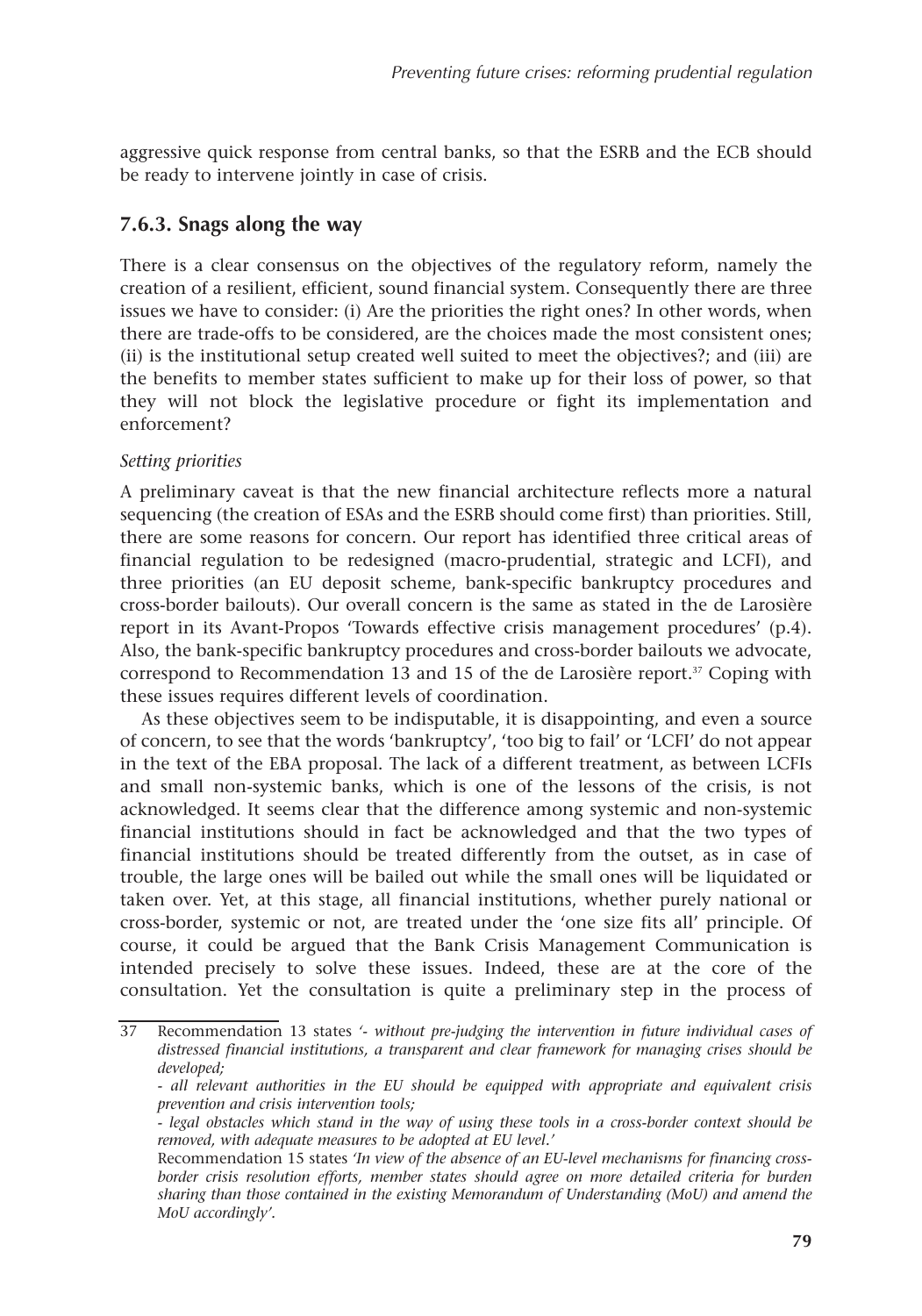generating a European agreement that will actually be implemented.

In fact, the newly established committees are born with two objectives: European consistency and integration on the one hand and the creation of a new post-crisis financial regulation on the other. The two objectives are not incompatible, but the priority could be dangerously biased towards European financial integration, as the ESAs are the continuation of level 3 committees and, in any case, pursuing financial integration will dilute the enhanced regulation and supervision objective. Of course, once these committees are in place we may expect they will swiftly and efficiently produce a new framework for financial regulation. Yet, this may be too optimistic a view, and the respect of every single national specificity may put a damper on the process.

The proposal is also vague on the supervision and coordination of colleges of supervisors, and while 'building a common European supervisory culture' goes in the right direction to avoid conflicts, the resolution of conflicts among national supervisors, that will doubtless arise, is not addressed.

Finally, regarding the effective power of intervention in individual financial institutions, this will only occur at the end of a long bargaining procedure with national supervisors, and, as any bank rescue or liquidation has important fiscal implications, the theoretical power of intervention may be in fact watered down.

Regarding the Bank Crisis Management consultation, although it is both speculative and premature to predict how it will turn out in terms of specific legislation, there are a number of issues that raise some concern.

- 1. First, the distinction it is based upon considers three stages for a distressed financial institution: early stage; bank resolution; and insolvency. When confronted with actual bank crisis management situations, this distinction should be questioned. Indeed, once a financial institution is in distress, the information it provides to the supervisor is often incomplete, biased or even simply inaccurate. Consequently, the supervisory authorities cannot distinguish clearly between the three stages. Consider, as an example, the Fortis case: in our view there was no 'early stage' and the distinction between bank resolution and insolvency depends upon how much capital the treasuries of the involved countries stood ready to inject. So a much better distinction would be simply to consider two stages: contingency planning stage; and financial distress. This would then allow the understanding that the living will is not something to be prepared once an institution reaches the 'early stage', but a contingency planning exercise to be regularly updated.
- 2. The communication is correct in emphasising the fact that: '*In their responses to this crisis, member state authorities have tended to ring-fence national assets of a cross-border group and apply national resolution tools at the level of each entity rather than seek a group-wide solution*.'(p.8). This is indeed a key issue that the EU and, more generally, any cross-border banking regulation has to address: in case of bankruptcy should all assets and liabilities be considered jointly (universality of the bankruptcy), or should they be considered on a country-by- country case (territoriality)? Of course, if the EU wants to foster an integrated market for financial services, universality has to be implemented and ring-fencing of national assets should be abolished. Otherwise the definition of the claims on a bank will be different depending on the country of residence, as foreign stakeholders will be discriminated in case of restructuring. This point is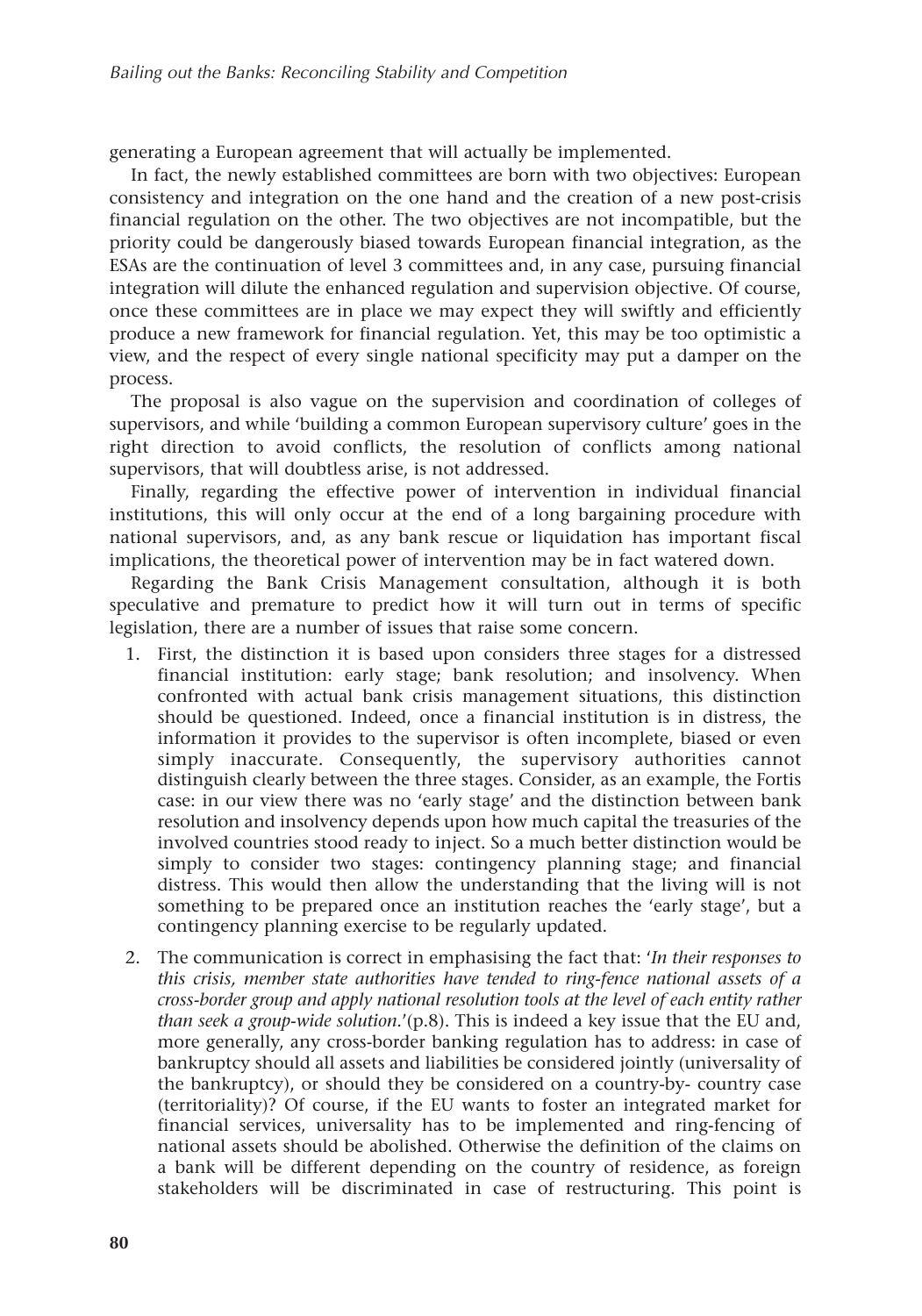considered in a very timid way in the consultation document ('Burden Sharing', p.15) when it asks the question: 'Is establishing ex-ante crisis funding arrangements practical?' In our view, if one is to take the financial integration objective seriously, the question should not be whether we need an ex-ante arrangement for burden-sharing, but rather how it should be structured. 'Living wills' have an important role in this context. Not only should they make it possible, where necessary, for financial institutions to fail in an orderly manner, thereby posing less of a threat to the stability of the financial system, but they should also make possible burden-sharing arrangements that are less discriminatory and less anti-competitive than in the case of those that are introduced in a hurry, mid-crisis, thereby leaving a less adverse post-crisis legacy.

3. A third query regarding the Bank Crisis Management consultation is whether it considers the efficiency dimension of crisis management. We have reviewed the issues involved in a bank bankruptcy in Section 4 and, in particular, have argued in 4.2.2 that a revaluation of liabilities was the efficient way to go. The Bank Crisis Management proposal considers rather that 'living wills' constitute an interesting proposal, but this restructuring of assets is not considered in a context of a contingent redefinition of liabilities' holders rights that would encompass a richer class of contracts, where living wills, reverse convertibles, debt equity swaps, bridge banks and good bank/bad bank are jointly considered (although the BCM consultation does indeed consider the issue of a '*harmonized EU insolvency regime for banks*'). The efficiency gains will come from such a restructuring. So, from an efficiency point of view the issue is: first define a consistent European bank bankruptcy code (something that may be implicit in the consultation question '*Is integrated resolution through a European Resolution Authority for banking groups desirable and feasible?*' (p. 14)). Then, once the efficient bankruptcy code is agreed upon so that the expected recourse to taxpayers' funds is minimised, the issue of burden sharing can be easily addressed. It is unfortunate that these two questions are not prioritised, because then it is clear that foreign taxpayers' money cannot be used to substitute private domestic funds, as would happen if a bank's bailout benefits its shareholders.

#### *Is the institutional set up the right one?*

The ESFS is a decentralised network, implying two possibilities:

- 1. The ESAs could be the key institutions, in which case, the ESFS is weak and supervision and regulation do not encompass the whole financial activity of an institution (i.e. shadow banking). In this case, regulatory arbitrage using the next wave of financial innovations could bring in regulatory arbitrage. Because of the existence of ESAs in the past as independent committees, the proposal seems to emphasise the role of each of the three ESAs rather than, as suggested by the de Larosière report Recommendation 18, that considers the ESFS as 'a decentralised network'. As the network dimension is vague, there is a concern that the lessons of the crisis about the importance of shadow banking and overarching banking regulation might be lost.
- 2. The ESAs themselves are weak, as national supervisors dominate the decisions. As national regulators have to take care of the interests of national institutions,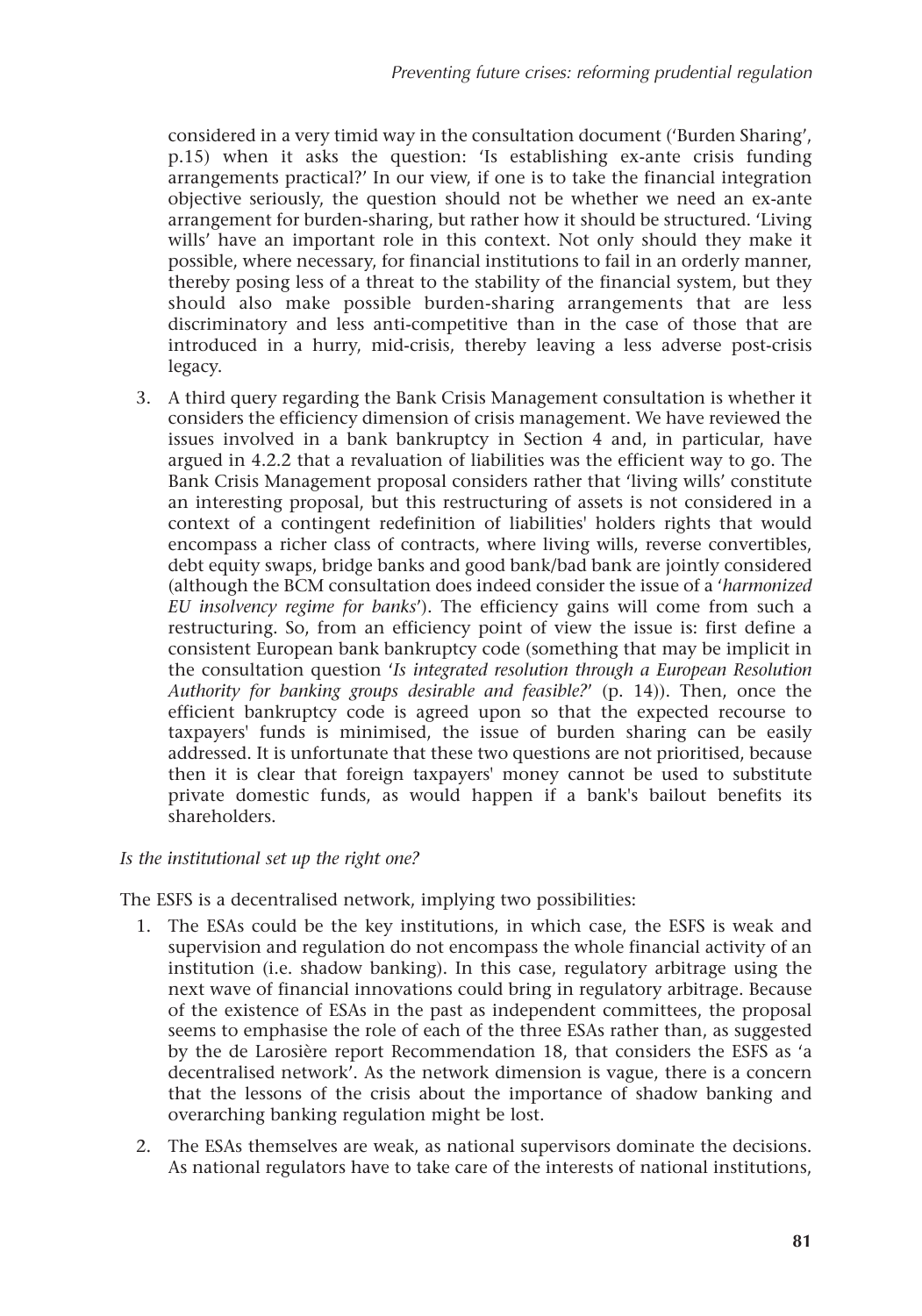there is, to some degree, the risk of regulatory capture.

Regarding the role of the ESRB and its reliance on the 'comply or explain' principle, a clear concern is that it may only work in a context where the objective function of all national regulators is the same and conflicts are a minor issue. Prior to the crisis there were clear signs of excessive credit growth that were picked up by central banks, but these did not translate into the supervisors' credit risk models, even within a given state. So, when adding the complexities of multi-state games one may ask: why would it be different? In our view the ESRB should have more authority over the regulators/supervisors so that its warnings are immediately taken into account, whether in the risk models or in the loan loss provisions of any single financial institution.

In addition, the principle of 'comply or explain' is not a very strict one. The 'comply or explain' principle limits the power of the ESRB, as the explanation need not be satisfactory to the regulatory authorities. As mentioned, its enforcement implies that some third party fully accepts the explanation as a legitimate one, so that enforcement is difficult whenever there are conflicting, zero-sum game type of positions, as it will be 'strategic' explanations that will be provided. If this is the case, the ESRB will inform the Council of Ministers. Still, this will delay and possibly dilute the intervention of the ESRB. A more radical approach is the 'in or out' approach where every institution, not the state, chooses whether to comply with a highly restrictive level of uniform regulation and supervision or a lower level of the national idiosyncratic one. This is how the concept of 'internationally active bank' in Basel II is used as a self-selection mechanism by countries and financial institutions. It implies *ex ante* equal treatment and different levels *ex post*. As of now this is unfortunately not considered, and its European implementation may be difficult.

#### *The political economy of centralised regulation*

As the mandate of each of the national supervisors is to develop efficient financial markets in its own country, reaching a European agreement concerning financial regulation will be possible only when it does not threaten each country's financial market and institutions. Whenever some countries are to lose from a change in financial regulation, we have to expect the outcome to be the result of conflict resolution, not of efficiency considerations. This is how, according to the *Financial Times*: 'Britain has been anxious to protect the City of London's dominant role in financial services and was reluctant to cede oversight of financial services to Europe.'38 Applied to cross-border financial institutions, this means that colleges of supervisors will be trapped into inaction and as each national supervisor depends upon its own country resources, this may lead to the politicisation of any bank crisis resolution, as recently proven by the Fortis case. So, it is hardly surprising that on December 11th, Mr Trichet told the European Parliament that he did not see the new European Union system as the 'first-best' solution.

Regarding the Bank Crisis Management consultation, it will be even more controversial than the EBA proposal. Indeed, the former implies a commitment to use part of one country's taxpayers' money to rescue another country's financial institution. Consequently, reaching a compromise on burden sharing will definitely

<sup>38 &#</sup>x27;EU strikes deal on new financial sector watchdogs', *Financial Times*, Dec. 3rd 2009.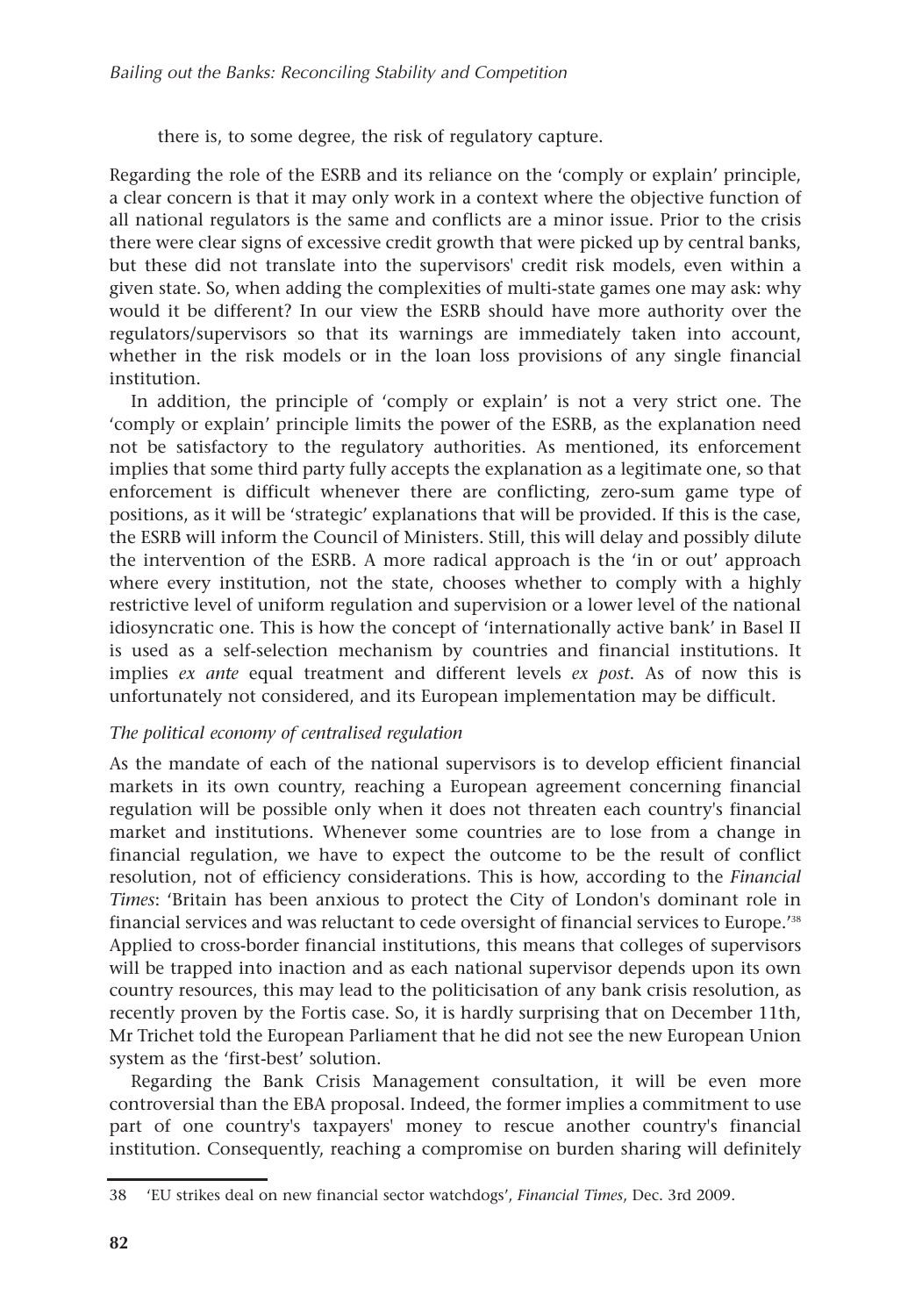be much more difficult.

The alternative of a European-level regulatory and supervisory authority for large pan-European banks, such as hinted at in the Bank Crisis Management consultation (p.17) would have the advantage of minimising coordination costs and enabling rapid intervention. The institutional framework suggested by the Larosière report seems to address some of the coordination failures and incentive distortions discussed above. It thus addresses the lack of an institutional structure for resolution of large Pan-European banks. However, this alone does not address ex ante the burdensharing challenges in case of a large pan-European institution. Further, it is not guaranteed that such a coordinating institution can ensure proper information exchange and rapid decision taking in times of crisis. So, there is the risk that what is economically efficient and meaningful may not be politically feasible. However, it is important to stress the crucial need for much stronger coordinated mechanisms of enforcement than exist now whenever two territories face significant cross-border banking relationships.

This need for a stronger regulatory structure is also apparent at the level of deposit insurance, a point that is not mentioned in the proposal. A more radical solution would be to move towards an EDIC (European Deposit Insurance Corporation) model, similar to the FDIC in the US, which does not only have the regulatory and supervisory authority, but also the necessary resources to intervene and resolve large failing institutions. Such a European-level regulatory authority would be financed with levies on the large pan-European banks it regulates and supervises. Being at the supra-national level, its political independence might be more easily guaranteed than that of national supervisors. One shortcoming might be that supranational supervisors are more distant from the supervised banks and have more limited access to 'soft' information about them.

One concern on the funding side might be that by taking large banks out of national deposit insurance schemes, these schemes would lose valuable funding sources. This problem can be circumvented by forcing large pan-European banks to contribute to both national and the EDIC deposit insurance funds, with certain ex ante agreements on pay-out sharing between both schemes. Such a construction would also have the advantage of taxing banks for becoming pan-European and toobig-to-fail.

Another issue is whether the ECB should take on the responsibility for the EDIC, or whether it rather should be an independent institution. There are both incentive and political economy considerations to be taken into account here. First, combining responsibility for monetary and financial stability in one institution might lead to well-documented incentive conflicts (Kahn and Santos, 2005). Secondly, there are political concerns about a too-powerful ECB. The decision to keep bank regulation and supervision on the national level was partly driven by the political intention to keep the ECB's power limited. Establishing a separate EDIC, however, might not be possible without changes to the EU treaty, an almost impossible undertaking in the current political environment.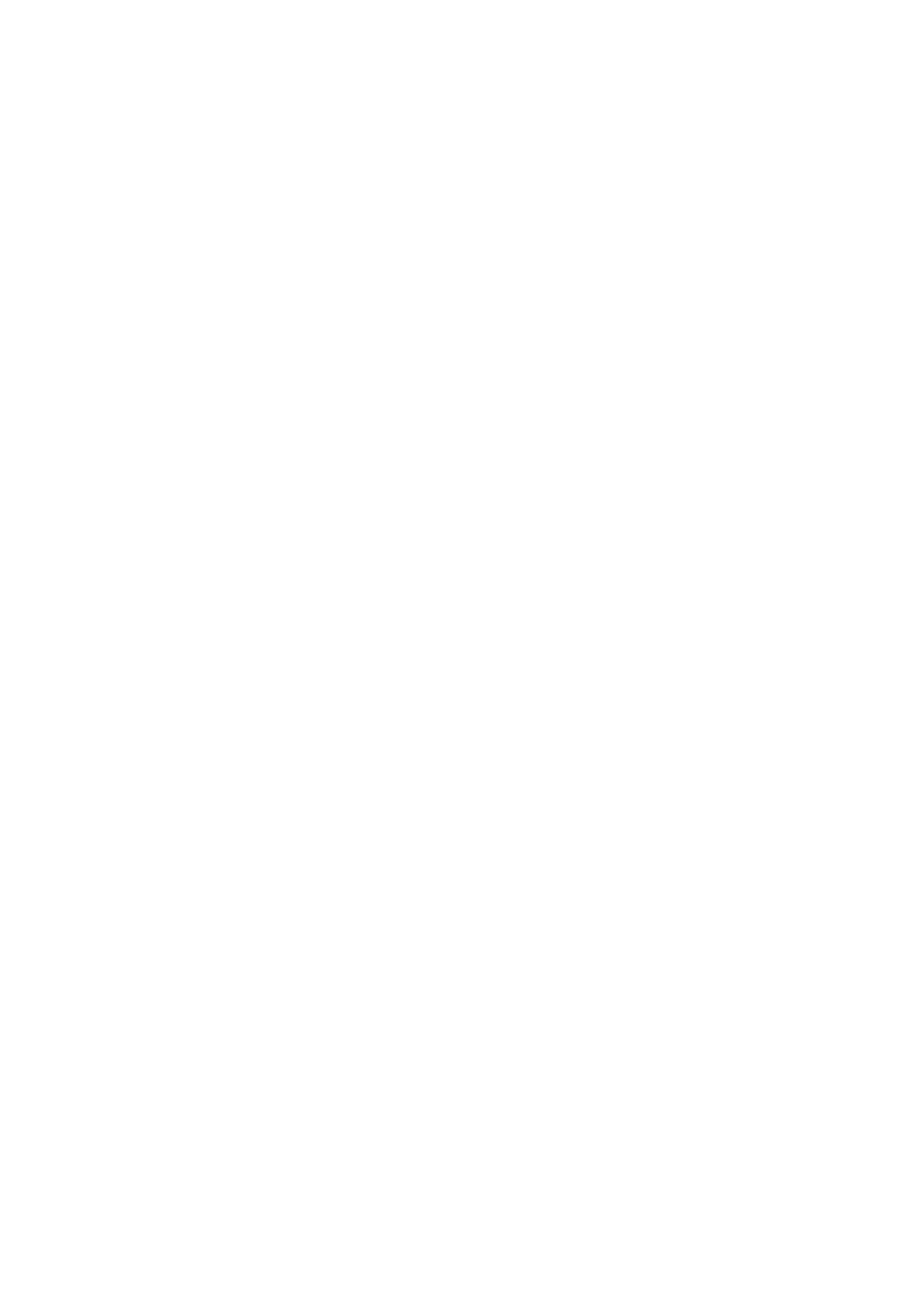## **8. Conclusions**

The main lessons of our Report were summarised in the Introduction. Let us end by stressing what lies ahead at the time of writing.

First, as far as competition policy is concerned, authorities had to 'put out fires', that is, try to protect competition while allowing for the need for urgent action to respond to the financial crisis. We see two key tasks ahead:

- 1. Many changes have taken place in a very short time, with significant sectorwide competition implications in some cases. These cannot be seen solely through the lenses of state aid control. It would therefore be extremely useful to conduct a thorough sector enquiry, led by DG Competition itself and/or by some of the national authorities. Indeed, the European Commission's last sectoral enquiry into retail banking was completed shortly before the financial crisis erupted, making its conclusions outdated almost as soon as they were published.
- 2. This first task assumes that banking crises will not return in the near future, so that a 'normal' sector enquiry can be performed. We cannot hope, however, that crises will never come back again at all. Preparing bank-specific state aid control guidelines for these circumstances is therefore necessary. We hope that the principles developed in this report can be useful in this respect.

Second, there is of course a lot of work ahead concerning prudential regulation:

- 1. Some of the issues apply in every country in the world and require broad coordination to ensure an international level playing field. Given, moreover, the highly technical nature of this matter (think of business-cycle-specific capital ratios or accounting rules, for example), reform cannot happen overnight. It is, however, extremely important not to let the momentum for reform fade and bank lobbyists block attempts to make the system safer just because they might reduce bank profits.
- 2. This latter problem is present too as far as EU-specific issues are concerned. The follow-up to the de Larosière report is promising. But we have stressed a number of remaining weaknesses. Policymakers are aware of many of those. It will nonetheless require work, and political resolve (with respect to both bank lobbies and national self-interest), to make European banking safer and better able to deliver sustainable growth for Europe.
- 3. Reforming bank resolution frameworks should top the agenda for regulatory reform; within Europe it is critical in order to maintain a single financial market. Reform efforts at the level of the European Commission should therefore focus on creating the necessary institutions and burden-sharing arrangements.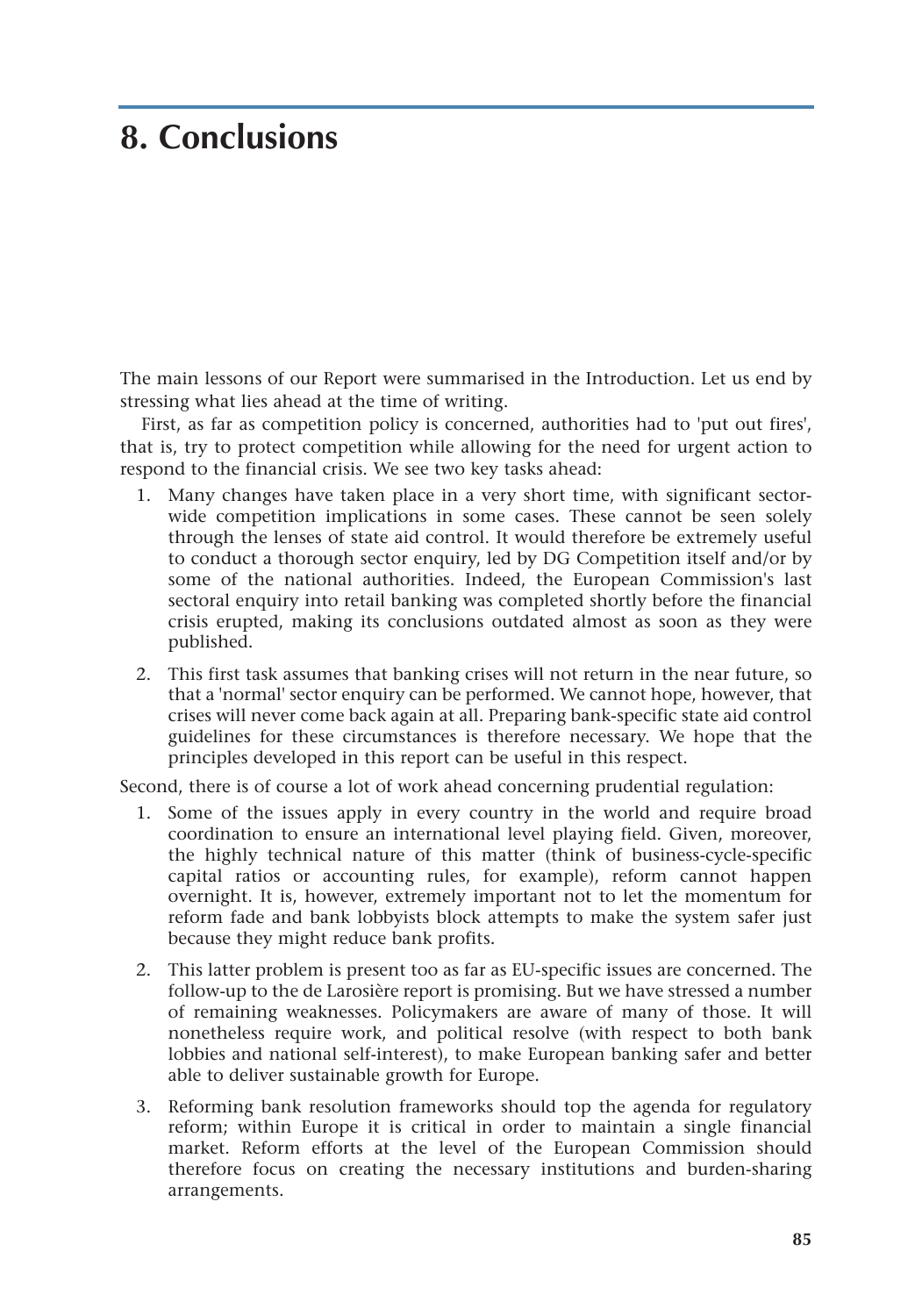## **References**

- Acharya, Viral and Ouarda Merrouche (2009) 'Precautionary Hoarding of Liquidity and Inter-Bank Markets: Evidence from the Sub-prime Crisis.' NYU Stern mimeo.
- Acharya, Viral and Tanju Yorulmazer (2007) 'Too Many to Fail-An Analysis of Timeinconsistency in Bank Closure Policies.' *Journal of Financial Intermediation* 16,1-31.
- Adrian Tobias, and Hyun Shin (2008) 'Liquidity and Financial Cycles', BIS Working Paper No. 256.
- Aghion, P., P. Bolton and S. Fries (1999) 'Optimal design of Bank Bailouts: The Case of Transition Economies,' *Journal of Institutional and Theoretical Economics* 155: 51- 70.
- Aggarwal, R. and K.T. Jacques (2001) 'The Impact of FDICIA and Prompt Corrective Action on Bank Capital and Risk: Estimates Using a Simultaneous Equations Model,' *Journal of Banking and Finance* 25: 1139-1160.
- Akerlof, G. (1970) 'The Market for "Lemons": Quality Uncertainty and the Market Mechanism', *Quarterly Journal of Economics*. 84 (3) 488-500.
- Allen, F. (1990) 'The market for information and the origin of financial intermediation', *Journal of Financial Intermediation* 1, 3-30.
- Allen, F. and Gale, D. (2000) 'Financial Contagion', *Journal of Political Economy,* 108, 1-33.
- Allen, F. and Gale, D. (2000) *Comparing financial systems*. Cambridge, MA: MIT Press.
- Allen, F. and Gale, D. (2004) 'Competition and financial stability', *Journal of Money, Credit, and Banking* 36:3 Pt.2, 433-80.
- Ashcraft, Adam B. 2005. 'Are Bank Really Special? New Evidence from the FDICinduced Failure of Healthy Banks', *American Economic Review* 95, 1712-1730.
- Ashcraft, A., M. Bech and S. Frame, (2009) 'The Federal Home Loan Bank System: Lender of Next-to-Last-Resort?' mimeo Federal Reserve Bank of New York.
- Asser, T.M.C. (2001) *Legal Aspects of Regulatory Treatment of Banks in Distress*, Washington, D.C.: International Monetary Fund.
- Baele, L., O. De Jonghe and R. Vander Vennet (2007) 'Does the Stock Market Value Diversification?' *Journal of Banking and Finance* 32, 1820-35.
- Baldwin, R. (2009) *The Great Trade Collapse: Causes, Consequences and Prospects*, CEPR-VoxEU ebook.
- Baldwin, R. and B. Eichengreen (2008) *What G20 Leaders Must Do to Stabilize our Economy and Fix the Financial System*, CEPR-VoxEU ebook.
- Baldwin, R. and B. Eichengreen (2008) *Rescuing our Jobs and Savings: What G7/8 Leaders Can Do to Solve the Global Credit Crisis*, CEPR-VoxEU ebook.
- Baldwin, R. and S. Evenett (2009) *The Collapse of Global Trade, Murky Protectionism and the Crisis: Recommendations for the G20*, CEPR-VoxEU ebook.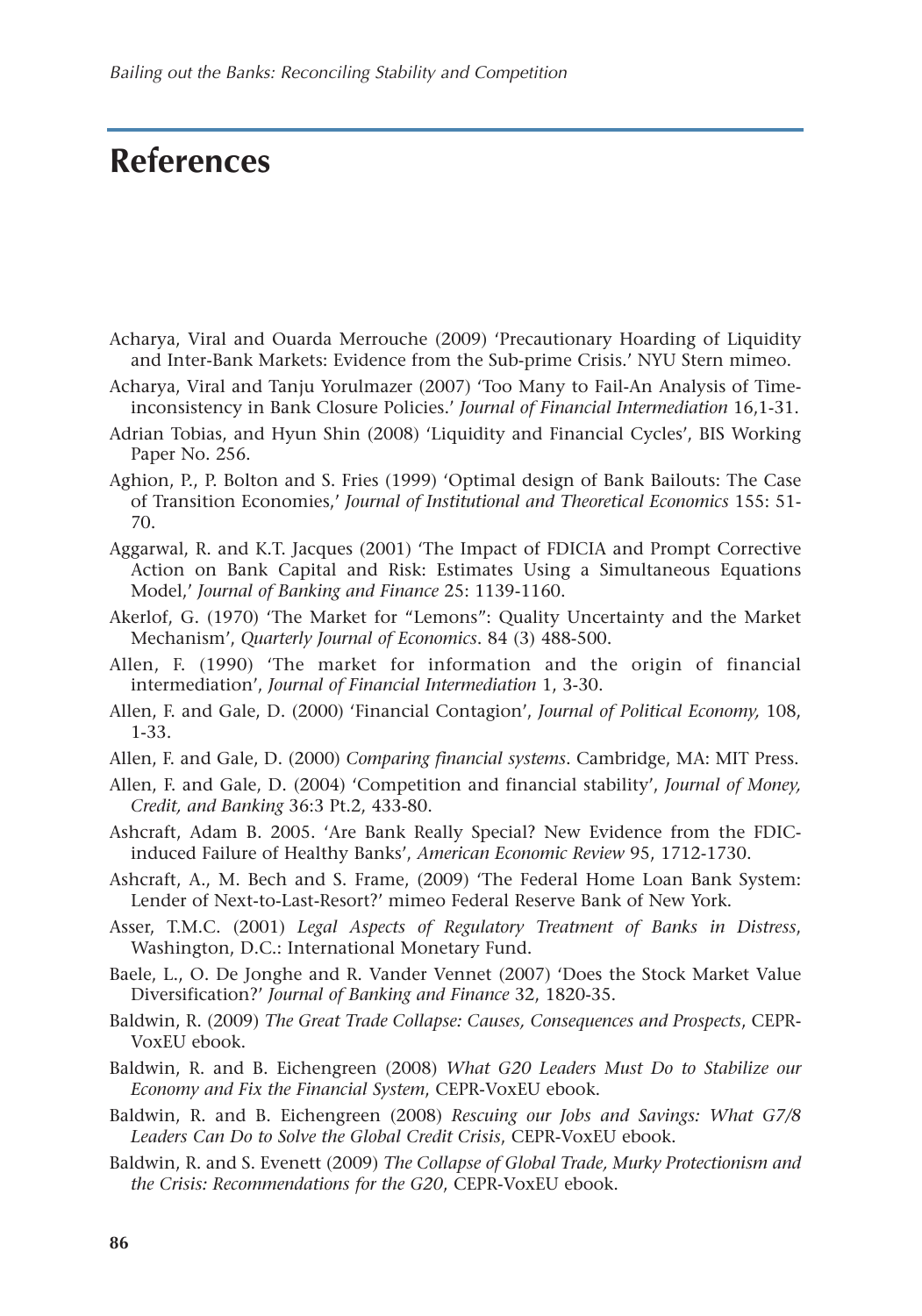- Barth, J.R., Caprio, Jr., G., and Levine, R. (2004) 'Bank supervision and Regulation: What Works Best?' *Journal of Financial Intermediation* 13:2, 205-48.
- Beck, T. (2007) 'Efficiency in financial intermediation: Theory and empirical measurement', In: Bernd Balkenhol (ed) *Microfinance and public policy: Outreach, performance and efficiency*. Palgrave, MacMillan
- Beck, T., Demirgüç-Kunt, A., and Levine, R. (2006a) 'Bank concentration, competition, and crises: First results', *Journal of Banking and Finance* 30, 1581-603.
- Beck, T., Demirgüç-Kunt, A., and Levine, R. (2006b) 'Bank concentration and fragility: Impact and mechanics', In: Stulz, R., and Carey, M. (eds) *The Risks of Financial Institutions*. National Bureau of Economic Research.
- Becker, B., and Milbourn, T. (2008) 'Reputation and competition: evidence from the
- credit rating industry', mimeo, Havard Business School.
- Benston, G., Hunter, C., and Wall, L. (1995) 'Motivations for bank mergers and acquisitions: Enhancing the deposit insurance put option versus earnings diversification', *Journal of Money, Credit and Banking* 27, 777-88.
- Benston, J.G. and G.J. Kaufman (1997) 'FDICIA After Five Years,' *Journal of Economic Perspectives* 11: 139-158.
- Berger, A.N., L. Klapper and R. Turk-Ariss (2009) 'Bank Competition and Financial Stability', World Bank mimeo.
- Bernanke, Ben S. 1983. 'Nonmonetary Effects of the Financial Crisis in the Propagation of the Great Depression', *American Economic Review* 73, 257-276.
- Bikker, J., and Spierdijk, L. (2007) 'How banking competition changed over time', DNB mimeo.
- Bank for International Settlements, *Quarterly Review*, December 2009.
- Boot, A.W., and Greenbaum, S. (1993) 'Bank regulation, reputation, and rents: Theory and policy implications', In: Mayer, C., and Vives, X. (eds) *Capital markets and financial intermediation*. Cambridge, UK: Cambridge University Press, 292-318.
- Boyd, J.H., and De Nicoló, G. (2005) 'The theory of bank risk-taking and competition revisited', *Journal of Finance* 60, 1329-343.
- Boyd, J.H., De Nicoló, G., and Jalal, A. (2006) 'Bank risk taking and competition: New theory, new empirics', IMF Working Paper 06/297.
- Boyd, J.H., and Graham, S. (1991) 'Investigating the banking consolidation trend', Federal Reserve Bank of Minneapolis *Quarterly Review* Spring, 1-15.
- Boyd, J.H., and Graham, S. (1998) 'Consolidation in US banking', In: Amihud, Y., and Miller, G. (eds) *Bank mergers and acquisitions*. Norwell, MA. Kluwer, 113 35.
- Boyd, J.H., and Runkle, D.E. (1993) 'Size and performance of banking firms: Testing the predictions of theor'y. *Journal of Monetary Economics* 31, 47-67.
- Boyd, J.H., and Prescott, E.C. (1986) 'Financial intermediary-coalitions', *Journal of Economic Theory* 38, 211-32.
- Brown, C. and S. Dinc (2009) 'Too Many to Fail? Evidence of Regulatory Reluctance in Bank Failures when the Banking Sector is Weak', *Review of Financial Studies,* forthcoming.
- Brunnermeier, M. and L. Pedersen (2008) 'Market Liquidity and Funding Liquidity', forthcoming *Review of Financial Studies*.
- Brunnermeier, M. , A. Crockett, C. Goodhart, A. D. Persaud and H. Shin 'The Fundamental Principles of Financial Regulation' *Geneva Reports on the World Economy* 11, ICMB; January2009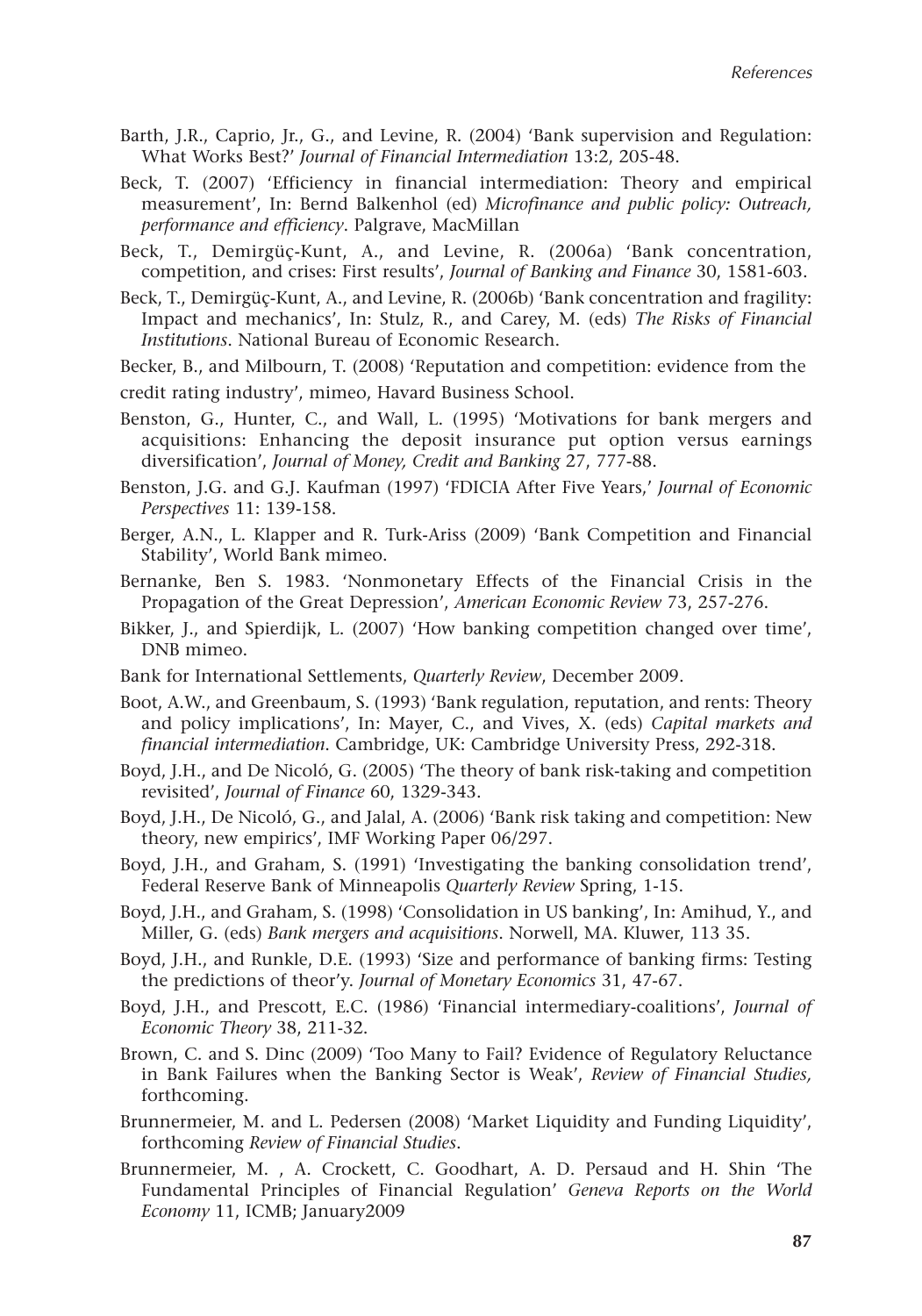- Bulow, J. and P. Klemperer, 'Reorganising the banks: Focus on the liabilities, not the assets', *http://www.voxeu.org/index.php?q=node/3320*
- Calomiris, C. W. (2008) 'The Subprime Turmoil: What's Old, What's New and What's Next' Mimeo Columbia University.
- Calomiris, C.W. (2000) *U.S. bank deregulation in historical perspective*. Cambridge University Press.
- Calomiris, C.W. and Kahn, C.M. (1991) 'The Role of Demandable Debt in Structuring Optimal Banking Arrangements', *American Economic Review* 81, 497-513
- Calomiris, C.W., and. Mason, J.R. (2000) Causes of bank distress during the great depression. NBER Working Paper 7919.
- Carletti, E., and Hartmann, P. (2003) Competition and stability: What's special about banking? In: Mizen, P. (ed) *Monetary history, exchange rates and financial markets: Essays in honor of Charles Goodhart*. Edward Elgar.
- Cassola, N., M. Drehmann, P. Hartmann, M. Lo Duca and M. Scheicher 'A research perspective on the propagation of the credit market turmoil,', ECB Research Bulletin 07 2008
- CEPS Task Force Report (2008) *Concrete Steps Towards More Integrated Financial Oversight – The EU's Policy Response to the Crisis*.
- Chan, Y.-S., Greenbaum, S., and Thakor, A. (1986) 'Information reusability, competition and bank asset quality', *Journal of Banking and Finance* 10, 243-53.
- Chong, B.S. (1991) 'Effects of interstate banking on commercial banks' risk and profitability', *Review of Economics and Statistics* 73, 78-84.
- Claessens, S., and Laeven, L. (2004) 'What drives bank competition? Some international evidence', *Journal of Money, Credit, and Banking* 36:3 Pt.2, 563-83.
- Commission of the European Communities, Communication from the Commission – The application of the State aid rules to measures taken in relation to financial institutions in the context of the current global financial crisis, OJ C 270, 5.10.2008, p. 8-14. (EC2008a)
- Commission of the European Communities, Communication from the Commission-The recapitalisation of financial institutions in the current financial crisis: limitation of the aid to the minimum necessary and safeguards against undue distortions of competition, OJ C 10, 15.1.2009, p. 2-10. (EC2008b)
- Commission of the European Communities, Temporary Community Framework for State aid matters to support access to finance in the current financial and economic crisis. (EC2008c)
- Commission of the European Communities, Communication from the Commission on the Treatment of Impaired Assets in the Community banking sector, of 25 February 2009, OJ C 72, 26.3.2009, p. 1. (EC2009)
- Commission of the European Communities, State Aid Scoreboard, Spring 2009.
- Community Guidelines on Stat aid for rescuing and restructuring firms in difficulty, OJ C 244.1.01.2004 (2004)
- Craig, B., and Santos, J. (1997) 'The risk effect of bank acquisitions', Federal Reserve Bank of Cleveland *Economic Review* Q II, 25-35.
- Davies, H. (2008) 'Panel Comments,' *Journal of Financial Stability* 4: 364-367.
- de Larosière et al. (2009) *Report from the High-Level Group on Financial Supervision in the EU.*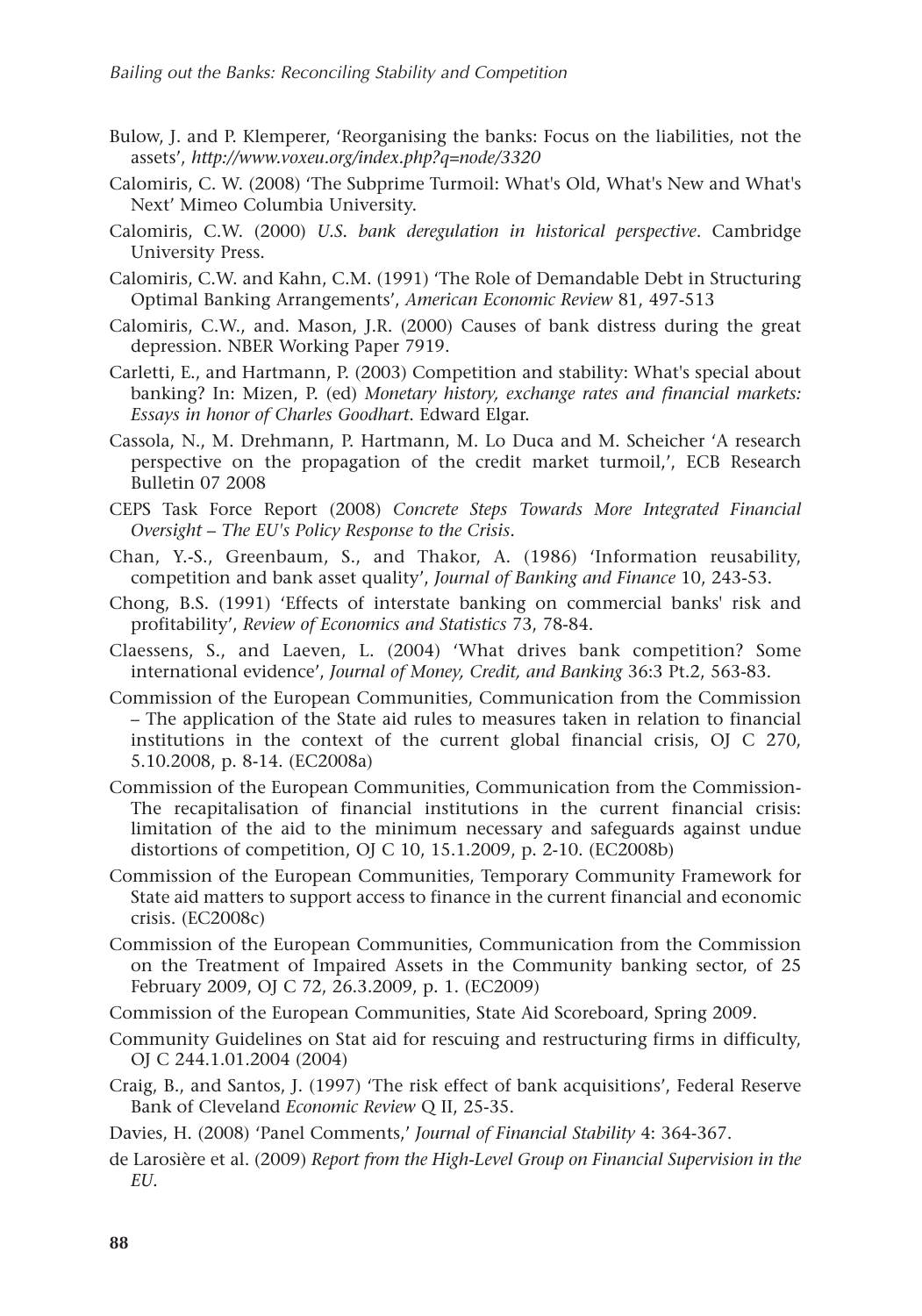- Dell'Ariccia, G., Igun, D., and Laeven, L. (2008) 'Credit booms and lending standards: Evidence from the subprime mortgage market', IMF Working Paper 08/106.
- De Jonghe (2008) 'The Impact of Revenue Diversity on Banking System Stability', Mimeo.
- Demirguc-Kunt, A. and H. Huizinga (2009) 'Bank Activity and Funding Strategies', CentER Working Paper.
- De Nicoló, G. (2000) 'Size, charter value and risk in banking: An international perspective', International Finance Discussion Paper #689, Board of Governors of the Federal Reserve System.
- De Nicoló, G. and Kwast, M. (2002) 'Financial risk and consolidation: Are they related?' *Journal of Banking and Finance* 26, 861-80.
- Dewatripont M., X. Freixas and R. Portes (2009) *Macroeconomic Stability and Financial Regulation*, CEPR and VoxEU.
- Dewatripont, M. and J.-C. Rochet (2009) 'The Treatment of Insolvent Banks,' in M. Dewatripont, X. Freixas and R. Portes (eds) *Macroeconomic Stability and Financial Regulation*, CEPR and VoxEU.
- Dewatripont, M. and J. Tirole (1994) *The Prudential Regulation of Banks*, Cambridge, MA: MIT Press.
- Diamond, D. and Dybvig, P. (1983) 'Bank Runs, Deposit Insurance, and Liquidity', *Journal of Political Economy*, 91, 401-19
- Diamond, D. and Rajan, R. (2001) 'Liquidity risk, liquidity creation and financial fragility: a theory of banking', *Journal of Political Economy*, 109, 287-327
- Diamond, D.W. (1984) 'Financial intermediation and delegated monitoring', *Review of Economic Studies* 51, 393-414.
- Dick, A. (2006) 'Nationwide branching and its impact on market structure, quality and bank performance.' *Journal of Business* 79:2, 567-92.
- Djankov, Simeon, Jan Jindra and Leora Klapper. 2005. 'Corporate valuation and the resolution of bank insolvency in East Asia', *Journal of Banking and Finance* 29, 2095- 2118.
- Feldstein, M. (2009) 'How to stop the mortgage crisis', op-ed in *Wall Street Journal,* March 7th 2009.
- Felton, A. and C. Reinhart (2008) *The First Global Crisis of the 21st Century*, CEPR-VoxEU ebook.
- Felton, A. and C. Reinhart (2009) *The First Global Crisis of the 21st Century: Vol. II*, CEPR-VoxEU ebook.
- Ferri, Giovanni, Tae Soo Kang and In-June Kim. 2001. 'The Value of Relationship Banking during Financial Crises: Evidence from the Republic of Korea', World Bank Policy Research Working Paper 2553.
- Financial Services Authority, *The Turner Review: A Regulatory Response to the Global Financial Crisis*, March 2009.
- Fisher, I. (1933) 'Debt Deflation theory of the great depression', *Econometrica*, 4, 337- 357.
- Freixas, X., Parigi, B.M. and Rochet, J-C. (2000) S'ystemic Risk, Interbank Relations and Liquidity Provision by the Central Bank', *Journal of Money, Credit and Banking* August, 32, Part 2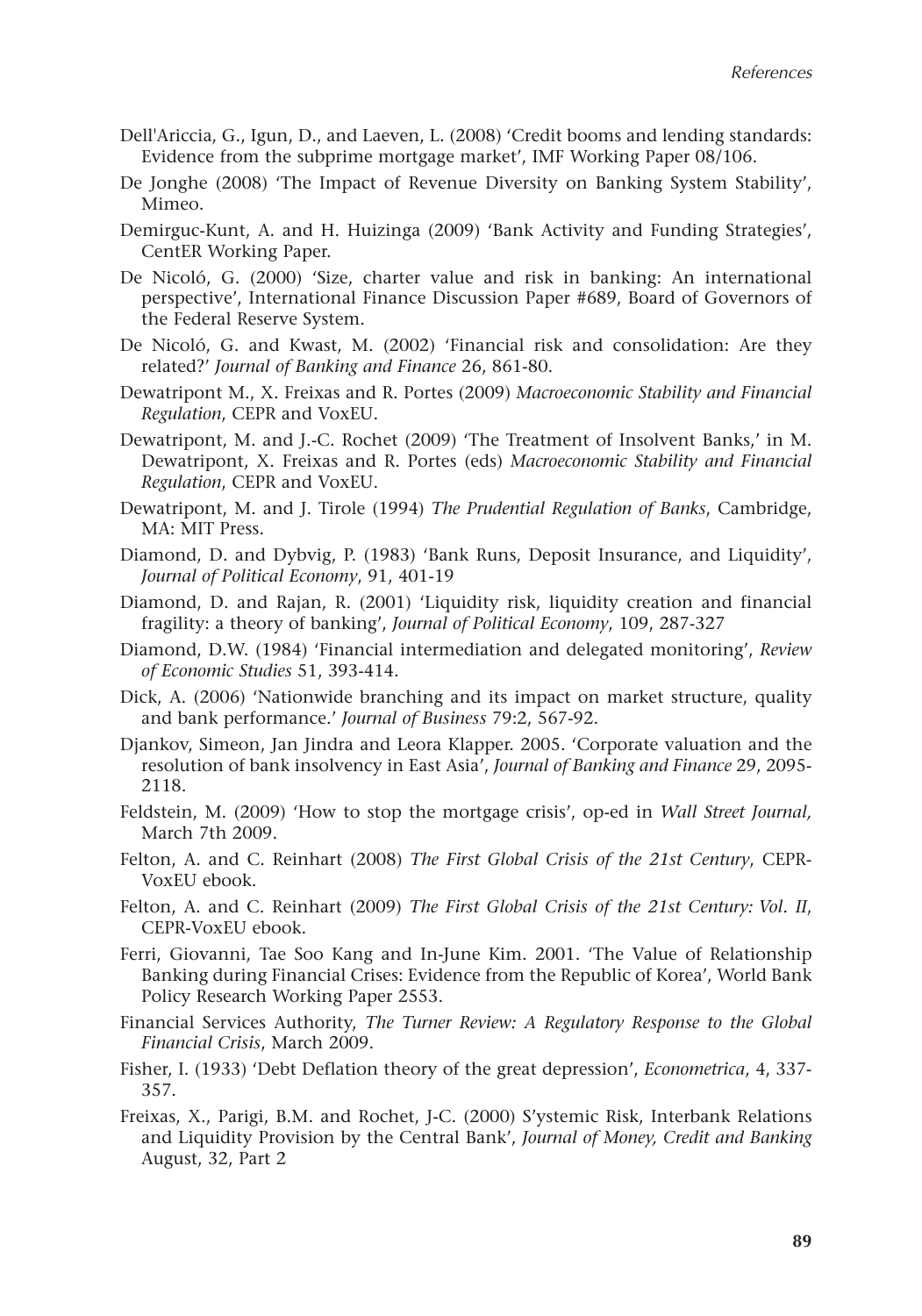- Freixas, X. and C. Holthausen 'Interbank Market Integration under Asymmetric Information', *Review of Financial Studies*, 2005 18(2)459-490
- Freixas, X. and B.M. Parigi (2008) 'Banking Regulation and Prompt Corrective Action,' mimeo.
- Frydl, E. (1999) 'The Length and Cost of Banking Crises', IMF Working paper WP/99/30
- Goodhart, C.A.E. (2008) 'The Regulatory Response to the Financial Crisis,' *Journal of Financial Stability* 4: 351-358.
- Goodhart C. and Shoenmaker D., 1995, 'Should the functions of monetary policy and banking supervision be separated?', Oxford Economic Papers, p. 539-560.
- Gorton, G. (2008) 'The Panic of 2007' Mimeo, Yale School of Management.
- Haber, S., and Perotti, E. (2008) 'The political economy of finance', *Journal of Economic Literature*, forthcoming.
- Holmstrom, B. (2008) ' Discussion of the Panic of 2007 ' by Gary Gorton, Jackson Hole 2008 meeting.
- Holmstrom, B., and J. Tirole (1998) ' Private and Public Supply of Liquidity ', *Journal of Political Economy*, 106(1) 1-40.
- Huang, R. and L. Ratnovski (2008) 'The Dark Side of Bank Wholesale Funding', IMF mimeo.
- Hughes, J.P., and Mester, L. (1998) 'Bank capitalization and cost: Evidence of scale economies in risk management and signaling', *Review of Economics and Statistics* 80, 314-25.
- International Monetary Fund, *Global Financial Stability Review*, April 2009.
- International Monetary Fund (2008) 'Global Financial Stability Report: Financial Stress and Deleveraging,Macro-Financial Implications and Policy', October.
- Jayaratne, J., and Strahan, P. (1998) 'Entry restrictions, industry evolution, and dynamic efficiency: Evidence from commercial banking', *Journal of Law and Economics* 41, 239-75.
- Jimenez, G., Lopez, J., and Saurina, J. (2007) 'How does competition impact Bank Risk-Taking?' Federal Reserve Bank of San Francisco Working Paper Series 2007-23.
- Kahn, C.M., and Santos, J.A.C. (2005) 'Allocating bank regulatory powers: Lender of last resort, deposit insurance and supervision', *European Economic Review* 49 (November) 2107 136.
- Kashyap, A., R.G. Rajan and J.C. Stein (2008) 'Rethinking Capital Regulation,' mimeo.
- Keeley, M.C. (1990) 'Deposit insurance, risk and market power in banking', *American Economic Review* 80, 1183-200.
- Krimminger, M.H. (2008) 'The Resolution of Cross-Border Banks: Issues for Deposit Insurers and Proposals for Cooperation,' *Journal of Financial Stability* 4: 376-390.
- Kroszner, R., and Strahan, P. (1999) 'What drives deregulation? Economics and politics of the relaxation of bank branching deregulation', *Quarterly Journal of Economics* 114, 1437-67.
- Kupiec, Paul and Ramirez, Carlos D. 2008. 'Bank Failures and the Cost of Systemic Risk: Evidence from 1900-1930', FDIC Center for Financial Research Working Paper 2008-09.
- Kyotaki, N. and Moore, J. (1997) 'Credit Cycles', *Journal of Political Economy*, 105, 211- 248.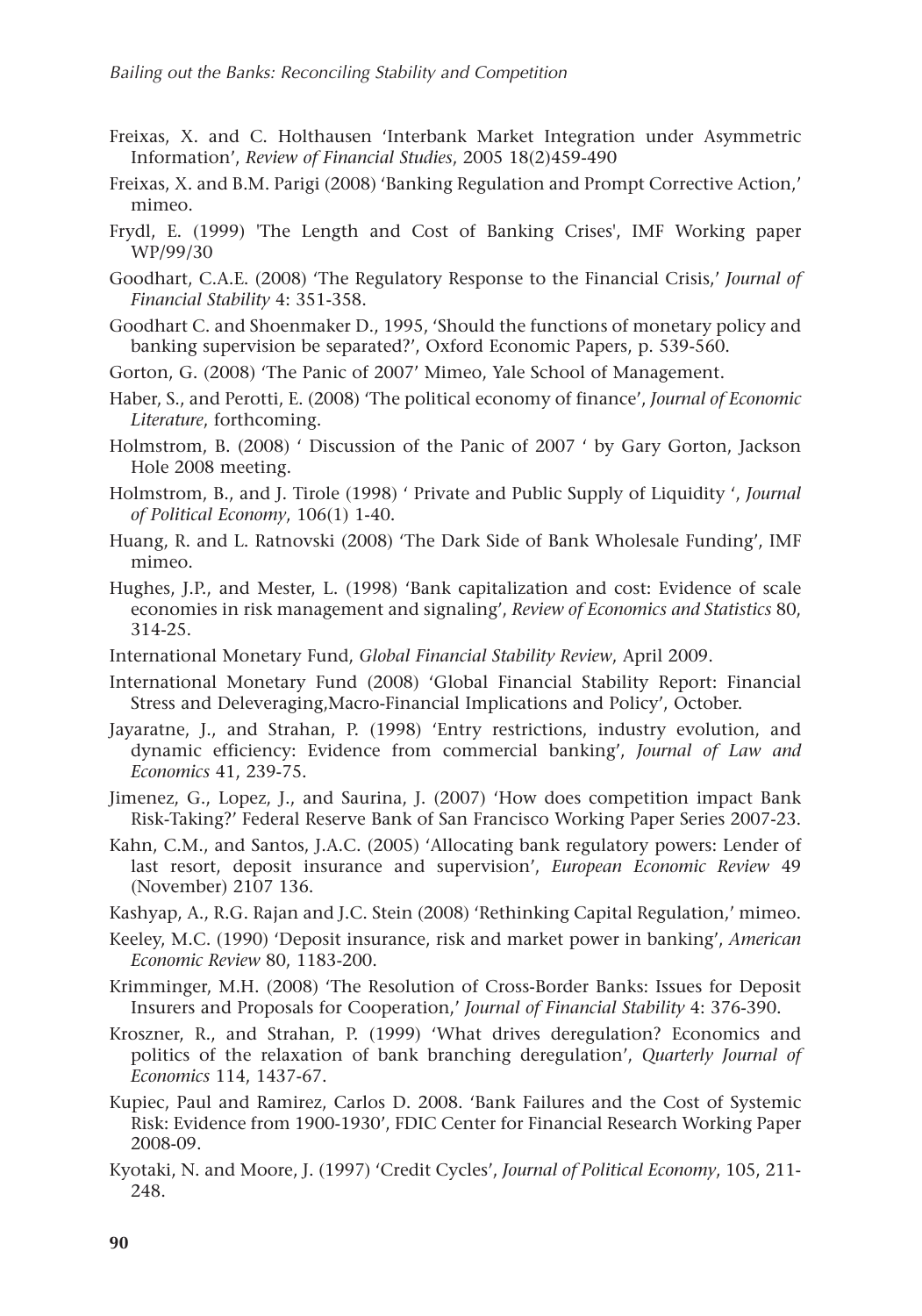- Laeven, L. and R. Levine (2009) 'Bank Governance, Regulation, and Risk Taking', *Journal of Financial Economics*, forthcoming.
- Marcus, A.J. (1984) 'Deregulation and bank financial policy', *Journal of Banking and Finance* 8, 557-565.
- Martinez Miera, D. & R. Repullo (2008) 'Does competition reduce the risk of bank failure?' CEMFI mimeo.
- Mishkin, F.S. (1999) 'Financial consolidation: Dangers and opportunities', *Journal of Banking and Finance* 23, 675-91.
- Mitchell, J. (2001) 'Bad Debts and the Cleaning of Banks' Balance Sheets: An Application to Economies in Transition,' *Journal of Financial Intermediation*, 10:1-27.
- Morgan, Don, (2006) 'The Credit Cycle and the Business Cycle: New Findings from the Loan Officer Opinion Survey', *Journal of Money, Credit, and Banking*, vol. 38(6) pages 1575-1597, September.
- Morgan, Don, (2002) 'Rating Banks: Risk and Uncertainty in an Opaque Industry, *American Economic Review* 92, Sept. pp 874-888
- Office of Fair Trading, 'Northern Rock: The impact of public support on competition', March 2009
- Ongena, S., and D. C. Smith, (2000) 'Bank Relationships: a Survey', in P. Harker, and S. A. Zenios, eds.: *The Performance of Financial Institutions* (Cambridge University Press, London)
- Paroush, J. (1995) 'The effect of merger and acquisition activity on the safety and soundness of a banking system', *Review of Industrial Organization* 10, 53-67.
- Perotti, E., and Suarez, J. (2003) 'Last bank standing: What do I gain if you fail?' *European Economic Review* 46, 1599-622.
- Praet, P. and G. Nguyen (2008) 'Overview of Recent Policy Initiatives in Response to the Crisis,' *Journal of Financial Stability* 4: 368-375.
- Ramakrishnan, R., and Thakor, A.V. (1984) 'Information reliability and a theory of financial intermediation', *Review of Economic Studies* 51, 415-32.
- Repullo, R., J. Saurina and C. Trucharte (2009) 'Mitigating the Procyclicality of Basel II,' in M. Dewatripont, X. Freixas and R. Portes (eds) *Macroeconomic Stability and Financial Regulation*, CEPR and VoxEU.
- Repullo, R. and J. Suarez (2008) 'The Procyclical Effects of Basel II', CEMFI.
- Schaeck, K. and Cihak, M. (2007) 'Banking competition and capital ratios', IMF Working Paper 07/216.
- Schaeck, K., Cihak, M., and Wolfe, S. (2006) 'Are more competitive banking systems more stable?' IMF Working Paper 06/143.
- Slovin, M.B., M.E. Sushka, and J.A. Polonchek. 1993. 'The value of bank durability: borrowers as bank stakeholders', *Journal of Finance* 48:289-302.
- Stark, J: 'Issues paper for the conference 'The financial Crisis and its consequences for the world economy', 10 Dec. 2008.
- Tirole, J. ' Leçons d'une crise ', Toulouse School of Economics Notes, N°1-12/2008
- Upper, C. and Worms, A. (2004) 'Estimating Bilateral exposures in the German interbank market: Is there a danger of contagion?', *European Economic Review*, 48, 827-849
- van de Woestyne, F. and A. van Caloen (2009) *Fortis, Dexia ... Le Séisme,* Brussels: Ed. Luc Pire.